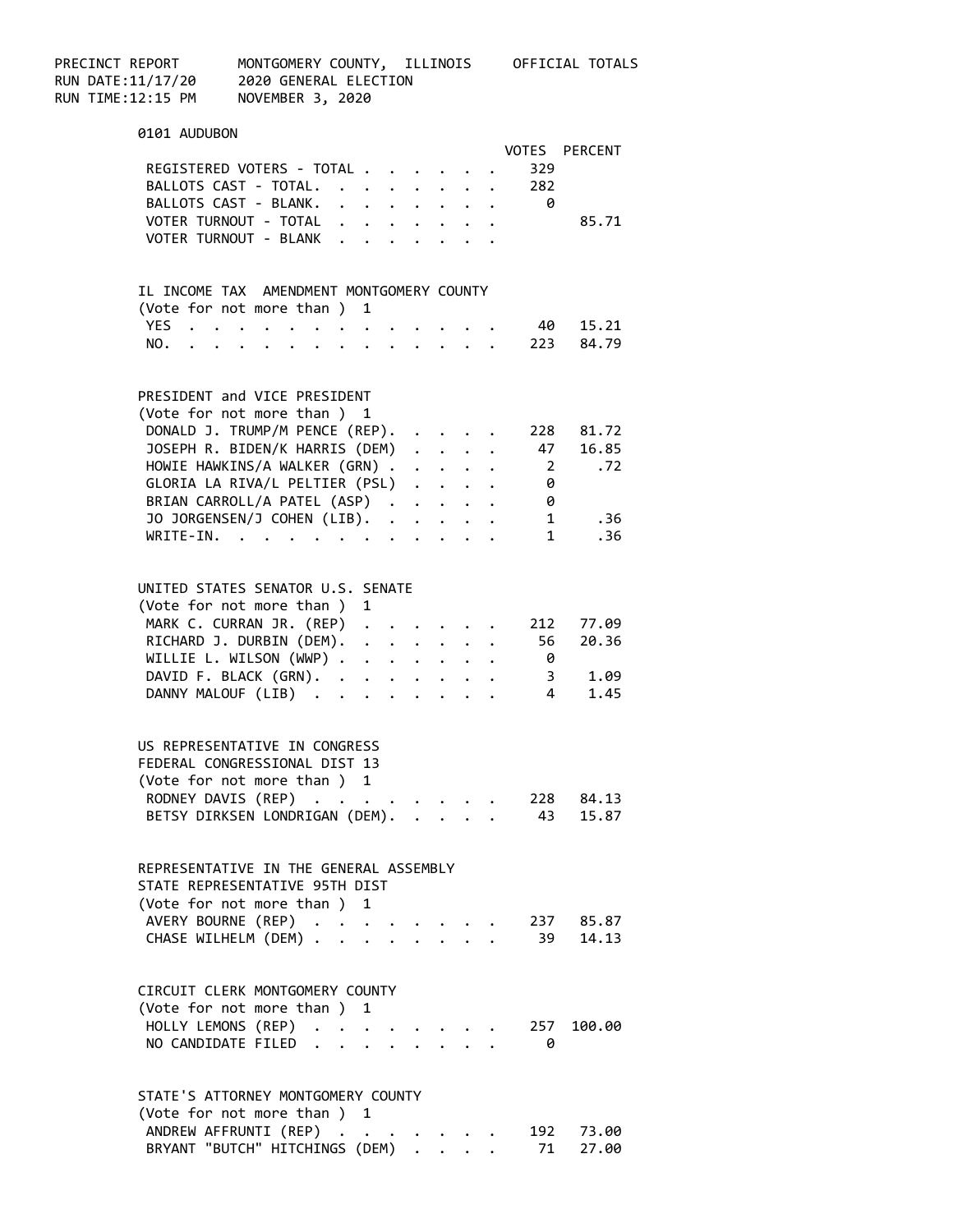|                                                                                                                                              | CORONER MONTGOMERY COUNTY<br>(Vote for not more than ) 1<br>RANDY LEETHAM (REP)<br>NO CANDIDATE FILED.                                             |  |             |                      |              | $\ddot{\phantom{a}}$                                            |        |         |               |                                         |                      | $\theta$   | 247 100.00             |
|----------------------------------------------------------------------------------------------------------------------------------------------|----------------------------------------------------------------------------------------------------------------------------------------------------|--|-------------|----------------------|--------------|-----------------------------------------------------------------|--------|---------|---------------|-----------------------------------------|----------------------|------------|------------------------|
|                                                                                                                                              | COUNTY BOARD MEMBER DISTRICT 2<br>(Vote for not more than ) 2<br>GENE MILES (REP)<br>JIM HAVERA (REP)                                              |  |             |                      |              |                                                                 |        |         |               | $\cdot$ $\cdot$ $\cdot$ $\cdot$ $\cdot$ |                      |            | 206 48.58<br>196 46.23 |
|                                                                                                                                              | NO CANDIDATE FILED<br>JAKE LEONARD (LIB)                                                                                                           |  |             |                      |              |                                                                 |        |         |               |                                         |                      | $\theta$   | 22 5.19                |
|                                                                                                                                              | JUDGE OF THE SUPREME COURT<br>SUPREME JUDICIAL DISTRICT 5 (KARMEIER)<br>(Vote for not more than ) 1                                                |  |             |                      |              |                                                                 |        |         |               |                                         |                      |            |                        |
|                                                                                                                                              | DAVID K. OVERSTREET (REP)<br>JUDY CATES (DEM)                                                                                                      |  |             |                      |              |                                                                 |        | $\cdot$ | $\sim$ $\sim$ |                                         | $\ddot{\phantom{0}}$ |            | 216 81.82<br>48 18.18  |
|                                                                                                                                              | JUDGE OF THE APPELLATE COURT<br>APPELLATE JUDICIAL DISTRICT 5 (CHAPMAN)<br>(Vote for not more than ) 1<br>MARK M. BOIE (REP)<br>SARAH SMITH (DEM). |  |             |                      |              |                                                                 | $\sim$ |         |               | $\cdot$ $\cdot$ $\cdot$ $\cdot$ $\cdot$ |                      | 47         | 212 81.85<br>18.15     |
|                                                                                                                                              | THOMAS M WELCH APPELLATE JUDGE RETENT<br>APPELLATE JUDICIAL DISTRICT 5<br>(Vote for not more than ) 1<br>YES<br>NO.                                |  |             |                      |              |                                                                 |        |         |               |                                         |                      |            | 162 74.31<br>56 25.69  |
|                                                                                                                                              | STAN BRANDMEYER CIRCUIT JUDGE RETENT<br>JUDICIAL CIRCUIT DISTRICT 4<br>(Vote for not more than ) 1<br>YES<br>NO.                                   |  |             | $\sim$ $\sim$        | $\mathbf{r}$ |                                                                 |        |         |               |                                         |                      | 154<br>65  | 70.32<br>29.68         |
|                                                                                                                                              | JAMES L. ROBERTS CIRCUIT JUDGE RETENT                                                                                                              |  |             |                      |              |                                                                 |        |         |               |                                         |                      |            |                        |
|                                                                                                                                              | JUDICIAL CIRCUIT DISTRICT 4<br>(Vote for not more than) 1<br>YES<br>NO.                                                                            |  | $\bullet$ . | $\ddot{\phantom{0}}$ |              | $\bullet$ .<br><br><br><br><br><br><br><br><br><br><br><br><br> |        |         |               |                                         |                      |            | 168 75.34<br>55 24.66  |
|                                                                                                                                              | MARTIN W. SIEMER CIRCUIT JUDGE RETENT<br>JUDICIAL CIRCUIT DISTRICT 4<br>(Vote for not more than ) 1                                                |  |             |                      |              |                                                                 |        |         |               |                                         |                      |            |                        |
|                                                                                                                                              | YES<br>NO.                                                                                                                                         |  |             | $\ddot{\phantom{a}}$ |              |                                                                 |        |         |               |                                         |                      |            | 152 70.05<br>65 29.95  |
| PRECINCT REPORT MONTGOMERY COUNTY, ILLINOIS OFFICIAL TOTALS<br>RUN DATE:11/17/20 2020 GENERAL ELECTION<br>RUN TIME:12:15 PM NOVEMBER 3, 2020 |                                                                                                                                                    |  |             |                      |              |                                                                 |        |         |               |                                         |                      |            |                        |
|                                                                                                                                              | 0201 BOIS D'ARC                                                                                                                                    |  |             |                      |              |                                                                 |        |         |               |                                         |                      |            |                        |
|                                                                                                                                              | REGISTERED VOTERS - TOTAL<br>BALLOTS CAST - TOTAL.                                                                                                 |  |             |                      |              |                                                                 |        |         |               |                                         |                      | 581<br>492 | VOTES PERCENT          |

BALLOTS CAST - BLANK. . . . . . . . 0

VOTER TURNOUT - TOTAL . . . . . . . 84.68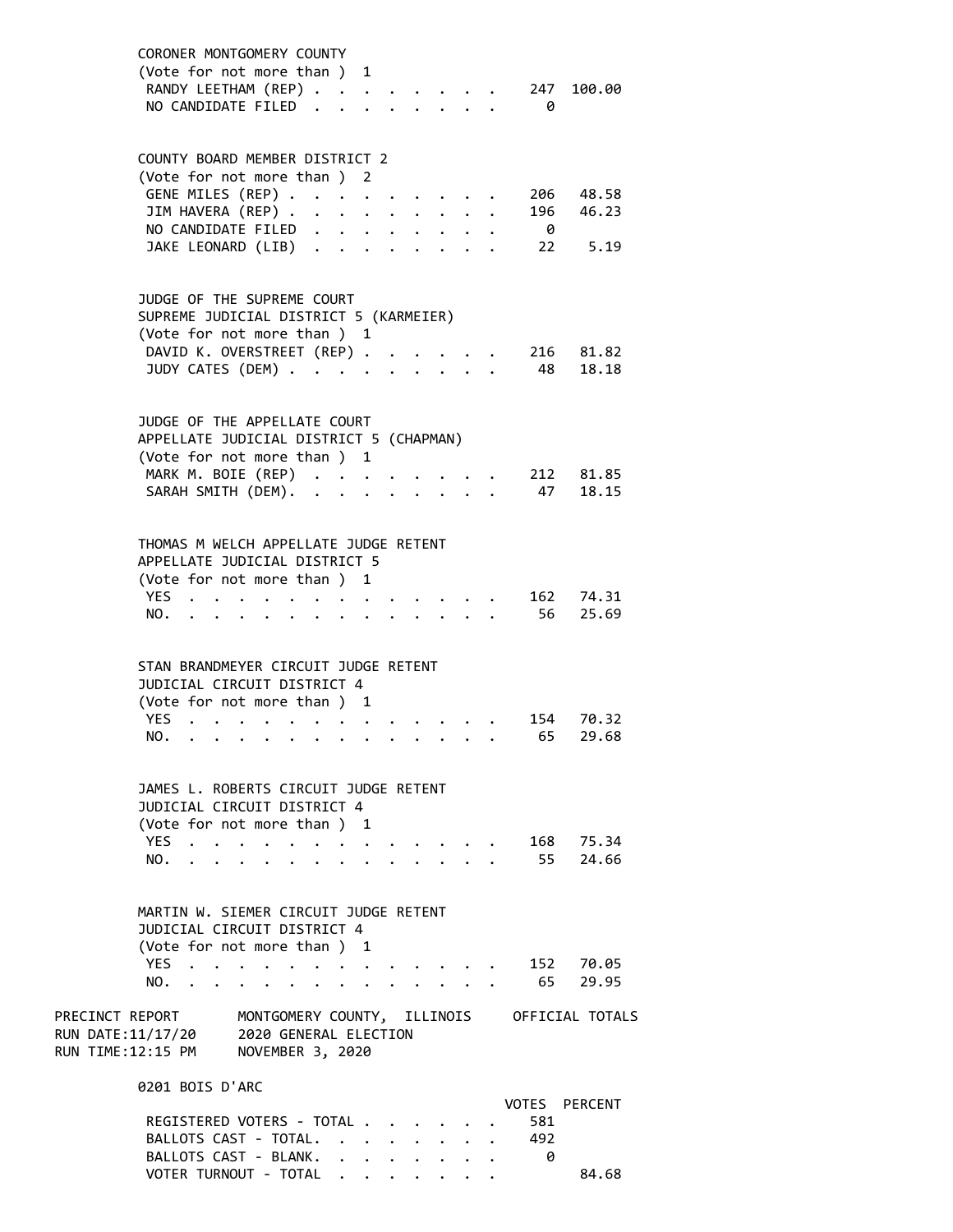## IL INCOME TAX AMENDMENT MONTGOMERY COUNTY

| (Vote for not more than ) 1 |  |  |  |  |  |  |               |  |
|-----------------------------|--|--|--|--|--|--|---------------|--|
|                             |  |  |  |  |  |  | YES 108 23.63 |  |
|                             |  |  |  |  |  |  | NO. 349 76.37 |  |

### PRESIDENT and VICE PRESIDENT

| (Vote for not more than) 1               |  |  |     |       |
|------------------------------------------|--|--|-----|-------|
| DONALD J. TRUMP/M PENCE (REP). 331       |  |  |     | 67.55 |
| JOSEPH R. BIDEN/K HARRIS (DEM) 149 30.41 |  |  |     |       |
| HOWIE HAWKINS/A WALKER (GRN) 2 .41       |  |  |     |       |
| GLORIA LA RIVA/L PELTIER (PSL)           |  |  | - 0 |       |
| BRIAN CARROLL/A PATEL (ASP)              |  |  | - 0 |       |
| JO JORGENSEN/J COHEN (LIB). 7            |  |  |     | 1.43  |
| WRITE-IN.                                |  |  |     | .20   |

# UNITED STATES SENATOR U.S. SENATE

| (Vote for not more than) 1         |  |  |  |   |     |
|------------------------------------|--|--|--|---|-----|
| MARK C. CURRAN JR. (REP) 317 65.77 |  |  |  |   |     |
| RICHARD J. DURBIN (DEM). 157 32.57 |  |  |  |   |     |
| WILLIE L. WILSON (WWP) 5 1.04      |  |  |  |   |     |
| DAVID F. BLACK (GRN).              |  |  |  | 0 |     |
| DANNY MALOUF (LIB) 3               |  |  |  |   | .62 |

# US REPRESENTATIVE IN CONGRESS FEDERAL CONGRESSIONAL DIST 13 (Vote for not more than ) 1 RODNEY DAVIS  $(REP)$  . . . . . . . . 337 69.92 BETSY DIRKSEN LONDRIGAN (DEM). . . . . 145 30.08

| REPRESENTATIVE IN THE GENERAL ASSEMBLY |  |  |  |  |
|----------------------------------------|--|--|--|--|
| STATE REPRESENTATIVE 95TH DIST         |  |  |  |  |
| (Vote for not more than ) 1            |  |  |  |  |
| AVERY BOURNE (REP) 348 72.20           |  |  |  |  |
| CHASE WILHELM (DEM) 134 27.80          |  |  |  |  |

#### CIRCUIT CLERK MONTGOMERY COUNTY (Vote for not more than ) 1 HOLLY LEMONS (REP) . . . . . . . . 437 100.00

| NO CANDIDATE FILED |  |
|--------------------|--|

# STATE'S ATTORNEY MONTGOMERY COUNTY (Vote for not more than ) 1 ANDREW AFFRUNTI (REP) . . . . . . . 217 45.02

| BRYANT "BUTCH" HITCHINGS (DEM) 265 54.98 |  |  |  |
|------------------------------------------|--|--|--|
| CORONER MONTGOMERY COUNTY                |  |  |  |
| (Vote for not more than) 1               |  |  |  |
| RANDY LEETHAM (REP) 434 100.00           |  |  |  |

| NO CANDIDATE FILED |  |  |  |  |  |
|--------------------|--|--|--|--|--|

# COUNTY BOARD MEMBER DISTRICT 1 (Vote for not more than ) 2 CONNIE TAYLOR BECK (REP) . . . . . . 249 34.63 JEREMY L. JONES (REP) . . . . . . . 274 38.11 RICKEY L. BROADDUS (DEM) . . . . . . 196 27.26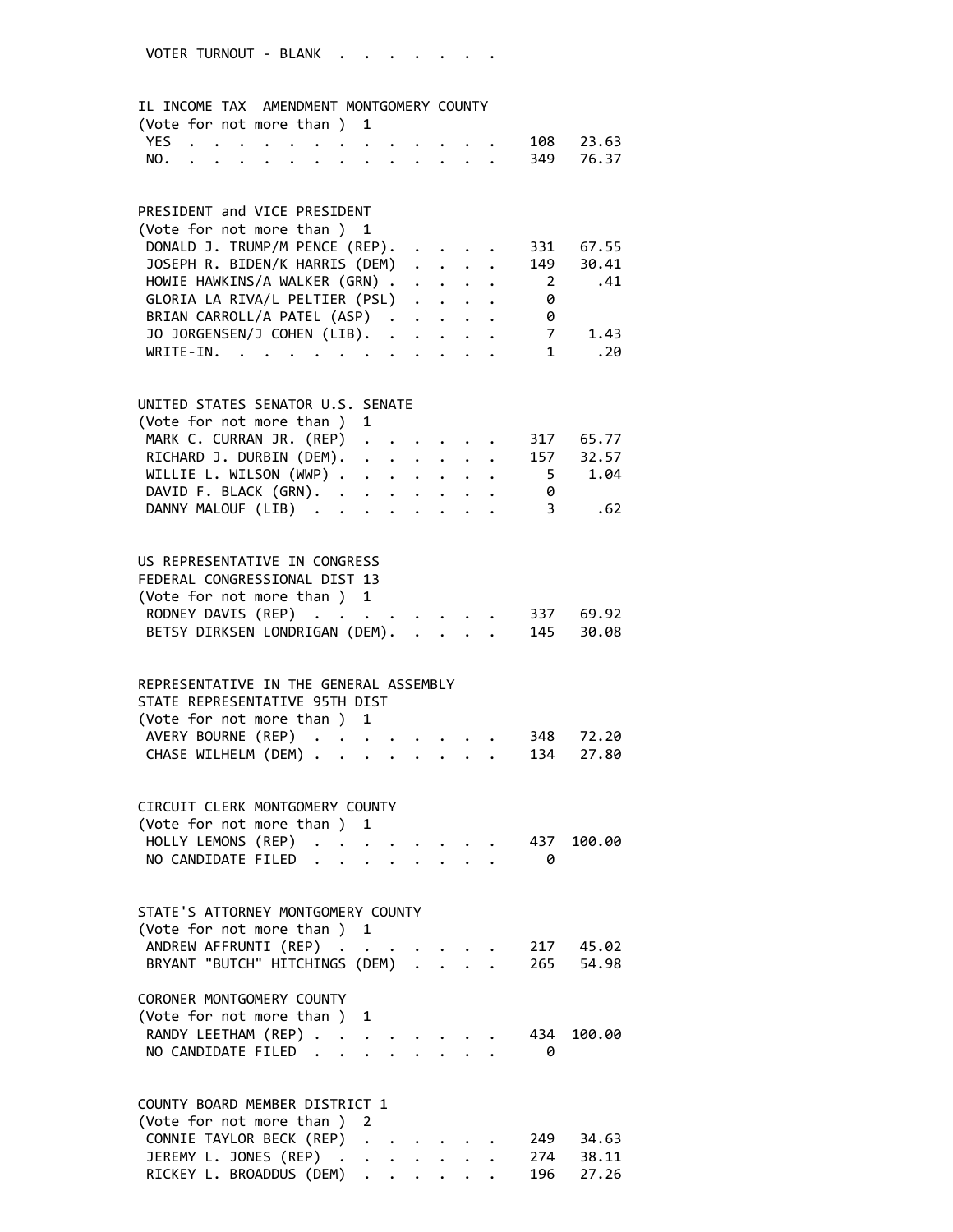| JUDGE OF THE SUPREME COURT                                                                                                                                                                                                                       |
|--------------------------------------------------------------------------------------------------------------------------------------------------------------------------------------------------------------------------------------------------|
| SUPREME JUDICIAL DISTRICT 5 (KARMEIER)<br>(Vote for not more than ) 1<br>DAVID K. OVERSTREET (REP)<br>320 67.37<br>155 32.63<br>JUDY CATES (DEM)<br>$\cdot$ $\cdot$ $\cdot$ $\cdot$<br>$\mathbf{A}$                                              |
| JUDGE OF THE APPELLATE COURT<br>APPELLATE JUDICIAL DISTRICT 5 (CHAPMAN)<br>(Vote for not more than ) 1<br>MARK M. BOIE (REP)<br>311 66.17<br>159 33.83<br>SARAH SMITH (DEM).<br>$\sim$ $\sim$                                                    |
| THOMAS M WELCH APPELLATE JUDGE RETENT<br>APPELLATE JUDICIAL DISTRICT 5<br>(Vote for not more than) 1<br>YES<br>348 81.50<br>79 18.50<br>NO.<br>$\mathbf{A}$                                                                                      |
| STAN BRANDMEYER CIRCUIT JUDGE RETENT<br>JUDICIAL CIRCUIT DISTRICT 4<br>(Vote for not more than ) 1<br>345 81.18<br>YES<br>80 18.82<br>NO.                                                                                                        |
| JAMES L. ROBERTS CIRCUIT JUDGE RETENT<br>JUDICIAL CIRCUIT DISTRICT 4<br>(Vote for not more than ) 1<br>YES.<br>349 80.97<br>82<br>19.03<br>NO.                                                                                                   |
| MARTIN W. SIEMER CIRCUIT JUDGE RETENT<br>JUDICIAL CIRCUIT DISTRICT 4<br>(Vote for not more than ) 1<br>YES<br>346<br>81.03<br>18.97<br>NO.<br>81 —                                                                                               |
| PRECINCT REPORT MONTGOMERY COUNTY, ILLINOIS OFFICIAL TOTALS<br>RUN DATE:11/17/20 2020 GENERAL ELECTION<br>RUN TIME:12:15 PM NOVEMBER 3, 2020                                                                                                     |
| 0301 BUTLER GROVE<br><b>VOTES PERCENT</b><br>REGISTERED VOTERS - TOTAL .<br>521<br>BALLOTS CAST - TOTAL. .<br>461<br>$\sim$<br>$\bullet$<br>BALLOTS CAST - BLANK.<br>- 0<br>$\ddot{\phantom{a}}$<br>$\ddot{\phantom{0}}$<br>$\ddot{\phantom{0}}$ |
| VOTER TURNOUT - TOTAL<br>88.48<br>$\ddot{\phantom{0}}$<br>$\cdot$ $\cdot$ $\cdot$ $\cdot$<br>VOTER TURNOUT - BLANK<br>IL INCOME TAX AMENDMENT MONTGOMERY COUNTY                                                                                  |
| (Vote for not more than ) 1<br><b>YES</b><br>81 18.49<br>$\mathbf{r}$<br>357<br>81.51<br>NO.                                                                                                                                                     |
| PRESIDENT and VICE PRESIDENT                                                                                                                                                                                                                     |

(Vote for not more than ) 1

DONALD J. TRUMP/M PENCE (REP). . . . . 318 69.74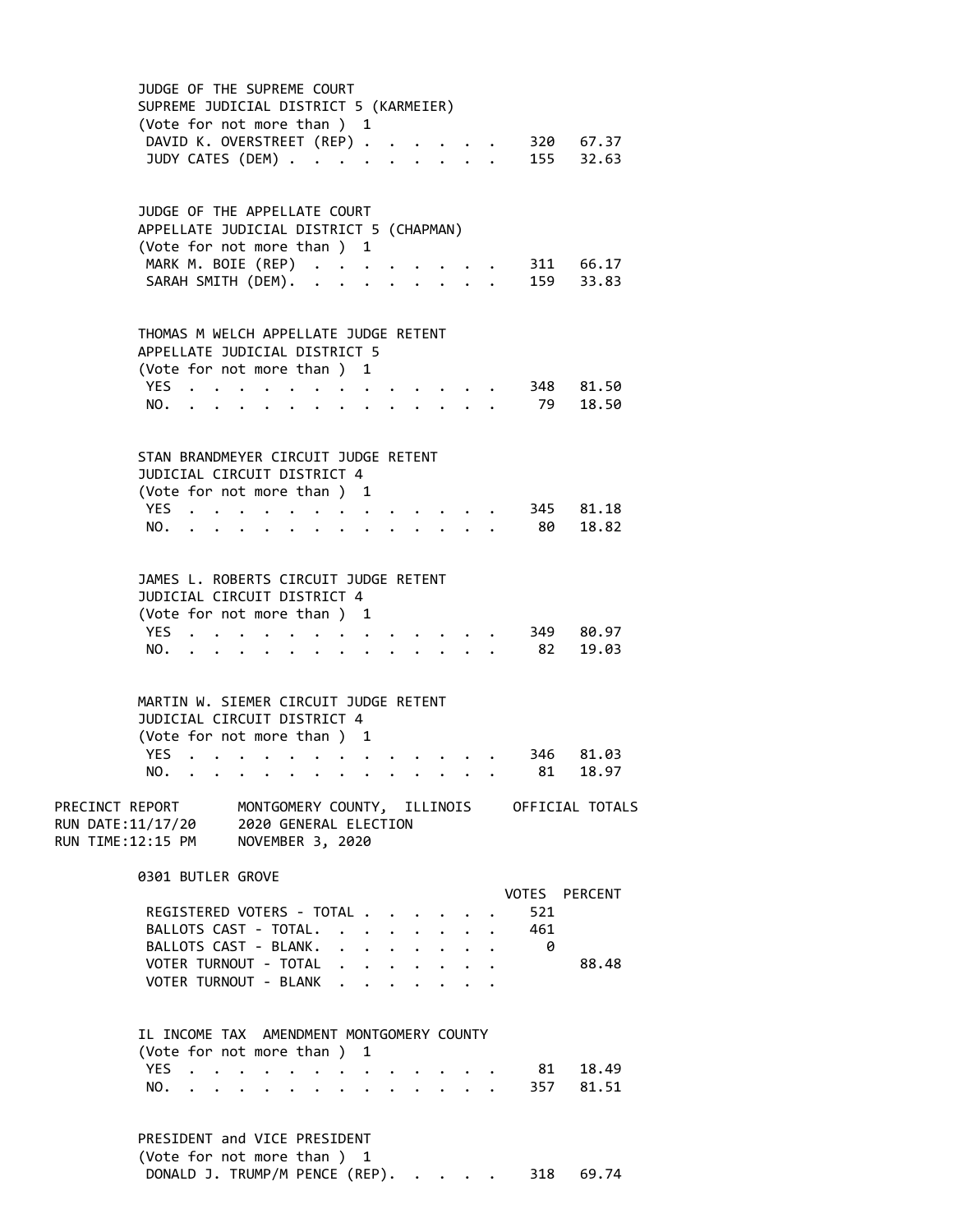| JOSEPH R. BIDEN/K HARRIS (DEM)                                                                    |                           |                           | 126            | 27.63                                     |
|---------------------------------------------------------------------------------------------------|---------------------------|---------------------------|----------------|-------------------------------------------|
| HOWIE HAWKINS/A WALKER (GRN)                                                                      |                           |                           | $2^{\circ}$    | .44                                       |
| GLORIA LA RIVA/L PELTIER (PSL)                                                                    |                           |                           | 0              |                                           |
| BRIAN CARROLL/A PATEL (ASP)                                                                       |                           |                           | 0              |                                           |
| JO JORGENSEN/J COHEN (LIB).                                                                       |                           |                           |                | 9 1.97                                    |
| $WRITE-IN.$ .<br>$\mathbf{r}$ , $\mathbf{r}$ , $\mathbf{r}$ , $\mathbf{r}$ , $\mathbf{r}$         |                           |                           | $\mathbf{1}$   | .22                                       |
|                                                                                                   |                           |                           |                |                                           |
|                                                                                                   |                           |                           |                |                                           |
| UNITED STATES SENATOR U.S. SENATE                                                                 |                           |                           |                |                                           |
| (Vote for not more than ) 1                                                                       |                           |                           |                |                                           |
| MARK C. CURRAN JR. (REP) .                                                                        |                           |                           |                | 294 65.19                                 |
| RICHARD J. DURBIN (DEM).<br>$\begin{array}{cccccccccccccc} . & . & . & . & . & . & . \end{array}$ |                           |                           | 147            | 32.59                                     |
| WILLIE L. WILSON (WWP)                                                                            |                           |                           | $\overline{4}$ | .89                                       |
| DAVID F. BLACK (GRN).                                                                             |                           |                           | - 0            |                                           |
| DANNY MALOUF (LIB)                                                                                |                           |                           | 6 <sup>6</sup> | 1.33                                      |
|                                                                                                   |                           |                           |                |                                           |
|                                                                                                   |                           |                           |                |                                           |
| US REPRESENTATIVE IN CONGRESS                                                                     |                           |                           |                |                                           |
| FEDERAL CONGRESSIONAL DIST 13                                                                     |                           |                           |                |                                           |
| (Vote for not more than ) 1                                                                       |                           |                           |                |                                           |
| RODNEY DAVIS (REP)                                                                                |                           |                           |                | $\cdot$ $\cdot$ $\cdot$ $\cdot$ 337 75.06 |
| BETSY DIRKSEN LONDRIGAN (DEM). 112 24.94                                                          |                           |                           |                |                                           |
|                                                                                                   |                           |                           |                |                                           |
|                                                                                                   |                           |                           |                |                                           |
| REPRESENTATIVE IN THE GENERAL ASSEMBLY                                                            |                           |                           |                |                                           |
| STATE REPRESENTATIVE 95TH DIST                                                                    |                           |                           |                |                                           |
| (Vote for not more than ) 1                                                                       |                           |                           |                |                                           |
| AVERY BOURNE (REP)                                                                                |                           |                           |                | 287 63.78                                 |
| CHASE WILHELM (DEM)                                                                               |                           | $\mathbf{r} = \mathbf{r}$ |                | 163 36.22                                 |
|                                                                                                   |                           |                           |                |                                           |
|                                                                                                   |                           |                           |                |                                           |
| CIRCUIT CLERK MONTGOMERY COUNTY                                                                   |                           |                           |                |                                           |
| (Vote for not more than ) 1                                                                       |                           |                           |                |                                           |
| HOLLY LEMONS (REP)                                                                                |                           |                           | 401            | 100.00                                    |
| NO CANDIDATE FILED.                                                                               | $\mathbf{A}^{\text{max}}$ |                           | - 0            |                                           |
|                                                                                                   |                           |                           |                |                                           |
|                                                                                                   |                           |                           |                |                                           |
| STATE'S ATTORNEY MONTGOMERY COUNTY                                                                |                           |                           |                |                                           |
| (Vote for not more than ) 1                                                                       |                           |                           |                |                                           |
| ANDREW AFFRUNTI (REP)                                                                             |                           |                           | 239            | 53.59                                     |
| BRYANT "BUTCH" HITCHINGS (DEM)                                                                    |                           |                           | 207            | 46.41                                     |
|                                                                                                   |                           |                           |                |                                           |
| CORONER MONTGOMERY COUNTY                                                                         |                           |                           |                |                                           |
| (Vote for not more than ) 1                                                                       |                           |                           |                |                                           |
| RANDY LEETHAM (REP)<br>$\ddot{\phantom{0}}$                                                       |                           |                           | 403            | 100.00                                    |
| NO CANDIDATE FILED.<br><b>Contract</b>                                                            |                           |                           | 0              |                                           |
|                                                                                                   |                           |                           |                |                                           |
|                                                                                                   |                           |                           |                |                                           |
| COUNTY BOARD MEMBER DISTRICT 1                                                                    |                           |                           |                |                                           |
| (Vote for not more than)<br>2                                                                     |                           |                           |                |                                           |
| CONNIE TAYLOR BECK (REP)<br>$\ddot{\phantom{a}}$                                                  |                           |                           | 128            | 44.44                                     |
| JEREMY L. JONES (REP) .<br>$\bullet$                                                              |                           |                           | 90             | 31.25                                     |
| RICKEY L. BROADDUS (DEM)<br>$\ddot{\phantom{0}}$                                                  |                           |                           | 70             | 24.31                                     |
|                                                                                                   |                           |                           |                |                                           |
|                                                                                                   |                           |                           |                |                                           |
| COUNTY BOARD MEMBER DISTRICT 6                                                                    |                           |                           |                |                                           |
| (Vote for not more than )<br>1                                                                    |                           |                           |                |                                           |
| BEVERLY A. McCOY (REP)                                                                            |                           |                           |                | 179 69.92                                 |
| PAUL SELLERS (DEM)                                                                                |                           |                           | 77             | 30.08                                     |
|                                                                                                   |                           |                           |                |                                           |
|                                                                                                   |                           |                           |                |                                           |
| JUDGE OF THE SUPREME COURT                                                                        |                           |                           |                |                                           |
| SUPREME JUDICIAL DISTRICT 5 (KARMEIER)                                                            |                           |                           |                |                                           |
| (Vote for not more than ) 1                                                                       |                           |                           |                |                                           |

DAVID K. OVERSTREET (REP) . . . . . . 302 69.43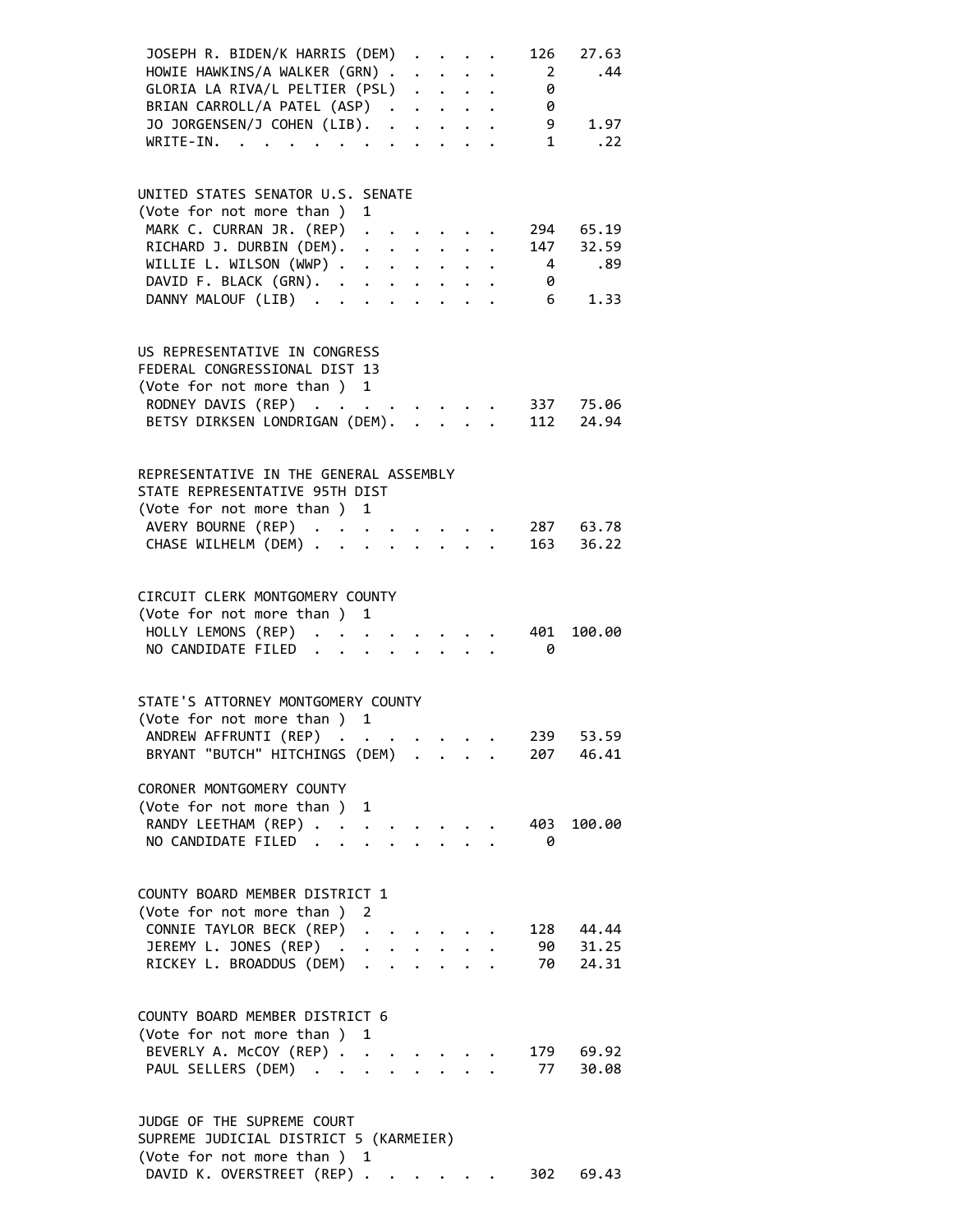JUDY CATES (DEM) . . . . . . . . . . 133 30.57 JUDGE OF THE APPELLATE COURT APPELLATE JUDICIAL DISTRICT 5 (CHAPMAN) (Vote for not more than ) 1 MARK M. BOIE (REP) . . . . . . . . 280 66.04 SARAH SMITH (DEM). . . . . . . . . 144 33.96 THOMAS M WELCH APPELLATE JUDGE RETENT APPELLATE JUDICIAL DISTRICT 5 (Vote for not more than ) 1 YES . . . . . . . . . . . . . 282 75.00 NO. . . . . . . . . . . . . . 94 25.00 STAN BRANDMEYER CIRCUIT JUDGE RETENT JUDICIAL CIRCUIT DISTRICT 4 (Vote for not more than ) 1 YES . . . . . . . . . . . . . 287 76.33 NO. . . . . . . . . . . . . . 89 23.67 JAMES L. ROBERTS CIRCUIT JUDGE RETENT JUDICIAL CIRCUIT DISTRICT 4 (Vote for not more than ) 1 YES . . . . . . . . . . . . . 364 86.26 NO. . . . . . . . . . . . . . 58 13.74 MARTIN W. SIEMER CIRCUIT JUDGE RETENT JUDICIAL CIRCUIT DISTRICT 4 (Vote for not more than ) 1 YES . . . . . . . . . . . . . 281 75.13 NO. . . . . . . . . . . . . . 93 24.87 PRECINCT REPORT MONTGOMERY COUNTY, ILLINOIS OFFICIAL TOTALS RUN DATE:11/17/20 2020 GENERAL ELECTION RUN TIME:12:15 PM NOVEMBER 3, 2020 0401 EAST FORK 1 VOTES PERCENT REGISTERED VOTERS - TOTAL . . . . . . 627 BALLOTS CAST - TOTAL. . . . . . . . 537 BALLOTS CAST - BLANK. . . . . . . . 0 VOTER TURNOUT - TOTAL . . . . . . . . 85.65 VOTER TURNOUT - BLANK . . . . . IL INCOME TAX AMENDMENT MONTGOMERY COUNTY (Vote for not more than ) 1 YES . . . . . . . . . . . . . 113 23.06 NO. . . . . . . . . . . . . . 377 76.94 PRESIDENT and VICE PRESIDENT (Vote for not more than ) 1 DONALD J. TRUMP/M PENCE (REP). . . . . 375 70.62 JOSEPH R. BIDEN/K HARRIS (DEM) . . . . 148 27.87 HOWIE HAWKINS/A WALKER (GRN) . . . . . 0 GLORIA LA RIVA/L PELTIER (PSL) . . . . 1 .19<br>BRIAN CARROLL/A PATEL (ASP) . . . . . 0 BRIAN CARROLL/A PATEL (ASP) . . . . . 0<br>30 JORGENSEN/J COHEN (LIB). . . . . . 6 1.13<br>WRITE-IN. . . . . . . . . . . . 1 .19 JO JORGENSEN/J COHEN (LIB). . WRITE-IN. . . . . . . . . . . .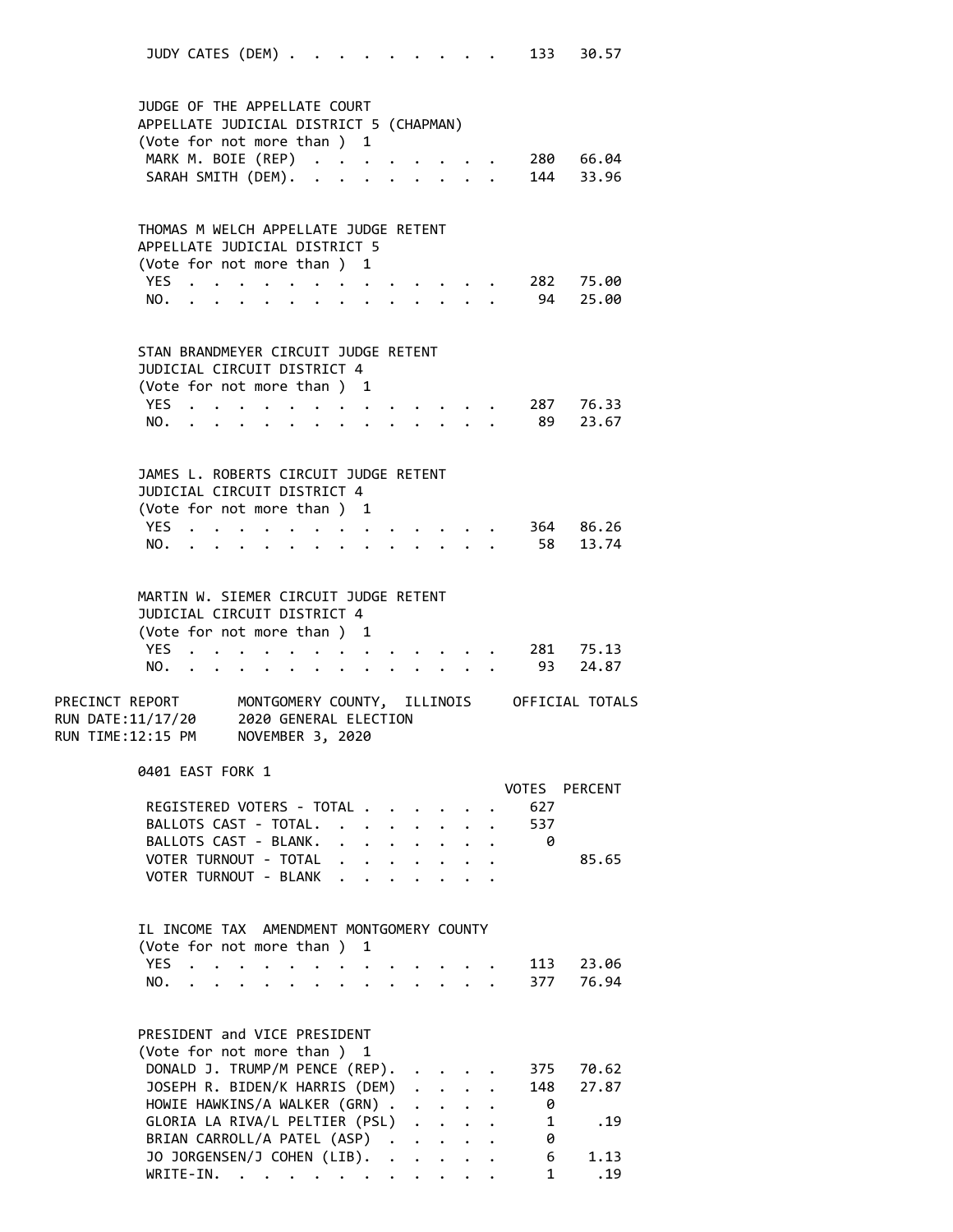| UNITED STATES SENATOR U.S. SENATE          |   |                      |                      |                                          |                                             |                |                        |  |
|--------------------------------------------|---|----------------------|----------------------|------------------------------------------|---------------------------------------------|----------------|------------------------|--|
| (Vote for not more than ) 1                |   |                      |                      |                                          |                                             |                |                        |  |
| MARK C. CURRAN JR. (REP) .                 |   |                      |                      |                                          |                                             |                | 332 65.10              |  |
| RICHARD J. DURBIN (DEM).                   |   | $\sim$ $\sim$        |                      |                                          |                                             |                | 159 31.18              |  |
| WILLIE L. WILSON (WWP)                     |   |                      | $\ddot{\phantom{0}}$ |                                          | $\mathbf{L} = \mathbf{L} \times \mathbf{L}$ |                | $7 \t 1.37$            |  |
| DAVID F. BLACK (GRN).                      |   | $\ddot{\phantom{a}}$ | $\ddot{\phantom{0}}$ | $\mathbf{r} = \mathbf{r} + \mathbf{r}$ . |                                             |                | 3 .59                  |  |
| DANNY MALOUF (LIB)                         |   |                      |                      |                                          |                                             | 9 <sub>1</sub> | 1.76                   |  |
|                                            |   |                      |                      |                                          |                                             |                |                        |  |
|                                            |   |                      |                      |                                          |                                             |                |                        |  |
| US REPRESENTATIVE IN CONGRESS              |   |                      |                      |                                          |                                             |                |                        |  |
| FEDERAL CONGRESSIONAL DIST 13              |   |                      |                      |                                          |                                             |                |                        |  |
| (Vote for not more than ) 1                |   |                      |                      |                                          |                                             |                |                        |  |
| RODNEY DAVIS (REP)                         |   |                      |                      |                                          |                                             |                | 371 72.18              |  |
| BETSY DIRKSEN LONDRIGAN (DEM).             |   |                      |                      |                                          |                                             |                | 143 27.82              |  |
|                                            |   |                      |                      |                                          |                                             |                |                        |  |
|                                            |   |                      |                      |                                          |                                             |                |                        |  |
| REPRESENTATIVE IN THE GENERAL ASSEMBLY     |   |                      |                      |                                          |                                             |                |                        |  |
| STATE REPRESENTATIVE 95TH DIST             |   |                      |                      |                                          |                                             |                |                        |  |
| (Vote for not more than ) 1                |   |                      |                      |                                          |                                             |                |                        |  |
| AVERY BOURNE (REP)                         |   |                      |                      |                                          |                                             |                | 330 62.26              |  |
| CHASE WILHELM (DEM)                        |   |                      | $\ddot{\phantom{0}}$ | $\ddot{\phantom{a}}$                     |                                             |                | 200 37.74              |  |
|                                            |   |                      |                      |                                          |                                             |                |                        |  |
|                                            |   |                      |                      |                                          |                                             |                |                        |  |
| CIRCUIT CLERK MONTGOMERY COUNTY            |   |                      |                      |                                          |                                             |                |                        |  |
| (Vote for not more than ) 1                |   |                      |                      |                                          |                                             |                |                        |  |
| HOLLY LEMONS (REP).                        |   |                      |                      |                                          |                                             | 488            | 100.00                 |  |
| NO CANDIDATE FILED<br>$\ddot{\phantom{a}}$ |   |                      |                      |                                          |                                             | - 0            |                        |  |
|                                            |   |                      |                      |                                          |                                             |                |                        |  |
|                                            |   |                      |                      |                                          |                                             |                |                        |  |
| STATE'S ATTORNEY MONTGOMERY COUNTY         |   |                      |                      |                                          |                                             |                |                        |  |
| (Vote for not more than ) 1                |   |                      |                      |                                          |                                             |                |                        |  |
| ANDREW AFFRUNTI (REP)                      |   |                      |                      |                                          |                                             |                | 311 60.04<br>207 39.96 |  |
| BRYANT "BUTCH" HITCHINGS (DEM) .           |   |                      |                      |                                          |                                             |                |                        |  |
|                                            |   |                      |                      |                                          |                                             |                |                        |  |
| CORONER MONTGOMERY COUNTY                  |   |                      |                      |                                          |                                             |                |                        |  |
| (Vote for not more than)                   | 1 |                      |                      |                                          |                                             |                |                        |  |
| RANDY LEETHAM (REP)                        |   |                      |                      |                                          |                                             | 459            | 100.00                 |  |
| NO CANDIDATE FILED                         |   |                      |                      |                                          |                                             | 0              |                        |  |
|                                            |   |                      |                      |                                          |                                             |                |                        |  |
| COUNTY BOARD MEMBER DISTRICT 3             |   |                      |                      |                                          |                                             |                |                        |  |
| (Vote for not more than ) 1                |   |                      |                      |                                          |                                             |                |                        |  |
| DOUG DONALDSON (REP).                      |   |                      |                      |                                          |                                             |                | 30 44.12               |  |
| RANDY SINGLER (DEM)                        |   |                      |                      | $\mathbf{r} = \mathbf{r}$                |                                             |                | 38 55.88               |  |
|                                            |   |                      |                      |                                          |                                             |                |                        |  |
|                                            |   |                      |                      |                                          |                                             |                |                        |  |
| COUNTY BOARD MEMBER DISTRICT 4             |   |                      |                      |                                          |                                             |                |                        |  |
| (Vote for not more than ) 1                |   |                      |                      |                                          |                                             |                |                        |  |
| PATTY WHITWORTH (REP).                     |   |                      |                      |                                          |                                             |                | 294 64.62              |  |
| JIM MOORE (DEM)                            |   |                      |                      |                                          |                                             |                | 161 35.38              |  |
|                                            |   |                      |                      |                                          |                                             |                |                        |  |
|                                            |   |                      |                      |                                          |                                             |                |                        |  |
| JUDGE OF THE SUPREME COURT                 |   |                      |                      |                                          |                                             |                |                        |  |
| SUPREME JUDICIAL DISTRICT 5 (KARMEIER)     |   |                      |                      |                                          |                                             |                |                        |  |
| (Vote for not more than ) 1                |   |                      |                      |                                          |                                             |                |                        |  |
| DAVID K. OVERSTREET (REP).                 |   |                      |                      |                                          |                                             |                | 340 66.93              |  |
| JUDY CATES (DEM)                           |   |                      |                      |                                          |                                             | 168            | 33.07                  |  |
|                                            |   |                      |                      |                                          |                                             |                |                        |  |
|                                            |   |                      |                      |                                          |                                             |                |                        |  |
| JUDGE OF THE APPELLATE COURT               |   |                      |                      |                                          |                                             |                |                        |  |
| APPELLATE JUDICIAL DISTRICT 5 (CHAPMAN)    |   |                      |                      |                                          |                                             |                |                        |  |
| (Vote for not more than ) 1                |   |                      |                      |                                          |                                             |                |                        |  |

MARK M. BOIE (REP) . . . . . . . . 313 62.98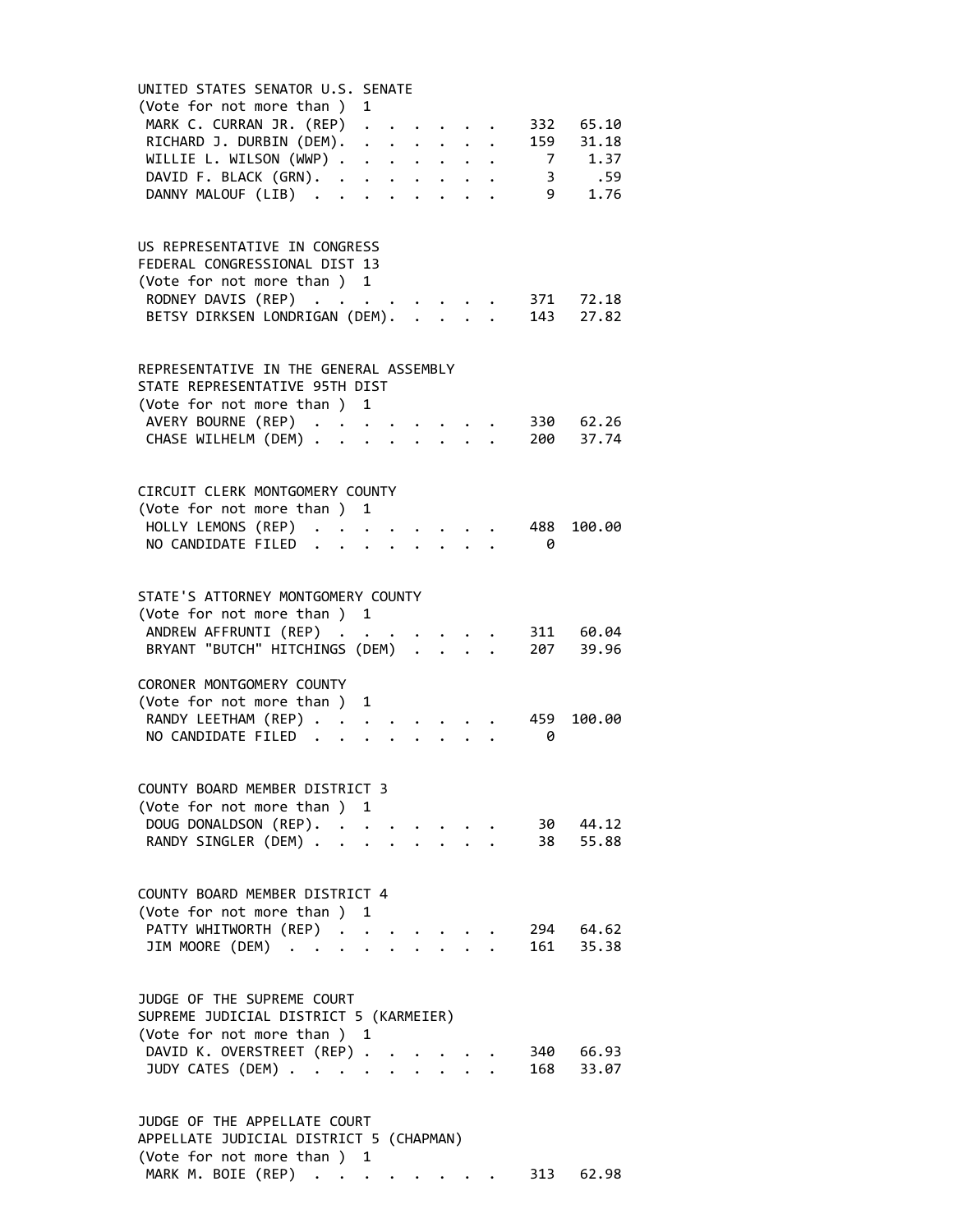SARAH SMITH (DEM). . . . . . . . . 184 37.02 THOMAS M WELCH APPELLATE JUDGE RETENT APPELLATE JUDICIAL DISTRICT 5 (Vote for not more than ) 1 YES . . . . . . . . . . . . . 325 72.54 NO. . . . . . . . . . . . . . 123 27.46 STAN BRANDMEYER CIRCUIT JUDGE RETENT JUDICIAL CIRCUIT DISTRICT 4 (Vote for not more than ) 1 YES . . . . . . . . . . . . . 316 71.01 NO. . . . . . . . . . . . . . 129 28.99 JAMES L. ROBERTS CIRCUIT JUDGE RETENT JUDICIAL CIRCUIT DISTRICT 4 (Vote for not more than ) 1 YES . . . . . . . . . . . . . 404 82.11 NO. . . . . . . . . . . . . . 88 17.89 MARTIN W. SIEMER CIRCUIT JUDGE RETENT JUDICIAL CIRCUIT DISTRICT 4 (Vote for not more than ) 1 YES . . . . . . . . . . . . . 322 72.52 NO. . . . . . . . . . . . . . 122 27.48 PRECINCT REPORT MONTGOMERY COUNTY, ILLINOIS OFFICIAL TOTALS RUN DATE:11/17/20 2020 GENERAL ELECTION RUN TIME:12:15 PM NOVEMBER 3, 2020 0402 EAST FORK 2 VOTES PERCENT REGISTERED VOTERS - TOTAL . . . . . . 128 BALLOTS CAST - TOTAL. . . . . . . . 102 BALLOTS CAST - BLANK. . . . . . . . . 0 VOTER TURNOUT - TOTAL . . . . . . . . 79.69 VOTER TURNOUT - BLANK . . IL INCOME TAX AMENDMENT MONTGOMERY COUNTY (Vote for not more than ) 1 YES . . . . . . . . . . . . . 21 21.65 NO. . . . . . . . . . . . . . 76 78.35 PRESIDENT and VICE PRESIDENT (Vote for not more than ) 1 DONALD J. TRUMP/M PENCE (REP). . . . . 71 70.30 JOSEPH R. BIDEN/K HARRIS (DEM) . . . . 28 27.72 HOWIE HAWKINS/A WALKER (GRN) . . . . . 0 GLORIA LA RIVA/L PELTIER (PSL) . . . . 0 BRIAN CARROLL/A PATEL (ASP) . . . . . 0<br>JO JORGENSEN/J COHEN (LIB). . . . . . 2 JO JORGENSEN/J COHEN (LIB). . . . . . 2 1.98 WRITE-IN. . . . . . . . . . . . 0 UNITED STATES SENATOR U.S. SENATE (Vote for not more than ) 1 MARK C. CURRAN JR. (REP) . . . . . . 60 63.16 RICHARD J. DURBIN (DEM). . . . . . . 32 33.68 WILLIE L. WILSON (WWP) . . . . . . . 1 1.05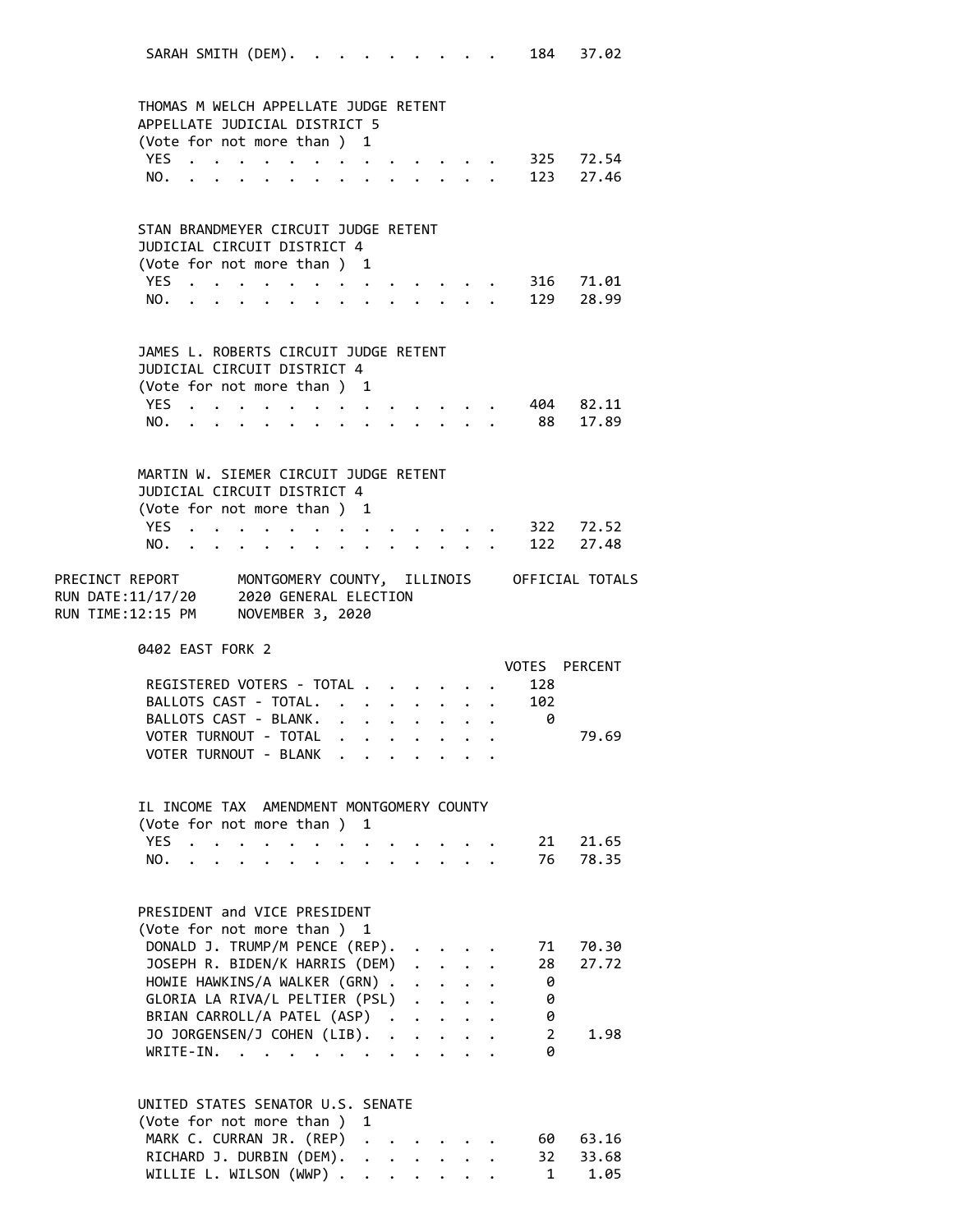|     | DAVID F. BLACK (GRN). .<br>DANNY MALOUF (LIB).                         |                                                     |                      |              |  |  | 1  | 1.05<br>1 1.05    |  |
|-----|------------------------------------------------------------------------|-----------------------------------------------------|----------------------|--------------|--|--|----|-------------------|--|
|     |                                                                        |                                                     |                      |              |  |  |    |                   |  |
|     | US REPRESENTATIVE IN CONGRESS                                          |                                                     |                      |              |  |  |    |                   |  |
|     | FEDERAL CONGRESSIONAL DIST 13                                          |                                                     |                      |              |  |  |    |                   |  |
|     | (Vote for not more than ) 1<br>RODNEY DAVIS (REP)                      |                                                     |                      |              |  |  | 66 | 68.04             |  |
|     | BETSY DIRKSEN LONDRIGAN (DEM).                                         |                                                     |                      |              |  |  | 31 | 31.96             |  |
|     |                                                                        |                                                     |                      |              |  |  |    |                   |  |
|     | REPRESENTATIVE IN THE GENERAL ASSEMBLY                                 |                                                     |                      |              |  |  |    |                   |  |
|     | STATE REPRESENTATIVE 95TH DIST                                         |                                                     |                      |              |  |  |    |                   |  |
|     | (Vote for not more than ) 1                                            |                                                     |                      |              |  |  |    |                   |  |
|     | AVERY BOURNE (REP)                                                     |                                                     |                      |              |  |  |    | 59 62.11          |  |
|     | CHASE WILHELM (DEM) .                                                  |                                                     |                      |              |  |  | 36 | 37.89             |  |
|     | CIRCUIT CLERK MONTGOMERY COUNTY                                        |                                                     |                      |              |  |  |    |                   |  |
|     | (Vote for not more than ) 1                                            |                                                     |                      |              |  |  |    |                   |  |
|     | HOLLY LEMONS (REP) .                                                   |                                                     | $\ddot{\phantom{a}}$ |              |  |  | 91 | 100.00            |  |
|     | NO CANDIDATE FILED.                                                    |                                                     |                      |              |  |  | 0  |                   |  |
|     |                                                                        |                                                     |                      |              |  |  |    |                   |  |
|     | STATE'S ATTORNEY MONTGOMERY COUNTY                                     |                                                     |                      |              |  |  |    |                   |  |
|     | (Vote for not more than ) 1                                            |                                                     |                      |              |  |  |    |                   |  |
|     | ANDREW AFFRUNTI (REP)                                                  |                                                     |                      |              |  |  |    | 52 53.61          |  |
|     | BRYANT "BUTCH" HITCHINGS (DEM) .                                       |                                                     |                      |              |  |  |    | 45 46.39          |  |
|     | CORONER MONTGOMERY COUNTY                                              |                                                     |                      |              |  |  |    |                   |  |
|     | (Vote for not more than)                                               |                                                     |                      | 1            |  |  |    |                   |  |
|     | RANDY LEETHAM (REP)                                                    |                                                     |                      |              |  |  | 90 | 100.00            |  |
|     | NO CANDIDATE FILED.                                                    |                                                     |                      |              |  |  | 0  |                   |  |
|     | COUNTY BOARD MEMBER DISTRICT 4                                         |                                                     |                      |              |  |  |    |                   |  |
|     | (Vote for not more than)                                               |                                                     |                      | 1            |  |  |    |                   |  |
|     | PATTY WHITWORTH (REP) .                                                |                                                     |                      |              |  |  | 53 | 53.54             |  |
|     | JIM MOORE (DEM)                                                        |                                                     |                      |              |  |  | 46 | 46.46             |  |
|     |                                                                        |                                                     |                      |              |  |  |    |                   |  |
|     | JUDGE OF THE SUPREME COURT                                             |                                                     |                      |              |  |  |    |                   |  |
|     | SUPREME JUDICIAL DISTRICT 5 (KARMEIER)                                 |                                                     |                      |              |  |  |    |                   |  |
|     | (Vote for not more than ) 1                                            |                                                     |                      |              |  |  |    |                   |  |
|     | DAVID K. OVERSTREET (REP)                                              |                                                     |                      |              |  |  | 33 | 60 64.52<br>35.48 |  |
|     | JUDY CATES (DEM)                                                       |                                                     |                      |              |  |  |    |                   |  |
|     | JUDGE OF THE APPELLATE COURT                                           |                                                     |                      |              |  |  |    |                   |  |
|     | APPELLATE JUDICIAL DISTRICT 5 (CHAPMAN)                                |                                                     |                      |              |  |  |    |                   |  |
|     | (Vote for not more than ) 1                                            |                                                     |                      |              |  |  |    |                   |  |
|     | MARK M. BOIE (REP)                                                     | $\mathbf{1}$ $\mathbf{1}$ $\mathbf{1}$ $\mathbf{1}$ |                      |              |  |  |    | 61 68.54          |  |
|     | SARAH SMITH (DEM).                                                     |                                                     |                      | $\mathbf{L}$ |  |  | 28 | 31.46             |  |
|     |                                                                        |                                                     |                      |              |  |  |    |                   |  |
|     | THOMAS M WELCH APPELLATE JUDGE RETENT<br>APPELLATE JUDICIAL DISTRICT 5 |                                                     |                      |              |  |  |    |                   |  |
|     | (Vote for not more than ) 1                                            |                                                     |                      |              |  |  |    |                   |  |
| YES |                                                                        |                                                     |                      |              |  |  | 63 | 78.75             |  |
| NO. |                                                                        |                                                     |                      |              |  |  | 17 | 21.25             |  |
|     |                                                                        |                                                     |                      |              |  |  |    |                   |  |
|     |                                                                        |                                                     |                      |              |  |  |    |                   |  |

 STAN BRANDMEYER CIRCUIT JUDGE RETENT JUDICIAL CIRCUIT DISTRICT 4 (Vote for not more than ) 1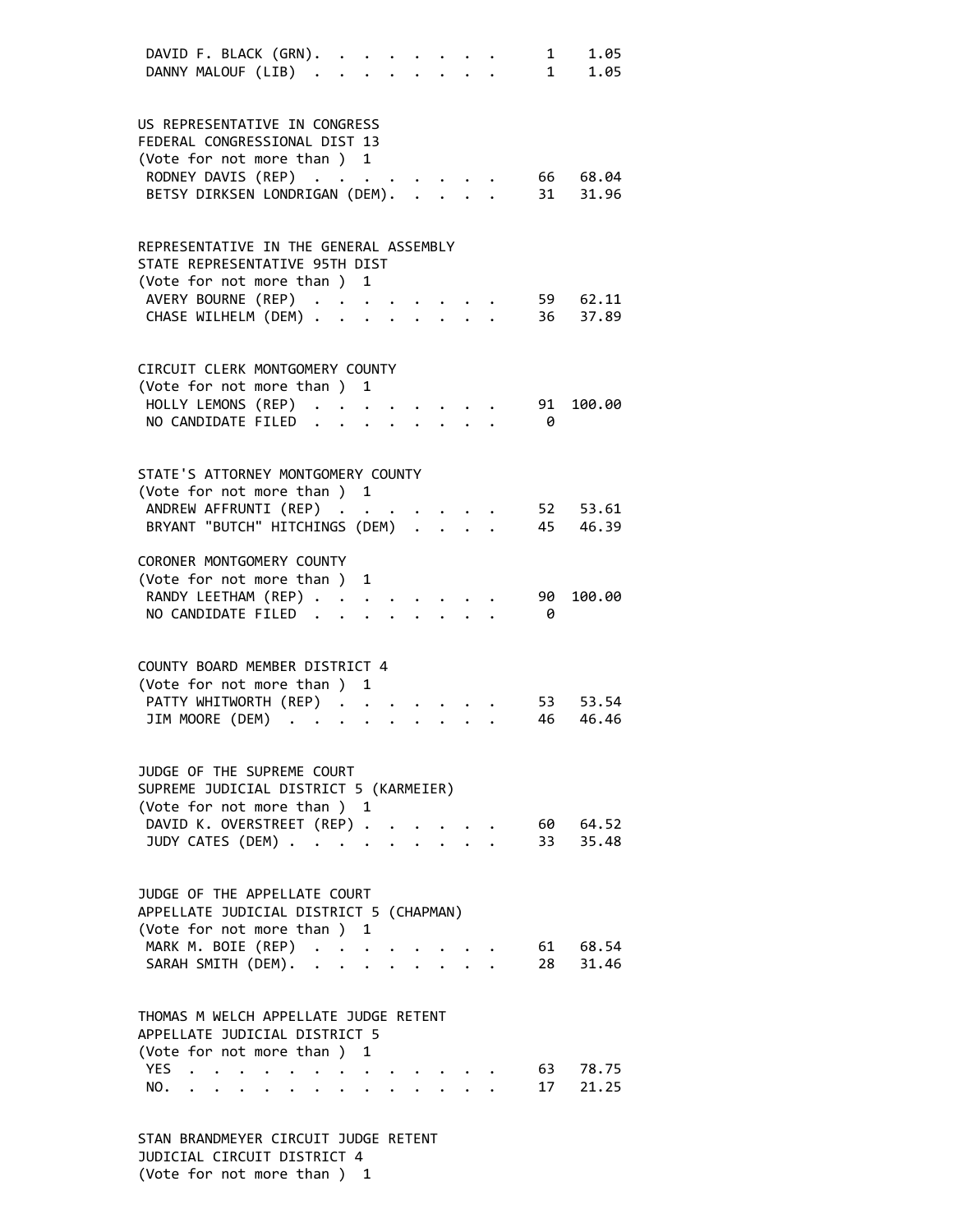|                                                                               | <b>YES</b><br>NO.                                                                                                   |                      |                                                           |  |                      |                      |                      |                      |                                                             |  |                   | 58 72.50<br>22 27.50                                        |  |
|-------------------------------------------------------------------------------|---------------------------------------------------------------------------------------------------------------------|----------------------|-----------------------------------------------------------|--|----------------------|----------------------|----------------------|----------------------|-------------------------------------------------------------|--|-------------------|-------------------------------------------------------------|--|
|                                                                               | JAMES L. ROBERTS CIRCUIT JUDGE RETENT<br>JUDICIAL CIRCUIT DISTRICT 4                                                |                      |                                                           |  |                      |                      |                      |                      |                                                             |  |                   |                                                             |  |
|                                                                               | (Vote for not more than ) 1                                                                                         |                      |                                                           |  |                      |                      |                      |                      |                                                             |  |                   |                                                             |  |
|                                                                               | <b>YES</b>                                                                                                          |                      |                                                           |  |                      |                      |                      |                      |                                                             |  |                   | 80 86.02                                                    |  |
|                                                                               | NO.                                                                                                                 |                      |                                                           |  |                      |                      |                      |                      | $\mathbf{r} = \mathbf{r}$                                   |  |                   | 13 13.98                                                    |  |
|                                                                               | MARTIN W. SIEMER CIRCUIT JUDGE RETENT<br>JUDICIAL CIRCUIT DISTRICT 4<br>(Vote for not more than) 1                  |                      |                                                           |  |                      |                      |                      |                      |                                                             |  |                   |                                                             |  |
|                                                                               | YES.<br>NO.                                                                                                         |                      |                                                           |  |                      |                      |                      |                      |                                                             |  |                   | 60 74.07<br>$21$ 25.93                                      |  |
| RUN DATE:11/17/20 2020 GENERAL ELECTION<br>RUN TIME:12:15 PM NOVEMBER 3, 2020 |                                                                                                                     |                      |                                                           |  |                      |                      |                      |                      |                                                             |  |                   | PRECINCT REPORT MONTGOMERY COUNTY, ILLINOIS OFFICIAL TOTALS |  |
|                                                                               | 0403 EAST FORK 3                                                                                                    |                      |                                                           |  |                      |                      |                      |                      |                                                             |  |                   | VOTES PERCENT                                               |  |
|                                                                               | REGISTERED VOTERS - TOTAL .                                                                                         |                      |                                                           |  |                      |                      | $\mathbf{A}$         |                      |                                                             |  | 573               |                                                             |  |
|                                                                               | BALLOTS CAST - TOTAL.                                                                                               |                      |                                                           |  |                      |                      | $\ddot{\phantom{0}}$ | $\ddot{\phantom{0}}$ | $\ddot{\phantom{0}}$                                        |  | 484               |                                                             |  |
|                                                                               | BALLOTS CAST - BLANK.                                                                                               |                      |                                                           |  |                      |                      |                      | $\ddot{\phantom{0}}$ | $\sim$                                                      |  | - 0               |                                                             |  |
|                                                                               | VOTER TURNOUT - TOTAL                                                                                               |                      |                                                           |  | $\ddot{\phantom{0}}$ |                      | $\ddot{\phantom{a}}$ | $\ddot{\phantom{0}}$ |                                                             |  |                   | 84.47                                                       |  |
|                                                                               | VOTER TURNOUT - BLANK                                                                                               |                      |                                                           |  |                      |                      |                      |                      |                                                             |  |                   |                                                             |  |
|                                                                               | IL INCOME TAX AMENDMENT MONTGOMERY COUNTY<br>(Vote for not more than ) 1<br>YES.                                    |                      |                                                           |  |                      |                      |                      |                      |                                                             |  |                   | 112 25.17                                                   |  |
|                                                                               | NO.                                                                                                                 | $\ddot{\phantom{1}}$ |                                                           |  | $\sim$ $\sim$        | $\bullet$            |                      |                      | $\cdot$ $\cdot$ $\cdot$ $\cdot$ $\cdot$                     |  |                   | 333 74.83                                                   |  |
|                                                                               | PRESIDENT and VICE PRESIDENT<br>(Vote for not more than ) 1                                                         |                      |                                                           |  |                      |                      |                      |                      |                                                             |  |                   |                                                             |  |
|                                                                               | DONALD J. TRUMP/M PENCE (REP).                                                                                      |                      |                                                           |  |                      |                      |                      |                      | $\cdot$ $\cdot$ $\cdot$ $\cdot$                             |  |                   | 312 64.73<br>161 33.40                                      |  |
|                                                                               | JOSEPH R. BIDEN/K HARRIS (DEM)<br>HOWIE HAWKINS/A WALKER (GRN) .                                                    |                      |                                                           |  |                      |                      |                      |                      |                                                             |  |                   | .41                                                         |  |
|                                                                               | GLORIA LA RIVA/L PELTIER (PSL)                                                                                      |                      |                                                           |  |                      |                      |                      |                      | $\mathbf{r}$ and $\mathbf{r}$                               |  | 2<br>$\mathbf{1}$ | .21                                                         |  |
|                                                                               | BRIAN CARROLL/A PATEL (ASP).                                                                                        |                      |                                                           |  |                      |                      |                      |                      | $\cdot$ $\cdot$ $\cdot$ $\cdot$                             |  | 0                 |                                                             |  |
|                                                                               | JO JORGENSEN/J COHEN (LIB).                                                                                         |                      |                                                           |  |                      |                      | $\ddot{\phantom{0}}$ |                      |                                                             |  | 5                 | 1.04                                                        |  |
|                                                                               | WRITE-IN.                                                                                                           |                      | $\mathbf{r}$ , $\mathbf{r}$ , $\mathbf{r}$ , $\mathbf{r}$ |  |                      |                      |                      |                      |                                                             |  | $\mathbf{1}$      | .21                                                         |  |
|                                                                               | UNITED STATES SENATOR U.S. SENATE<br>(Vote for not more than ) 1                                                    |                      |                                                           |  |                      |                      |                      |                      |                                                             |  |                   |                                                             |  |
|                                                                               | MARK C. CURRAN JR. (REP) .                                                                                          |                      |                                                           |  |                      |                      |                      |                      |                                                             |  | 285               | 60.64                                                       |  |
|                                                                               | RICHARD J. DURBIN (DEM).                                                                                            |                      |                                                           |  |                      | $\ddot{\phantom{0}}$ |                      |                      | $\cdot$ $\cdot$ $\cdot$                                     |  |                   | 165 35.11                                                   |  |
|                                                                               | WILLIE L. WILSON (WWP) .                                                                                            |                      |                                                           |  |                      | $\ddot{\phantom{0}}$ |                      |                      | $\mathcal{L}(\mathcal{A})$ , and $\mathcal{L}(\mathcal{A})$ |  |                   | 1.49<br>7                                                   |  |
|                                                                               | DAVID F. BLACK (GRN).                                                                                               |                      |                                                           |  |                      |                      |                      | $\ddot{\phantom{0}}$ |                                                             |  |                   | 1.49<br>7                                                   |  |
|                                                                               | DANNY MALOUF (LIB)                                                                                                  |                      |                                                           |  |                      |                      |                      | $\ddot{\phantom{0}}$ |                                                             |  | 6                 | 1.28                                                        |  |
|                                                                               | US REPRESENTATIVE IN CONGRESS<br>FEDERAL CONGRESSIONAL DIST 13<br>(Vote for not more than ) 1<br>RODNEY DAVIS (REP) |                      |                                                           |  |                      |                      |                      |                      |                                                             |  | 315               | 66.46                                                       |  |
|                                                                               | BETSY DIRKSEN LONDRIGAN (DEM).                                                                                      |                      |                                                           |  |                      |                      |                      |                      |                                                             |  | 159               | 33.54                                                       |  |
|                                                                               |                                                                                                                     |                      |                                                           |  |                      |                      |                      |                      |                                                             |  |                   |                                                             |  |

 REPRESENTATIVE IN THE GENERAL ASSEMBLY STATE REPRESENTATIVE 95TH DIST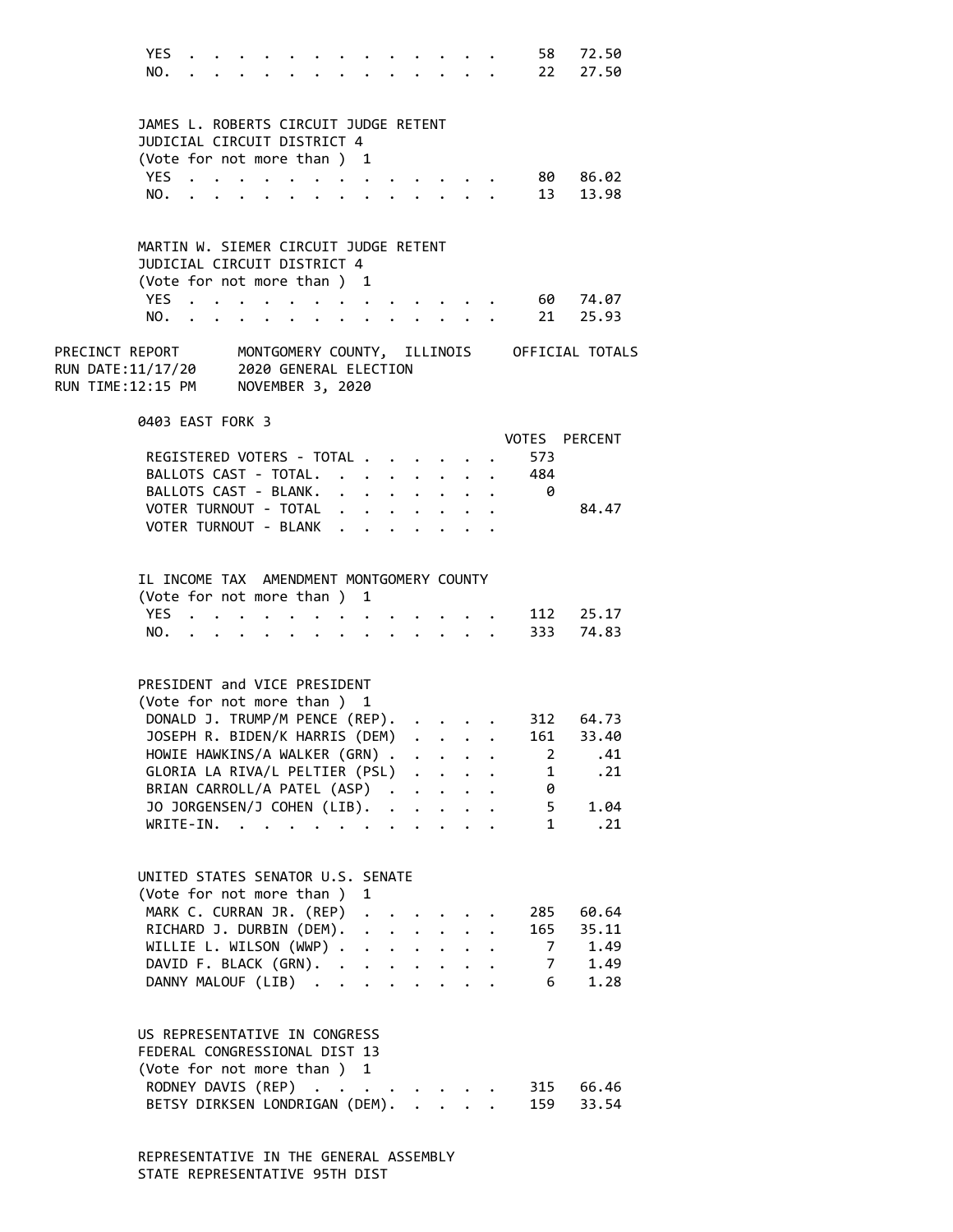| AVERY BOURNE (REP)<br>CHASE WILHELM (DEM)                          | (Vote for not more than ) 1 |  |                               |           |                |
|--------------------------------------------------------------------|-----------------------------|--|-------------------------------|-----------|----------------|
|                                                                    |                             |  |                               |           | 284 59.66      |
|                                                                    |                             |  | $\mathbf{L}$ and $\mathbf{L}$ | 192       | 40.34          |
|                                                                    |                             |  |                               |           |                |
|                                                                    |                             |  |                               |           |                |
| CIRCUIT CLERK MONTGOMERY COUNTY                                    |                             |  |                               |           |                |
| (Vote for not more than ) 1                                        |                             |  |                               |           |                |
| HOLLY LEMONS (REP) .                                               |                             |  |                               | 411       | 100.00         |
|                                                                    |                             |  |                               |           |                |
| NO CANDIDATE FILED<br>$\ddot{\phantom{a}}$                         |                             |  |                               | 0         |                |
|                                                                    |                             |  |                               |           |                |
|                                                                    |                             |  |                               |           |                |
| STATE'S ATTORNEY MONTGOMERY COUNTY                                 |                             |  |                               |           |                |
| (Vote for not more than ) 1                                        |                             |  |                               |           |                |
| ANDREW AFFRUNTI (REP)                                              |                             |  |                               |           | 254 53.14      |
| BRYANT "BUTCH" HITCHINGS (DEM) .                                   |                             |  |                               | 224       | 46.86          |
|                                                                    |                             |  |                               |           |                |
| CORONER MONTGOMERY COUNTY                                          |                             |  |                               |           |                |
| (Vote for not more than )                                          | 1                           |  |                               |           |                |
|                                                                    |                             |  |                               |           |                |
| RANDY LEETHAM (REP)                                                |                             |  |                               | 414       | 100.00         |
| NO CANDIDATE FILED                                                 |                             |  |                               | 0         |                |
|                                                                    |                             |  |                               |           |                |
|                                                                    |                             |  |                               |           |                |
| COUNTY BOARD MEMBER DISTRICT 3                                     |                             |  |                               |           |                |
| (Vote for not more than ) 1                                        |                             |  |                               |           |                |
| DOUG DONALDSON (REP).                                              |                             |  |                               | 263       | 54.68          |
| RANDY SINGLER (DEM)                                                |                             |  |                               | 218       | 45.32          |
|                                                                    |                             |  |                               |           |                |
|                                                                    |                             |  |                               |           |                |
|                                                                    |                             |  |                               |           |                |
| JUDGE OF THE SUPREME COURT                                         |                             |  |                               |           |                |
| SUPREME JUDICIAL DISTRICT 5 (KARMEIER)                             |                             |  |                               |           |                |
| (Vote for not more than ) 1                                        |                             |  |                               |           |                |
| DAVID K. OVERSTREET (REP).                                         |                             |  |                               |           | 299 63.75      |
| JUDY CATES (DEM)                                                   |                             |  |                               | 170       | 36.25          |
|                                                                    |                             |  |                               |           |                |
|                                                                    |                             |  |                               |           |                |
|                                                                    |                             |  |                               |           |                |
| JUDGE OF THE APPELLATE COURT                                       |                             |  |                               |           |                |
| APPELLATE JUDICIAL DISTRICT 5 (CHAPMAN)                            |                             |  |                               |           |                |
|                                                                    | 1                           |  |                               |           |                |
| (Vote for not more than)                                           |                             |  |                               |           |                |
| MARK M. BOIE (REP)<br>$\ddot{\phantom{a}}$<br>$\ddot{\phantom{a}}$ |                             |  |                               | 273       | 60.67          |
|                                                                    |                             |  |                               | 177       | 39.33          |
| SARAH SMITH (DEM).                                                 |                             |  |                               |           |                |
|                                                                    |                             |  |                               |           |                |
|                                                                    |                             |  |                               |           |                |
| THOMAS M WELCH APPELLATE JUDGE RETENT                              |                             |  |                               |           |                |
| APPELLATE JUDICIAL DISTRICT 5                                      |                             |  |                               |           |                |
| (Vote for not more than)                                           | 1                           |  |                               |           |                |
| YES.                                                               |                             |  |                               | 307       | 75.62          |
| NO.                                                                |                             |  |                               | 99        | 24.38          |
|                                                                    |                             |  |                               |           |                |
|                                                                    |                             |  |                               |           |                |
| STAN BRANDMEYER CIRCUIT JUDGE RETENT                               |                             |  |                               |           |                |
|                                                                    |                             |  |                               |           |                |
| JUDICIAL CIRCUIT DISTRICT 4                                        |                             |  |                               |           |                |
| (Vote for not more than)                                           | 1                           |  |                               |           |                |
| YES.<br>$\ddot{\phantom{0}}$                                       |                             |  |                               | 294       | 73.50          |
| NO.                                                                |                             |  |                               | 106       | 26.50          |
|                                                                    |                             |  |                               |           |                |
|                                                                    |                             |  |                               |           |                |
| JAMES L. ROBERTS CIRCUIT JUDGE RETENT                              |                             |  |                               |           |                |
| JUDICIAL CIRCUIT DISTRICT 4                                        |                             |  |                               |           |                |
|                                                                    | 1                           |  |                               |           |                |
| (Vote for not more than )                                          |                             |  |                               |           |                |
| YES.<br>NO.                                                        |                             |  |                               | 397<br>57 | 87.44<br>12.56 |

 MARTIN W. SIEMER CIRCUIT JUDGE RETENT JUDICIAL CIRCUIT DISTRICT 4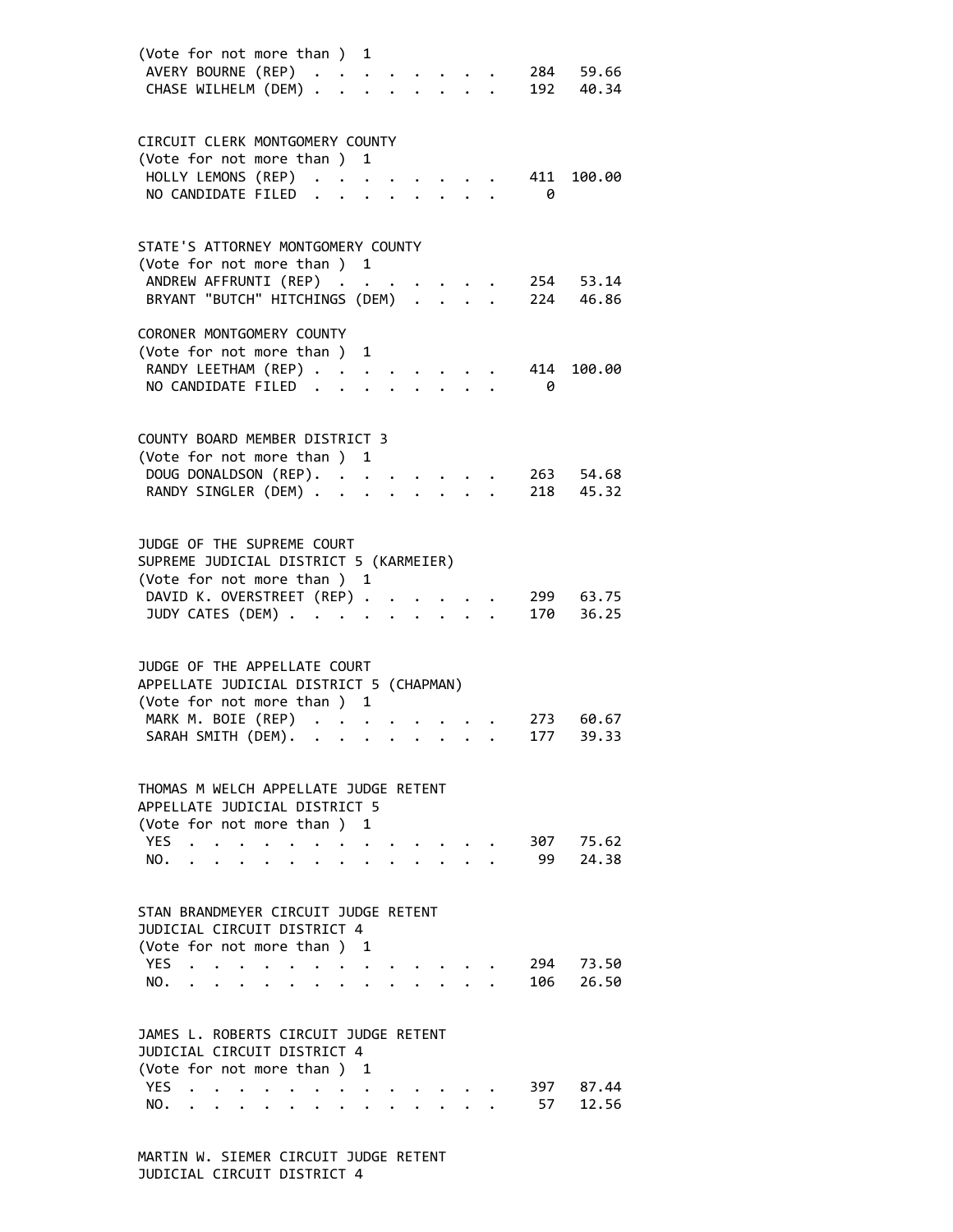| (Vote for not more than ) 1<br><b>YES</b><br>NO.                                                                                                                                                                                                                                                                                                                                                                                                                                    |                             |                                                 |                 |                                                                  | $\ddot{\phantom{0}}$                                                                                                               |                      |                      | 301<br>99                                                                                      | 75.25<br>24.75                                                           |  |
|-------------------------------------------------------------------------------------------------------------------------------------------------------------------------------------------------------------------------------------------------------------------------------------------------------------------------------------------------------------------------------------------------------------------------------------------------------------------------------------|-----------------------------|-------------------------------------------------|-----------------|------------------------------------------------------------------|------------------------------------------------------------------------------------------------------------------------------------|----------------------|----------------------|------------------------------------------------------------------------------------------------|--------------------------------------------------------------------------|--|
| PRECINCT REPORT<br>MONTGOMERY COUNTY, ILLINOIS<br>2020 GENERAL ELECTION<br>RUN DATE:11/17/20<br>RUN TIME:12:15 PM<br>NOVEMBER 3, 2020                                                                                                                                                                                                                                                                                                                                               |                             |                                                 |                 |                                                                  |                                                                                                                                    |                      |                      |                                                                                                | OFFICIAL TOTALS                                                          |  |
| 0501 FILLMORE CONSOLIDATED                                                                                                                                                                                                                                                                                                                                                                                                                                                          |                             |                                                 |                 |                                                                  |                                                                                                                                    |                      |                      | VOTES                                                                                          | <b>PERCENT</b>                                                           |  |
| REGISTERED VOTERS - TOTAL .                                                                                                                                                                                                                                                                                                                                                                                                                                                         |                             |                                                 |                 |                                                                  | $\mathbf{r}$ , $\mathbf{r}$ , $\mathbf{r}$                                                                                         |                      |                      | 558                                                                                            |                                                                          |  |
| BALLOTS CAST - TOTAL.                                                                                                                                                                                                                                                                                                                                                                                                                                                               |                             | $\cdot$ $\cdot$ $\cdot$ $\cdot$ $\cdot$ $\cdot$ |                 |                                                                  |                                                                                                                                    | $\ddot{\phantom{0}}$ |                      | 489                                                                                            |                                                                          |  |
| BALLOTS CAST - BLANK.                                                                                                                                                                                                                                                                                                                                                                                                                                                               | $\ddot{\phantom{0}}$        |                                                 | $\cdot$ $\cdot$ | $\ddot{\phantom{0}}$                                             | $\bullet$                                                                                                                          | $\ddot{\phantom{0}}$ | $\ddot{\phantom{a}}$ | 0                                                                                              |                                                                          |  |
| VOTER TURNOUT - TOTAL<br>VOTER TURNOUT - BLANK                                                                                                                                                                                                                                                                                                                                                                                                                                      | $\bullet$ .<br>$\mathbf{A}$ |                                                 | $\cdot$ $\cdot$ |                                                                  |                                                                                                                                    |                      |                      |                                                                                                | 87.63                                                                    |  |
|                                                                                                                                                                                                                                                                                                                                                                                                                                                                                     |                             |                                                 |                 |                                                                  |                                                                                                                                    |                      |                      |                                                                                                |                                                                          |  |
| IL INCOME TAX AMENDMENT MONTGOMERY COUNTY                                                                                                                                                                                                                                                                                                                                                                                                                                           |                             |                                                 |                 |                                                                  |                                                                                                                                    |                      |                      |                                                                                                |                                                                          |  |
| (Vote for not more than ) 1                                                                                                                                                                                                                                                                                                                                                                                                                                                         |                             |                                                 |                 |                                                                  |                                                                                                                                    |                      |                      |                                                                                                |                                                                          |  |
| YES                                                                                                                                                                                                                                                                                                                                                                                                                                                                                 |                             |                                                 |                 |                                                                  |                                                                                                                                    |                      |                      | 74                                                                                             | 15.91                                                                    |  |
| NO.                                                                                                                                                                                                                                                                                                                                                                                                                                                                                 | $\bullet$                   |                                                 |                 |                                                                  | $\cdot$ $\cdot$ $\cdot$                                                                                                            |                      |                      | 391                                                                                            | 84.09                                                                    |  |
| PRESIDENT and VICE PRESIDENT<br>(Vote for not more than ) 1<br>DONALD J. TRUMP/M PENCE (REP).<br>JOSEPH R. BIDEN/K HARRIS (DEM)<br>HOWIE HAWKINS/A WALKER (GRN) .<br>GLORIA LA RIVA/L PELTIER (PSL)<br>BRIAN CARROLL/A PATEL (ASP).<br>JO JORGENSEN/J COHEN (LIB).<br>WRITE-IN.<br>UNITED STATES SENATOR U.S. SENATE<br>(Vote for not more than)<br>MARK C. CURRAN JR. (REP)<br>RICHARD J. DURBIN (DEM).<br>WILLIE L. WILSON (WWP) .<br>DAVID F. BLACK (GRN).<br>DANNY MALOUF (LIB) |                             | 1<br>$\bullet$                                  |                 | $\mathbf{z} = \mathbf{z} + \mathbf{z}$ .<br>$\ddot{\phantom{0}}$ | $\cdot$ $\cdot$ $\cdot$<br>$\bullet$ .<br>$\ddot{\phantom{0}}$<br>$\mathbf{r} = \mathbf{r} + \mathbf{r} + \mathbf{r} + \mathbf{r}$ | $\bullet$            |                      | 371<br>103<br>0<br>0<br>$\overline{2}$<br>6<br>0<br>123<br>4<br>3 <sup>7</sup><br>$\mathbf{1}$ | 76.97<br>21.37<br>.41<br>1.24<br>344 72.42<br>25.89<br>.84<br>.63<br>.21 |  |
| US REPRESENTATIVE IN CONGRESS<br>FEDERAL CONGRESSIONAL DIST 13<br>(Vote for not more than ) 1<br>RODNEY DAVIS (REP)<br>BETSY DIRKSEN LONDRIGAN (DEM).                                                                                                                                                                                                                                                                                                                               |                             |                                                 |                 |                                                                  | $\mathbf{r}$                                                                                                                       |                      |                      | 106                                                                                            | 367 77.59<br>22.41                                                       |  |
| REPRESENTATIVE IN THE GENERAL ASSEMBLY<br>STATE REPRESENTATIVE 95TH DIST<br>(Vote for not more than ) 1<br>AVERY BOURNE (REP)<br>CHASE WILHELM (DEM)                                                                                                                                                                                                                                                                                                                                |                             | $\ddot{\phantom{0}}$                            |                 |                                                                  | $\mathbf{1}$ $\mathbf{1}$ $\mathbf{1}$                                                                                             |                      |                      | 162                                                                                            | 315 66.04<br>33.96                                                       |  |
| CIRCUIT CLERK MONTGOMERY COUNTY<br>(Vote for not more than ) 1<br>HOLLY LEMONS (REP)<br>NO CANDIDATE FILED                                                                                                                                                                                                                                                                                                                                                                          |                             | $\ddot{\phantom{0}}$                            |                 |                                                                  |                                                                                                                                    |                      |                      | 442<br>0                                                                                       | 100.00                                                                   |  |

 STATE'S ATTORNEY MONTGOMERY COUNTY (Vote for not more than ) 1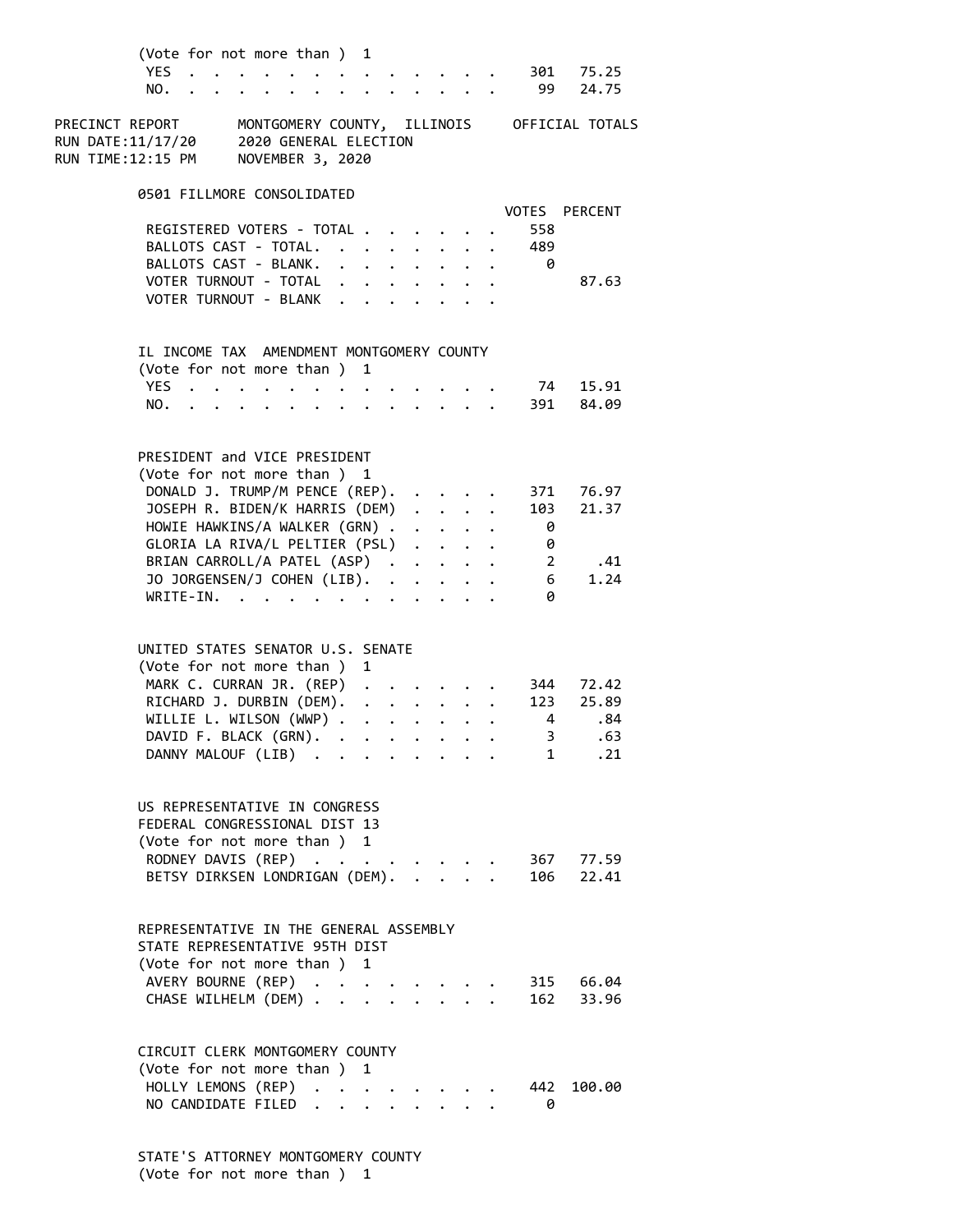| ANDREW AFFRUNTI (REP)<br>BRYANT "BUTCH" HITCHINGS (DEM)                                                                                                                                | 306 65.52<br>161 34.48         |
|----------------------------------------------------------------------------------------------------------------------------------------------------------------------------------------|--------------------------------|
| CORONER MONTGOMERY COUNTY<br>(Vote for not more than ) 1<br>RANDY LEETHAM (REP)<br>NO CANDIDATE FILED                                                                                  | 422<br>100.00<br>0             |
| COUNTY BOARD MEMBER DISTRICT 3<br>(Vote for not more than ) 1<br>DOUG DONALDSON (REP). .<br>RANDY SINGLER (DEM) .                                                                      | 298 63.40<br>172<br>36.60      |
| JUDGE OF THE SUPREME COURT<br>SUPREME JUDICIAL DISTRICT 5 (KARMEIER)<br>(Vote for not more than ) 1<br>DAVID K. OVERSTREET (REP) .<br>JUDY CATES (DEM)                                 | 341 72.86<br>127 27.14         |
| JUDGE OF THE APPELLATE COURT<br>APPELLATE JUDICIAL DISTRICT 5 (CHAPMAN)<br>(Vote for not more than ) 1<br>MARK M. BOIE (REP)<br>SARAH SMITH (DEM).                                     | 328 71.77<br>129<br>28.23      |
| THOMAS M WELCH APPELLATE JUDGE RETENT<br>APPELLATE JUDICIAL DISTRICT 5<br>(Vote for not more than ) 1<br>YES<br>NO.<br>$\cdot$ $\cdot$ $\cdot$ $\cdot$                                 | 288 72.73<br>108 27.27         |
| STAN BRANDMEYER CIRCUIT JUDGE RETENT<br>JUDICIAL CIRCUIT DISTRICT 4<br>(Vote for not more than ) 1<br>YES.<br>NO.                                                                      | 278<br>70.74<br>115 29.26      |
| JAMES L. ROBERTS CIRCUIT JUDGE RETENT<br>JUDICIAL CIRCUIT DISTRICT 4<br>(Vote for not more than ) 1<br>YES<br>$\bullet$ . The set of $\bullet$<br>$\bullet$ $\bullet$ $\bullet$<br>NO. | 316<br>76.70<br>23.30<br>96 —  |
| MARTIN W. SIEMER CIRCUIT JUDGE RETENT<br>JUDICIAL CIRCUIT DISTRICT 4<br>(Vote for not more than ) 1<br>YES<br>NO.                                                                      | 281<br>72.05<br>109<br>27.95   |
| PRECINCT REPORT<br>MONTGOMERY COUNTY, ILLINOIS OFFICIAL TOTALS<br>RUN DATE:11/17/20 2020 GENERAL ELECTION<br>RUN TIME:12:15 PM NOVEMBER 3, 2020                                        |                                |
| 0601 GRISHAM 1<br>REGISTERED VOTERS - TOTAL<br>BALLOTS CAST - TOTAL.<br>$\mathbf{L}$                                                                                                   | VOTES<br>PERCENT<br>216<br>185 |

BALLOTS CAST - BLANK. . . . . . . . 0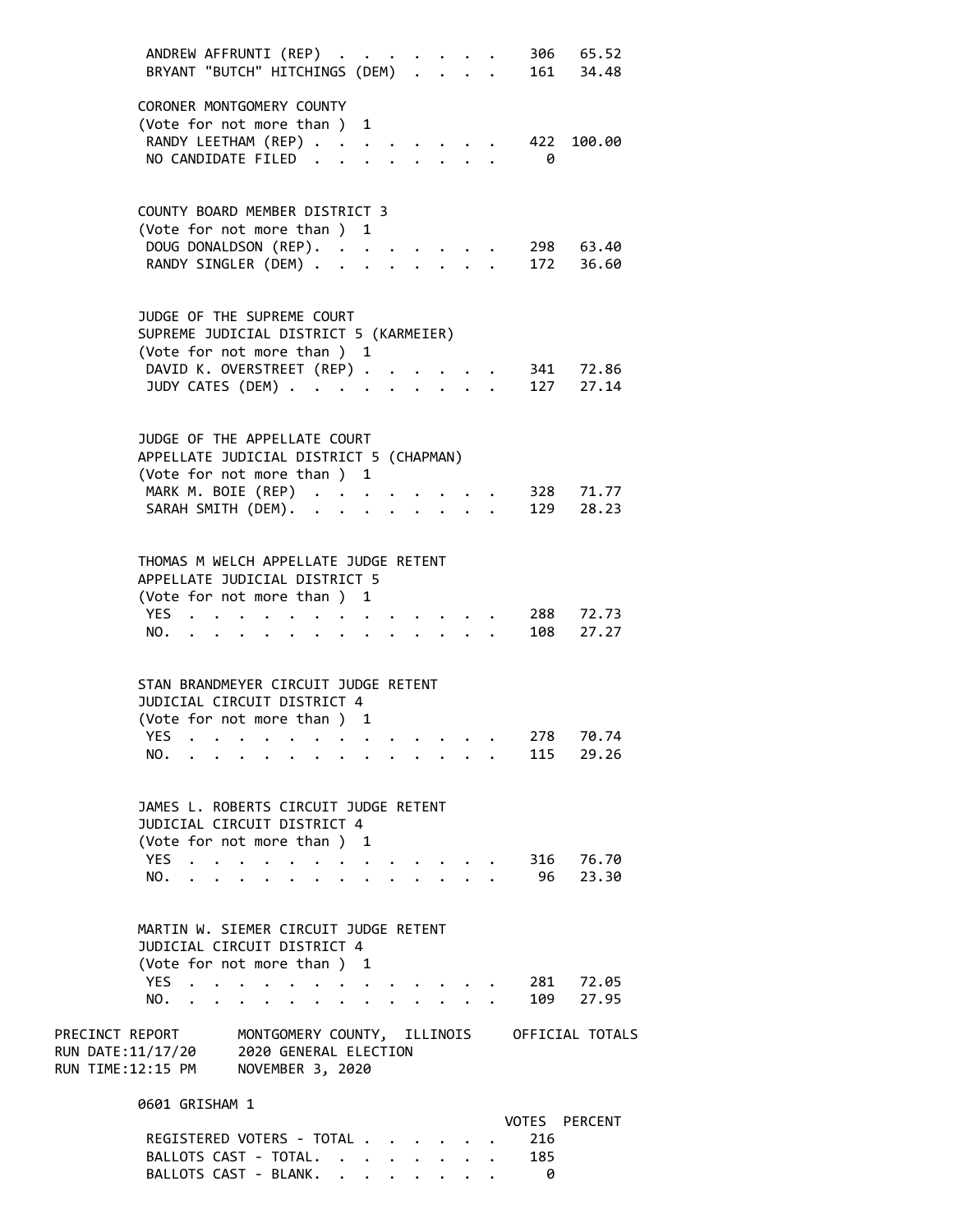| VOTER TURNOUT - TOTAL<br>85.65<br>VOTER TURNOUT - BLANK                                                                |
|------------------------------------------------------------------------------------------------------------------------|
| IL INCOME TAX AMENDMENT MONTGOMERY COUNTY                                                                              |
| (Vote for not more than ) 1                                                                                            |
| YES.<br>21.82<br>36<br>$\cdot$ $\cdot$ $\cdot$ $\cdot$ $\cdot$ $\cdot$                                                 |
| $\mathcal{L}^{\mathcal{L}}$ , and $\mathcal{L}^{\mathcal{L}}$ , and $\mathcal{L}^{\mathcal{L}}$<br>129<br>78.18<br>NO. |
|                                                                                                                        |
| PRESIDENT and VICE PRESIDENT                                                                                           |
| (Vote for not more than ) 1                                                                                            |
| DONALD J. TRUMP/M PENCE (REP).<br>120 65.22<br>63 34.24                                                                |
| JOSEPH R. BIDEN/K HARRIS (DEM)<br>$\sim$<br>HOWIE HAWKINS/A WALKER (GRN)<br>.54                                        |
| $\mathbf{1}$<br>GLORIA LA RIVA/L PELTIER (PSL)<br>0                                                                    |
| BRIAN CARROLL/A PATEL (ASP)<br>0                                                                                       |
| JO JORGENSEN/J COHEN (LIB).<br>0                                                                                       |
| WRITE-IN.<br>0                                                                                                         |
|                                                                                                                        |
| UNITED STATES SENATOR U.S. SENATE                                                                                      |
| (Vote for not more than ) 1                                                                                            |
| MARK C. CURRAN JR. (REP)<br>100 55.56                                                                                  |
| RICHARD J. DURBIN (DEM).<br>72 40.00                                                                                   |
| WILLIE L. WILSON (WWP)<br>$5 \t 2.78$                                                                                  |
| DAVID F. BLACK (GRN).<br>1 .56                                                                                         |
| $2 \quad \blacksquare$<br>DANNY MALOUF (LIB)<br>1.11                                                                   |
|                                                                                                                        |
| US REPRESENTATIVE IN CONGRESS                                                                                          |
| FEDERAL CONGRESSIONAL DIST 13                                                                                          |
| (Vote for not more than ) 1                                                                                            |
| RODNEY DAVIS (REP)<br>110 61.80                                                                                        |
| BETSY DIRKSEN LONDRIGAN (DEM).<br>68<br>38.20                                                                          |
|                                                                                                                        |
| REPRESENTATIVE IN THE GENERAL ASSEMBLY                                                                                 |
| STATE REPRESENTATIVE 95TH DIST                                                                                         |
| (Vote for not more than ) 1                                                                                            |
| AVERY BOURNE (REP)<br>102<br>56.35                                                                                     |
| CHASE WILHELM (DEM)<br>79<br>43.65<br>$\mathbf{r}$ , $\mathbf{r}$ , $\mathbf{r}$<br>$\bullet$                          |
|                                                                                                                        |
| CIRCUIT CLERK MONTGOMERY COUNTY                                                                                        |
| (Vote for not more than ) 1                                                                                            |
| HOLLY LEMONS (REP)<br>158<br>100.00                                                                                    |
| NO CANDIDATE FILED<br>0                                                                                                |
| STATE'S ATTORNEY MONTGOMERY COUNTY                                                                                     |
| (Vote for not more than ) 1                                                                                            |
| ANDREW AFFRUNTI (REP)<br>95<br>53.37                                                                                   |
| BRYANT "BUTCH" HITCHINGS (DEM) .<br>83<br>46.63                                                                        |
|                                                                                                                        |
| CORONER MONTGOMERY COUNTY                                                                                              |
| (Vote for not more than)<br>1                                                                                          |
| RANDY LEETHAM (REP)<br>155<br>100.00                                                                                   |
| NO CANDIDATE FILED<br>0<br>$\ddot{\phantom{a}}$                                                                        |
|                                                                                                                        |
| COUNTY BOARD MEMBER DISTRICT 4                                                                                         |
| (Vote for not more than ) 1                                                                                            |
| PATTY WHITWORTH (REP)<br>106<br>59.22<br>$\ddot{\phantom{a}}$                                                          |
| JIM MOORE (DEM)<br>73<br>40.78                                                                                         |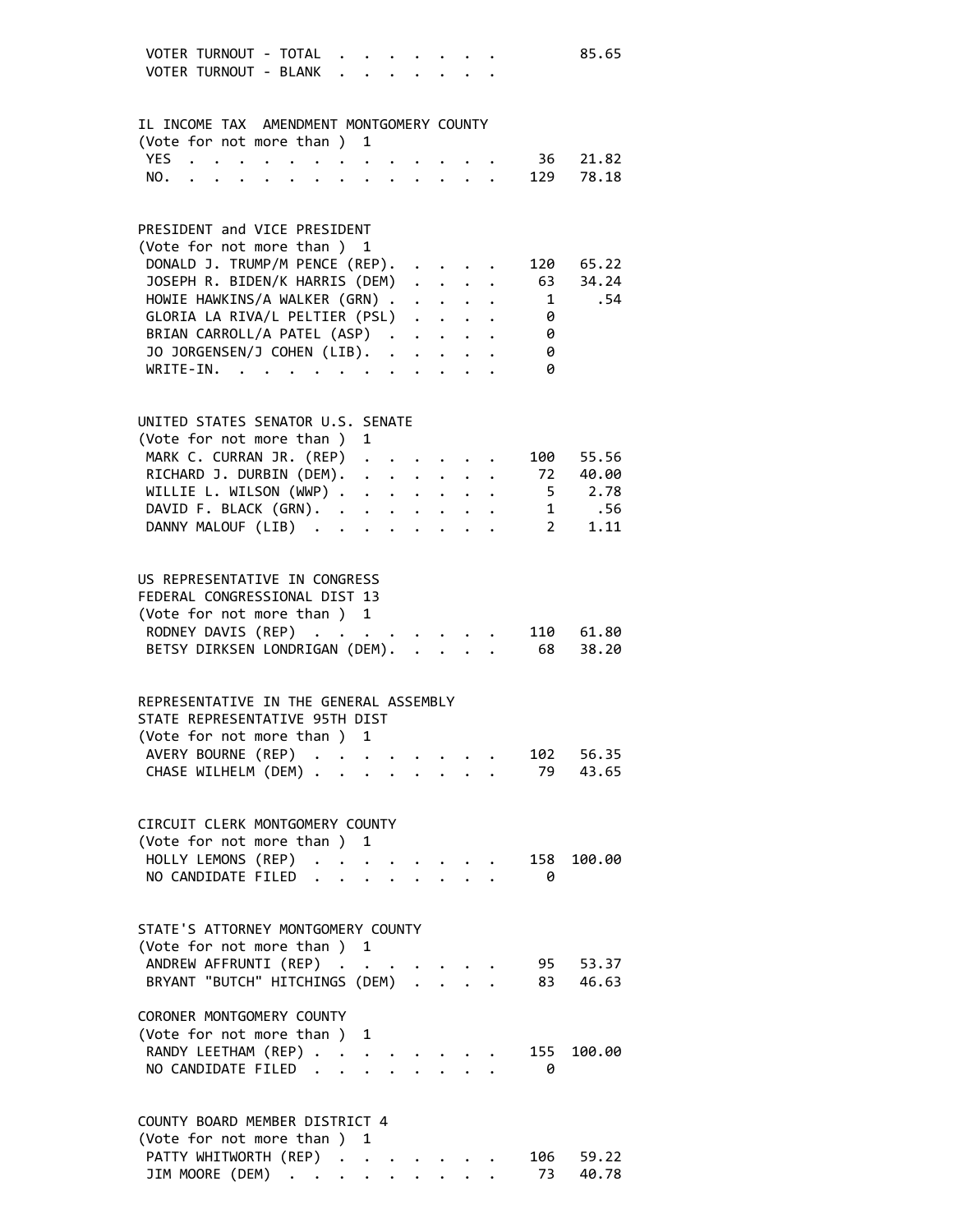| JUDGE OF THE SUPREME COURT<br>SUPREME JUDICIAL DISTRICT 5 (KARMEIER)<br>(Vote for not more than ) 1                                                                              |                 |                       |
|----------------------------------------------------------------------------------------------------------------------------------------------------------------------------------|-----------------|-----------------------|
| DAVID K. OVERSTREET (REP).<br>JUDY CATES (DEM)                                                                                                                                   |                 | 100 56.50<br>77 43.50 |
| JUDGE OF THE APPELLATE COURT<br>APPELLATE JUDICIAL DISTRICT 5 (CHAPMAN)<br>(Vote for not more than ) 1<br>MARK M. BOIE (REP)<br>SARAH SMITH (DEM).<br>$\sim$                     |                 | 97 55.43<br>78 44.57  |
| THOMAS M WELCH APPELLATE JUDGE RETENT                                                                                                                                            |                 |                       |
| APPELLATE JUDICIAL DISTRICT 5<br>(Vote for not more than ) 1<br>YES<br>$\sim$<br>NO.                                                                                             |                 | 115 70.99<br>47 29.01 |
| STAN BRANDMEYER CIRCUIT JUDGE RETENT<br>JUDICIAL CIRCUIT DISTRICT 4<br>(Vote for not more than ) 1                                                                               |                 |                       |
| YES.,<br>NO.                                                                                                                                                                     |                 | 109 67.70<br>52 32.30 |
| JAMES L. ROBERTS CIRCUIT JUDGE RETENT<br>JUDICIAL CIRCUIT DISTRICT 4<br>(Vote for not more than ) 1                                                                              |                 |                       |
| YES.<br>NO.<br>$\mathbf{r}$                                                                                                                                                      |                 | 128 76.65<br>39 23.35 |
| MARTIN W. SIEMER CIRCUIT JUDGE RETENT<br>JUDICIAL CIRCUIT DISTRICT 4<br>(Vote for not more than ) 1                                                                              |                 |                       |
| YES.<br>$\bullet$ . The second contribution of the second contribution $\bullet$<br>NO.                                                                                          | 115<br>46       | 71.43<br>28.57        |
| MONTGOMERY COUNTY, ILLINOIS OFFICIAL TOTALS<br>PRECINCT REPORT<br>RUN DATE:11/17/20 2020 GENERAL ELECTION<br>RUN TIME:12:15 PM<br>NOVEMBER 3, 2020                               |                 |                       |
| 0602 GRISHAM 2                                                                                                                                                                   | VOTES PERCENT   |                       |
| REGISTERED VOTERS - TOTAL<br>BALLOTS CAST - TOTAL.<br>$\ddot{\phantom{1}}$<br>$\mathbf{L}$<br>$\ddot{\phantom{0}}$<br>BALLOTS CAST - BLANK.<br>$\ddot{\phantom{a}}$<br>$\sim$    | 172<br>145<br>0 |                       |
| VOTER TURNOUT - TOTAL<br>$\cdot$ $\cdot$ $\cdot$ $\cdot$<br>$\ddot{\phantom{0}}$<br>VOTER TURNOUT - BLANK<br>$\cdot$ $\cdot$ $\cdot$ $\cdot$<br>$\bullet$ . The set of $\bullet$ |                 | 84.30                 |
| IL INCOME TAX AMENDMENT MONTGOMERY COUNTY<br>(Vote for not more than ) 1                                                                                                         |                 |                       |
| YES<br>$\bullet$ . The set of $\bullet$<br>$\ddot{\phantom{a}}$<br>$\ddot{\phantom{a}}$<br>$\ddot{\phantom{a}}$<br>NO.<br>$\cdot$ $\cdot$ $\cdot$ $\cdot$ $\cdot$                | 36<br>97        | 27.07<br>72.93        |
| PRESIDENT and VICE PRESIDENT<br>(Vote for not more than ) 1                                                                                                                      |                 |                       |

DONALD J. TRUMP/M PENCE (REP). . . . . 106 73.61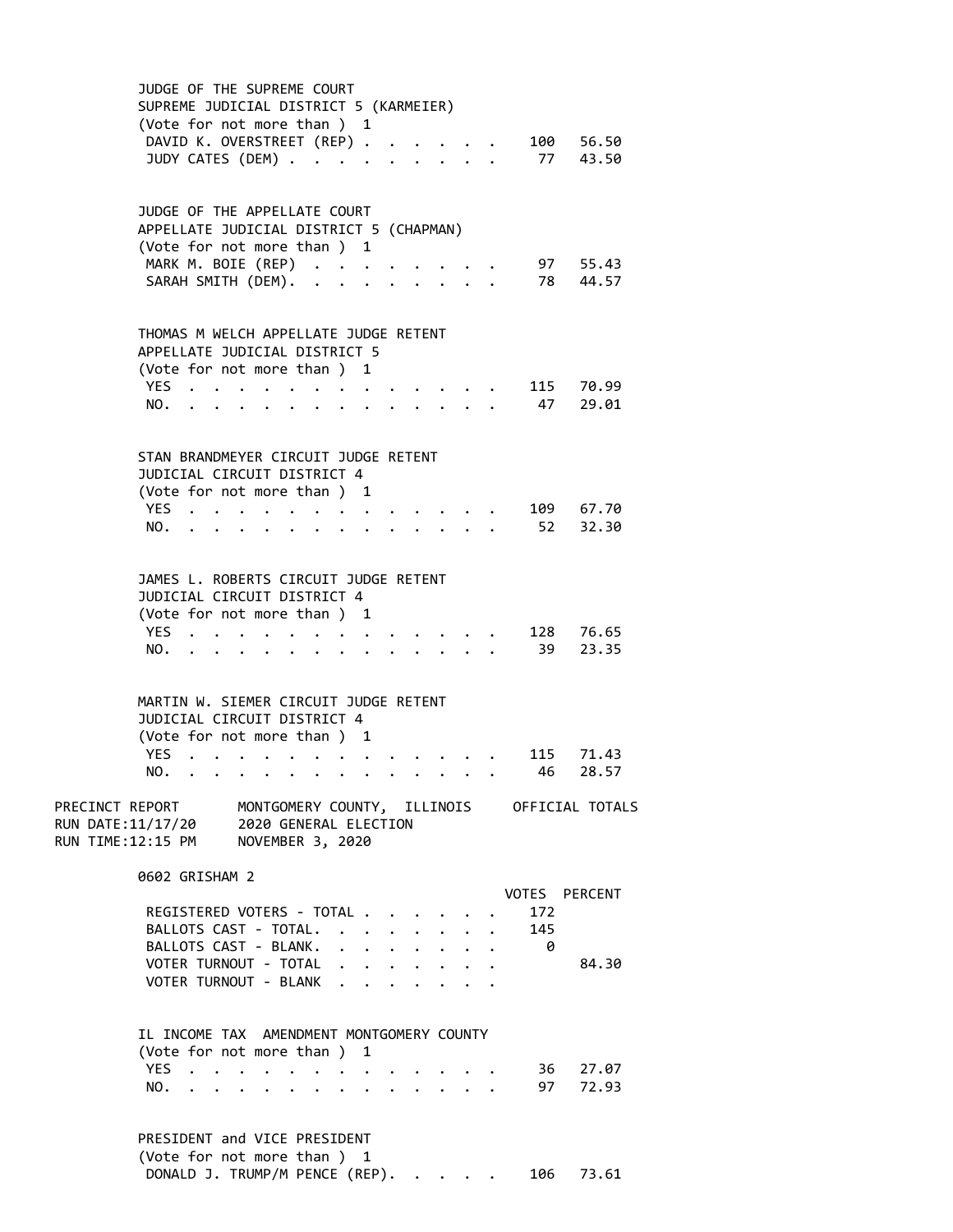| JOSEPH R. BIDEN/K HARRIS (DEM)<br>HOWIE HAWKINS/A WALKER (GRN)                                                                                                            |                    |                           | 35<br>$\mathbf{1}$ | 24.31<br>.69  |
|---------------------------------------------------------------------------------------------------------------------------------------------------------------------------|--------------------|---------------------------|--------------------|---------------|
| GLORIA LA RIVA/L PELTIER (PSL)                                                                                                                                            |                    |                           |                    |               |
|                                                                                                                                                                           |                    |                           | 0                  |               |
| BRIAN CARROLL/A PATEL (ASP)                                                                                                                                               |                    |                           | 0                  |               |
| JO JORGENSEN/J COHEN (LIB).                                                                                                                                               |                    |                           | $\mathbf{1}$       | .69           |
| $WRITE-IN.$<br>$\mathbf{r}$ , $\mathbf{r}$ , $\mathbf{r}$ , $\mathbf{r}$ , $\mathbf{r}$                                                                                   |                    |                           | 1                  | .69           |
|                                                                                                                                                                           |                    |                           |                    |               |
|                                                                                                                                                                           |                    |                           |                    |               |
| UNITED STATES SENATOR U.S. SENATE                                                                                                                                         |                    |                           |                    |               |
| (Vote for not more than ) 1                                                                                                                                               |                    |                           |                    |               |
| MARK C. CURRAN JR. (REP) .                                                                                                                                                |                    |                           | 97                 | 70.29         |
| RICHARD J. DURBIN (DEM).<br>$\begin{array}{cccccccccccccc} \bullet & \bullet & \bullet & \bullet & \bullet & \bullet & \bullet & \bullet & \bullet & \bullet \end{array}$ |                    |                           | 37                 | 26.81         |
| WILLIE L. WILSON (WWP)                                                                                                                                                    |                    |                           |                    | $1 \quad .72$ |
| DAVID F. BLACK (GRN).                                                                                                                                                     |                    |                           |                    | 2 1.45        |
| DANNY MALOUF (LIB)                                                                                                                                                        |                    |                           |                    | $1$ .72       |
|                                                                                                                                                                           |                    |                           |                    |               |
|                                                                                                                                                                           |                    |                           |                    |               |
| US REPRESENTATIVE IN CONGRESS                                                                                                                                             |                    |                           |                    |               |
| FEDERAL CONGRESSIONAL DIST 13                                                                                                                                             |                    |                           |                    |               |
| (Vote for not more than ) 1                                                                                                                                               |                    |                           |                    |               |
| RODNEY DAVIS (REP)                                                                                                                                                        |                    |                           |                    | 105 76.09     |
| BETSY DIRKSEN LONDRIGAN (DEM).                                                                                                                                            |                    |                           | 33                 | 23.91         |
|                                                                                                                                                                           |                    |                           |                    |               |
|                                                                                                                                                                           |                    |                           |                    |               |
| REPRESENTATIVE IN THE GENERAL ASSEMBLY                                                                                                                                    |                    |                           |                    |               |
| STATE REPRESENTATIVE 95TH DIST                                                                                                                                            |                    |                           |                    |               |
|                                                                                                                                                                           |                    |                           |                    |               |
| (Vote for not more than ) 1                                                                                                                                               |                    |                           |                    |               |
| AVERY BOURNE (REP)                                                                                                                                                        |                    |                           | 94                 | 66.20         |
| CHASE WILHELM (DEM)                                                                                                                                                       |                    | $\mathbf{r} = \mathbf{r}$ | 48                 | 33.80         |
|                                                                                                                                                                           |                    |                           |                    |               |
|                                                                                                                                                                           |                    |                           |                    |               |
| CIRCUIT CLERK MONTGOMERY COUNTY                                                                                                                                           |                    |                           |                    |               |
| (Vote for not more than ) 1                                                                                                                                               |                    |                           |                    |               |
| HOLLY LEMONS (REP)                                                                                                                                                        |                    |                           |                    | 124 100.00    |
| NO CANDIDATE FILED.                                                                                                                                                       | $\Delta \sim 10^4$ |                           | - 0                |               |
|                                                                                                                                                                           |                    |                           |                    |               |
|                                                                                                                                                                           |                    |                           |                    |               |
| STATE'S ATTORNEY MONTGOMERY COUNTY                                                                                                                                        |                    |                           |                    |               |
| (Vote for not more than ) 1                                                                                                                                               |                    |                           |                    |               |
| ANDREW AFFRUNTI (REP)                                                                                                                                                     |                    |                           |                    | 92 66.67      |
| BRYANT "BUTCH" HITCHINGS (DEM)                                                                                                                                            |                    |                           | 46 —               | 33.33         |
|                                                                                                                                                                           |                    |                           |                    |               |
| CORONER MONTGOMERY COUNTY                                                                                                                                                 |                    |                           |                    |               |
| (Vote for not more than ) 1                                                                                                                                               |                    |                           |                    |               |
| RANDY LEETHAM (REP)                                                                                                                                                       |                    |                           | 125                | 100.00        |
| NO CANDIDATE FILED.<br>$\sim 10^{-11}$                                                                                                                                    |                    |                           | 0                  |               |
|                                                                                                                                                                           |                    |                           |                    |               |
|                                                                                                                                                                           |                    |                           |                    |               |
| COUNTY BOARD MEMBER DISTRICT 4                                                                                                                                            |                    |                           |                    |               |
|                                                                                                                                                                           |                    |                           |                    |               |
| (Vote for not more than ) 1                                                                                                                                               |                    |                           |                    |               |
| PATTY WHITWORTH (REP).                                                                                                                                                    |                    |                           | 109                | 76.22         |
| JIM MOORE (DEM)                                                                                                                                                           |                    |                           | 34                 | 23.78         |
|                                                                                                                                                                           |                    |                           |                    |               |
|                                                                                                                                                                           |                    |                           |                    |               |
| JUDGE OF THE SUPREME COURT                                                                                                                                                |                    |                           |                    |               |
| SUPREME JUDICIAL DISTRICT 5 (KARMEIER)                                                                                                                                    |                    |                           |                    |               |
| (Vote for not more than ) 1                                                                                                                                               |                    |                           |                    |               |
| DAVID K. OVERSTREET (REP) .                                                                                                                                               |                    |                           | 94                 | 68.12         |
| JUDY CATES (DEM)                                                                                                                                                          |                    |                           | 44                 | 31.88         |
|                                                                                                                                                                           |                    |                           |                    |               |
|                                                                                                                                                                           |                    |                           |                    |               |
| JUDGE OF THE APPELLATE COURT                                                                                                                                              |                    |                           |                    |               |
| APPELLATE JUDICIAL DISTRICT 5 (CHAPMAN)                                                                                                                                   |                    |                           |                    |               |
|                                                                                                                                                                           |                    |                           |                    |               |

MARK M. BOIE (REP) . . . . . . . . 89 64.96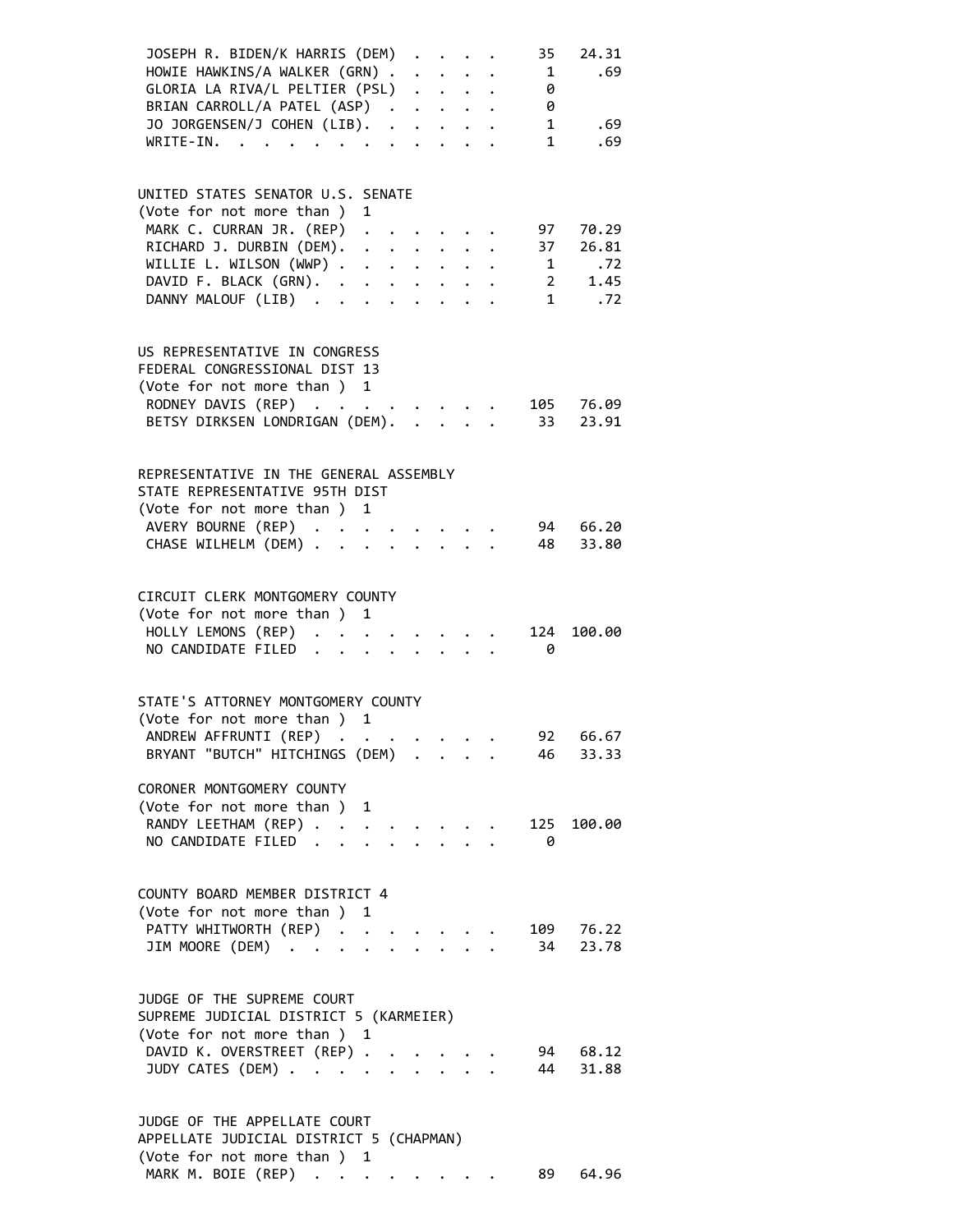| SARAH SMITH (DEM).                                                                                                                           |                                                         |                      |                                         |                           |  | 48 -              | 35.04                |
|----------------------------------------------------------------------------------------------------------------------------------------------|---------------------------------------------------------|----------------------|-----------------------------------------|---------------------------|--|-------------------|----------------------|
| THOMAS M WELCH APPELLATE JUDGE RETENT                                                                                                        |                                                         |                      |                                         |                           |  |                   |                      |
| APPELLATE JUDICIAL DISTRICT 5<br>(Vote for not more than ) 1                                                                                 |                                                         |                      |                                         |                           |  |                   |                      |
| YES.                                                                                                                                         | $\sim$ 100 $\sim$ 100 $\sim$ 100 $\sim$                 |                      |                                         |                           |  |                   | 89 74.79             |
| NO.<br>$\bullet$<br>$\mathbf{r}$ , $\mathbf{r}$ , $\mathbf{r}$ , $\mathbf{r}$<br>$\ddot{\phantom{0}}$<br><b>Contract Contract</b>            |                                                         |                      |                                         |                           |  |                   | 30 25.21             |
|                                                                                                                                              |                                                         |                      |                                         |                           |  |                   |                      |
| STAN BRANDMEYER CIRCUIT JUDGE RETENT                                                                                                         |                                                         |                      |                                         |                           |  |                   |                      |
| JUDICIAL CIRCUIT DISTRICT 4                                                                                                                  |                                                         |                      |                                         |                           |  |                   |                      |
| (Vote for not more than) 1                                                                                                                   |                                                         |                      |                                         |                           |  |                   |                      |
| YES $\cdot \cdot \cdot \cdot \cdot$                                                                                                          |                                                         |                      |                                         |                           |  |                   | 86 72.27<br>33 27.73 |
| NO.                                                                                                                                          |                                                         |                      |                                         |                           |  |                   |                      |
| JAMES L. ROBERTS CIRCUIT JUDGE RETENT                                                                                                        |                                                         |                      |                                         |                           |  |                   |                      |
| JUDICIAL CIRCUIT DISTRICT 4                                                                                                                  |                                                         |                      |                                         |                           |  |                   |                      |
| (Vote for not more than ) 1                                                                                                                  |                                                         |                      |                                         |                           |  |                   |                      |
| YES<br>.                                                                                                                                     |                                                         |                      |                                         |                           |  |                   | 104 80.00            |
| NO.<br><b>Contract Contract Contract Contract Contract</b>                                                                                   | $\cdot$ $\cdot$ $\cdot$ $\cdot$ $\cdot$ $\cdot$ $\cdot$ |                      |                                         |                           |  |                   | 26 20.00             |
| MARTIN W. SIEMER CIRCUIT JUDGE RETENT                                                                                                        |                                                         |                      |                                         |                           |  |                   |                      |
| JUDICIAL CIRCUIT DISTRICT 4                                                                                                                  |                                                         |                      |                                         |                           |  |                   |                      |
| (Vote for not more than ) 1                                                                                                                  |                                                         |                      |                                         |                           |  |                   |                      |
| YES.,                                                                                                                                        |                                                         |                      |                                         |                           |  |                   | 85 70.83             |
| NO.                                                                                                                                          |                                                         |                      |                                         |                           |  |                   | 35 29.17             |
| PRECINCT REPORT MONTGOMERY COUNTY, ILLINOIS OFFICIAL TOTALS<br>RUN DATE:11/17/20 2020 GENERAL ELECTION<br>RUN TIME:12:15 PM NOVEMBER 3, 2020 |                                                         |                      |                                         |                           |  |                   |                      |
|                                                                                                                                              |                                                         |                      |                                         |                           |  |                   |                      |
| 0701 HARVEL                                                                                                                                  |                                                         |                      |                                         |                           |  |                   | VOTES PERCENT        |
| REGISTERED VOTERS - TOTAL .                                                                                                                  |                                                         |                      |                                         |                           |  | 139               |                      |
| BALLOTS CAST - TOTAL.                                                                                                                        | $\ddotsc$ . The contract of $\ddotsc$                   |                      | $\cdot$ $\cdot$ $\cdot$ $\cdot$ $\cdot$ |                           |  | 121               |                      |
| BALLOTS CAST - BLANK.                                                                                                                        |                                                         |                      |                                         |                           |  | 0                 |                      |
| VOTER TURNOUT - TOTAL                                                                                                                        |                                                         |                      |                                         |                           |  |                   | 87.05                |
| VOTER TURNOUT - BLANK                                                                                                                        |                                                         |                      |                                         |                           |  |                   |                      |
| IL INCOME TAX AMENDMENT MONTGOMERY COUNTY                                                                                                    |                                                         |                      |                                         |                           |  |                   |                      |
| (Vote for not more than)                                                                                                                     | 1                                                       |                      |                                         |                           |  |                   |                      |
| <b>YES</b><br>$\ddot{\phantom{0}}$<br>$\bullet$                                                                                              | $\bullet$                                               |                      |                                         |                           |  | 28                | 25.45                |
| NO.<br>.                                                                                                                                     |                                                         |                      |                                         |                           |  | 82                | 74.55                |
|                                                                                                                                              |                                                         |                      |                                         |                           |  |                   |                      |
| PRESIDENT and VICE PRESIDENT                                                                                                                 |                                                         |                      |                                         |                           |  |                   |                      |
| (Vote for not more than ) 1                                                                                                                  |                                                         |                      |                                         |                           |  |                   |                      |
| DONALD J. TRUMP/M PENCE (REP).                                                                                                               |                                                         |                      |                                         |                           |  | 74                | 62.18                |
| JOSEPH R. BIDEN/K HARRIS (DEM)                                                                                                               |                                                         |                      |                                         | $\cdot$ $\cdot$ $\cdot$   |  | 40                | 33.61                |
| HOWIE HAWKINS/A WALKER (GRN).                                                                                                                |                                                         |                      |                                         | $\mathbf{L}^{\text{max}}$ |  | $\overline{2}$    | 1.68                 |
| GLORIA LA RIVA/L PELTIER (PSL)                                                                                                               |                                                         |                      | $\ddot{\phantom{0}}$                    | $\ddot{\phantom{0}}$      |  | 0                 |                      |
| BRIAN CARROLL/A PATEL (ASP).<br>JO JORGENSEN/J COHEN (LIB).                                                                                  |                                                         | $\ddot{\phantom{0}}$ |                                         | $\ddot{\phantom{0}}$      |  | 0<br>3            | 2.52                 |
| $WRITE-IN.$                                                                                                                                  |                                                         |                      |                                         |                           |  | 0                 |                      |
|                                                                                                                                              |                                                         |                      |                                         |                           |  |                   |                      |
| UNITED STATES SENATOR U.S. SENATE                                                                                                            |                                                         |                      |                                         |                           |  |                   |                      |
| (Vote for not more than)                                                                                                                     |                                                         |                      |                                         |                           |  |                   |                      |
|                                                                                                                                              | 1                                                       |                      |                                         |                           |  |                   |                      |
| MARK C. CURRAN JR. (REP)                                                                                                                     | $\mathbf{L}$                                            |                      |                                         |                           |  | 73                | 61.34                |
| RICHARD J. DURBIN (DEM).<br>WILLIE L. WILSON (WWP) .                                                                                         | $\ddot{\phantom{0}}$                                    |                      | $\ddotsc$                               |                           |  | 42<br>$2^{\circ}$ | 35.29<br>1.68        |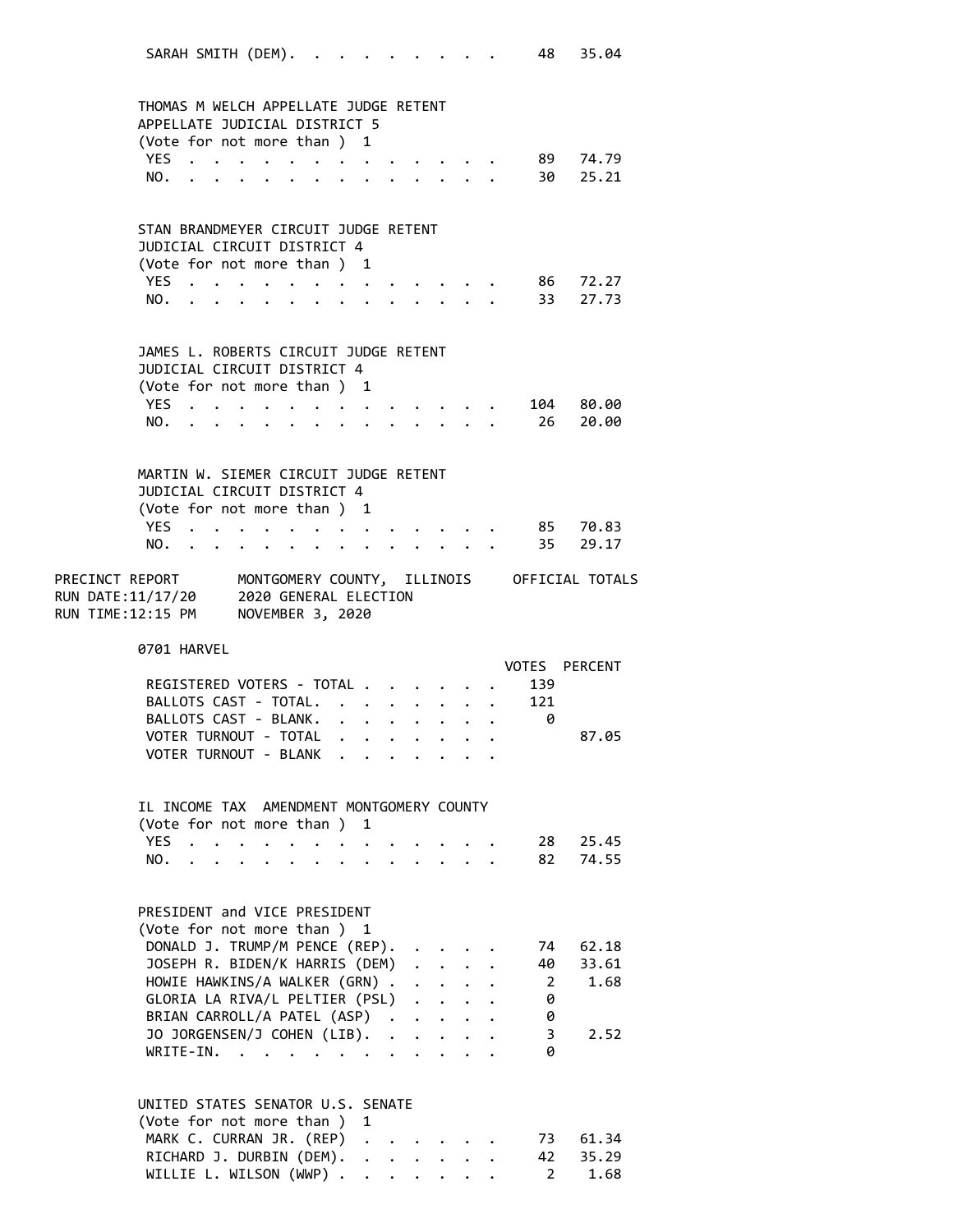|     | DAVID F. BLACK (GRN). .<br>DANNY MALOUF (LIB).                      |                                                                         |                                                                                                                                                                                                                                                                                                                                                                                                                                                             |                           |  |  | $\mathbf{1}$<br>1 | .84<br>.84        |  |
|-----|---------------------------------------------------------------------|-------------------------------------------------------------------------|-------------------------------------------------------------------------------------------------------------------------------------------------------------------------------------------------------------------------------------------------------------------------------------------------------------------------------------------------------------------------------------------------------------------------------------------------------------|---------------------------|--|--|-------------------|-------------------|--|
|     | US REPRESENTATIVE IN CONGRESS                                       |                                                                         |                                                                                                                                                                                                                                                                                                                                                                                                                                                             |                           |  |  |                   |                   |  |
|     | FEDERAL CONGRESSIONAL DIST 13                                       |                                                                         |                                                                                                                                                                                                                                                                                                                                                                                                                                                             |                           |  |  |                   |                   |  |
|     | (Vote for not more than ) 1<br>RODNEY DAVIS (REP)                   |                                                                         |                                                                                                                                                                                                                                                                                                                                                                                                                                                             |                           |  |  |                   | 83 69.17          |  |
|     | BETSY DIRKSEN LONDRIGAN (DEM).                                      |                                                                         |                                                                                                                                                                                                                                                                                                                                                                                                                                                             |                           |  |  | 37                | 30.83             |  |
|     |                                                                     |                                                                         |                                                                                                                                                                                                                                                                                                                                                                                                                                                             |                           |  |  |                   |                   |  |
|     | REPRESENTATIVE IN THE GENERAL ASSEMBLY                              |                                                                         |                                                                                                                                                                                                                                                                                                                                                                                                                                                             |                           |  |  |                   |                   |  |
|     | STATE REPRESENTATIVE 95TH DIST                                      |                                                                         |                                                                                                                                                                                                                                                                                                                                                                                                                                                             |                           |  |  |                   |                   |  |
|     | (Vote for not more than) 1                                          |                                                                         |                                                                                                                                                                                                                                                                                                                                                                                                                                                             |                           |  |  |                   |                   |  |
|     | AVERY BOURNE (REP)                                                  |                                                                         |                                                                                                                                                                                                                                                                                                                                                                                                                                                             |                           |  |  | 81                | 66.94             |  |
|     | CHASE WILHELM (DEM) .                                               |                                                                         |                                                                                                                                                                                                                                                                                                                                                                                                                                                             |                           |  |  | 40                | 33.06             |  |
|     |                                                                     |                                                                         |                                                                                                                                                                                                                                                                                                                                                                                                                                                             |                           |  |  |                   |                   |  |
|     | CIRCUIT CLERK MONTGOMERY COUNTY<br>(Vote for not more than )        |                                                                         |                                                                                                                                                                                                                                                                                                                                                                                                                                                             | 1                         |  |  |                   |                   |  |
|     | HOLLY LEMONS (REP) .                                                |                                                                         |                                                                                                                                                                                                                                                                                                                                                                                                                                                             |                           |  |  | 112               | 100.00            |  |
|     | NO CANDIDATE FILED.                                                 |                                                                         |                                                                                                                                                                                                                                                                                                                                                                                                                                                             |                           |  |  | 0                 |                   |  |
|     |                                                                     |                                                                         |                                                                                                                                                                                                                                                                                                                                                                                                                                                             |                           |  |  |                   |                   |  |
|     | STATE'S ATTORNEY MONTGOMERY COUNTY                                  |                                                                         |                                                                                                                                                                                                                                                                                                                                                                                                                                                             |                           |  |  |                   |                   |  |
|     | (Vote for not more than ) 1                                         |                                                                         |                                                                                                                                                                                                                                                                                                                                                                                                                                                             |                           |  |  |                   |                   |  |
|     | ANDREW AFFRUNTI (REP)                                               |                                                                         |                                                                                                                                                                                                                                                                                                                                                                                                                                                             |                           |  |  |                   | 51 42.86          |  |
|     | BRYANT "BUTCH" HITCHINGS (DEM) .                                    |                                                                         |                                                                                                                                                                                                                                                                                                                                                                                                                                                             |                           |  |  | 68                | 57.14             |  |
|     | CORONER MONTGOMERY COUNTY                                           |                                                                         |                                                                                                                                                                                                                                                                                                                                                                                                                                                             |                           |  |  |                   |                   |  |
|     | (Vote for not more than)                                            |                                                                         |                                                                                                                                                                                                                                                                                                                                                                                                                                                             | 1                         |  |  |                   |                   |  |
|     | RANDY LEETHAM (REP)                                                 |                                                                         |                                                                                                                                                                                                                                                                                                                                                                                                                                                             |                           |  |  | 109               | 100.00            |  |
|     | NO CANDIDATE FILED.                                                 |                                                                         |                                                                                                                                                                                                                                                                                                                                                                                                                                                             |                           |  |  | 0                 |                   |  |
|     |                                                                     |                                                                         |                                                                                                                                                                                                                                                                                                                                                                                                                                                             |                           |  |  |                   |                   |  |
|     | COUNTY BOARD MEMBER DISTRICT 1                                      |                                                                         |                                                                                                                                                                                                                                                                                                                                                                                                                                                             |                           |  |  |                   |                   |  |
|     | (Vote for not more than)                                            |                                                                         |                                                                                                                                                                                                                                                                                                                                                                                                                                                             | 2                         |  |  |                   |                   |  |
|     | CONNIE TAYLOR BECK (REP)<br>JEREMY L. JONES (REP) .                 |                                                                         |                                                                                                                                                                                                                                                                                                                                                                                                                                                             |                           |  |  | 63                | 37.28<br>29.59    |  |
|     | RICKEY L. BROADDUS (DEM)                                            |                                                                         |                                                                                                                                                                                                                                                                                                                                                                                                                                                             |                           |  |  | 50<br>56          | 33.14             |  |
|     |                                                                     |                                                                         |                                                                                                                                                                                                                                                                                                                                                                                                                                                             |                           |  |  |                   |                   |  |
|     | JUDGE OF THE SUPREME COURT                                          |                                                                         |                                                                                                                                                                                                                                                                                                                                                                                                                                                             |                           |  |  |                   |                   |  |
|     | SUPREME JUDICIAL DISTRICT 5 (KARMEIER)                              |                                                                         |                                                                                                                                                                                                                                                                                                                                                                                                                                                             |                           |  |  |                   |                   |  |
|     | (Vote for not more than ) 1                                         |                                                                         |                                                                                                                                                                                                                                                                                                                                                                                                                                                             |                           |  |  |                   |                   |  |
|     | DAVID K. OVERSTREET (REP)                                           |                                                                         |                                                                                                                                                                                                                                                                                                                                                                                                                                                             |                           |  |  |                   | 74 62.18          |  |
|     | JUDY CATES (DEM).                                                   |                                                                         | $\mathbf{L}$                                                                                                                                                                                                                                                                                                                                                                                                                                                | $\mathbf{L} = \mathbf{L}$ |  |  | 45                | 37.82             |  |
|     |                                                                     |                                                                         |                                                                                                                                                                                                                                                                                                                                                                                                                                                             |                           |  |  |                   |                   |  |
|     | JUDGE OF THE APPELLATE COURT                                        |                                                                         |                                                                                                                                                                                                                                                                                                                                                                                                                                                             |                           |  |  |                   |                   |  |
|     | APPELLATE JUDICIAL DISTRICT 5 (CHAPMAN)<br>(Vote for not more than) |                                                                         |                                                                                                                                                                                                                                                                                                                                                                                                                                                             | 1                         |  |  |                   |                   |  |
|     | MARK M. BOIE (REP)                                                  |                                                                         | $\mathcal{L}(\mathcal{L}(\mathcal{L}(\mathcal{L}(\mathcal{L}(\mathcal{L}(\mathcal{L}(\mathcal{L}(\mathcal{L}(\mathcal{L}(\mathcal{L}(\mathcal{L}(\mathcal{L}(\mathcal{L}(\mathcal{L}(\mathcal{L}(\mathcal{L}(\mathcal{L}(\mathcal{L}(\mathcal{L}(\mathcal{L}(\mathcal{L}(\mathcal{L}(\mathcal{L}(\mathcal{L}(\mathcal{L}(\mathcal{L}(\mathcal{L}(\mathcal{L}(\mathcal{L}(\mathcal{L}(\mathcal{L}(\mathcal{L}(\mathcal{L}(\mathcal{L}(\mathcal{L}(\mathcal{$ |                           |  |  |                   | 73 61.86          |  |
|     | SARAH SMITH (DEM).                                                  |                                                                         |                                                                                                                                                                                                                                                                                                                                                                                                                                                             |                           |  |  | 45                | 38.14             |  |
|     |                                                                     |                                                                         |                                                                                                                                                                                                                                                                                                                                                                                                                                                             |                           |  |  |                   |                   |  |
|     | THOMAS M WELCH APPELLATE JUDGE RETENT                               |                                                                         |                                                                                                                                                                                                                                                                                                                                                                                                                                                             |                           |  |  |                   |                   |  |
|     | APPELLATE JUDICIAL DISTRICT 5                                       |                                                                         |                                                                                                                                                                                                                                                                                                                                                                                                                                                             |                           |  |  |                   |                   |  |
|     | (Vote for not more than ) 1                                         |                                                                         |                                                                                                                                                                                                                                                                                                                                                                                                                                                             |                           |  |  |                   |                   |  |
| NO. | YES                                                                 |                                                                         |                                                                                                                                                                                                                                                                                                                                                                                                                                                             |                           |  |  | 22                | 84 79.25<br>20.75 |  |
|     |                                                                     | $\bullet$ .<br><br><br><br><br><br><br><br><br><br><br><br><br><br><br> |                                                                                                                                                                                                                                                                                                                                                                                                                                                             |                           |  |  |                   |                   |  |

 STAN BRANDMEYER CIRCUIT JUDGE RETENT JUDICIAL CIRCUIT DISTRICT 4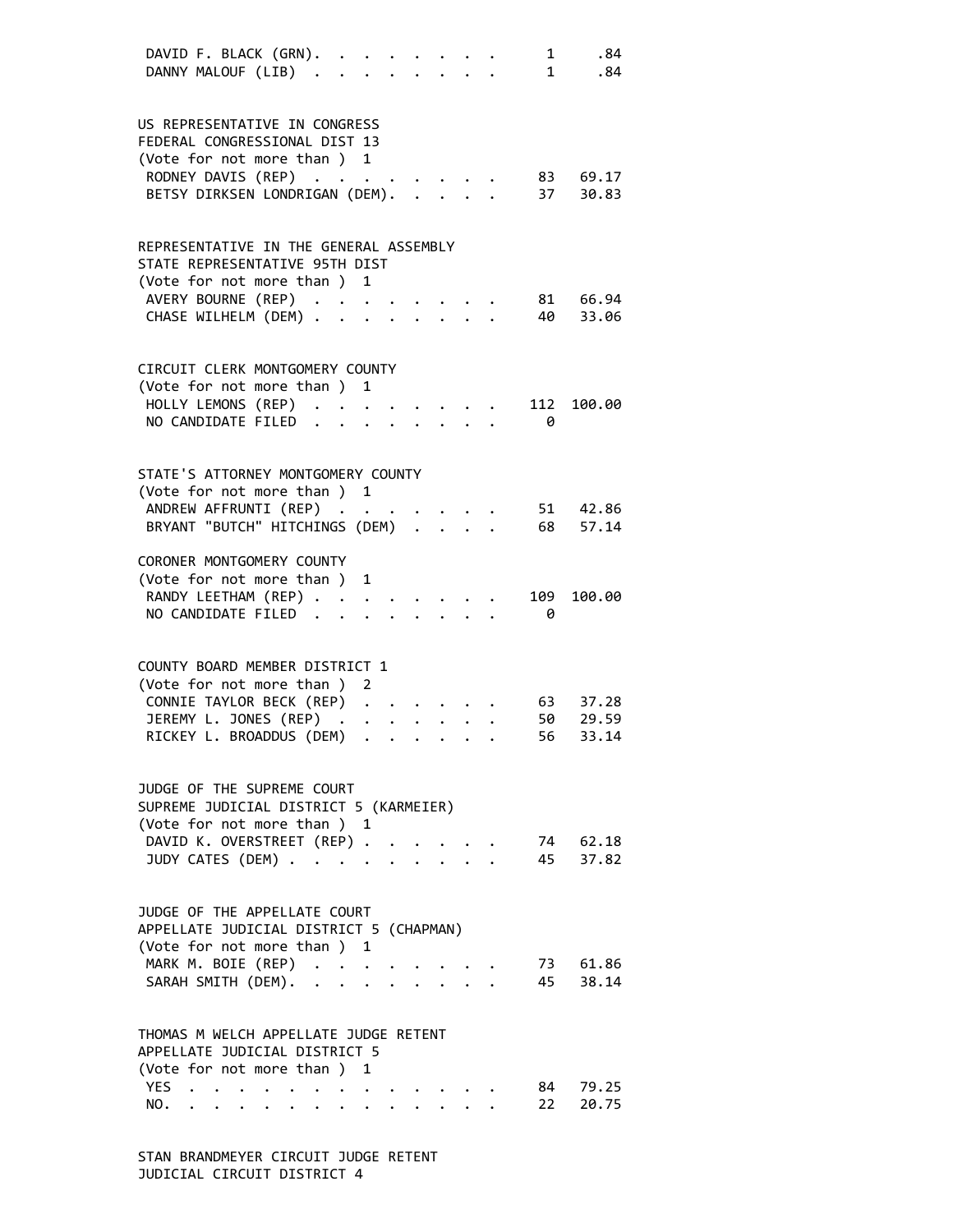| (Vote for not more than ) 1 |  |  |  |  |  |  |               |
|-----------------------------|--|--|--|--|--|--|---------------|
|                             |  |  |  |  |  |  | YES. 83 79.05 |
|                             |  |  |  |  |  |  | NO. 22 20.95  |

| JAMES L. ROBERTS CIRCUIT JUDGE RETENT<br>JUDICIAL CIRCUIT DISTRICT 4<br>(Vote for not more than) 1 |  |  |  |  |  |  |  |       |
|----------------------------------------------------------------------------------------------------|--|--|--|--|--|--|--|-------|
| YES 83                                                                                             |  |  |  |  |  |  |  | 78.30 |
| NO. 23 21.70                                                                                       |  |  |  |  |  |  |  |       |

| JUDICIAL CIRCUIT DISTRICT 4 |  |  |  |  |  |  |              |          |
|-----------------------------|--|--|--|--|--|--|--------------|----------|
| (Vote for not more than) 1  |  |  |  |  |  |  |              |          |
| YES.                        |  |  |  |  |  |  |              | 80 76.92 |
|                             |  |  |  |  |  |  | NO. 24 23.08 |          |

PRECINCT REPORT MONTGOMERY COUNTY, ILLINOIS OFFICIAL TOTALS RUN DATE:11/17/20 2020 GENERAL ELECTION RUN TIME:12:15 PM NOVEMBER 3, 2020

# 0801 HILLSBORO 1

|                           |  |  |  | VOTES PERCENT |       |
|---------------------------|--|--|--|---------------|-------|
| REGISTERED VOTERS - TOTAL |  |  |  | 454           |       |
| BALLOTS CAST - TOTAL.     |  |  |  | 373           |       |
| BALLOTS CAST - BLANK.     |  |  |  |               |       |
| VOTER TURNOUT - TOTAL     |  |  |  |               | 82.16 |
| VOTER TURNOUT - BLANK     |  |  |  |               |       |

# IL INCOME TAX AMENDMENT MONTGOMERY COUNTY

| (Vote for not more than ) 1 |  |  |  |  |  |  |               |
|-----------------------------|--|--|--|--|--|--|---------------|
|                             |  |  |  |  |  |  | YES 95 28.53  |
|                             |  |  |  |  |  |  | NO. 238 71.47 |

### PRESIDENT and VICE PRESIDENT

| (Vote for not more than) 1               |  |  |     |       |
|------------------------------------------|--|--|-----|-------|
| DONALD J. TRUMP/M PENCE (REP). 240       |  |  |     | 65.04 |
| JOSEPH R. BIDEN/K HARRIS (DEM) 118 31.98 |  |  |     |       |
| HOWIE HAWKINS/A WALKER (GRN) 2 .54       |  |  |     |       |
| GLORIA LA RIVA/L PELTIER (PSL)           |  |  | - 0 |       |
| BRIAN CARROLL/A PATEL (ASP)              |  |  |     |       |
| JO JORGENSEN/J COHEN (LIB). 7            |  |  |     | 1.90  |
| WRITE-IN.                                |  |  |     | .54   |
|                                          |  |  |     |       |

# UNITED STATES SENATOR U.S. SENATE (Vote for not more than ) 1 MARK C. CURRAN JR. (REP) . . . . . 210 58.99 RICHARD J. DURBIN (DEM). . . . . . . 132 37.08 WILLIE L. WILSON (WWP) . . . . . . . 5 1.40 DAVID F. BLACK (GRN). . . . . . . . 3 .84 DANNY MALOUF (LIB) . . . . . . . . 6 1.69

# US REPRESENTATIVE IN CONGRESS

|  |  | RODNEY DAVIS (REP) 237 66.20<br>BETSY DIRKSEN LONDRIGAN (DEM). 121 33.80 |
|--|--|--------------------------------------------------------------------------|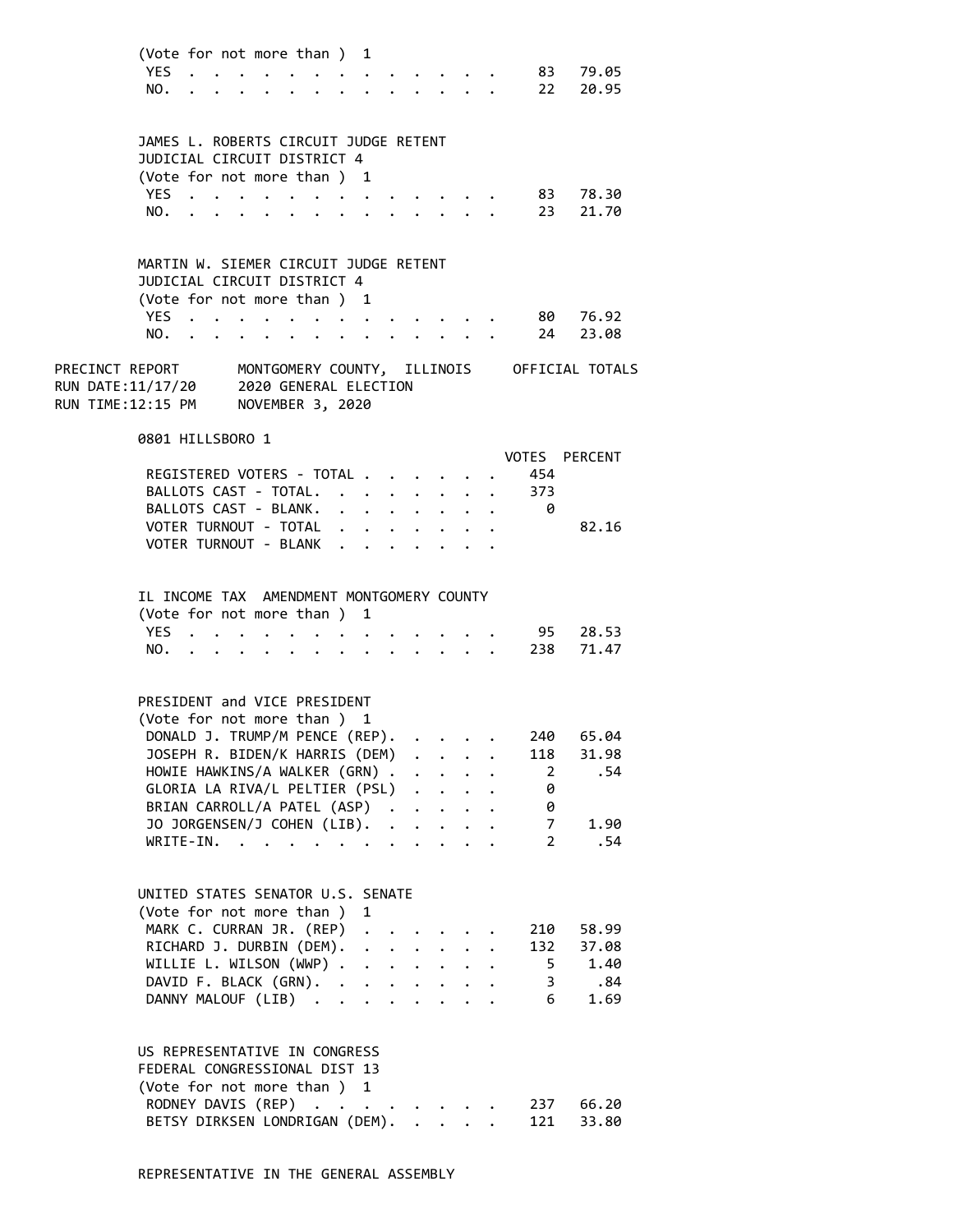| STATE REPRESENTATIVE 95TH DIST<br>(Vote for not more than) 1<br>AVERY BOURNE (REP)<br>220 61.45<br>$\ddot{\phantom{0}}$<br>138 38.55<br>CHASE WILHELM (DEM) .                                                                                                                                                                                                                                                            |                |
|--------------------------------------------------------------------------------------------------------------------------------------------------------------------------------------------------------------------------------------------------------------------------------------------------------------------------------------------------------------------------------------------------------------------------|----------------|
| CIRCUIT CLERK MONTGOMERY COUNTY<br>(Vote for not more than ) 1<br>HOLLY LEMONS (REP)<br>324 100.00<br>NO CANDIDATE FILED<br>- 0                                                                                                                                                                                                                                                                                          |                |
| STATE'S ATTORNEY MONTGOMERY COUNTY<br>(Vote for not more than ) 1<br>194 53.74<br>ANDREW AFFRUNTI (REP)<br>BRYANT "BUTCH" HITCHINGS (DEM)<br>167 46.26                                                                                                                                                                                                                                                                   |                |
| CORONER MONTGOMERY COUNTY<br>(Vote for not more than ) 1<br>RANDY LEETHAM (REP)<br>316 100.00<br>NO CANDIDATE FILED.<br>- 0                                                                                                                                                                                                                                                                                              |                |
| COUNTY BOARD MEMBER DISTRICT 6<br>(Vote for not more than ) 1<br>BEVERLY A. McCOY (REP)<br>256 69.95<br>PAUL SELLERS (DEM)<br>110 30.05<br>$\mathbf{L}$                                                                                                                                                                                                                                                                  |                |
| JUDGE OF THE SUPREME COURT<br>SUPREME JUDICIAL DISTRICT 5 (KARMEIER)<br>(Vote for not more than ) 1<br>DAVID K. OVERSTREET (REP) .<br>217 60.45<br>$\ddot{\phantom{a}}$<br>JUDY CATES (DEM)<br>142 39.55                                                                                                                                                                                                                 |                |
| JUDGE OF THE APPELLATE COURT<br>APPELLATE JUDICIAL DISTRICT 5 (CHAPMAN)<br>(Vote for not more than ) 1<br>MARK M. BOIE (REP)<br>211 60.46<br>SARAH SMITH (DEM).<br>138                                                                                                                                                                                                                                                   | 39.54          |
| THOMAS M WELCH APPELLATE JUDGE RETENT<br>APPELLATE JUDICIAL DISTRICT 5<br>(Vote for not more than ) 1<br>YES<br>255<br>$\ddot{\phantom{a}}$<br>$\begin{array}{cccccccccccccc} \bullet & \bullet & \bullet & \bullet & \bullet & \bullet & \bullet & \bullet & \bullet & \bullet & \bullet & \bullet \end{array}$<br>60<br>NO.<br>$\cdot$ $\cdot$ $\cdot$ $\cdot$ $\cdot$<br>$\ddot{\phantom{0}}$<br>$\ddot{\phantom{0}}$ | 80.95<br>19.05 |
| STAN BRANDMEYER CIRCUIT JUDGE RETENT<br>JUDICIAL CIRCUIT DISTRICT 4<br>(Vote for not more than ) 1<br>YES<br>254<br><b>Contract Contract Contract</b><br>$\ddot{\phantom{0}}$<br>$\bullet$<br>59<br>NO.<br>$\cdot$ $\cdot$ $\cdot$<br>$\ddot{\phantom{a}}$<br>$\ddot{\phantom{a}}$<br>$\overline{\phantom{a}}$<br>$\sim$<br>$\sim$ $\sim$ $\sim$ $\sim$                                                                  | 81.15<br>18.85 |
| JAMES L. ROBERTS CIRCUIT JUDGE RETENT<br>JUDICIAL CIRCUIT DISTRICT 4<br>(Vote for not more than ) 1<br>YES<br>299<br>43<br>NO.                                                                                                                                                                                                                                                                                           | 87.43<br>12.57 |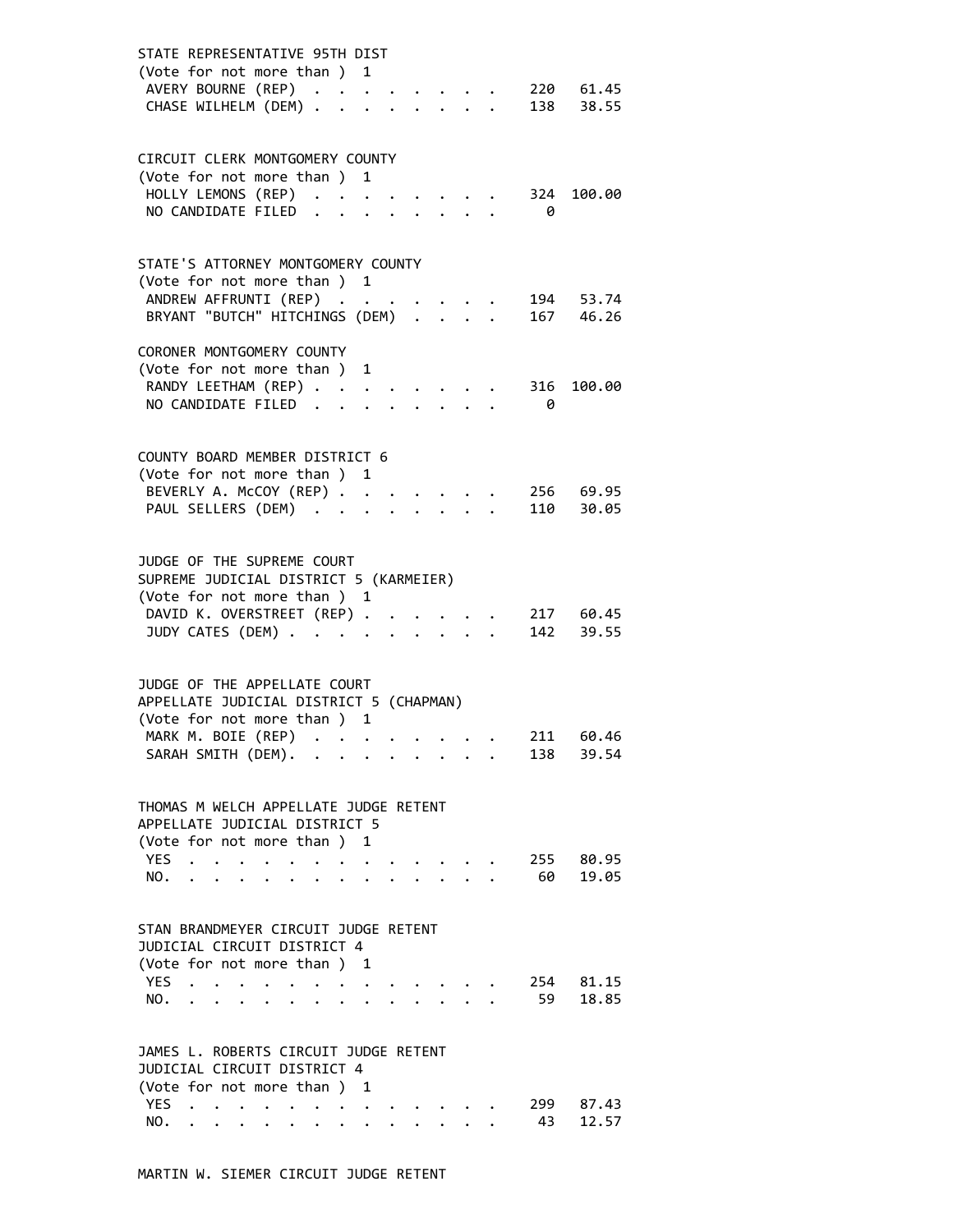| JUDICIAL CIRCUIT DISTRICT 4<br>(Vote for not more than) 1<br>YES.<br>$\cdots$<br>NO.                   |               |                                                                                                                                                                   |                                                | $\cdot$ $\cdot$ $\cdot$ |                      | 59             | 256 81.27<br>18.73                          |
|--------------------------------------------------------------------------------------------------------|---------------|-------------------------------------------------------------------------------------------------------------------------------------------------------------------|------------------------------------------------|-------------------------|----------------------|----------------|---------------------------------------------|
|                                                                                                        |               |                                                                                                                                                                   |                                                |                         |                      |                |                                             |
| PRECINCT REPORT<br>2020 GENERAL ELECTION<br>RUN DATE:11/17/20<br>RUN TIME:12:15 PM<br>NOVEMBER 3, 2020 |               |                                                                                                                                                                   |                                                |                         |                      |                | MONTGOMERY COUNTY, ILLINOIS OFFICIAL TOTALS |
| 0802 HILLSBORO 2                                                                                       |               |                                                                                                                                                                   |                                                |                         |                      |                |                                             |
|                                                                                                        |               |                                                                                                                                                                   |                                                |                         |                      |                | VOTES PERCENT                               |
| REGISTERED VOTERS - TOTAL                                                                              |               |                                                                                                                                                                   |                                                |                         |                      | 389            |                                             |
| BALLOTS CAST - TOTAL.                                                                                  |               |                                                                                                                                                                   | $\cdot$ $\cdot$                                |                         |                      | 346            |                                             |
| BALLOTS CAST - BLANK.<br>VOTER TURNOUT - TOTAL                                                         |               | $\begin{array}{cccccccccccccc} \bullet & \bullet & \bullet & \bullet & \bullet & \bullet & \bullet & \bullet & \bullet & \bullet & \bullet & \bullet \end{array}$ |                                                |                         |                      | - 0            | 88.95                                       |
| VOTER TURNOUT - BLANK                                                                                  |               |                                                                                                                                                                   |                                                |                         |                      |                |                                             |
|                                                                                                        |               |                                                                                                                                                                   |                                                |                         |                      |                |                                             |
| IL INCOME TAX AMENDMENT MONTGOMERY COUNTY<br>(Vote for not more than ) 1                               |               |                                                                                                                                                                   |                                                |                         |                      |                |                                             |
| YES .                                                                                                  |               |                                                                                                                                                                   |                                                |                         |                      |                | 86 28.01                                    |
| NO.                                                                                                    | $\sim$ $\sim$ | $\mathbf{L}$                                                                                                                                                      | $\mathbf{r}$ and $\mathbf{r}$ and $\mathbf{r}$ |                         |                      |                | 221 71.99                                   |
|                                                                                                        |               |                                                                                                                                                                   |                                                |                         |                      |                |                                             |
| PRESIDENT and VICE PRESIDENT                                                                           |               |                                                                                                                                                                   |                                                |                         |                      |                |                                             |
| (Vote for not more than ) 1                                                                            |               |                                                                                                                                                                   |                                                |                         |                      |                |                                             |
| DONALD J. TRUMP/M PENCE (REP).                                                                         |               |                                                                                                                                                                   |                                                |                         | $\bullet$            |                | 224 65.31                                   |
| JOSEPH R. BIDEN/K HARRIS (DEM)                                                                         |               |                                                                                                                                                                   |                                                | $\cdot$ $\cdot$ $\cdot$ |                      |                | 111 32.36                                   |
| HOWIE HAWKINS/A WALKER (GRN)                                                                           |               |                                                                                                                                                                   |                                                |                         |                      | $\overline{1}$ | .29                                         |
| GLORIA LA RIVA/L PELTIER (PSL)                                                                         |               |                                                                                                                                                                   |                                                |                         | $\ddot{\phantom{a}}$ | $\overline{2}$ | .58                                         |
| BRIAN CARROLL/A PATEL (ASP)                                                                            |               |                                                                                                                                                                   |                                                |                         |                      | 0              |                                             |
| JO JORGENSEN/J COHEN (LIB).                                                                            |               |                                                                                                                                                                   |                                                |                         |                      |                | $\overline{4}$<br>1.17                      |
| WRITE-IN.                                                                                              |               |                                                                                                                                                                   |                                                |                         |                      | $\mathbf 1$    | $\ldots$ . 29                               |
|                                                                                                        |               |                                                                                                                                                                   |                                                |                         |                      |                |                                             |
| UNITED STATES SENATOR U.S. SENATE<br>(Vote for not more than ) 1                                       |               |                                                                                                                                                                   |                                                |                         |                      |                |                                             |
| MARK C. CURRAN JR. (REP)                                                                               |               |                                                                                                                                                                   |                                                |                         |                      |                | 203 60.78                                   |
| RICHARD J. DURBIN (DEM).                                                                               |               |                                                                                                                                                                   | $\cdot$ $\cdot$ $\cdot$ $\cdot$ $\cdot$        |                         |                      |                | 117 35.03                                   |
| WILLIE L. WILSON (WWP)                                                                                 |               | $\ddot{\phantom{a}}$                                                                                                                                              |                                                |                         |                      |                | 8 2.40                                      |
| DAVID F. BLACK (GRN).                                                                                  |               |                                                                                                                                                                   |                                                |                         |                      | 3              | .90                                         |
| DANNY MALOUF (LIB)                                                                                     |               |                                                                                                                                                                   | $\cdot$ $\cdot$ $\cdot$ $\cdot$                |                         |                      | $3^{\circ}$    | .90                                         |
|                                                                                                        |               |                                                                                                                                                                   |                                                |                         |                      |                |                                             |
| US REPRESENTATIVE IN CONGRESS<br>FEDERAL CONGRESSIONAL DIST 13                                         |               |                                                                                                                                                                   |                                                |                         |                      |                |                                             |
| (Vote for not more than ) 1                                                                            |               |                                                                                                                                                                   |                                                |                         |                      |                |                                             |
| RODNEY DAVIS (REP)                                                                                     |               |                                                                                                                                                                   |                                                |                         |                      |                | 230 69.28                                   |
| BETSY DIRKSEN LONDRIGAN (DEM).                                                                         |               |                                                                                                                                                                   |                                                | $\sim$ $\sim$           |                      |                | 102 30.72                                   |
| REPRESENTATIVE IN THE GENERAL ASSEMBLY                                                                 |               |                                                                                                                                                                   |                                                |                         |                      |                |                                             |
|                                                                                                        |               |                                                                                                                                                                   |                                                |                         |                      |                |                                             |
| STATE REPRESENTATIVE 95TH DIST<br>(Vote for not more than ) 1                                          |               |                                                                                                                                                                   |                                                |                         |                      |                |                                             |
| AVERY BOURNE (REP)                                                                                     |               |                                                                                                                                                                   |                                                |                         |                      |                | 211 62.43                                   |
| CHASE WILHELM (DEM)                                                                                    |               | $\overline{a}$                                                                                                                                                    |                                                | $\cdot$ $\cdot$         |                      |                | 127 37.57                                   |
|                                                                                                        |               |                                                                                                                                                                   |                                                |                         |                      |                |                                             |
| CIRCUIT CLERK MONTGOMERY COUNTY                                                                        |               |                                                                                                                                                                   |                                                |                         |                      |                |                                             |
| (Vote for not more than ) 1                                                                            |               |                                                                                                                                                                   |                                                |                         |                      |                |                                             |
| HOLLY LEMONS (REP)                                                                                     |               |                                                                                                                                                                   |                                                |                         |                      | 308            | 100.00                                      |
| NO CANDIDATE FILED                                                                                     |               |                                                                                                                                                                   |                                                |                         |                      | 0              |                                             |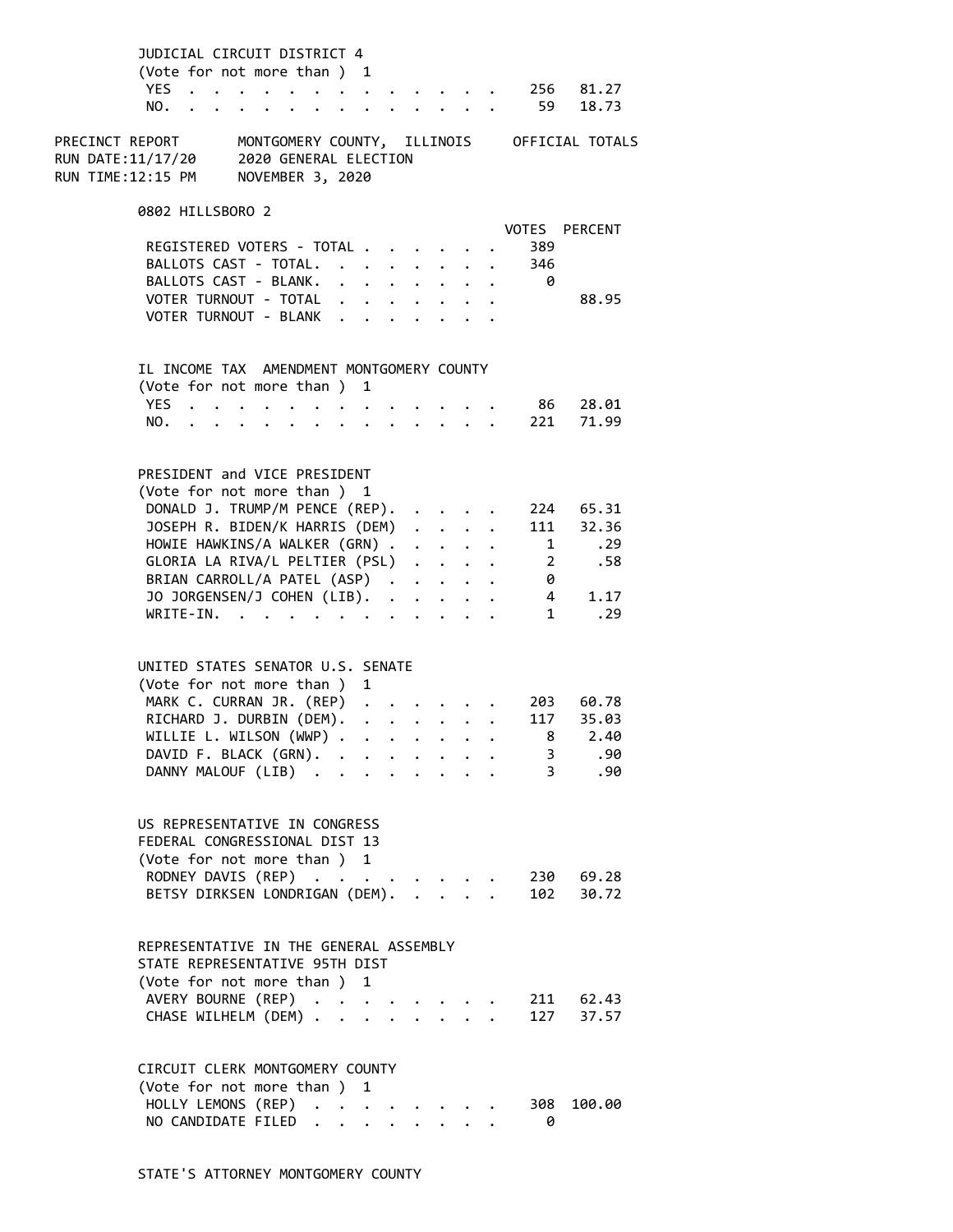|                                                                                                                                              | (Vote for not more than ) 1<br>ANDREW AFFRUNTI (REP)<br>BRYANT "BUTCH" HITCHINGS (DEM)                                                                                                                                            |               |                      |                      |            | 181 54.03<br>154 45.97    |
|----------------------------------------------------------------------------------------------------------------------------------------------|-----------------------------------------------------------------------------------------------------------------------------------------------------------------------------------------------------------------------------------|---------------|----------------------|----------------------|------------|---------------------------|
|                                                                                                                                              | CORONER MONTGOMERY COUNTY<br>(Vote for not more than ) 1<br>RANDY LEETHAM (REP).<br>NO CANDIDATE FILED                                                                                                                            | $\sim$ $\sim$ |                      |                      | 299<br>- 0 | 100.00                    |
|                                                                                                                                              | COUNTY BOARD MEMBER DISTRICT 6<br>(Vote for not more than ) 1<br>BEVERLY A. McCOY (REP)<br>PAUL SELLERS (DEM)                                                                                                                     |               | $\ddot{\phantom{a}}$ |                      |            | 230 69.07<br>103 30.93    |
|                                                                                                                                              | JUDGE OF THE SUPREME COURT<br>SUPREME JUDICIAL DISTRICT 5 (KARMEIER)<br>(Vote for not more than ) 1<br>DAVID K. OVERSTREET (REP)<br>JUDY CATES (DEM)                                                                              |               | $\sim$               | $1 - 1 - 1 = 1$      |            | 210 64.62<br>115 35.38    |
|                                                                                                                                              | JUDGE OF THE APPELLATE COURT<br>APPELLATE JUDICIAL DISTRICT 5 (CHAPMAN)<br>(Vote for not more than ) 1<br>MARK M. BOIE (REP)<br>SARAH SMITH (DEM).                                                                                | $\sim$        |                      |                      |            | 192 60.57<br>125 39.43    |
| YES<br>NO.                                                                                                                                   | THOMAS M WELCH APPELLATE JUDGE RETENT<br>APPELLATE JUDICIAL DISTRICT 5<br>(Vote for not more than ) 1                                                                                                                             |               |                      |                      |            | $231$ $79.66$<br>59 20.34 |
| YES.<br>NO.                                                                                                                                  | STAN BRANDMEYER CIRCUIT JUDGE RETENT<br>JUDICIAL CIRCUIT DISTRICT 4<br>(Vote for not more than ) 1                                                                                                                                |               |                      |                      | 64         | 225 77.85<br>22.15        |
| YES.<br>NO.                                                                                                                                  | JAMES L. ROBERTS CIRCUIT JUDGE RETENT<br>JUDICIAL CIRCUIT DISTRICT 4<br>(Vote for not more than ) 1<br>$\cdot$ $\cdot$ $\cdot$ $\cdot$<br>$\bullet$                                                                               |               |                      |                      | 47         | 268 85.08<br>14.92        |
| YES.<br>NO.                                                                                                                                  | MARTIN W. SIEMER CIRCUIT JUDGE RETENT<br>JUDICIAL CIRCUIT DISTRICT 4<br>(Vote for not more than) 1<br>$\ddot{\phantom{1}}$<br>$\bullet \qquad \bullet \qquad \bullet \qquad \bullet \qquad \bullet \qquad \bullet \qquad \bullet$ |               |                      | $\ddot{\phantom{a}}$ | 65         | 223 77.43<br>22.57        |
| PRECINCT REPORT MONTGOMERY COUNTY, ILLINOIS OFFICIAL TOTALS<br>RUN DATE:11/17/20 2020 GENERAL ELECTION<br>RUN TIME:12:15 PM NOVEMBER 3, 2020 |                                                                                                                                                                                                                                   |               |                      |                      |            |                           |
|                                                                                                                                              | 0803 HILLSBORO 3<br>REGISTERED VOTERS - TOTAL                                                                                                                                                                                     |               |                      |                      | 664        | VOTES PERCENT             |

BALLOTS CAST - TOTAL. . . . . . . . 561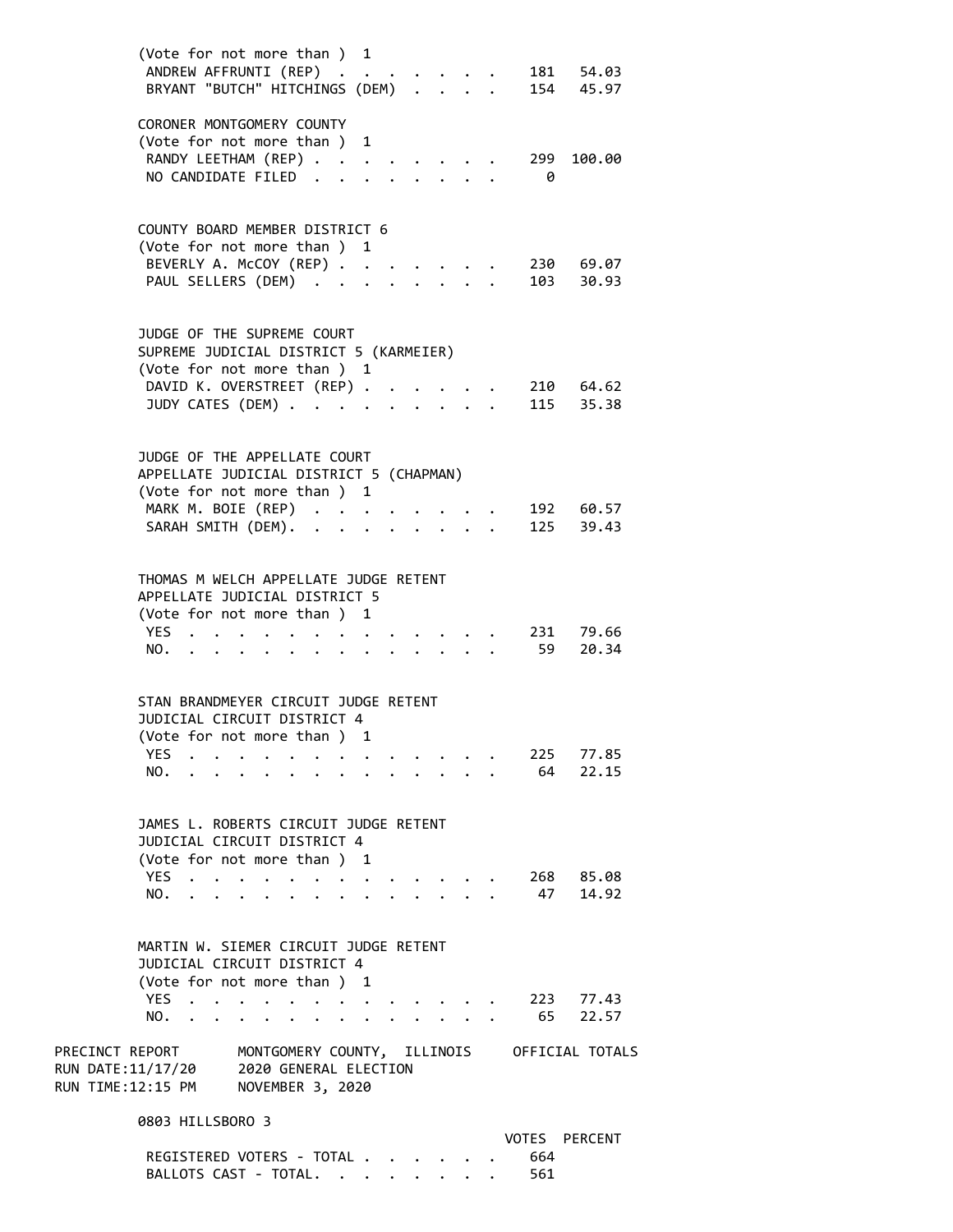| BALLOTS CAST - BLANK.<br>VOTER TURNOUT - TOTAL<br>VOTER TURNOUT - BLANK .                                                                                                                                                                                                                                                                                                                                                                                                                                                                                                                                                                   | $\ddot{\phantom{0}}$ |   | $\begin{array}{cccccccccccccc} \bullet & \bullet & \bullet & \bullet & \bullet & \bullet & \bullet & \bullet & \bullet & \bullet \end{array}$ |                                                           |                           | 0                            | 84.49                  |
|---------------------------------------------------------------------------------------------------------------------------------------------------------------------------------------------------------------------------------------------------------------------------------------------------------------------------------------------------------------------------------------------------------------------------------------------------------------------------------------------------------------------------------------------------------------------------------------------------------------------------------------------|----------------------|---|-----------------------------------------------------------------------------------------------------------------------------------------------|-----------------------------------------------------------|---------------------------|------------------------------|------------------------|
| IL INCOME TAX AMENDMENT MONTGOMERY COUNTY<br>(Vote for not more than ) 1                                                                                                                                                                                                                                                                                                                                                                                                                                                                                                                                                                    |                      |   |                                                                                                                                               |                                                           |                           |                              |                        |
| YES<br>$\ddot{\phantom{a}}$<br>$\mathcal{A}=\mathcal{A}=\mathcal{A}=\mathcal{A}=\mathcal{A}=\mathcal{A}=\mathcal{A}$<br>NO.<br>$\mathbf{r} = \mathbf{r} \times \mathbf{r} \times \mathbf{r} \times \mathbf{r} \times \mathbf{r} \times \mathbf{r} \times \mathbf{r} \times \mathbf{r} \times \mathbf{r} \times \mathbf{r} \times \mathbf{r} \times \mathbf{r} \times \mathbf{r} \times \mathbf{r} \times \mathbf{r} \times \mathbf{r} \times \mathbf{r} \times \mathbf{r} \times \mathbf{r} \times \mathbf{r} \times \mathbf{r} \times \mathbf{r} \times \mathbf{r} \times \mathbf{r} \times \mathbf{r} \times \mathbf{r} \times \mathbf{r$ |                      |   |                                                                                                                                               |                                                           |                           | 152<br>371                   | 29.06<br>70.94         |
| PRESIDENT and VICE PRESIDENT<br>(Vote for not more than ) 1<br>DONALD J. TRUMP/M PENCE (REP).                                                                                                                                                                                                                                                                                                                                                                                                                                                                                                                                               |                      |   |                                                                                                                                               |                                                           |                           | 329                          | 59.07                  |
| JOSEPH R. BIDEN/K HARRIS (DEM)<br>HOWIE HAWKINS/A WALKER (GRN) 4<br>GLORIA LA RIVA/L PELTIER (PSL)<br>BRIAN CARROLL/A PATEL (ASP)                                                                                                                                                                                                                                                                                                                                                                                                                                                                                                           |                      |   |                                                                                                                                               | $\mathbf{r}$ , $\mathbf{r}$ , $\mathbf{r}$ , $\mathbf{r}$ |                           | 204<br>$\overline{1}$<br>- 0 | 36.62<br>.72<br>.18    |
| JO JORGENSEN/J COHEN (LIB).<br>$WRITE-IN.$                                                                                                                                                                                                                                                                                                                                                                                                                                                                                                                                                                                                  |                      |   | $\ddot{\phantom{0}}$                                                                                                                          |                                                           |                           | 6                            | 13 2.33<br>1.08        |
| UNITED STATES SENATOR U.S. SENATE<br>(Vote for not more than ) 1<br>MARK C. CURRAN JR. (REP)                                                                                                                                                                                                                                                                                                                                                                                                                                                                                                                                                |                      |   |                                                                                                                                               |                                                           |                           | 326                          | 59.82                  |
| RICHARD J. DURBIN (DEM).<br>WILLIE L. WILSON (WWP)<br>DAVID F. BLACK (GRN).                                                                                                                                                                                                                                                                                                                                                                                                                                                                                                                                                                 |                      |   | $\mathbf{r} = \mathbf{r} + \mathbf{r} + \mathbf{r} + \mathbf{r}$ .                                                                            |                                                           |                           | 200<br>- 0                   | 36.70<br>8 1.47        |
| DANNY MALOUF (LIB)                                                                                                                                                                                                                                                                                                                                                                                                                                                                                                                                                                                                                          |                      |   | $\mathbf{L}$ and $\mathbf{L}$                                                                                                                 |                                                           | $\mathbf{r} = \mathbf{r}$ |                              | 11 2.02                |
| US REPRESENTATIVE IN CONGRESS<br>FEDERAL CONGRESSIONAL DIST 13<br>(Vote for not more than ) 1<br>RODNEY DAVIS (REP)<br>BETSY DIRKSEN LONDRIGAN (DEM).                                                                                                                                                                                                                                                                                                                                                                                                                                                                                       |                      |   |                                                                                                                                               | $\mathbf{r}$ , $\mathbf{r}$ , $\mathbf{r}$ , $\mathbf{r}$ |                           | 191                          | 358 65.21<br>34.79     |
| REPRESENTATIVE IN THE GENERAL ASSEMBLY<br>STATE REPRESENTATIVE 95TH DIST<br>(Vote for not more than ) 1                                                                                                                                                                                                                                                                                                                                                                                                                                                                                                                                     |                      |   |                                                                                                                                               |                                                           |                           |                              |                        |
| AVERY BOURNE (REP)<br>CHASE WILHELM (DEM)                                                                                                                                                                                                                                                                                                                                                                                                                                                                                                                                                                                                   |                      |   |                                                                                                                                               |                                                           |                           |                              | 318 57.82<br>232 42.18 |
| CIRCUIT CLERK MONTGOMERY COUNTY<br>(Vote for not more than )<br>HOLLY LEMONS (REP).<br>NO CANDIDATE FILED                                                                                                                                                                                                                                                                                                                                                                                                                                                                                                                                   | $\sim$               | 1 |                                                                                                                                               |                                                           |                           | 479<br>- 0                   | 100.00                 |
| STATE'S ATTORNEY MONTGOMERY COUNTY<br>(Vote for not more than ) 1                                                                                                                                                                                                                                                                                                                                                                                                                                                                                                                                                                           |                      |   |                                                                                                                                               |                                                           |                           |                              |                        |
| ANDREW AFFRUNTI (REP)<br>BRYANT "BUTCH" HITCHINGS (DEM).                                                                                                                                                                                                                                                                                                                                                                                                                                                                                                                                                                                    |                      |   |                                                                                                                                               |                                                           |                           | 289<br>255                   | 53.13<br>46.88         |
| CORONER MONTGOMERY COUNTY<br>(Vote for not more than ) 1<br>RANDY LEETHAM (REP)<br>NO CANDIDATE FILED                                                                                                                                                                                                                                                                                                                                                                                                                                                                                                                                       |                      |   |                                                                                                                                               |                                                           |                           | 473<br>0                     | 100.00                 |
| COUNTY BOARD MEMBER DISTRICT 6<br>(Vote for not more than ) 1                                                                                                                                                                                                                                                                                                                                                                                                                                                                                                                                                                               |                      |   |                                                                                                                                               |                                                           |                           |                              |                        |

BEVERLY A. McCOY (REP) . . . . . . . 356 64.96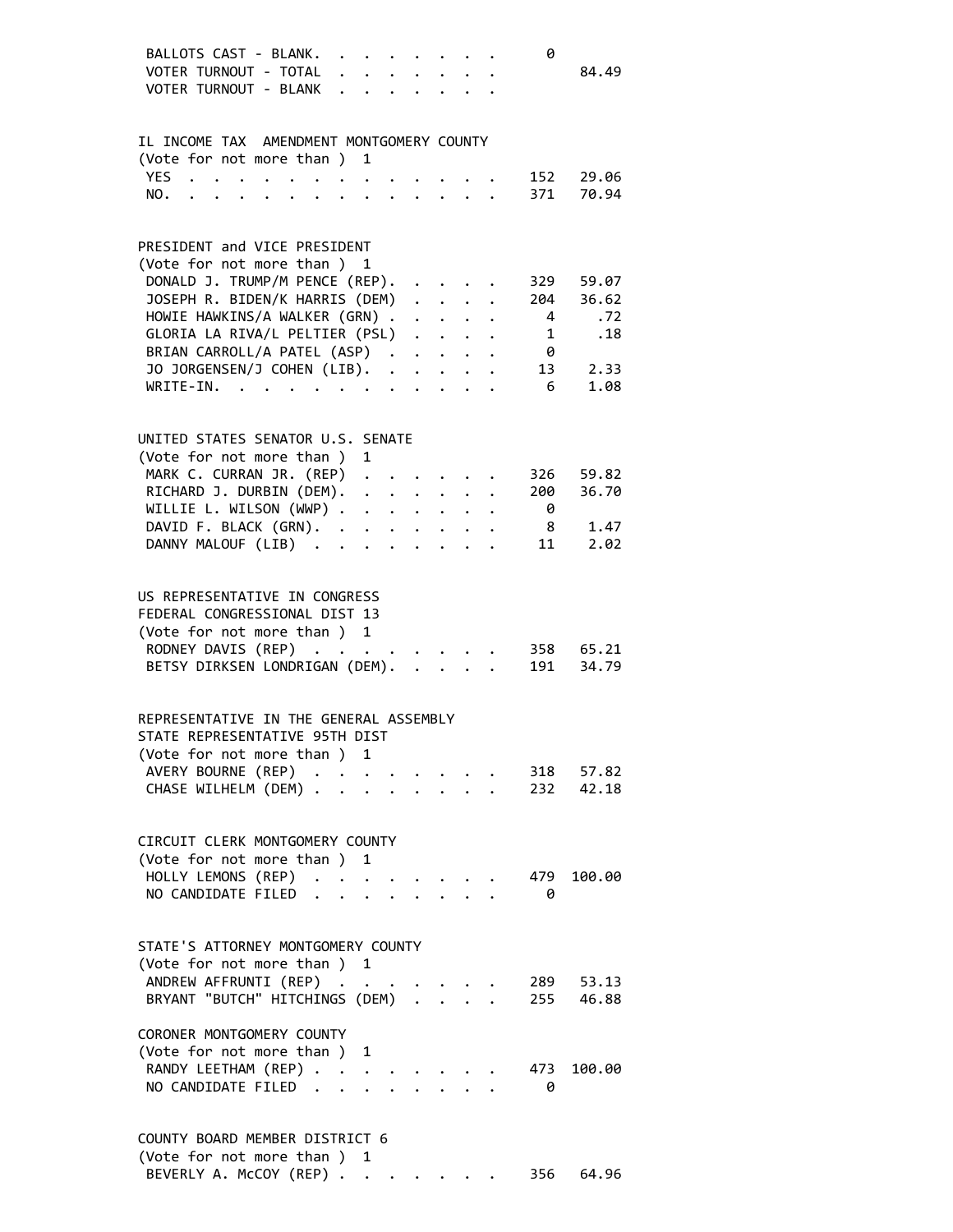PAUL SELLERS (DEM) . . . . . . . . 192 35.04 JUDGE OF THE SUPREME COURT SUPREME JUDICIAL DISTRICT 5 (KARMEIER) (Vote for not more than ) 1 DAVID K. OVERSTREET (REP) . . . . . 335 62.04 JUDY CATES (DEM) . . . . . . . . . 205 37.96 JUDGE OF THE APPELLATE COURT APPELLATE JUDICIAL DISTRICT 5 (CHAPMAN) (Vote for not more than ) 1 MARK M. BOIE (REP) . . . . . . . . 303 57.71 SARAH SMITH (DEM). . . . . . . . . 222 42.29 THOMAS M WELCH APPELLATE JUDGE RETENT APPELLATE JUDICIAL DISTRICT 5 (Vote for not more than ) 1 YES . . . . . . . . . . . . . 355 77.01 NO. . . . . . . . . . . . . . 106 22.99 STAN BRANDMEYER CIRCUIT JUDGE RETENT JUDICIAL CIRCUIT DISTRICT 4 (Vote for not more than ) 1 YES . . . . . . . . . . . . . 342 75.00 NO. . . . . . . . . . . . . . 114 25.00 JAMES L. ROBERTS CIRCUIT JUDGE RETENT JUDICIAL CIRCUIT DISTRICT 4 (Vote for not more than ) 1 YES . . . . . . . . . . . . . 439 84.59 NO. . . . . . . . . . . . . . 80 15.41 MARTIN W. SIEMER CIRCUIT JUDGE RETENT JUDICIAL CIRCUIT DISTRICT 4 (Vote for not more than ) 1 YES . . . . . . . . . . . . . 343 75.05 NO. . . . . . . . . . . . . . 114 24.95 PRECINCT REPORT MONTGOMERY COUNTY, ILLINOIS OFFICIAL TOTALS RUN DATE:11/17/20 2020 GENERAL ELECTION RUN TIME:12:15 PM NOVEMBER 3, 2020 0804 HILLSBORO 4 VOTES PERCENT REGISTERED VOTERS - TOTAL . . . . . . 307 BALLOTS CAST - TOTAL. . . . . . . . 241 BALLOTS CAST - BLANK. . . . . . . . 1 .41<br>VOTER TURNOUT - TOTAL . . . . . . . . 78.50 VOTER TURNOUT - TOTAL . . . . . . . VOTER TURNOUT - BLANK . . . . . . . . . . . . 33 IL INCOME TAX AMENDMENT MONTGOMERY COUNTY (Vote for not more than ) 1 YES . . . . . . . . . . . . . . 63 29.30 NO. . . . . . . . . . . . . . 152 70.70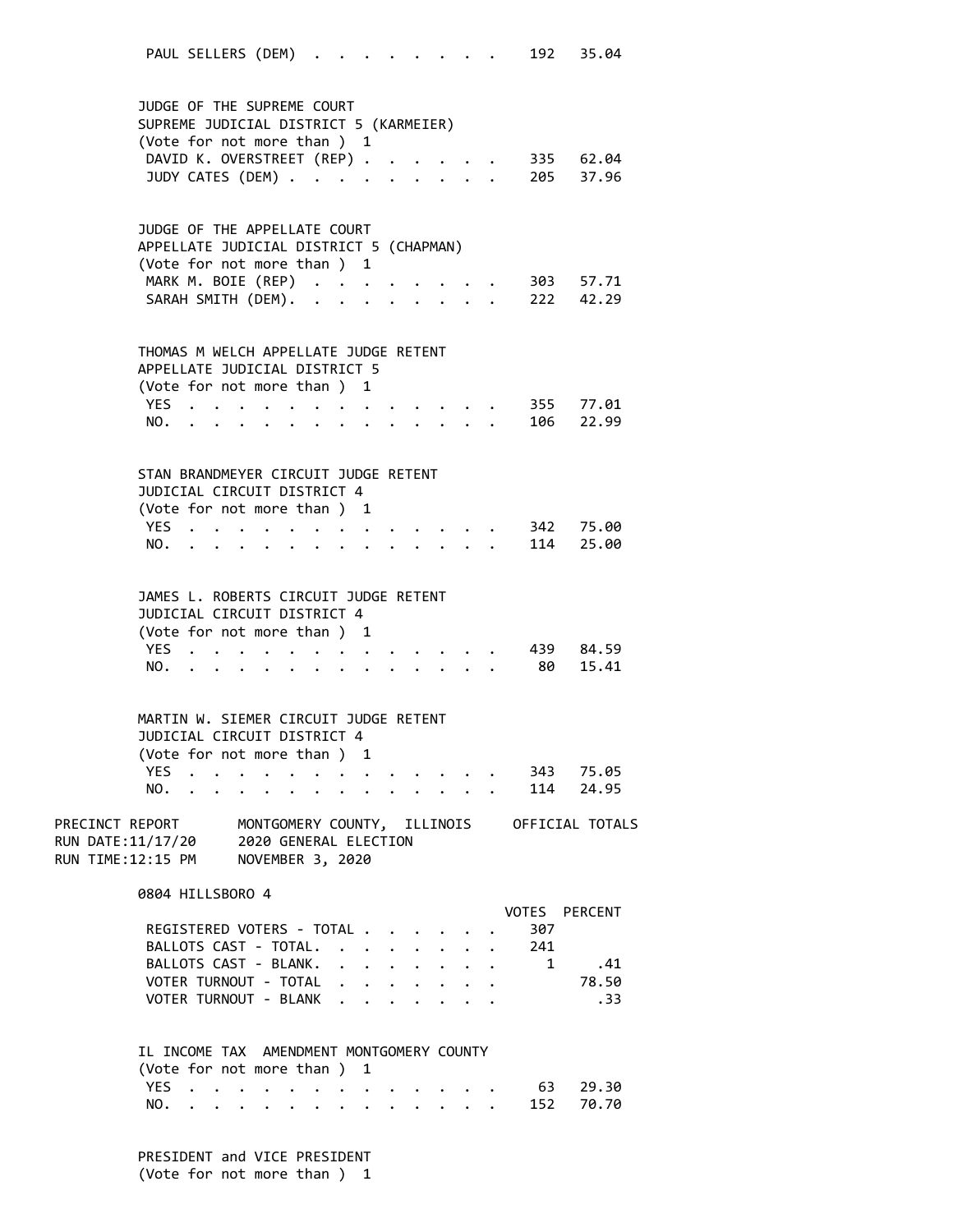| DONALD J. TRUMP/M PENCE (REP).<br>JOSEPH R. BIDEN/K HARRIS (DEM)<br>HOWIE HAWKINS/A WALKER (GRN).<br>GLORIA LA RIVA/L PELTIER (PSL)<br>BRIAN CARROLL/A PATEL (ASP)<br>JO JORGENSEN/J COHEN (LIB).<br>WRITE-IN.                     | $\cdot$ $\cdot$ $\cdot$ $\cdot$ |  | 62<br>$\theta$<br>- 0<br>$\theta$<br>$6\overline{6}$<br>0 | 172 71.67<br>25.83<br>2.50                                              |
|------------------------------------------------------------------------------------------------------------------------------------------------------------------------------------------------------------------------------------|---------------------------------|--|-----------------------------------------------------------|-------------------------------------------------------------------------|
| UNITED STATES SENATOR U.S. SENATE<br>(Vote for not more than ) 1<br>MARK C. CURRAN JR. (REP)<br>RICHARD J. DURBIN (DEM). 67 29.26<br>WILLIE L. WILSON (WWP)<br>DAVID F. BLACK (GRN).<br>DANNY MALOUF (LIB)<br>$\ddot{\phantom{a}}$ | $\mathbf{L} = \mathbf{L}$       |  | $\overline{\mathbf{c}}$                                   | 156 68.12<br>.87<br>$\begin{array}{cc} 1 & .44 \\ 3 & 1.31 \end{array}$ |
| US REPRESENTATIVE IN CONGRESS<br>FEDERAL CONGRESSIONAL DIST 13<br>(Vote for not more than ) 1<br>RODNEY DAVIS (REP)<br>BETSY DIRKSEN LONDRIGAN (DEM).                                                                              |                                 |  |                                                           | 165 72.05<br>64 27.95                                                   |
| REPRESENTATIVE IN THE GENERAL ASSEMBLY<br>STATE REPRESENTATIVE 95TH DIST<br>(Vote for not more than ) 1<br>AVERY BOURNE (REP)<br>CHASE WILHELM (DEM)                                                                               | $\cdot$ $\cdot$ $\cdot$ $\cdot$ |  |                                                           | 157 68.26<br>73 31.74                                                   |
| CIRCUIT CLERK MONTGOMERY COUNTY<br>(Vote for not more than ) 1<br>HOLLY LEMONS (REP)<br>NO CANDIDATE FILED<br>$\sim$<br>$\ddot{\phantom{a}}$                                                                                       | $\cdot$ $\cdot$ $\cdot$         |  | 204<br>- 0                                                | 100.00                                                                  |
| STATE'S ATTORNEY MONTGOMERY COUNTY<br>(Vote for not more than ) 1<br>ANDREW AFFRUNTI (REP).<br>BRYANT "BUTCH" HITCHINGS (DEM)<br>CORONER MONTGOMERY COUNTY                                                                         |                                 |  | 78                                                        | 151 65.94<br>34.06                                                      |
| (Vote for not more than ) 1<br>RANDY LEETHAM (REP)<br>NO CANDIDATE FILED.                                                                                                                                                          |                                 |  | 199<br>$\theta$                                           | 100.00                                                                  |
| COUNTY BOARD MEMBER DISTRICT 6<br>(Vote for not more than ) 1<br>BEVERLY A. McCOY (REP)<br>PAUL SELLERS (DEM)                                                                                                                      |                                 |  | 170<br>59                                                 | 74.24<br>25.76                                                          |
| JUDGE OF THE SUPREME COURT<br>SUPREME JUDICIAL DISTRICT 5 (KARMEIER)<br>(Vote for not more than ) 1<br>DAVID K. OVERSTREET (REP) .<br>JUDY CATES (DEM)                                                                             | $\cdot$ $\cdot$ $\cdot$         |  | 74                                                        | 143 65.90<br>34.10                                                      |

 JUDGE OF THE APPELLATE COURT APPELLATE JUDICIAL DISTRICT 5 (CHAPMAN) (Vote for not more than ) 1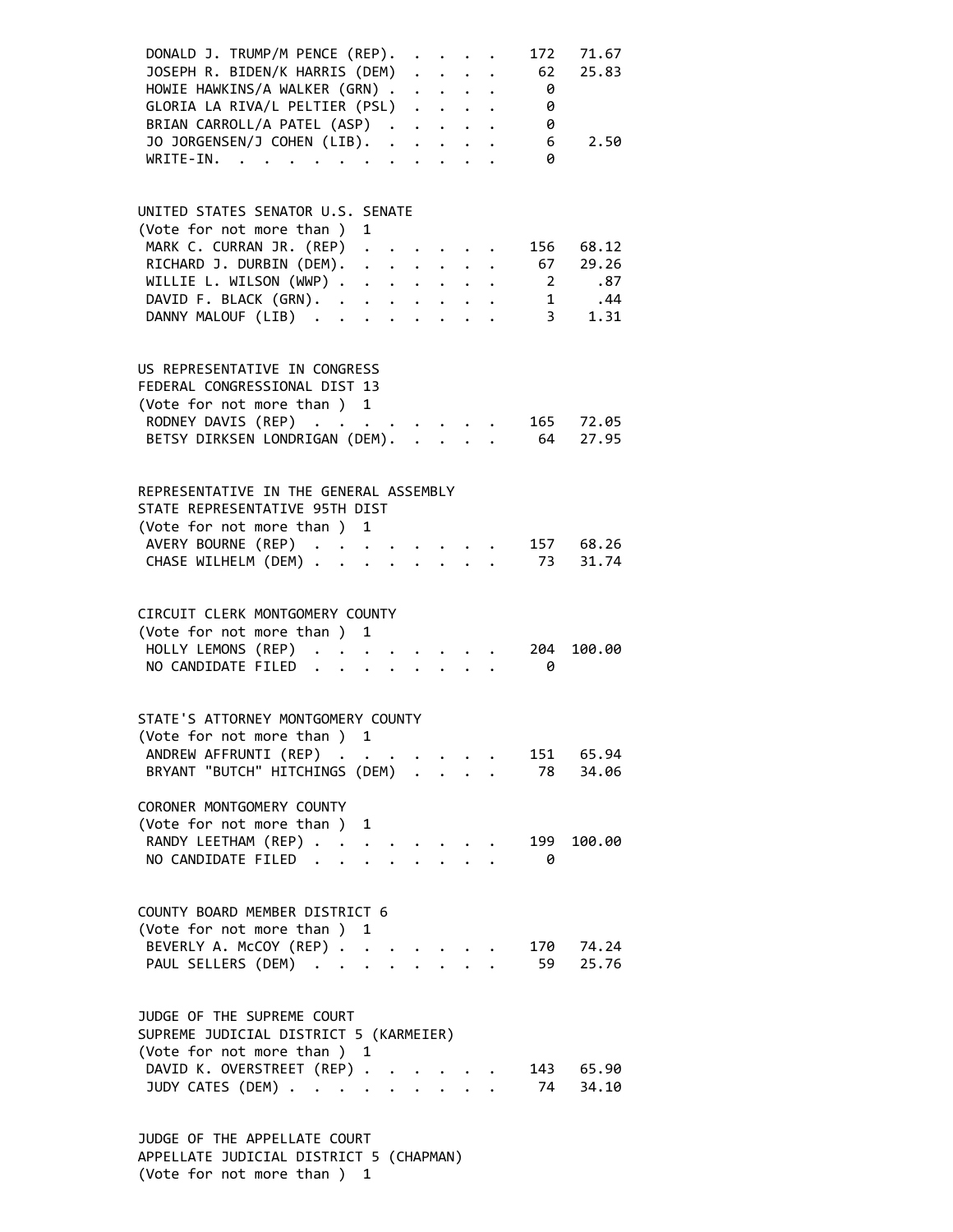|                                                                               | MARK M. BOIE (REP)<br>SARAH SMITH (DEM).                               |                         |                                                                                                                                                                                                                               |                                                                                                                                                                                                                                       |                       |                                                                                          |                      |                      |                           |  |                               | 141 66.51<br>71 33.49                                       |
|-------------------------------------------------------------------------------|------------------------------------------------------------------------|-------------------------|-------------------------------------------------------------------------------------------------------------------------------------------------------------------------------------------------------------------------------|---------------------------------------------------------------------------------------------------------------------------------------------------------------------------------------------------------------------------------------|-----------------------|------------------------------------------------------------------------------------------|----------------------|----------------------|---------------------------|--|-------------------------------|-------------------------------------------------------------|
|                                                                               | THOMAS M WELCH APPELLATE JUDGE RETENT<br>APPELLATE JUDICIAL DISTRICT 5 |                         |                                                                                                                                                                                                                               |                                                                                                                                                                                                                                       |                       |                                                                                          |                      |                      |                           |  |                               |                                                             |
|                                                                               | (Vote for not more than ) 1                                            |                         |                                                                                                                                                                                                                               |                                                                                                                                                                                                                                       |                       |                                                                                          |                      |                      |                           |  |                               |                                                             |
|                                                                               | YES.                                                                   |                         | $\ddot{\phantom{1}}$                                                                                                                                                                                                          |                                                                                                                                                                                                                                       |                       | $\bullet$ . The second contribution of the second contribution $\mathcal{L}_\mathcal{A}$ |                      |                      |                           |  |                               | 144 77.42                                                   |
|                                                                               | NO.                                                                    |                         | and a series and a series of the series of the series of the series of the series of the series of the series of the series of the series of the series of the series of the series of the series of the series of the series |                                                                                                                                                                                                                                       |                       |                                                                                          |                      |                      |                           |  | 42                            | 22.58                                                       |
|                                                                               | STAN BRANDMEYER CIRCUIT JUDGE RETENT<br>JUDICIAL CIRCUIT DISTRICT 4    |                         |                                                                                                                                                                                                                               |                                                                                                                                                                                                                                       |                       |                                                                                          |                      |                      |                           |  |                               |                                                             |
|                                                                               | (Vote for not more than) 1                                             |                         |                                                                                                                                                                                                                               |                                                                                                                                                                                                                                       |                       |                                                                                          |                      |                      |                           |  |                               |                                                             |
|                                                                               | YES                                                                    |                         |                                                                                                                                                                                                                               |                                                                                                                                                                                                                                       |                       |                                                                                          |                      |                      |                           |  |                               | 146 79.78                                                   |
|                                                                               | NO.                                                                    |                         |                                                                                                                                                                                                                               |                                                                                                                                                                                                                                       |                       |                                                                                          |                      |                      |                           |  |                               | 37 20.22                                                    |
|                                                                               | JAMES L. ROBERTS CIRCUIT JUDGE RETENT                                  |                         |                                                                                                                                                                                                                               |                                                                                                                                                                                                                                       |                       |                                                                                          |                      |                      |                           |  |                               |                                                             |
|                                                                               | JUDICIAL CIRCUIT DISTRICT 4<br>(Vote for not more than ) 1             |                         |                                                                                                                                                                                                                               |                                                                                                                                                                                                                                       |                       |                                                                                          |                      |                      |                           |  |                               |                                                             |
|                                                                               | YES                                                                    |                         |                                                                                                                                                                                                                               |                                                                                                                                                                                                                                       |                       |                                                                                          |                      |                      |                           |  |                               | 173 84.80                                                   |
|                                                                               | NO.                                                                    |                         | the contract of the contract of the contract of the contract of the contract of the contract of the contract of                                                                                                               |                                                                                                                                                                                                                                       |                       |                                                                                          |                      |                      |                           |  |                               | 31 15.20                                                    |
|                                                                               | MARTIN W. SIEMER CIRCUIT JUDGE RETENT<br>JUDICIAL CIRCUIT DISTRICT 4   |                         |                                                                                                                                                                                                                               |                                                                                                                                                                                                                                       |                       |                                                                                          |                      |                      |                           |  |                               |                                                             |
|                                                                               | (Vote for not more than ) 1                                            |                         |                                                                                                                                                                                                                               |                                                                                                                                                                                                                                       |                       |                                                                                          |                      |                      |                           |  |                               |                                                             |
|                                                                               | YES.,                                                                  |                         |                                                                                                                                                                                                                               | $\mathbf{r}$ , and $\mathbf{r}$ , and $\mathbf{r}$ , and $\mathbf{r}$ , and $\mathbf{r}$                                                                                                                                              |                       |                                                                                          |                      |                      |                           |  |                               | 142 77.60                                                   |
|                                                                               | NO.                                                                    |                         |                                                                                                                                                                                                                               |                                                                                                                                                                                                                                       |                       |                                                                                          |                      |                      |                           |  | 41                            | 22.40                                                       |
| RUN DATE:11/17/20 2020 GENERAL ELECTION<br>RUN TIME:12:15 PM NOVEMBER 3, 2020 |                                                                        |                         |                                                                                                                                                                                                                               |                                                                                                                                                                                                                                       |                       |                                                                                          |                      |                      |                           |  |                               | PRECINCT REPORT MONTGOMERY COUNTY, ILLINOIS OFFICIAL TOTALS |
|                                                                               | 0805 HILLSBORO 5                                                       |                         |                                                                                                                                                                                                                               |                                                                                                                                                                                                                                       |                       |                                                                                          |                      |                      |                           |  |                               | VOTES PERCENT                                               |
|                                                                               |                                                                        |                         |                                                                                                                                                                                                                               |                                                                                                                                                                                                                                       |                       |                                                                                          |                      |                      |                           |  | REGISTERED VOTERS - TOTAL 681 |                                                             |
|                                                                               | BALLOTS CAST - TOTAL.                                                  |                         |                                                                                                                                                                                                                               |                                                                                                                                                                                                                                       |                       |                                                                                          |                      |                      |                           |  | 566                           |                                                             |
|                                                                               | BALLOTS CAST - BLANK.<br>VOTER TURNOUT - TOTAL                         |                         |                                                                                                                                                                                                                               |                                                                                                                                                                                                                                       |                       |                                                                                          |                      |                      |                           |  | 0                             | 83.11                                                       |
|                                                                               | VOTER TURNOUT - BLANK                                                  |                         |                                                                                                                                                                                                                               |                                                                                                                                                                                                                                       |                       |                                                                                          |                      |                      |                           |  |                               |                                                             |
|                                                                               |                                                                        |                         |                                                                                                                                                                                                                               |                                                                                                                                                                                                                                       |                       |                                                                                          |                      |                      |                           |  |                               |                                                             |
|                                                                               | IL INCOME TAX AMENDMENT MONTGOMERY COUNTY<br>(Vote for not more than)  |                         |                                                                                                                                                                                                                               |                                                                                                                                                                                                                                       |                       |                                                                                          |                      |                      |                           |  |                               |                                                             |
|                                                                               |                                                                        |                         |                                                                                                                                                                                                                               |                                                                                                                                                                                                                                       |                       |                                                                                          |                      |                      |                           |  |                               |                                                             |
|                                                                               | <b>YES</b>                                                             |                         |                                                                                                                                                                                                                               |                                                                                                                                                                                                                                       | $\ddot{\phantom{0}}$  |                                                                                          | 1                    |                      |                           |  | 132                           | 25.93                                                       |
|                                                                               | NO.                                                                    | $\cdot$ $\cdot$ $\cdot$ |                                                                                                                                                                                                                               | $\ddot{\bullet}$ . The contract of the contract of the contract of the contract of the contract of the contract of the contract of the contract of the contract of the contract of the contract of the contract of the contract of th | $\bullet$ . $\bullet$ |                                                                                          |                      |                      |                           |  | 377                           | 74.07                                                       |
|                                                                               |                                                                        |                         |                                                                                                                                                                                                                               |                                                                                                                                                                                                                                       |                       |                                                                                          |                      |                      |                           |  |                               |                                                             |
|                                                                               | PRESIDENT and VICE PRESIDENT                                           |                         |                                                                                                                                                                                                                               |                                                                                                                                                                                                                                       |                       |                                                                                          |                      |                      |                           |  |                               |                                                             |
|                                                                               | (Vote for not more than ) 1                                            |                         |                                                                                                                                                                                                                               |                                                                                                                                                                                                                                       |                       |                                                                                          |                      |                      |                           |  | 359                           | 63.99                                                       |
|                                                                               | DONALD J. TRUMP/M PENCE (REP).<br>JOSEPH R. BIDEN/K HARRIS (DEM)       |                         |                                                                                                                                                                                                                               |                                                                                                                                                                                                                                       |                       |                                                                                          |                      |                      | $\mathbf{L}$ $\mathbf{L}$ |  | 186                           | 33.16                                                       |
|                                                                               | HOWIE HAWKINS/A WALKER (GRN).                                          |                         |                                                                                                                                                                                                                               |                                                                                                                                                                                                                                       |                       |                                                                                          |                      |                      | $\sim 100$ km s $^{-1}$   |  | $\overline{2}$                | .36                                                         |
|                                                                               | GLORIA LA RIVA/L PELTIER (PSL)                                         |                         |                                                                                                                                                                                                                               |                                                                                                                                                                                                                                       |                       |                                                                                          |                      |                      | $\ddot{\phantom{0}}$      |  | 0                             |                                                             |
|                                                                               | BRIAN CARROLL/A PATEL (ASP).<br>JO JORGENSEN/J COHEN (LIB).            |                         |                                                                                                                                                                                                                               |                                                                                                                                                                                                                                       |                       |                                                                                          |                      | $\ddot{\phantom{a}}$ | $\mathbf{L} = \mathbf{L}$ |  | 3<br>9                        | .53<br>1.60                                                 |
|                                                                               | $WRITE-IN.$                                                            |                         |                                                                                                                                                                                                                               |                                                                                                                                                                                                                                       |                       |                                                                                          |                      |                      |                           |  | $\overline{2}$                | .36                                                         |
|                                                                               | UNITED STATES SENATOR U.S. SENATE                                      |                         |                                                                                                                                                                                                                               |                                                                                                                                                                                                                                       |                       |                                                                                          |                      |                      |                           |  |                               |                                                             |
|                                                                               | (Vote for not more than)                                               |                         |                                                                                                                                                                                                                               |                                                                                                                                                                                                                                       |                       |                                                                                          | 1                    |                      |                           |  |                               |                                                             |
|                                                                               | MARK C. CURRAN JR. (REP)<br>RICHARD J. DURBIN (DEM).                   |                         |                                                                                                                                                                                                                               |                                                                                                                                                                                                                                       |                       |                                                                                          | $\ddot{\phantom{0}}$ |                      |                           |  | 323<br>204                    | 58.41<br>36.89                                              |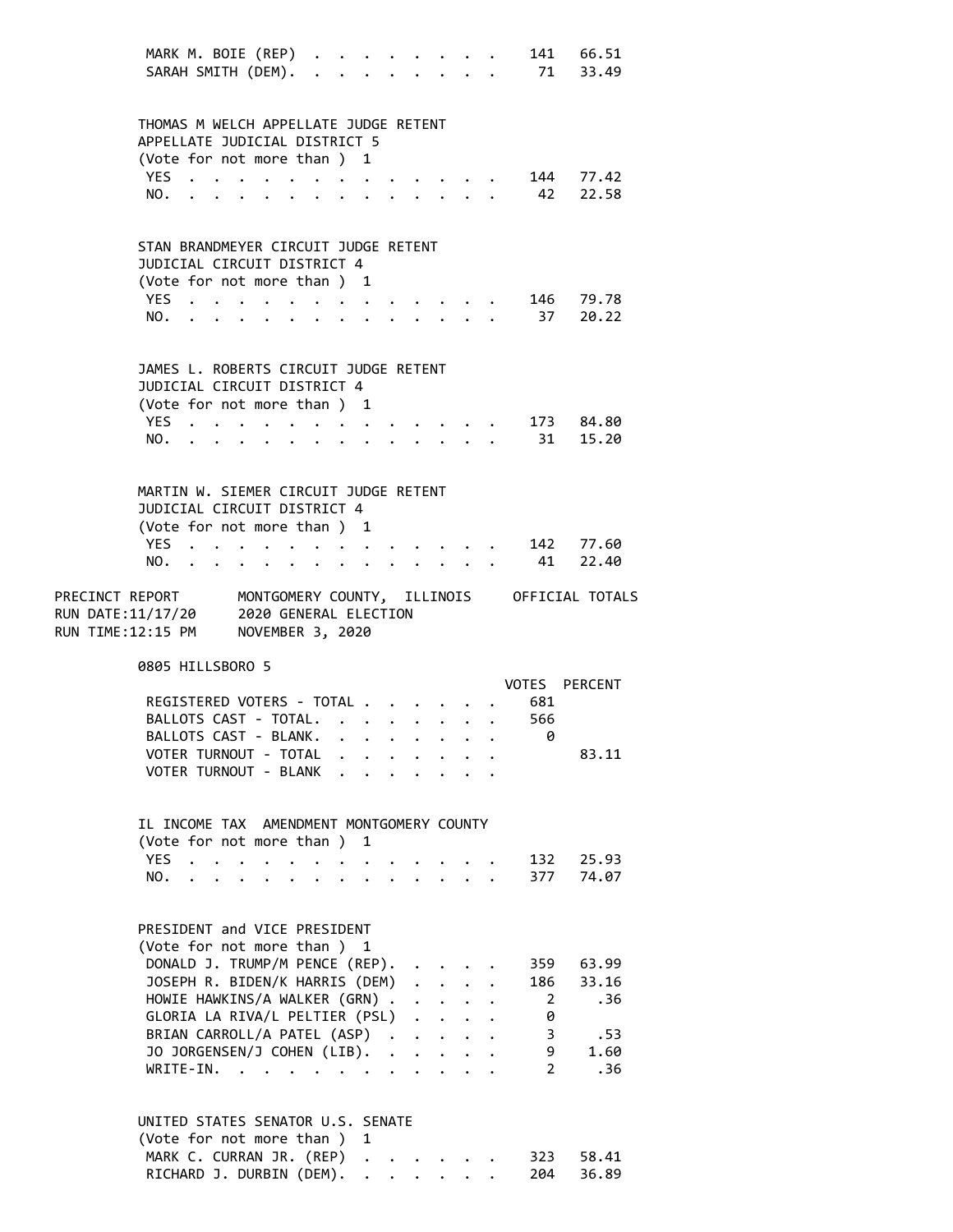| $7^{\circ}$<br>1.27<br>WILLIE L. WILSON (WWP)<br>6 1.08<br>DAVID F. BLACK (GRN). .<br>$\ddot{\phantom{0}}$<br>$\cdot$ $\cdot$ $\cdot$<br>13 2.35<br>DANNY MALOUF (LIB)<br>$\ddot{\phantom{a}}$                                  |  |
|---------------------------------------------------------------------------------------------------------------------------------------------------------------------------------------------------------------------------------|--|
| US REPRESENTATIVE IN CONGRESS<br>FEDERAL CONGRESSIONAL DIST 13<br>(Vote for not more than ) 1<br>RODNEY DAVIS (REP)<br>369 67.09<br>181 32.91<br>BETSY DIRKSEN LONDRIGAN (DEM).                                                 |  |
| REPRESENTATIVE IN THE GENERAL ASSEMBLY<br>STATE REPRESENTATIVE 95TH DIST<br>(Vote for not more than ) 1<br>AVERY BOURNE (REP)<br>328 59.21<br>CHASE WILHELM (DEM) .<br>226<br>40.79                                             |  |
| CIRCUIT CLERK MONTGOMERY COUNTY<br>(Vote for not more than ) 1<br>HOLLY LEMONS (REP)<br>496<br>100.00<br>NO CANDIDATE FILED.<br>0<br>$\ddot{\phantom{a}}$                                                                       |  |
| STATE'S ATTORNEY MONTGOMERY COUNTY<br>(Vote for not more than ) 1<br>ANDREW AFFRUNTI (REP)<br>309 56.18<br>BRYANT "BUTCH" HITCHINGS (DEM) .<br>241<br>43.82                                                                     |  |
| CORONER MONTGOMERY COUNTY<br>(Vote for not more than)<br>1<br>RANDY LEETHAM (REP)<br>479<br>100.00<br>NO CANDIDATE FILED.<br>0                                                                                                  |  |
| COUNTY BOARD MEMBER DISTRICT 4<br>(Vote for not more than)<br>1<br>PATTY WHITWORTH (REP)<br>298<br>73.04<br>JIM MOORE (DEM)<br>26.96<br>110<br>$\epsilon$ , and $\epsilon$ , and $\epsilon$ , and $\epsilon$                    |  |
| COUNTY BOARD MEMBER DISTRICT 6<br>(Vote for not more than) 1<br>BEVERLY A. McCOY (REP)<br>94 66.20<br>48 33.80<br>PAUL SELLERS (DEM)                                                                                            |  |
| JUDGE OF THE SUPREME COURT<br>SUPREME JUDICIAL DISTRICT 5 (KARMEIER)<br>(Vote for not more than ) 1<br>DAVID K. OVERSTREET (REP)<br>332 61.48<br>JUDY CATES (DEM)<br>208 38.52                                                  |  |
| JUDGE OF THE APPELLATE COURT<br>APPELLATE JUDICIAL DISTRICT 5 (CHAPMAN)<br>(Vote for not more than ) 1<br>MARK M. BOIE (REP)<br>318 60.00<br>$\ddot{\phantom{0}}$<br>212 40.00<br>SARAH SMITH (DEM).<br>$\cdot$ $\cdot$ $\cdot$ |  |
|                                                                                                                                                                                                                                 |  |

 THOMAS M WELCH APPELLATE JUDGE RETENT APPELLATE JUDICIAL DISTRICT 5 (Vote for not more than ) 1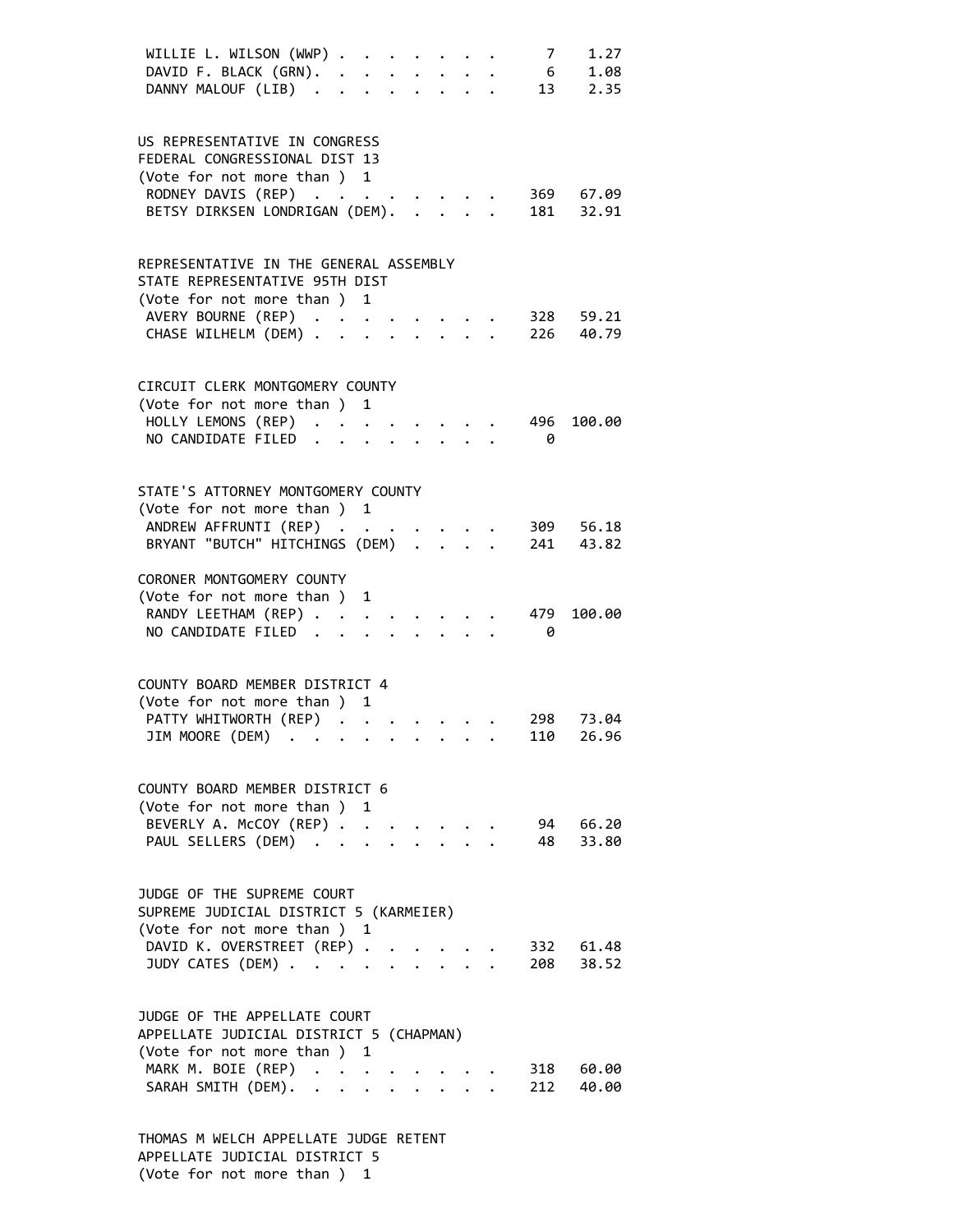|                                    | YES.<br>NO.                                                                                         |                                                                                                                                                                                                                               |                          |                |  |        |                                                                                                 |                      |                      |                                      |                                                                 |                | 358 76.50<br>110 23.50                                                                                                |
|------------------------------------|-----------------------------------------------------------------------------------------------------|-------------------------------------------------------------------------------------------------------------------------------------------------------------------------------------------------------------------------------|--------------------------|----------------|--|--------|-------------------------------------------------------------------------------------------------|----------------------|----------------------|--------------------------------------|-----------------------------------------------------------------|----------------|-----------------------------------------------------------------------------------------------------------------------|
|                                    | STAN BRANDMEYER CIRCUIT JUDGE RETENT<br>JUDICIAL CIRCUIT DISTRICT 4                                 |                                                                                                                                                                                                                               |                          |                |  |        |                                                                                                 |                      |                      |                                      |                                                                 |                |                                                                                                                       |
|                                    | (Vote for not more than ) 1                                                                         |                                                                                                                                                                                                                               |                          |                |  |        |                                                                                                 |                      |                      |                                      |                                                                 |                |                                                                                                                       |
|                                    | YES.<br>NO.                                                                                         |                                                                                                                                                                                                                               |                          |                |  |        |                                                                                                 |                      |                      |                                      |                                                                 |                | 361 76.97<br>108 23.03                                                                                                |
|                                    |                                                                                                     |                                                                                                                                                                                                                               |                          |                |  |        |                                                                                                 |                      |                      |                                      |                                                                 |                |                                                                                                                       |
|                                    | JAMES L. ROBERTS CIRCUIT JUDGE RETENT<br>JUDICIAL CIRCUIT DISTRICT 4                                |                                                                                                                                                                                                                               |                          |                |  |        |                                                                                                 |                      |                      |                                      |                                                                 |                |                                                                                                                       |
|                                    | (Vote for not more than) 1                                                                          |                                                                                                                                                                                                                               |                          |                |  |        |                                                                                                 |                      |                      |                                      |                                                                 |                |                                                                                                                       |
|                                    | YES.                                                                                                | . The contribution of the contribution of the contribution of $\mathcal{A}$                                                                                                                                                   |                          |                |  |        |                                                                                                 |                      |                      |                                      |                                                                 |                | 464 85.93                                                                                                             |
|                                    | NO.                                                                                                 | $\cdot$ $\cdot$ $\cdot$ $\cdot$ $\cdot$                                                                                                                                                                                       |                          |                |  |        |                                                                                                 |                      |                      |                                      | $\cdot$ $\cdot$ $\cdot$ $\cdot$ $\cdot$ $\cdot$ $\cdot$ $\cdot$ |                | 76 14.07                                                                                                              |
|                                    | MARTIN W. SIEMER CIRCUIT JUDGE RETENT<br>JUDICIAL CIRCUIT DISTRICT 4<br>(Vote for not more than ) 1 |                                                                                                                                                                                                                               |                          |                |  |        |                                                                                                 |                      |                      |                                      |                                                                 |                |                                                                                                                       |
|                                    | YES                                                                                                 |                                                                                                                                                                                                                               |                          |                |  |        | $\cdots$                                                                                        |                      |                      |                                      |                                                                 |                | 351 74.68                                                                                                             |
|                                    | NO.                                                                                                 | $\sim$                                                                                                                                                                                                                        | <b>Contract Contract</b> |                |  |        |                                                                                                 |                      |                      |                                      | $\mathbf{r} = \mathbf{r} + \mathbf{r}$ .                        |                | 119 25.32                                                                                                             |
| RUN TIME:12:15 PM NOVEMBER 3, 2020 |                                                                                                     |                                                                                                                                                                                                                               |                          |                |  |        |                                                                                                 |                      |                      |                                      |                                                                 |                | PRECINCT REPORT       MONTGOMERY COUNTY,  ILLINOIS     OFFICIAL TOTALS<br>RUN DATE:11/17/20     2020 GENERAL ELECTION |
|                                    | 0806 HILLSBORO 6                                                                                    |                                                                                                                                                                                                                               |                          |                |  |        |                                                                                                 |                      |                      |                                      |                                                                 |                |                                                                                                                       |
|                                    | REGISTERED VOTERS - TOTAL                                                                           |                                                                                                                                                                                                                               |                          |                |  |        |                                                                                                 |                      |                      |                                      |                                                                 | 636            | VOTES PERCENT                                                                                                         |
|                                    | BALLOTS CAST - TOTAL.                                                                               |                                                                                                                                                                                                                               |                          |                |  |        | $\mathbf{r}=\mathbf{r}+\mathbf{r}+\mathbf{r}+\mathbf{r}+\mathbf{r}$                             |                      |                      |                                      |                                                                 | 550            |                                                                                                                       |
|                                    | BALLOTS CAST - BLANK.                                                                               |                                                                                                                                                                                                                               |                          |                |  |        | $\mathbf{r} = \mathbf{r} \times \mathbf{r}$ , where $\mathbf{r} = \mathbf{r} \times \mathbf{r}$ |                      |                      |                                      |                                                                 | - 0            |                                                                                                                       |
|                                    | VOTER TURNOUT - TOTAL                                                                               |                                                                                                                                                                                                                               |                          |                |  |        | $\mathbf{r} = \mathbf{r} + \mathbf{r}$ , where $\mathbf{r} = \mathbf{r}$                        |                      |                      |                                      |                                                                 |                | 86.48                                                                                                                 |
|                                    | VOTER TURNOUT - BLANK                                                                               |                                                                                                                                                                                                                               |                          |                |  |        |                                                                                                 |                      |                      |                                      |                                                                 |                |                                                                                                                       |
|                                    | IL INCOME TAX AMENDMENT MONTGOMERY COUNTY<br>(Vote for not more than ) 1                            |                                                                                                                                                                                                                               |                          |                |  |        |                                                                                                 |                      |                      |                                      |                                                                 |                |                                                                                                                       |
|                                    | YES.                                                                                                | . As a set of the set of the set of the set of the set of the set of the set of the set of the set of the set of the set of the set of the set of the set of the set of the set of the set of the set of the set of the set o |                          |                |  |        |                                                                                                 |                      |                      |                                      |                                                                 | 134            | 26.64                                                                                                                 |
|                                    | NO.                                                                                                 |                                                                                                                                                                                                                               |                          |                |  |        |                                                                                                 |                      |                      |                                      |                                                                 | 369            | 73.36                                                                                                                 |
|                                    | PRESIDENT and VICE PRESIDENT<br>(Vote for not more than ) 1                                         |                                                                                                                                                                                                                               |                          |                |  |        |                                                                                                 |                      |                      |                                      |                                                                 |                |                                                                                                                       |
|                                    | DONALD J. TRUMP/M PENCE (REP).                                                                      |                                                                                                                                                                                                                               |                          |                |  |        |                                                                                                 |                      |                      |                                      |                                                                 | 332            | 61.03                                                                                                                 |
|                                    | JOSEPH R. BIDEN/K HARRIS (DEM)                                                                      |                                                                                                                                                                                                                               |                          |                |  |        |                                                                                                 |                      | $\ddot{\phantom{0}}$ | $\ddot{\phantom{0}}$                 |                                                                 | 203            | 37.32                                                                                                                 |
|                                    | HOWIE HAWKINS/A WALKER (GRN).                                                                       |                                                                                                                                                                                                                               |                          |                |  |        |                                                                                                 |                      |                      |                                      |                                                                 | $\overline{2}$ | .37                                                                                                                   |
|                                    | GLORIA LA RIVA/L PELTIER (PSL)<br>BRIAN CARROLL/A PATEL (ASP).                                      |                                                                                                                                                                                                                               |                          |                |  |        |                                                                                                 |                      | $\ddot{\phantom{a}}$ | $\mathbf{r}$<br>$\ddot{\phantom{0}}$ |                                                                 | 0<br>0         |                                                                                                                       |
|                                    | JO JORGENSEN/J COHEN (LIB).                                                                         |                                                                                                                                                                                                                               |                          |                |  |        |                                                                                                 | $\ddot{\phantom{a}}$ | $\ddot{\phantom{a}}$ | $\mathbf{r}$                         |                                                                 | 6              | 1.10                                                                                                                  |
|                                    | WRITE-IN.                                                                                           |                                                                                                                                                                                                                               |                          | $\overline{a}$ |  |        |                                                                                                 |                      |                      |                                      |                                                                 | $\mathbf{1}$   | .18                                                                                                                   |
|                                    | UNITED STATES SENATOR U.S. SENATE<br>(Vote for not more than)                                       |                                                                                                                                                                                                                               |                          |                |  |        | 1                                                                                               |                      |                      |                                      |                                                                 |                |                                                                                                                       |
|                                    | MARK C. CURRAN JR. (REP)                                                                            |                                                                                                                                                                                                                               |                          |                |  |        |                                                                                                 |                      |                      |                                      |                                                                 | 303            | 56.85                                                                                                                 |
|                                    | RICHARD J. DURBIN (DEM).                                                                            |                                                                                                                                                                                                                               |                          |                |  |        |                                                                                                 |                      |                      |                                      |                                                                 | 217            | 40.71                                                                                                                 |
|                                    | WILLIE L. WILSON (WWP) .                                                                            |                                                                                                                                                                                                                               |                          |                |  |        | $\ddot{\phantom{a}}$                                                                            |                      |                      | $\mathbf{r}$ . $\mathbf{r}$          |                                                                 | 6              | 1.13                                                                                                                  |
|                                    | DAVID F. BLACK (GRN).                                                                               |                                                                                                                                                                                                                               |                          |                |  | $\sim$ | $\mathbf{r}$ , $\mathbf{r}$ , $\mathbf{r}$                                                      |                      |                      |                                      | $\cdot$ $\cdot$ $\cdot$                                         | 2              | .38                                                                                                                   |
|                                    | DANNY MALOUF (LIB)                                                                                  |                                                                                                                                                                                                                               |                          |                |  |        |                                                                                                 | $\ddot{\phantom{0}}$ |                      |                                      |                                                                 | 5              | .94                                                                                                                   |

 US REPRESENTATIVE IN CONGRESS FEDERAL CONGRESSIONAL DIST 13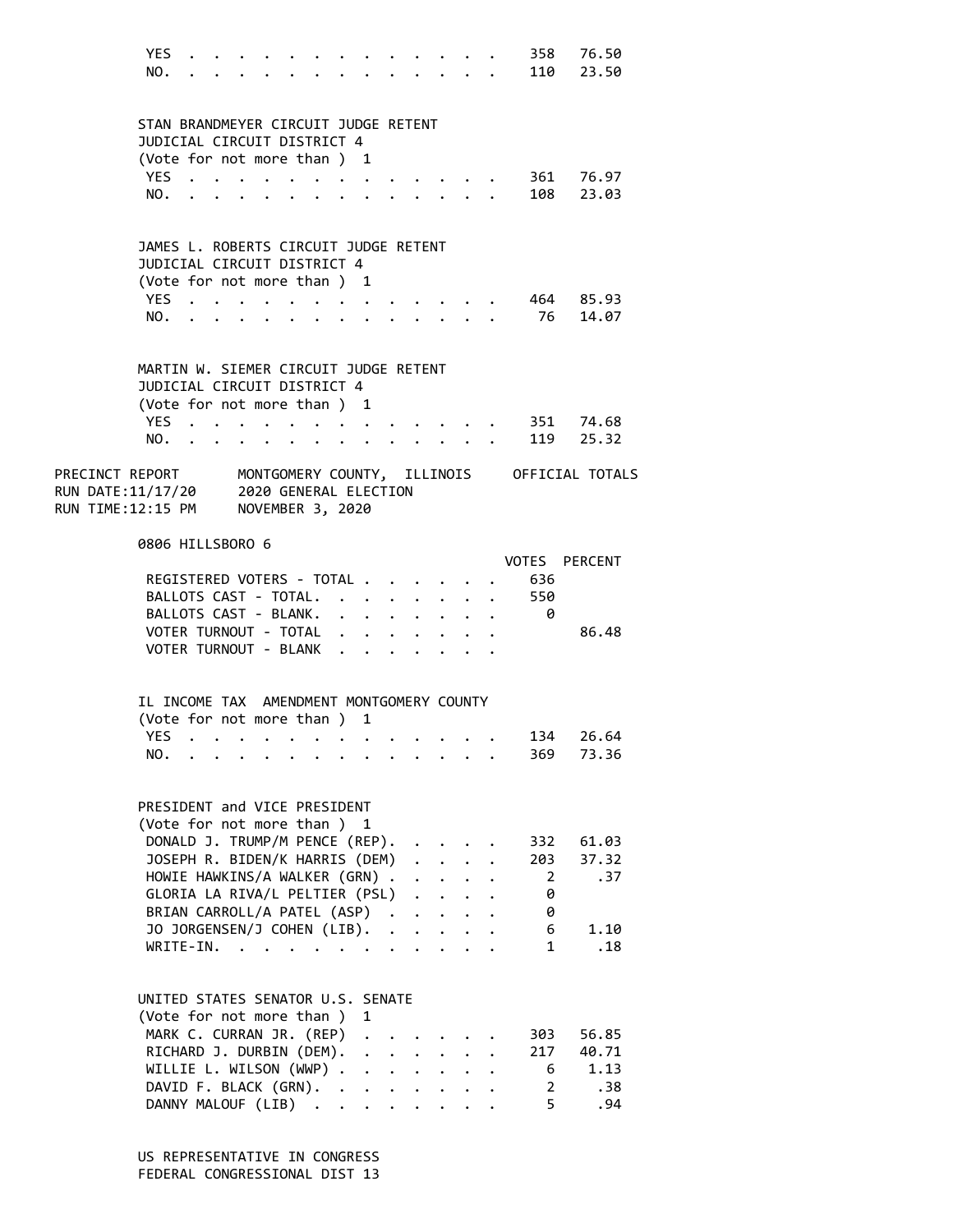| (Vote for not more than ) 1<br>RODNEY DAVIS (REP)<br>BETSY DIRKSEN LONDRIGAN (DEM).<br>$\mathbf{A}$                                                                                                                       | 334 62.20<br>203             | 37.80 |
|---------------------------------------------------------------------------------------------------------------------------------------------------------------------------------------------------------------------------|------------------------------|-------|
| REPRESENTATIVE IN THE GENERAL ASSEMBLY<br>STATE REPRESENTATIVE 95TH DIST<br>(Vote for not more than ) 1<br>AVERY BOURNE (REP)<br>$\sim$<br>CHASE WILHELM (DEM)                                                            | 294 54.75<br>243 45.25       |       |
| CIRCUIT CLERK MONTGOMERY COUNTY<br>(Vote for not more than ) 1<br>HOLLY LEMONS (REP)<br>NO CANDIDATE FILED                                                                                                                | 464<br>100.00<br>0           |       |
| STATE'S ATTORNEY MONTGOMERY COUNTY<br>(Vote for not more than ) 1<br>ANDREW AFFRUNTI (REP)<br>BRYANT "BUTCH" HITCHINGS (DEM)                                                                                              | 269<br>261<br>49.25          | 50.75 |
| CORONER MONTGOMERY COUNTY<br>(Vote for not more than )<br>1<br>RANDY LEETHAM (REP)<br>NO CANDIDATE FILED                                                                                                                  | 473<br>100.00<br>- 0         |       |
| COUNTY BOARD MEMBER DISTRICT 4<br>(Vote for not more than ) 1<br>PATTY WHITWORTH (REP).<br>$\mathbf{r}$<br>JIM MOORE (DEM)<br>$\ddot{\phantom{a}}$                                                                        | 345 64.25<br>192 35.75       |       |
| JUDGE OF THE SUPREME COURT<br>SUPREME JUDICIAL DISTRICT 5 (KARMEIER)<br>(Vote for not more than ) 1<br>DAVID K. OVERSTREET (REP).<br>JUDY CATES (DEM) .<br>$\bullet$<br>$\bullet$                                         | 299<br>42.39<br>220          | 57.61 |
| JUDGE OF THE APPELLATE COURT<br>APPELLATE JUDICIAL DISTRICT 5 (CHAPMAN)<br>(Vote for not more than ) 1<br>MARK M. BOIE (REP)<br>SARAH SMITH (DEM).                                                                        | 294 57.76<br>42.24<br>215    |       |
| THOMAS M WELCH APPELLATE JUDGE RETENT<br>APPELLATE JUDICIAL DISTRICT 5<br>(Vote for not more than) 1<br>YES<br>$\sim$ $\sim$<br>NO.                                                                                       | 349 75.70<br>112<br>24.30    |       |
| STAN BRANDMEYER CIRCUIT JUDGE RETENT<br>JUDICIAL CIRCUIT DISTRICT 4<br>(Vote for not more than ) 1<br>YES.<br>$\ddot{\phantom{0}}$<br>$\bullet$<br>NO.<br>$\bullet$ .<br><br><br><br><br><br><br><br><br><br><br><br><br> | 356<br>76.89<br>107<br>23.11 |       |

 JAMES L. ROBERTS CIRCUIT JUDGE RETENT JUDICIAL CIRCUIT DISTRICT 4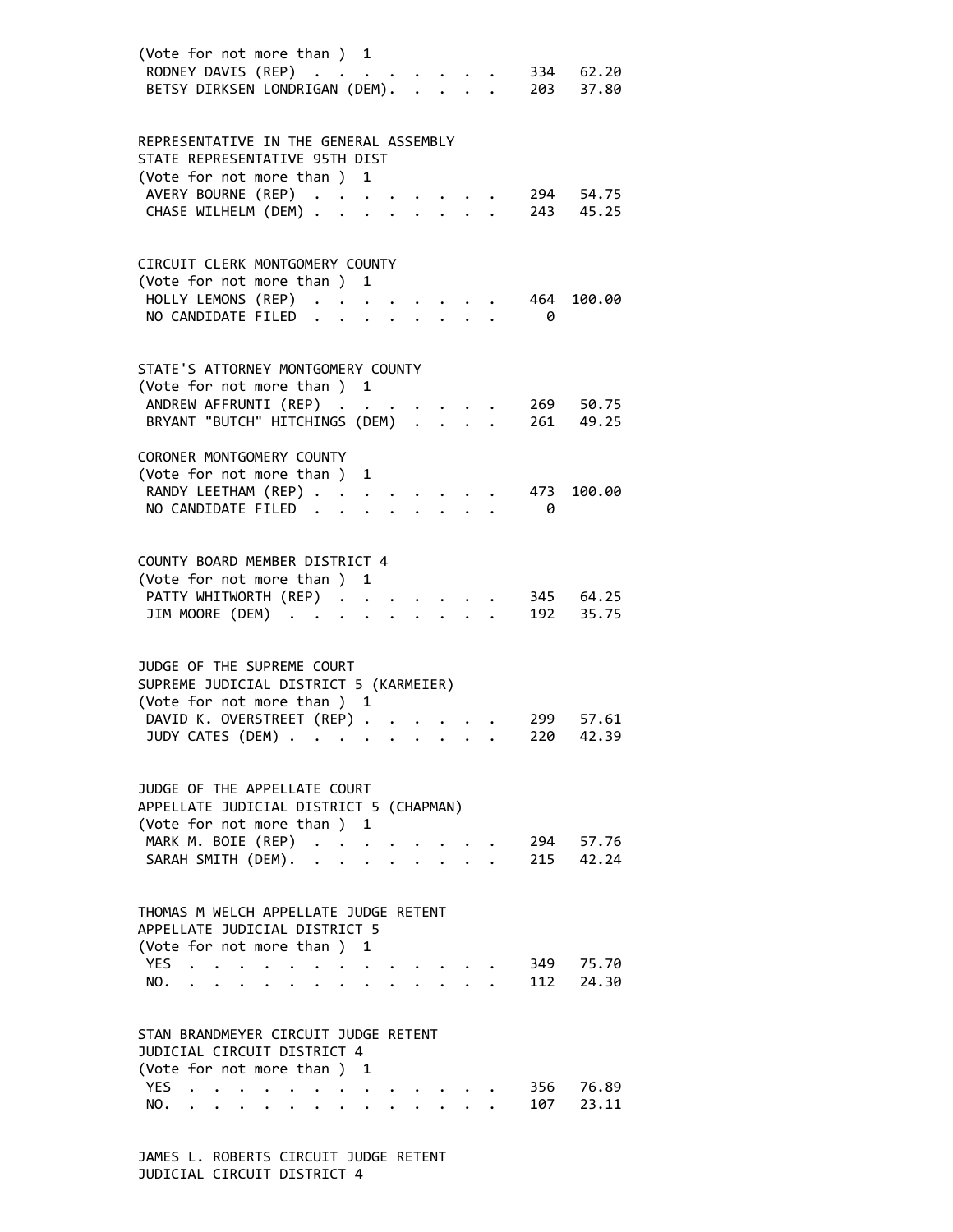| (Vote for not more than ) 1 |  |  |  |  |  |               |  |
|-----------------------------|--|--|--|--|--|---------------|--|
|                             |  |  |  |  |  | YES 429 83.30 |  |
|                             |  |  |  |  |  | NO. 86 16.70  |  |

| YES.                                                                                                  | MARTIN W. SIEMER CIRCUIT JUDGE RETENT<br>JUDICIAL CIRCUIT DISTRICT 4<br>(Vote for not more than) 1                                                                                                    | .                                                                                                                                                                                                                             |                                 |                      |                                        |                                                              |                                        |                      |                                         | 353 75.91                               |  |
|-------------------------------------------------------------------------------------------------------|-------------------------------------------------------------------------------------------------------------------------------------------------------------------------------------------------------|-------------------------------------------------------------------------------------------------------------------------------------------------------------------------------------------------------------------------------|---------------------------------|----------------------|----------------------------------------|--------------------------------------------------------------|----------------------------------------|----------------------|-----------------------------------------|-----------------------------------------|--|
| NO.                                                                                                   |                                                                                                                                                                                                       |                                                                                                                                                                                                                               |                                 |                      |                                        |                                                              |                                        |                      |                                         | 112 24.09                               |  |
| PRECINCT REPORT MONTGOMERY COUNTY, ILLINOIS OFFICIAL TOTALS<br>RUN DATE:11/17/20<br>RUN TIME:12:15 PM |                                                                                                                                                                                                       | 2020 GENERAL ELECTION<br>NOVEMBER 3, 2020                                                                                                                                                                                     |                                 |                      |                                        |                                                              |                                        |                      |                                         |                                         |  |
|                                                                                                       | 0901 IRVING                                                                                                                                                                                           |                                                                                                                                                                                                                               |                                 |                      |                                        |                                                              |                                        |                      |                                         |                                         |  |
|                                                                                                       | REGISTERED VOTERS - TOTAL<br>BALLOTS CAST - TOTAL.<br>BALLOTS CAST - BLANK.<br>VOTER TURNOUT - TOTAL                                                                                                  |                                                                                                                                                                                                                               |                                 |                      | $\mathbf{z} = \mathbf{z} + \mathbf{z}$ | $\sim$                                                       | $\bullet$ .                            | $\ddot{\phantom{a}}$ | 592<br>516<br>- 0                       | VOTES PERCENT<br>87.16                  |  |
|                                                                                                       | VOTER TURNOUT - BLANK                                                                                                                                                                                 |                                                                                                                                                                                                                               |                                 |                      |                                        |                                                              |                                        |                      |                                         |                                         |  |
| NO.                                                                                                   | IL INCOME TAX AMENDMENT MONTGOMERY COUNTY<br>(Vote for not more than ) 1<br>YES                                                                                                                       |                                                                                                                                                                                                                               | $\ddot{\phantom{0}}$            |                      | $\ddot{\phantom{a}}$                   |                                                              |                                        |                      |                                         | 88 18.14<br>397 81.86                   |  |
|                                                                                                       | PRESIDENT and VICE PRESIDENT<br>(Vote for not more than ) 1<br>DONALD J. TRUMP/M PENCE (REP).<br>JOSEPH R. BIDEN/K HARRIS (DEM)<br>HOWIE HAWKINS/A WALKER (GRN)                                       |                                                                                                                                                                                                                               |                                 |                      |                                        |                                                              | $\cdot$ $\cdot$ $\cdot$                |                      | $5^{\circ}$                             | 375 72.96<br>123 23.93<br>.97           |  |
|                                                                                                       | GLORIA LA RIVA/L PELTIER (PSL)<br>BRIAN CARROLL/A PATEL (ASP)<br>JO JORGENSEN/J COHEN (LIB). .<br>WRITE-IN.                                                                                           | . The contract of the contract of the contract of the contract of the contract of the contract of the contract of the contract of the contract of the contract of the contract of the contract of the contract of the contrac |                                 |                      |                                        |                                                              | $\mathbf{r} = \mathbf{r} + \mathbf{r}$ |                      | 0<br>$\overline{\phantom{a}}$<br>9<br>0 | .39<br>1.75                             |  |
|                                                                                                       | UNITED STATES SENATOR U.S. SENATE<br>(Vote for not more than ) 1<br>MARK C. CURRAN JR. (REP)<br>RICHARD J. DURBIN (DEM). .<br>WILLIE L. WILSON $(WWP)$<br>DAVID F. BLACK (GRN).<br>DANNY MALOUF (LIB) |                                                                                                                                                                                                                               | $\mathbf{L}$<br>$\cdot$ $\cdot$ | $\ddot{\phantom{0}}$ |                                        | $\ddot{\phantom{a}}$<br>$\mathbf{L} = \mathbf{L} \mathbf{L}$ |                                        |                      | 335<br>154<br>7                         | 66.34<br>30.50<br>1.58<br>1 .20<br>1.39 |  |
|                                                                                                       | US REPRESENTATIVE IN CONGRESS<br>FEDERAL CONGRESSIONAL DIST 13<br>(Vote for not more than ) 1<br>RODNEY DAVIS (REP)<br>BETSY DIRKSEN LONDRIGAN (DEM).                                                 |                                                                                                                                                                                                                               | $\ddotsc$                       |                      |                                        |                                                              |                                        |                      | 382<br>118                              | 76.40<br>23.60                          |  |
|                                                                                                       | REPRESENTATIVE IN THE GENERAL ASSEMBLY<br>STATE REPRESENTATIVE 95TH DIST<br>(Vote for not more than ) 1<br>AVERY BOURNE (REP)                                                                         |                                                                                                                                                                                                                               |                                 |                      |                                        |                                                              |                                        |                      | 354                                     | 69.55                                   |  |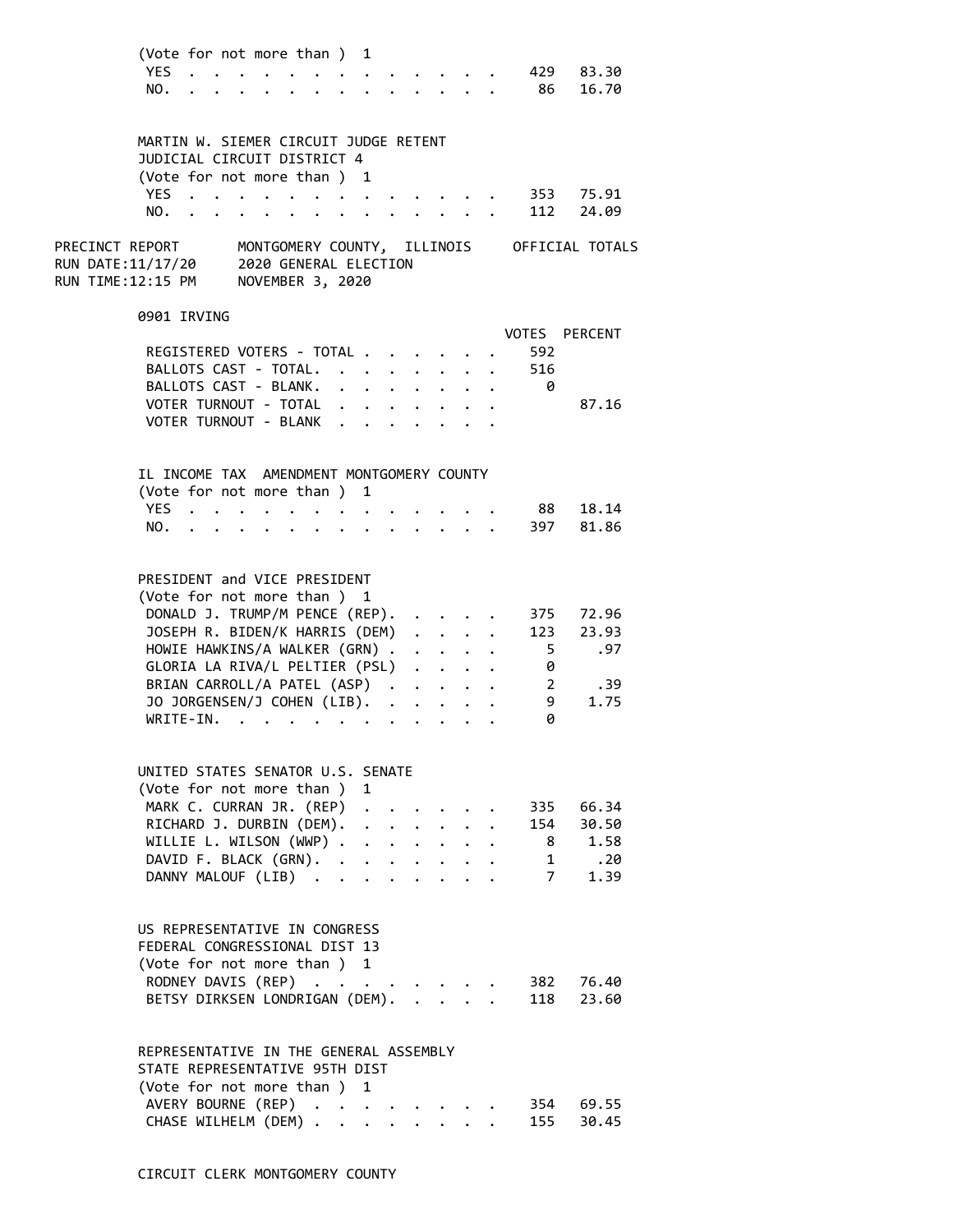| (Vote for not more than ) 1<br>HOLLY LEMONS (REP)<br>462 100.00<br>NO CANDIDATE FILED<br>- 0 |       |
|----------------------------------------------------------------------------------------------|-------|
| STATE'S ATTORNEY MONTGOMERY COUNTY                                                           |       |
| (Vote for not more than ) 1                                                                  |       |
| ANDREW AFFRUNTI (REP)<br>302 59.92                                                           |       |
| BRYANT "BUTCH" HITCHINGS (DEM) .<br>202 40.08                                                |       |
| CORONER MONTGOMERY COUNTY                                                                    |       |
| (Vote for not more than ) 1                                                                  |       |
| RANDY LEETHAM (REP)<br>461<br>100.00                                                         |       |
| $\sim$<br>NO CANDIDATE FILED.<br>- 0<br>$\sim$                                               |       |
|                                                                                              |       |
|                                                                                              |       |
| COUNTY BOARD MEMBER DISTRICT 3                                                               |       |
| (Vote for not more than ) 1                                                                  |       |
| DOUG DONALDSON (REP). .<br>276 54.12<br>$\ddot{\phantom{a}}$                                 |       |
| 234 45.88<br>RANDY SINGLER (DEM) .<br>$\mathbf{r}$                                           |       |
|                                                                                              |       |
|                                                                                              |       |
| JUDGE OF THE SUPREME COURT                                                                   |       |
| SUPREME JUDICIAL DISTRICT 5 (KARMEIER)                                                       |       |
| (Vote for not more than ) 1                                                                  |       |
| DAVID K. OVERSTREET (REP) .<br>350 70.71<br>145                                              |       |
| JUDY CATES (DEM)                                                                             | 29.29 |
|                                                                                              |       |
| JUDGE OF THE APPELLATE COURT                                                                 |       |
| APPELLATE JUDICIAL DISTRICT 5 (CHAPMAN)                                                      |       |
| (Vote for not more than ) 1                                                                  |       |
| MARK M. BOIE (REP)<br>325 66.46                                                              |       |
| SARAH SMITH (DEM).<br>164 33.54<br>$\cdot$                                                   |       |
|                                                                                              |       |
|                                                                                              |       |
| THOMAS M WELCH APPELLATE JUDGE RETENT                                                        |       |
| APPELLATE JUDICIAL DISTRICT 5                                                                |       |
| (Vote for not more than ) 1                                                                  |       |
| YES.<br>342                                                                                  | 77.73 |
| 98<br>NO.                                                                                    | 22.27 |
|                                                                                              |       |
| STAN BRANDMEYER CIRCUIT JUDGE RETENT                                                         |       |
| JUDICIAL CIRCUIT DISTRICT 4                                                                  |       |
| (Vote for not more than)<br>1                                                                |       |
| YES.<br>337                                                                                  | 76.42 |
| 104<br>NO.                                                                                   | 23.58 |
|                                                                                              |       |
|                                                                                              |       |
| JAMES L. ROBERTS CIRCUIT JUDGE RETENT                                                        |       |
| JUDICIAL CIRCUIT DISTRICT 4                                                                  |       |
| (Vote for not more than)<br>1                                                                |       |
| YES<br>401                                                                                   | 83.89 |
| 77<br>NO.                                                                                    | 16.11 |
|                                                                                              |       |
| MARTIN W. SIEMER CIRCUIT JUDGE RETENT                                                        |       |
| JUDICIAL CIRCUIT DISTRICT 4                                                                  |       |
| (Vote for not more than ) 1                                                                  |       |
| <b>YES</b><br>338                                                                            | 76.99 |
| NO.<br>101                                                                                   | 23.01 |
|                                                                                              |       |

PRECINCT REPORT MONTGOMERY COUNTY, ILLINOIS OFFICIAL TOTALS RUN DATE:11/17/20 2020 GENERAL ELECTION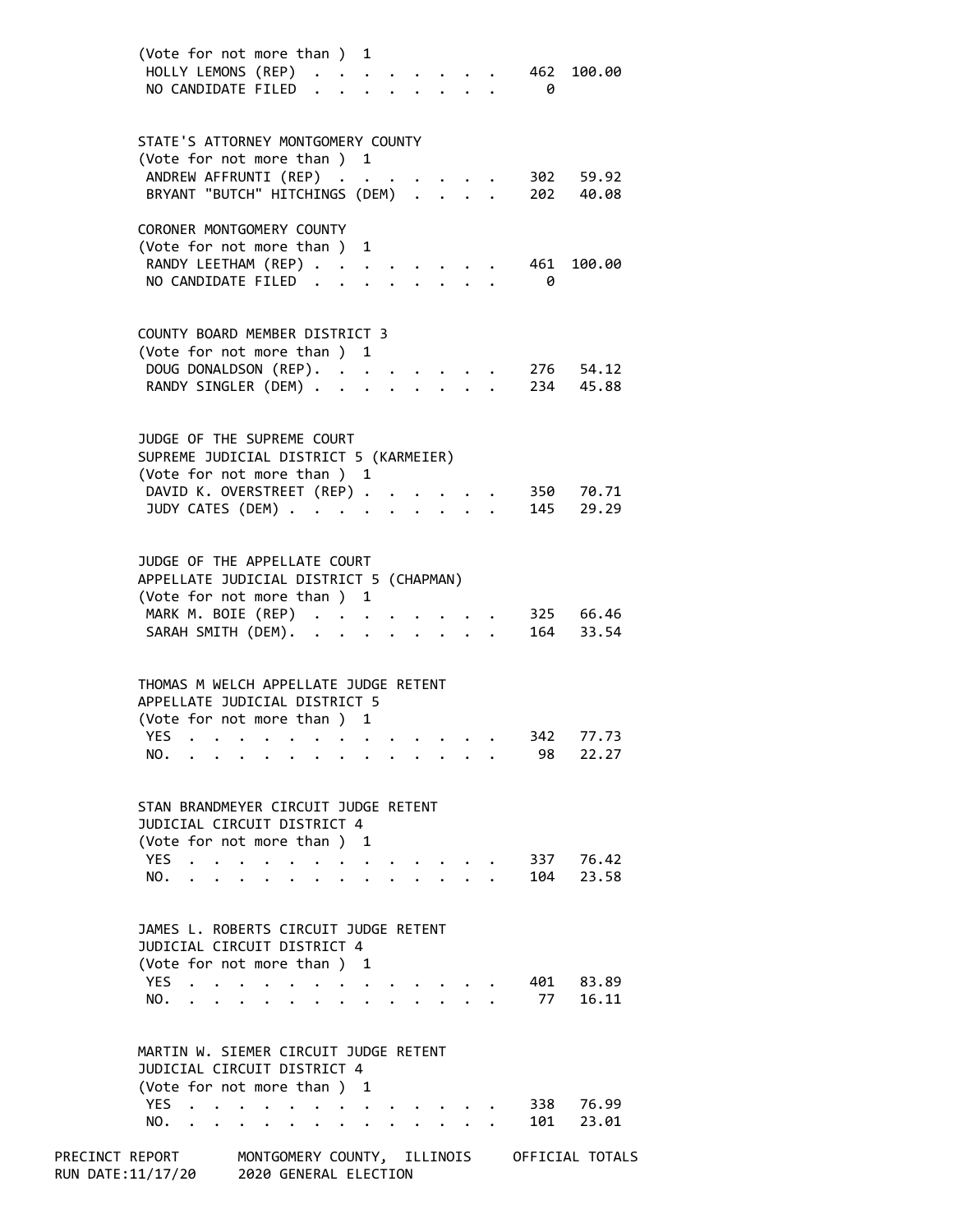| 1001 NOKOMIS 1                                                                                                 |          |  |                                    |                         |       |                         |
|----------------------------------------------------------------------------------------------------------------|----------|--|------------------------------------|-------------------------|-------|-------------------------|
|                                                                                                                |          |  |                                    |                         |       | VOTES PERCENT           |
| REGISTERED VOTERS - TOTAL                                                                                      |          |  |                                    |                         | . 205 |                         |
| BALLOTS CAST - TOTAL.                                                                                          |          |  |                                    | $\sim$                  | 173   |                         |
| BALLOTS CAST - BLANK.                                                                                          |          |  |                                    |                         | - ര   |                         |
| VOTER TURNOUT - TOTAL                                                                                          |          |  |                                    |                         |       | 84.39                   |
| VOTER TURNOUT - BLANK .                                                                                        | $\cdots$ |  |                                    |                         |       |                         |
|                                                                                                                |          |  |                                    |                         |       |                         |
|                                                                                                                |          |  |                                    |                         |       |                         |
| IL INCOME TAX AMENDMENT MONTGOMERY COUNTY                                                                      |          |  |                                    |                         |       |                         |
| (Vote for not more than ) 1                                                                                    |          |  |                                    |                         |       |                         |
| YES<br>$\bullet$ .<br><br><br><br><br><br><br><br><br><br><br><br><br><br>$\ddot{\phantom{0}}$                 |          |  |                                    |                         |       | 37 23.27                |
| $\cdot$ $\cdot$ $\cdot$ $\cdot$ $\cdot$ $\cdot$ $\cdot$<br>NO.<br>$\ddot{\phantom{a}}$<br>$\ddot{\phantom{a}}$ |          |  |                                    |                         | 122   | 76.73                   |
|                                                                                                                |          |  |                                    |                         |       |                         |
|                                                                                                                |          |  |                                    |                         |       |                         |
| PRESIDENT and VICE PRESIDENT                                                                                   |          |  |                                    |                         |       |                         |
| (Vote for not more than ) 1                                                                                    |          |  |                                    |                         |       |                         |
| DONALD J. TRUMP/M PENCE (REP).                                                                                 |          |  |                                    |                         |       | 118 68.21               |
| JOSEPH R. BIDEN/K HARRIS (DEM)                                                                                 |          |  |                                    | $\mathbf{r}$            |       | 48 27.75                |
| HOWIE HAWKINS/A WALKER (GRN)                                                                                   |          |  |                                    |                         |       | 2 1.16                  |
| GLORIA LA RIVA/L PELTIER (PSL)                                                                                 |          |  |                                    |                         | 0     |                         |
| BRIAN CARROLL/A PATEL (ASP)                                                                                    |          |  |                                    |                         | 0     |                         |
| JO JORGENSEN/J COHEN (LIB). .                                                                                  |          |  |                                    |                         |       | $4\overline{ }$<br>2.31 |
|                                                                                                                |          |  |                                    | $\cdot$ $\cdot$ $\cdot$ |       |                         |
| WRITE-IN.                                                                                                      |          |  |                                    |                         |       | 1 .58                   |
|                                                                                                                |          |  |                                    |                         |       |                         |
| UNITED STATES SENATOR U.S. SENATE                                                                              |          |  |                                    |                         |       |                         |
|                                                                                                                |          |  |                                    |                         |       |                         |
| (Vote for not more than ) 1                                                                                    |          |  |                                    |                         |       |                         |
| MARK C. CURRAN JR. (REP)                                                                                       |          |  |                                    |                         |       | 106 63.10               |
| RICHARD J. DURBIN (DEM).                                                                                       |          |  |                                    |                         |       | 51 30.36                |
| WILLIE L. WILSON (WWP)                                                                                         |          |  |                                    |                         |       | 2 1.19                  |
| DAVID F. BLACK (GRN).                                                                                          |          |  |                                    |                         |       | 2, 1.19                 |
| DANNY MALOUF (LIB)                                                                                             |          |  |                                    |                         |       | 7, 4.17                 |
|                                                                                                                |          |  |                                    |                         |       |                         |
|                                                                                                                |          |  |                                    |                         |       |                         |
| US REPRESENTATIVE IN CONGRESS                                                                                  |          |  |                                    |                         |       |                         |
| FEDERAL CONGRESSIONAL DIST 13                                                                                  |          |  |                                    |                         |       |                         |
| (Vote for not more than ) 1                                                                                    |          |  |                                    |                         |       |                         |
| RODNEY DAVIS (REP)                                                                                             |          |  |                                    |                         | 120   | 71.43                   |
| BETSY DIRKSEN LONDRIGAN (DEM).                                                                                 |          |  |                                    |                         | 48    | 28.57                   |
|                                                                                                                |          |  |                                    |                         |       |                         |
|                                                                                                                |          |  |                                    |                         |       |                         |
| REPRESENTATIVE IN THE GENERAL ASSEMBLY                                                                         |          |  |                                    |                         |       |                         |
| STATE REPRESENTATIVE 95TH DIST                                                                                 |          |  |                                    |                         |       |                         |
| (Vote for not more than) 1                                                                                     |          |  |                                    |                         |       |                         |
| AVERY BOURNE (REP)                                                                                             |          |  | $\sim$ $\sim$ $\sim$ $\sim$ $\sim$ |                         | 120   | 70.18                   |
| CHASE WILHELM (DEM)                                                                                            |          |  | $\cdot$ $\cdot$ $\cdot$            |                         | 51    | 29.82                   |
|                                                                                                                |          |  |                                    |                         |       |                         |
|                                                                                                                |          |  |                                    |                         |       |                         |
| CIRCUIT CLERK MONTGOMERY COUNTY                                                                                |          |  |                                    |                         |       |                         |
| (Vote for not more than ) 1                                                                                    |          |  |                                    |                         |       |                         |
| HOLLY LEMONS (REP)                                                                                             |          |  |                                    |                         | 158   | 100.00                  |
|                                                                                                                |          |  |                                    |                         |       |                         |
| NO CANDIDATE FILED<br>$\mathbf{r} = \mathbf{r}$                                                                |          |  |                                    |                         | 0     |                         |
|                                                                                                                |          |  |                                    |                         |       |                         |
| STATE'S ATTORNEY MONTGOMERY COUNTY                                                                             |          |  |                                    |                         |       |                         |
| (Vote for not more than) 1                                                                                     |          |  |                                    |                         |       |                         |
| ANDREW AFFRUNTI (REP)                                                                                          |          |  |                                    |                         |       | 104 61.18               |
| BRYANT "BUTCH" HITCHINGS (DEM)                                                                                 |          |  |                                    |                         | 66    | 38.82                   |
|                                                                                                                |          |  |                                    |                         |       |                         |
| CORONER MONTGOMERY COUNTY                                                                                      |          |  |                                    |                         |       |                         |
| (Vote for not more than) 1                                                                                     |          |  |                                    |                         |       |                         |
|                                                                                                                |          |  |                                    |                         |       |                         |

|  | RANDY LEETHAM (REP) |  |  |  |  |  | 149 100.00 |
|--|---------------------|--|--|--|--|--|------------|
|  |                     |  |  |  |  |  |            |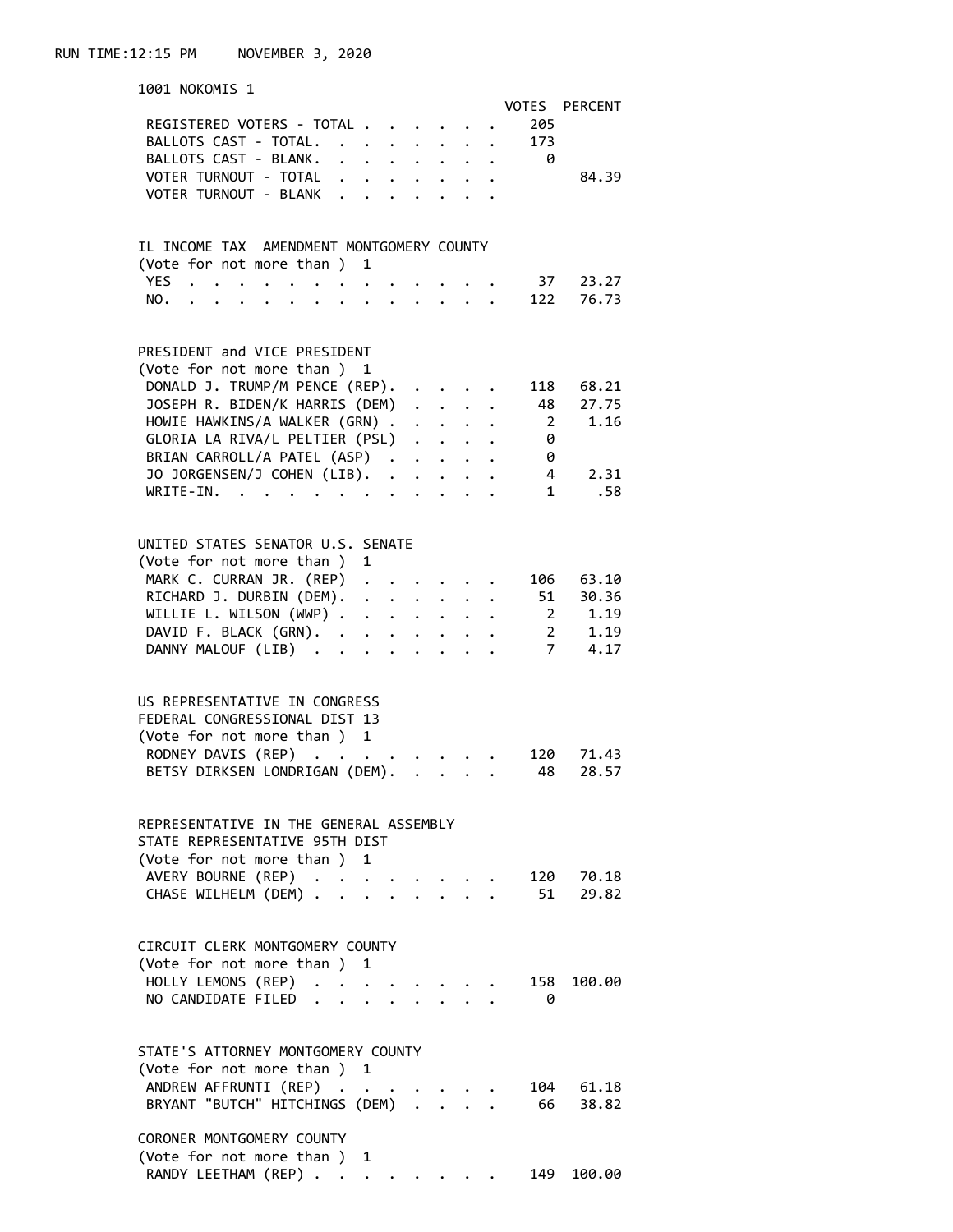|                                                                                                                                              |                | COUNTY BOARD MEMBER DISTRICT 2<br>(Vote for not more than ) 2<br>GENE MILES (REP)<br>JIM HAVERA (REP)<br>NO CANDIDATE FILED<br>JAKE LEONARD (LIB)                                                                                                                                                                                                                                                                   |                                       |        | $\bullet$ .          | $\bullet$ | $\mathbf{r}=\mathbf{r}=\mathbf{r}=\mathbf{r}=\mathbf{r}$  |                         |  | $\theta$   | 109 41.13<br>139 52.45<br>17 6.42 |
|----------------------------------------------------------------------------------------------------------------------------------------------|----------------|---------------------------------------------------------------------------------------------------------------------------------------------------------------------------------------------------------------------------------------------------------------------------------------------------------------------------------------------------------------------------------------------------------------------|---------------------------------------|--------|----------------------|-----------|-----------------------------------------------------------|-------------------------|--|------------|-----------------------------------|
|                                                                                                                                              |                | JUDGE OF THE SUPREME COURT<br>SUPREME JUDICIAL DISTRICT 5 (KARMEIER)<br>(Vote for not more than ) 1<br>DAVID K. OVERSTREET (REP).<br>JUDY CATES (DEM)                                                                                                                                                                                                                                                               |                                       |        |                      |           |                                                           | $\cdot$ $\cdot$ $\cdot$ |  |            | 111 66.07<br>57 33.93             |
|                                                                                                                                              |                | JUDGE OF THE APPELLATE COURT<br>APPELLATE JUDICIAL DISTRICT 5 (CHAPMAN)<br>(Vote for not more than ) 1<br>MARK M. BOIE (REP)<br>SARAH SMITH (DEM).                                                                                                                                                                                                                                                                  |                                       |        |                      |           |                                                           |                         |  |            | 103 63.58<br>59 36.42             |
| <b>YES</b><br>NO.                                                                                                                            |                | THOMAS M WELCH APPELLATE JUDGE RETENT<br>APPELLATE JUDICIAL DISTRICT 5<br>(Vote for not more than ) 1<br>. The contract of the contract of the contract of the contract of the contract of the contract of the contract of the contract of the contract of the contract of the contract of the contract of the contract of the contrac                                                                              | $\ddot{\phantom{0}}$                  |        |                      |           | $\cdot$ $\cdot$ $\cdot$ $\cdot$ $\cdot$                   |                         |  |            | 115 82.73<br>24 17.27             |
| YES                                                                                                                                          | NO.            | STAN BRANDMEYER CIRCUIT JUDGE RETENT<br>JUDICIAL CIRCUIT DISTRICT 4<br>(Vote for not more than ) 1<br>$\cdot$ $\cdot$ $\cdot$                                                                                                                                                                                                                                                                                       | $\bullet$                             | $\sim$ | $\ddot{\phantom{a}}$ |           | $\mathbf{r}$ , $\mathbf{r}$ , $\mathbf{r}$ , $\mathbf{r}$ |                         |  |            | 115 83.33<br>23 16.67             |
| NO.                                                                                                                                          |                | JAMES L. ROBERTS CIRCUIT JUDGE RETENT<br>JUDICIAL CIRCUIT DISTRICT 4<br>(Vote for not more than ) 1<br><b>YFS <i>Contained Contained Contained</i> <b><i>Contained</i></b></b><br>$\mathbf{a}$ , and a set of the set of the set of the set of the set of the set of the set of the set of the set of the set of the set of the set of the set of the set of the set of the set of the set of the set of the set of |                                       |        |                      |           |                                                           |                         |  | 122<br>22  | 84.72<br>15.28                    |
| YES .<br>NO.                                                                                                                                 |                | MARTIN W. SIEMER CIRCUIT JUDGE RETENT<br>JUDICIAL CIRCUIT DISTRICT 4<br>(Vote for not more than ) 1                                                                                                                                                                                                                                                                                                                 | $\sim$ $\sim$<br>$\ddot{\phantom{0}}$ |        |                      |           |                                                           | $\mathbf{r}$            |  | 20         | 120 85.71<br>14.29                |
| PRECINCT REPORT MONTGOMERY COUNTY, ILLINOIS OFFICIAL TOTALS<br>RUN DATE:11/17/20 2020 GENERAL ELECTION<br>RUN TIME:12:15 PM NOVEMBER 3, 2020 |                |                                                                                                                                                                                                                                                                                                                                                                                                                     |                                       |        |                      |           |                                                           |                         |  |            |                                   |
|                                                                                                                                              | 1002 NOKOMIS 2 | REGISTERED VOTERS - TOTAL<br>BALLOTS CAST - TOTAL.                                                                                                                                                                                                                                                                                                                                                                  |                                       |        |                      |           |                                                           |                         |  | 560<br>450 | VOTES PERCENT                     |

BALLOTS CAST - BLANK. . . . . . . . 0

VOTER TURNOUT - BLANK . . . . . . .

VOTER TURNOUT - TOTAL . . . . . . . 80.36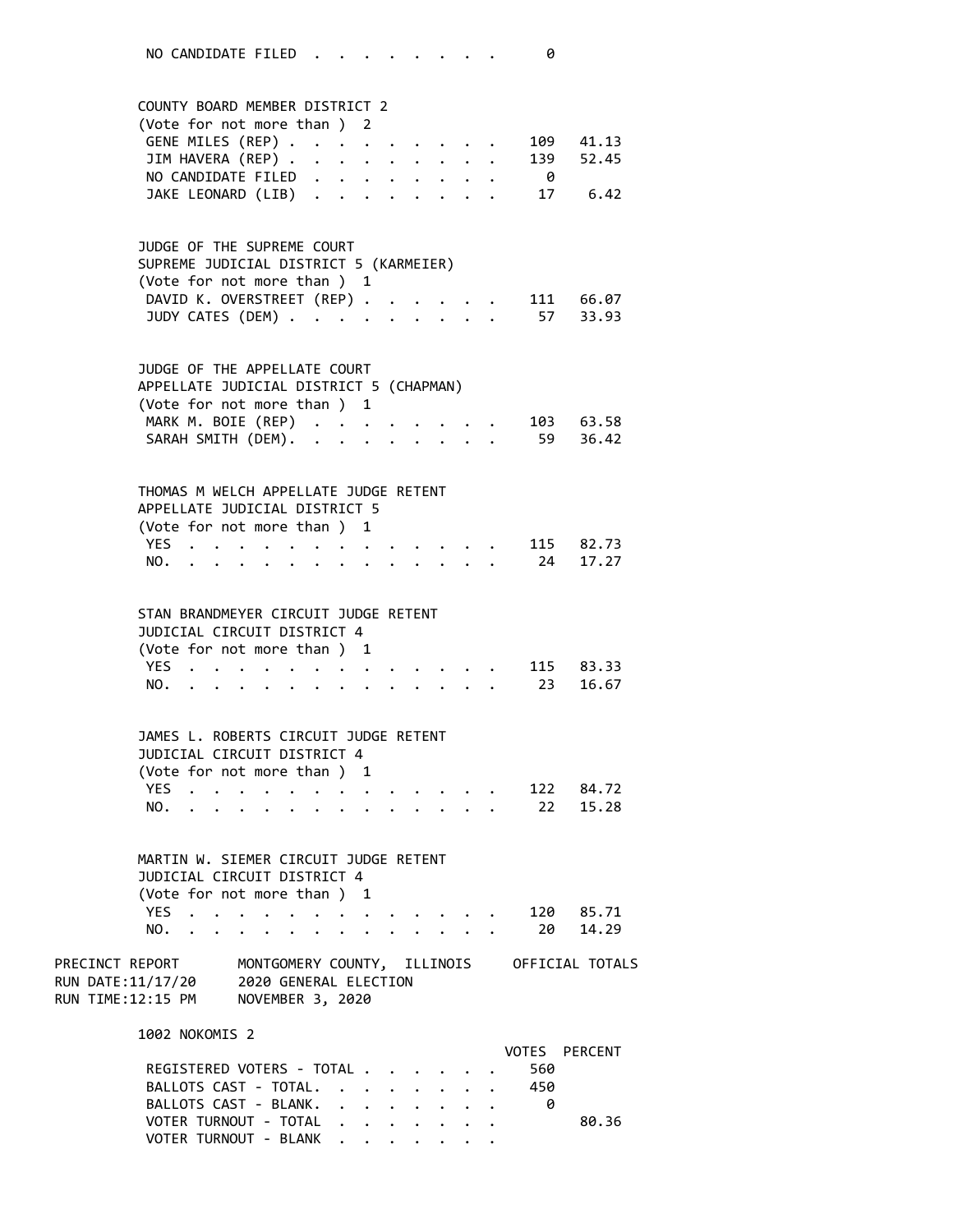| IL INCOME TAX AMENDMENT MONTGOMERY COUNTY<br>(Vote for not more than ) 1                                                                                                        |
|---------------------------------------------------------------------------------------------------------------------------------------------------------------------------------|
| YES .<br>21.58<br>90                                                                                                                                                            |
| $\cdot$ $\cdot$ $\cdot$<br>327<br>78.42<br>NO.                                                                                                                                  |
| $\mathbf{r} = \mathbf{r} \cdot \mathbf{r}$                                                                                                                                      |
|                                                                                                                                                                                 |
| PRESIDENT and VICE PRESIDENT                                                                                                                                                    |
| (Vote for not more than ) 1                                                                                                                                                     |
| DONALD J. TRUMP/M PENCE (REP).<br>323<br>71.94                                                                                                                                  |
| $\sim$ $\sim$ $\sim$<br>25.84                                                                                                                                                   |
| JOSEPH R. BIDEN/K HARRIS (DEM)<br>116<br>$\mathbf{1}$ $\mathbf{1}$ $\mathbf{1}$ $\mathbf{1}$                                                                                    |
| HOWIE HAWKINS/A WALKER (GRN).<br>1<br>.22<br>$\mathbf{r} = \mathbf{r} + \mathbf{r}$ .                                                                                           |
| GLORIA LA RIVA/L PELTIER (PSL)<br>0                                                                                                                                             |
| BRIAN CARROLL/A PATEL (ASP)<br>0                                                                                                                                                |
| JO JORGENSEN/J COHEN (LIB).<br>1.78<br>8<br>$\ddot{\phantom{a}}$                                                                                                                |
| WRITE-IN.<br>$1 \quad$<br>$\cdot$ . 22<br>$\mathcal{A}$ , and $\mathcal{A}$ , and $\mathcal{A}$ , and $\mathcal{A}$<br>$\ddot{\phantom{0}}$<br>$\ddotsc$ $\ddotsc$<br>$\bullet$ |
|                                                                                                                                                                                 |
|                                                                                                                                                                                 |
| UNITED STATES SENATOR U.S. SENATE                                                                                                                                               |
| (Vote for not more than ) 1                                                                                                                                                     |
| MARK C. CURRAN JR. (REP) .<br>69.43<br>302                                                                                                                                      |
| RICHARD J. DURBIN (DEM).<br>122<br>$\ddot{\phantom{a}}$<br>28.05                                                                                                                |
| WILLIE L. WILSON $(WWP)$ .<br>2 .46                                                                                                                                             |
| DAVID F. BLACK (GRN).<br>1.23<br>$\mathbf{r} = \mathbf{r} + \mathbf{r} + \mathbf{r} + \mathbf{r}$                                                                               |
| DANNY MALOUF (LIB)<br>8<br>1.84<br>$\ddot{\phantom{1}}$ . $\ddot{\phantom{1}}$<br>$\sim 100$ km s $^{-1}$                                                                       |
|                                                                                                                                                                                 |
|                                                                                                                                                                                 |
| US REPRESENTATIVE IN CONGRESS                                                                                                                                                   |
| FEDERAL CONGRESSIONAL DIST 13                                                                                                                                                   |
| (Vote for not more than ) 1                                                                                                                                                     |
| RODNEY DAVIS (REP)<br>328 74.21<br>$\mathbf{r} = \mathbf{r} + \mathbf{r} + \mathbf{r}$ .                                                                                        |
| BETSY DIRKSEN LONDRIGAN (DEM).<br>25.79<br>114<br>$\mathbf{L}$                                                                                                                  |
|                                                                                                                                                                                 |
|                                                                                                                                                                                 |
| REPRESENTATIVE IN THE GENERAL ASSEMBLY                                                                                                                                          |
| STATE REPRESENTATIVE 95TH DIST                                                                                                                                                  |
| (Vote for not more than ) 1                                                                                                                                                     |
| AVERY BOURNE (REP)<br>74.60<br>329<br>$\ddot{\phantom{0}}$                                                                                                                      |
| CHASE WILHELM (DEM)<br>112<br>25.40<br>$\mathbf{1}$ $\mathbf{1}$ $\mathbf{1}$<br>$\ddot{\phantom{a}}$                                                                           |
|                                                                                                                                                                                 |
|                                                                                                                                                                                 |
| CIRCUIT CLERK MONTGOMERY COUNTY                                                                                                                                                 |
| (Vote for not more than ) 1                                                                                                                                                     |
| HOLLY LEMONS (REP) .<br>408<br>100.00                                                                                                                                           |
| NO CANDIDATE FILED<br>- 0                                                                                                                                                       |
|                                                                                                                                                                                 |
|                                                                                                                                                                                 |
| STATE'S ATTORNEY MONTGOMERY COUNTY                                                                                                                                              |
| (Vote for not more than ) 1                                                                                                                                                     |
| ANDREW AFFRUNTI (REP)<br>278 63.91                                                                                                                                              |
| BRYANT "BUTCH" HITCHINGS (DEM)<br>157<br>36.09                                                                                                                                  |
|                                                                                                                                                                                 |
| CORONER MONTGOMERY COUNTY                                                                                                                                                       |
| (Vote for not more than ) 1                                                                                                                                                     |
| RANDY LEETHAM (REP)<br>399<br>100.00                                                                                                                                            |
| NO CANDIDATE FILED<br>- 0                                                                                                                                                       |
|                                                                                                                                                                                 |
|                                                                                                                                                                                 |
| COUNTY BOARD MEMBER DISTRICT 2                                                                                                                                                  |
| (Vote for not more than ) 2                                                                                                                                                     |
| GENE MILES (REP)<br>47.41<br>339                                                                                                                                                |
| JIM HAVERA (REP)<br>47.97<br>343                                                                                                                                                |
| $\ddot{\phantom{0}}$                                                                                                                                                            |
| NO CANDIDATE FILED<br>- 0<br>$\ddot{\phantom{0}}$<br>$\ddot{\phantom{0}}$<br>$\ddot{\phantom{0}}$                                                                               |
| JAKE LEONARD (LIB)<br>33<br>4.62                                                                                                                                                |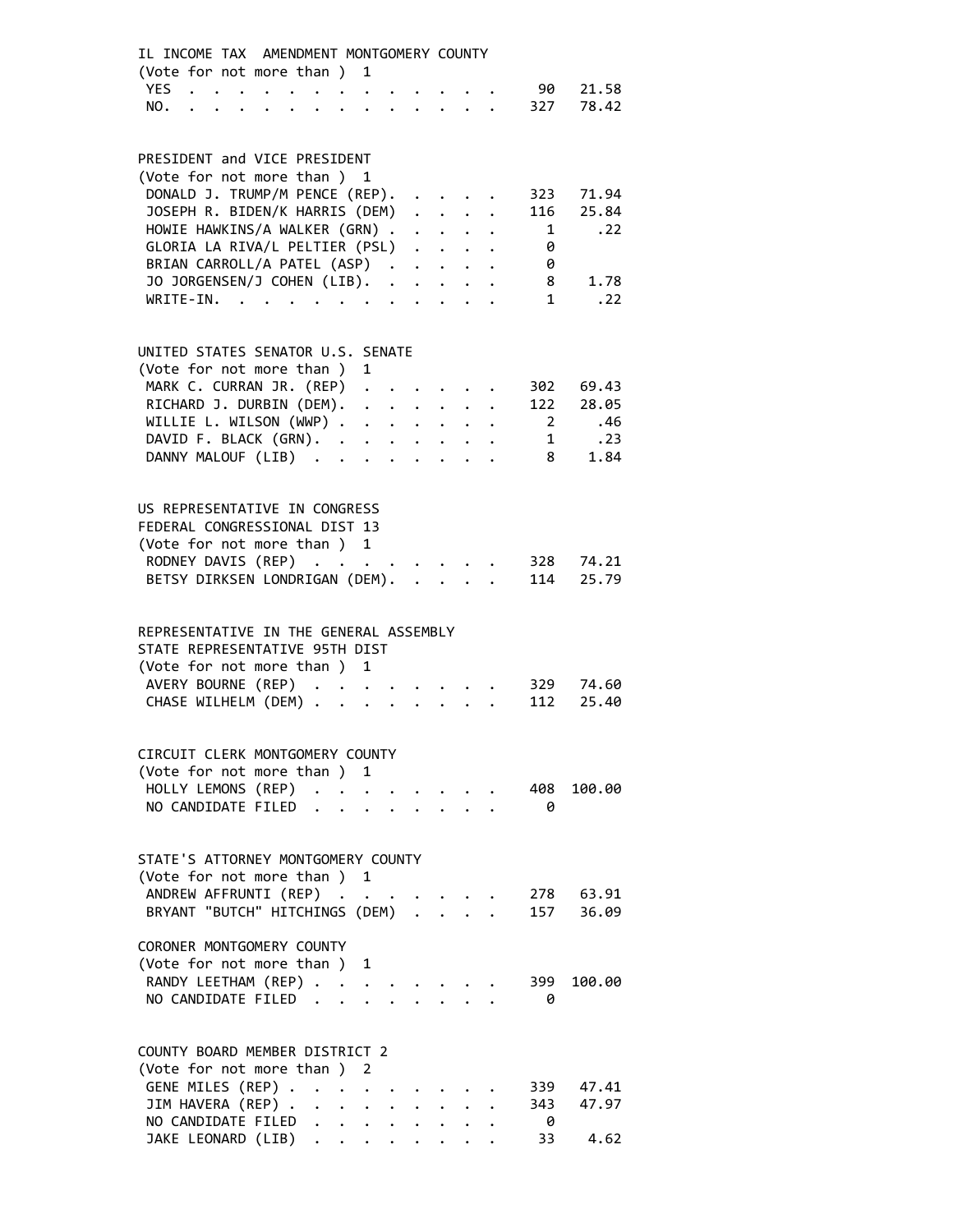|                                                           | JUDGE OF THE SUPREME COURT<br>SUPREME JUDICIAL DISTRICT 5 (KARMEIER)<br>(Vote for not more than ) 1<br>DAVID K. OVERSTREET (REP) .<br>JUDY CATES (DEM) |  |                                                                          |                                  |                      |                                             |                      |                      |                         |  |               | 294 68.06<br>138 31.94 |
|-----------------------------------------------------------|--------------------------------------------------------------------------------------------------------------------------------------------------------|--|--------------------------------------------------------------------------|----------------------------------|----------------------|---------------------------------------------|----------------------|----------------------|-------------------------|--|---------------|------------------------|
|                                                           | JUDGE OF THE APPELLATE COURT                                                                                                                           |  |                                                                          |                                  |                      |                                             |                      |                      |                         |  |               |                        |
|                                                           | APPELLATE JUDICIAL DISTRICT 5 (CHAPMAN)                                                                                                                |  |                                                                          |                                  |                      |                                             |                      |                      |                         |  |               |                        |
|                                                           | (Vote for not more than ) 1                                                                                                                            |  |                                                                          |                                  |                      |                                             |                      |                      |                         |  |               |                        |
|                                                           | MARK M. BOIE (REP)                                                                                                                                     |  |                                                                          |                                  |                      |                                             |                      |                      |                         |  |               | 292 69.69              |
|                                                           | SARAH SMITH (DEM). .                                                                                                                                   |  |                                                                          |                                  |                      |                                             |                      |                      |                         |  |               | 127 30.31              |
|                                                           | THOMAS M WELCH APPELLATE JUDGE RETENT                                                                                                                  |  |                                                                          |                                  |                      |                                             |                      |                      |                         |  |               |                        |
|                                                           | APPELLATE JUDICIAL DISTRICT 5                                                                                                                          |  |                                                                          |                                  |                      |                                             |                      |                      |                         |  |               |                        |
|                                                           | (Vote for not more than)                                                                                                                               |  |                                                                          |                                  |                      | 1                                           |                      |                      |                         |  |               |                        |
|                                                           | YES.                                                                                                                                                   |  |                                                                          |                                  |                      |                                             |                      |                      |                         |  |               | 292 76.84              |
|                                                           | NO.                                                                                                                                                    |  |                                                                          |                                  |                      |                                             |                      |                      |                         |  |               | 88 23.16               |
|                                                           |                                                                                                                                                        |  |                                                                          |                                  |                      |                                             |                      |                      |                         |  |               |                        |
|                                                           | STAN BRANDMEYER CIRCUIT JUDGE RETENT                                                                                                                   |  |                                                                          |                                  |                      |                                             |                      |                      |                         |  |               |                        |
|                                                           | JUDICIAL CIRCUIT DISTRICT 4                                                                                                                            |  |                                                                          |                                  |                      |                                             |                      |                      |                         |  |               |                        |
|                                                           | (Vote for not more than )                                                                                                                              |  |                                                                          |                                  |                      | 1                                           |                      |                      |                         |  |               |                        |
|                                                           | YES                                                                                                                                                    |  |                                                                          |                                  |                      |                                             |                      |                      |                         |  |               | 278 74.33              |
|                                                           | NO.                                                                                                                                                    |  |                                                                          |                                  |                      |                                             |                      |                      |                         |  |               | 96 25.67               |
|                                                           |                                                                                                                                                        |  |                                                                          |                                  |                      |                                             |                      |                      |                         |  |               |                        |
|                                                           | JAMES L. ROBERTS CIRCUIT JUDGE RETENT                                                                                                                  |  |                                                                          |                                  |                      |                                             |                      |                      |                         |  |               |                        |
|                                                           | JUDICIAL CIRCUIT DISTRICT 4                                                                                                                            |  |                                                                          |                                  |                      |                                             |                      |                      |                         |  |               |                        |
|                                                           | (Vote for not more than)                                                                                                                               |  |                                                                          |                                  |                      | 1                                           |                      |                      |                         |  |               |                        |
|                                                           | YES.                                                                                                                                                   |  |                                                                          |                                  |                      |                                             |                      |                      |                         |  |               | 315 81.40              |
|                                                           | NO.                                                                                                                                                    |  |                                                                          |                                  |                      |                                             |                      |                      |                         |  |               | 72 18.60               |
|                                                           |                                                                                                                                                        |  |                                                                          |                                  |                      |                                             |                      |                      |                         |  |               |                        |
|                                                           | MARTIN W. SIEMER CIRCUIT JUDGE RETENT<br>JUDICIAL CIRCUIT DISTRICT 4<br>(Vote for not more than ) 1                                                    |  |                                                                          |                                  |                      |                                             |                      |                      |                         |  |               |                        |
|                                                           | <b>YES</b>                                                                                                                                             |  |                                                                          |                                  |                      |                                             |                      |                      |                         |  | 283           | 76.49                  |
|                                                           | NO.                                                                                                                                                    |  |                                                                          |                                  |                      |                                             |                      |                      |                         |  | 87            | 23.51                  |
| PRECINCT REPORT<br>RUN DATE:11/17/20<br>RUN TIME:12:15 PM |                                                                                                                                                        |  | MONTGOMERY COUNTY, ILLINOIS<br>2020 GENERAL ELECTION<br>NOVEMBER 3, 2020 |                                  |                      |                                             |                      |                      |                         |  |               | OFFICIAL TOTALS        |
|                                                           | 1003 NOKOMIS 3                                                                                                                                         |  |                                                                          |                                  |                      |                                             |                      |                      |                         |  |               |                        |
|                                                           |                                                                                                                                                        |  |                                                                          |                                  |                      |                                             |                      |                      |                         |  | VOTES PERCENT |                        |
|                                                           | REGISTERED VOTERS - TOTAL                                                                                                                              |  |                                                                          |                                  |                      |                                             |                      |                      |                         |  | 407           |                        |
|                                                           | BALLOTS CAST - TOTAL.                                                                                                                                  |  |                                                                          |                                  |                      | $\ddotsc$                                   | $\ddot{\phantom{0}}$ | $\ddot{\phantom{0}}$ | $\ddot{\phantom{0}}$    |  | 326           |                        |
|                                                           | BALLOTS CAST - BLANK.                                                                                                                                  |  |                                                                          |                                  |                      | $\mathbf{L} = \mathbf{L} \times \mathbf{L}$ |                      | $\ddot{\phantom{0}}$ | $\bullet$               |  | 0             |                        |
|                                                           | VOTER TURNOUT - TOTAL<br>VOTER TURNOUT - BLANK                                                                                                         |  |                                                                          |                                  | $\ddot{\phantom{0}}$ |                                             | $\ddot{\phantom{0}}$ |                      |                         |  |               | 80.10                  |
|                                                           |                                                                                                                                                        |  |                                                                          |                                  | $\ddot{\phantom{0}}$ |                                             |                      |                      |                         |  |               |                        |
|                                                           | IL INCOME TAX AMENDMENT MONTGOMERY COUNTY                                                                                                              |  |                                                                          |                                  |                      |                                             |                      |                      |                         |  |               |                        |
|                                                           | (Vote for not more than)                                                                                                                               |  |                                                                          |                                  |                      | 1                                           |                      |                      |                         |  |               |                        |
|                                                           | <b>YES</b>                                                                                                                                             |  | $\ddot{\phantom{a}}$                                                     | $\bullet$ . The set of $\bullet$ | $\bullet$            |                                             |                      |                      |                         |  | 65            | 22.26                  |
|                                                           | NO.                                                                                                                                                    |  | $\bullet$                                                                |                                  | $\bullet$            |                                             |                      |                      | $\cdot$ $\cdot$ $\cdot$ |  | 227           | 77.74                  |
|                                                           |                                                                                                                                                        |  |                                                                          |                                  |                      |                                             |                      |                      |                         |  |               |                        |
|                                                           | PRESIDENT and VICE PRESIDENT<br>(Vote for not more than ) 1<br>DONALD J. TRUMP/M PENCE (REP).                                                          |  |                                                                          |                                  |                      |                                             |                      |                      |                         |  |               | 228 70.59              |
|                                                           | JOSEPH R. BIDEN/K HARRIS (DEM)                                                                                                                         |  |                                                                          |                                  |                      |                                             |                      |                      | $\ddot{\phantom{1}}$    |  | 84 —          | 26.01                  |
|                                                           | HOWIE HAWKINS/A WALKER (GRN) .                                                                                                                         |  |                                                                          |                                  |                      |                                             |                      | $\ddot{\phantom{0}}$ | $\ddot{\phantom{0}}$    |  | $\mathbf{1}$  | .31                    |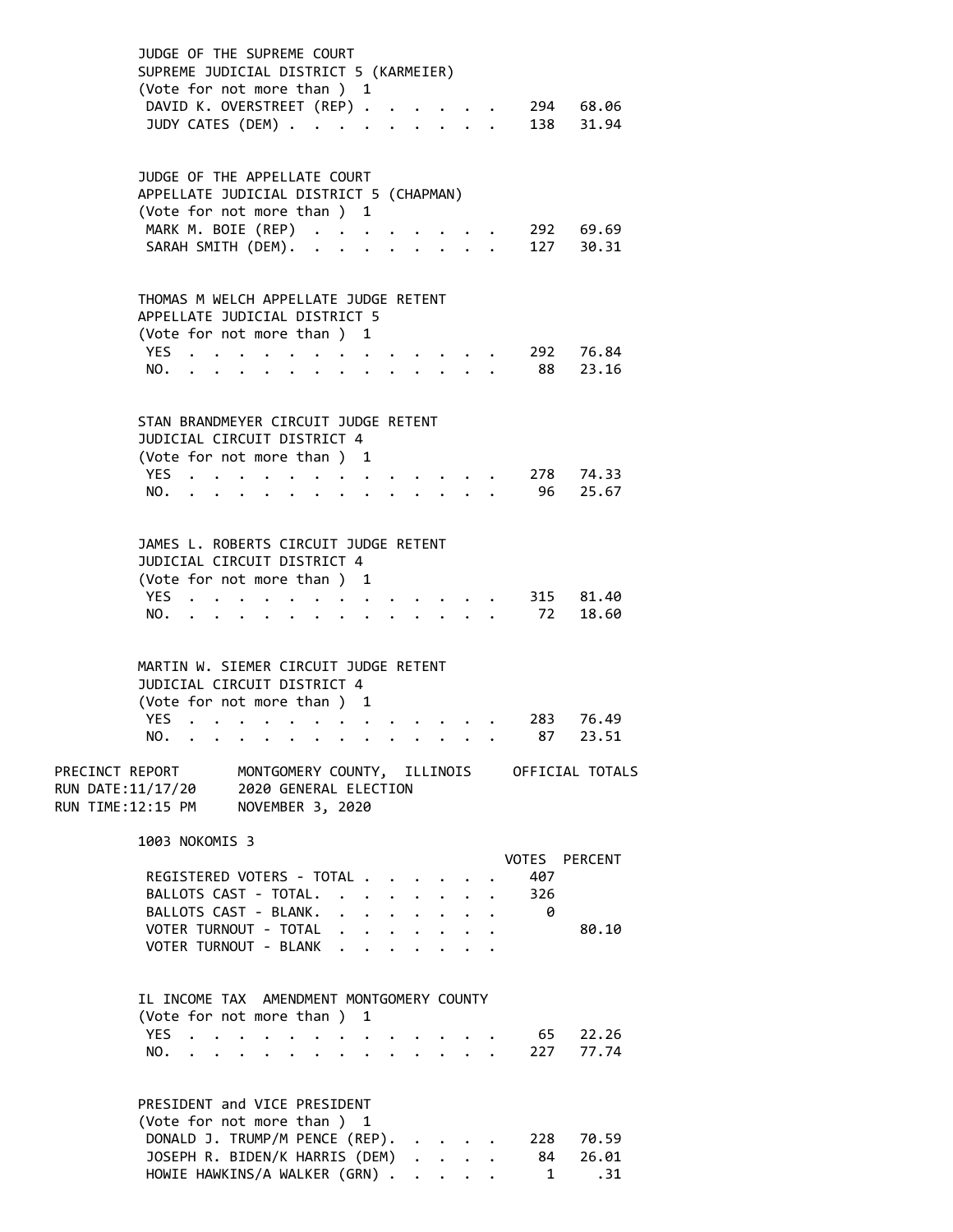| GLORIA LA RIVA/L PELTIER (PSL)                                   |                      |                                                           |                           | 0        |                    |
|------------------------------------------------------------------|----------------------|-----------------------------------------------------------|---------------------------|----------|--------------------|
| BRIAN CARROLL/A PATEL (ASP).                                     |                      | $\mathbf{r} = \mathbf{r} + \mathbf{r}$ . The $\mathbf{r}$ |                           | 0        |                    |
| JO JORGENSEN/J COHEN (LIB).                                      |                      |                                                           | $\ddot{\phantom{a}}$      |          | 9 2.79             |
| WRITE-IN.<br>$\sim$                                              | $\ddot{\phantom{a}}$ |                                                           | $\cdot$ $\cdot$ $\cdot$   | 1        | .31                |
|                                                                  |                      |                                                           |                           |          |                    |
| UNITED STATES SENATOR U.S. SENATE                                |                      |                                                           |                           |          |                    |
| (Vote for not more than ) 1                                      |                      |                                                           |                           |          |                    |
| MARK C. CURRAN JR. (REP) .                                       |                      |                                                           |                           | 208      | 66.03              |
| RICHARD J. DURBIN (DEM).                                         |                      | $\mathbf{L}$ and $\mathbf{L}$                             |                           | 93       | 29.52              |
| WILLIE L. WILSON (WWP)                                           |                      |                                                           |                           |          | 1 .32              |
| DAVID F. BLACK (GRN).                                            |                      |                                                           |                           |          | $5 \t 1.59$        |
| DANNY MALOUF (LIB)<br>$\sim$ $\sim$                              | $\ddot{\phantom{0}}$ |                                                           | $\cdot$ $\cdot$ $\cdot$   |          | 8 2.54             |
|                                                                  |                      |                                                           |                           |          |                    |
|                                                                  |                      |                                                           |                           |          |                    |
| US REPRESENTATIVE IN CONGRESS                                    |                      |                                                           |                           |          |                    |
| FEDERAL CONGRESSIONAL DIST 13                                    |                      |                                                           |                           |          |                    |
| (Vote for not more than ) 1                                      |                      |                                                           |                           |          |                    |
| RODNEY DAVIS (REP)                                               |                      |                                                           |                           |          | 236 74.21          |
| BETSY DIRKSEN LONDRIGAN (DEM).                                   |                      | $\mathbf{L}$                                              |                           | 82       | 25.79              |
|                                                                  |                      |                                                           |                           |          |                    |
| REPRESENTATIVE IN THE GENERAL ASSEMBLY                           |                      |                                                           |                           |          |                    |
| STATE REPRESENTATIVE 95TH DIST                                   |                      |                                                           |                           |          |                    |
| (Vote for not more than ) 1                                      |                      |                                                           |                           |          |                    |
| AVERY BOURNE (REP).                                              |                      |                                                           |                           |          | 221 68.63          |
| CHASE WILHELM (DEM)                                              |                      |                                                           |                           |          | 101 31.37          |
|                                                                  |                      |                                                           |                           |          |                    |
|                                                                  |                      |                                                           |                           |          |                    |
| CIRCUIT CLERK MONTGOMERY COUNTY                                  |                      |                                                           |                           |          |                    |
| (Vote for not more than ) 1                                      |                      |                                                           |                           |          |                    |
| HOLLY LEMONS (REP)                                               |                      |                                                           |                           | 282      | 100.00             |
| NO CANDIDATE FILED                                               |                      |                                                           |                           | - 0      |                    |
|                                                                  |                      |                                                           |                           |          |                    |
| STATE'S ATTORNEY MONTGOMERY COUNTY                               |                      |                                                           |                           |          |                    |
| (Vote for not more than ) 1                                      |                      |                                                           |                           |          |                    |
| ANDREW AFFRUNTI (REP)                                            |                      |                                                           |                           |          | 207 65.71          |
| BRYANT "BUTCH" HITCHINGS (DEM)                                   | $\ddot{\phantom{a}}$ |                                                           |                           | 108      | 34.29              |
|                                                                  |                      |                                                           |                           |          |                    |
| CORONER MONTGOMERY COUNTY                                        |                      |                                                           |                           |          |                    |
| (Vote for not more than ) 1                                      |                      |                                                           |                           |          |                    |
| RANDY LEETHAM (REP)                                              |                      |                                                           |                           | 277      | 100.00             |
| NO CANDIDATE FILED                                               |                      |                                                           |                           | - 0      |                    |
|                                                                  |                      |                                                           |                           |          |                    |
| COUNTY BOARD MEMBER DISTRICT 2                                   |                      |                                                           |                           |          |                    |
| (Vote for not more than ) 2                                      |                      |                                                           |                           |          |                    |
| GENE MILES (REP)                                                 |                      |                                                           |                           |          | 231 46.95          |
| JIM HAVERA (REP)<br>$\ddot{\phantom{a}}$<br>$\ddot{\phantom{0}}$ | $\ddot{\phantom{0}}$ |                                                           |                           | 230      | 46.75              |
| NO CANDIDATE FILED                                               | $\mathbf{r}$         | $\ddot{\phantom{0}}$                                      | $\ddot{\phantom{0}}$      | $\theta$ |                    |
| JAKE LEONARD (LIB)                                               |                      |                                                           |                           |          | 31 6.30            |
|                                                                  |                      |                                                           |                           |          |                    |
|                                                                  |                      |                                                           |                           |          |                    |
| JUDGE OF THE SUPREME COURT                                       |                      |                                                           |                           |          |                    |
| SUPREME JUDICIAL DISTRICT 5 (KARMEIER)                           |                      |                                                           |                           |          |                    |
| (Vote for not more than ) 1                                      |                      |                                                           |                           |          |                    |
| DAVID K. OVERSTREET (REP)<br>JUDY CATES (DEM)                    | $\mathbf{L}$         | $\mathbf{L}$ and $\mathbf{L}$                             |                           | 96       | 214 69.03<br>30.97 |
|                                                                  |                      |                                                           | $\mathbf{L}^{\text{max}}$ |          |                    |
|                                                                  |                      |                                                           |                           |          |                    |
| JUDGE OF THE APPELLATE COURT                                     |                      |                                                           |                           |          |                    |
| APPELLATE JUNICIAL NISTRICT 5 (CHAPMAN)                          |                      |                                                           |                           |          |                    |

 APPELLATE JUDICIAL DISTRICT 5 (CHAPMAN) (Vote for not more than ) 1 (Vote for not more than )  $1$ <br>MARK M. BOIE (REP) . . . . . . . . 197 65.02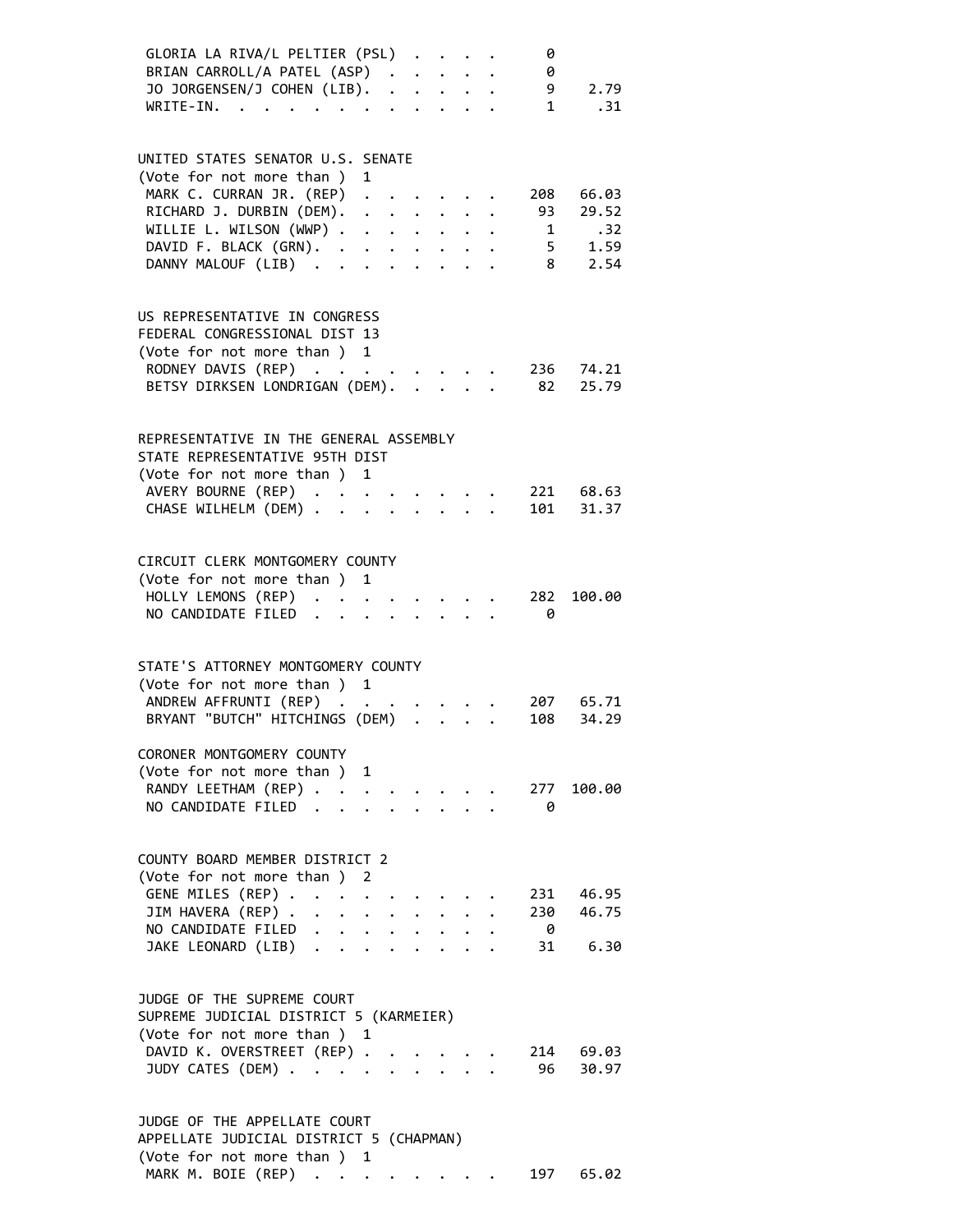|                                                                                                                                                        | SARAH SMITH (DEM).                                                                                              |           |                                                           |                                                               |                      |                      |                                          |                                                         |                | 106 34.98             |
|--------------------------------------------------------------------------------------------------------------------------------------------------------|-----------------------------------------------------------------------------------------------------------------|-----------|-----------------------------------------------------------|---------------------------------------------------------------|----------------------|----------------------|------------------------------------------|---------------------------------------------------------|----------------|-----------------------|
| THOMAS M WELCH APPELLATE JUDGE RETENT<br>APPELLATE JUDICIAL DISTRICT 5                                                                                 |                                                                                                                 |           |                                                           |                                                               |                      |                      |                                          |                                                         |                |                       |
| (Vote for not more than ) 1                                                                                                                            |                                                                                                                 |           |                                                           |                                                               |                      |                      |                                          |                                                         |                |                       |
| YES.<br>$\ddot{\phantom{a}}$<br>NO.                                                                                                                    |                                                                                                                 |           |                                                           | $\mathcal{A}=\mathcal{A}=\mathcal{A}=\mathcal{A}=\mathcal{A}$ |                      |                      |                                          |                                                         |                | 196 75.97<br>62 24.03 |
| $\ddot{\phantom{a}}$                                                                                                                                   |                                                                                                                 |           | $\bullet$ , $\bullet$ , $\bullet$ , $\bullet$ , $\bullet$ |                                                               |                      |                      |                                          |                                                         |                |                       |
| STAN BRANDMEYER CIRCUIT JUDGE RETENT                                                                                                                   |                                                                                                                 |           |                                                           |                                                               |                      |                      |                                          |                                                         |                |                       |
| JUDICIAL CIRCUIT DISTRICT 4                                                                                                                            |                                                                                                                 |           |                                                           |                                                               |                      |                      |                                          |                                                         |                |                       |
| (Vote for not more than) 1                                                                                                                             |                                                                                                                 |           |                                                           |                                                               |                      |                      |                                          |                                                         |                |                       |
| NO.                                                                                                                                                    | YES                                                                                                             |           |                                                           |                                                               |                      |                      |                                          |                                                         |                | 198 76.74<br>60 23.26 |
|                                                                                                                                                        | the contract of the contract of the contract of the contract of the contract of the contract of the contract of |           |                                                           |                                                               |                      |                      |                                          |                                                         |                |                       |
| JAMES L. ROBERTS CIRCUIT JUDGE RETENT                                                                                                                  |                                                                                                                 |           |                                                           |                                                               |                      |                      |                                          |                                                         |                |                       |
| JUDICIAL CIRCUIT DISTRICT 4                                                                                                                            |                                                                                                                 |           |                                                           |                                                               |                      |                      |                                          |                                                         |                |                       |
| (Vote for not more than ) 1                                                                                                                            |                                                                                                                 |           |                                                           |                                                               |                      |                      |                                          |                                                         |                |                       |
| YES<br>NO.                                                                                                                                             |                                                                                                                 |           |                                                           |                                                               |                      |                      |                                          |                                                         |                | 218 80.44<br>53 19.56 |
|                                                                                                                                                        | $\mathbf{r}$ , $\mathbf{r}$ , $\mathbf{r}$ , $\mathbf{r}$ , $\mathbf{r}$                                        |           | $\bullet$ , $\bullet$ , $\bullet$ , $\bullet$ , $\bullet$ |                                                               |                      |                      |                                          | $\cdot$ $\cdot$ $\cdot$ $\cdot$ $\cdot$ $\cdot$ $\cdot$ |                |                       |
| MARTIN W. SIEMER CIRCUIT JUDGE RETENT                                                                                                                  |                                                                                                                 |           |                                                           |                                                               |                      |                      |                                          |                                                         |                |                       |
| JUDICIAL CIRCUIT DISTRICT 4                                                                                                                            |                                                                                                                 |           |                                                           |                                                               |                      |                      |                                          |                                                         |                |                       |
| (Vote for not more than ) 1                                                                                                                            |                                                                                                                 |           |                                                           |                                                               |                      |                      |                                          |                                                         |                |                       |
| YES.,                                                                                                                                                  |                                                                                                                 |           | $\bullet$ . The set of $\bullet$                          |                                                               |                      |                      | $\cdot$ $\cdot$ $\cdot$ $\cdot$ $\cdot$  |                                                         |                | 195 75.88             |
|                                                                                                                                                        | NO.                                                                                                             |           |                                                           |                                                               |                      |                      |                                          |                                                         |                | 62 24.12              |
| PRECINCT REPORT       MONTGOMERY COUNTY, ILLINOIS     OFFICIAL TOTALS<br>RUN DATE:11/17/20 2020 GENERAL ELECTION<br>RUN TIME:12:15 PM NOVEMBER 3, 2020 |                                                                                                                 |           |                                                           |                                                               |                      |                      |                                          |                                                         |                |                       |
| 1004 NOKOMIS 4                                                                                                                                         |                                                                                                                 |           |                                                           |                                                               |                      |                      |                                          |                                                         |                | VOTES PERCENT         |
|                                                                                                                                                        | REGISTERED VOTERS - TOTAL.                                                                                      |           |                                                           |                                                               |                      |                      |                                          | $\cdot$ $\cdot$ $\cdot$ $\cdot$                         | 455            |                       |
|                                                                                                                                                        | BALLOTS CAST - TOTAL.                                                                                           |           |                                                           | $\cdot$ $\cdot$ $\cdot$ $\cdot$ $\cdot$ $\cdot$ $\cdot$       |                      |                      |                                          |                                                         | 355            |                       |
|                                                                                                                                                        | BALLOTS CAST - BLANK.                                                                                           |           |                                                           |                                                               |                      |                      |                                          |                                                         | 0              |                       |
|                                                                                                                                                        | VOTER TURNOUT - TOTAL                                                                                           |           |                                                           |                                                               |                      |                      |                                          |                                                         |                | 78.02                 |
|                                                                                                                                                        | VOTER TURNOUT - BLANK .                                                                                         |           |                                                           |                                                               |                      |                      |                                          |                                                         |                |                       |
| IL INCOME TAX AMENDMENT MONTGOMERY COUNTY                                                                                                              |                                                                                                                 |           |                                                           |                                                               |                      |                      |                                          |                                                         |                |                       |
| (Vote for not more than)                                                                                                                               |                                                                                                                 |           |                                                           | 1                                                             |                      |                      |                                          |                                                         |                |                       |
| <b>YES</b><br>$\ddot{\phantom{a}}$                                                                                                                     | $\ddot{\phantom{0}}$                                                                                            | $\bullet$ |                                                           |                                                               |                      |                      |                                          |                                                         | 75             | 22.80                 |
| NO.                                                                                                                                                    | $\cdot$ $\cdot$ $\cdot$ $\cdot$ $\cdot$ $\cdot$                                                                 |           | $\bullet$ $\bullet$ $\bullet$                             |                                                               |                      |                      |                                          |                                                         | 254            | 77.20                 |
|                                                                                                                                                        |                                                                                                                 |           |                                                           |                                                               |                      |                      |                                          |                                                         |                |                       |
| PRESIDENT and VICE PRESIDENT                                                                                                                           |                                                                                                                 |           |                                                           |                                                               |                      |                      |                                          |                                                         |                |                       |
| (Vote for not more than ) 1                                                                                                                            |                                                                                                                 |           |                                                           |                                                               |                      |                      |                                          |                                                         |                |                       |
|                                                                                                                                                        | DONALD J. TRUMP/M PENCE (REP).                                                                                  |           |                                                           |                                                               |                      |                      |                                          |                                                         | 251            | 71.10                 |
|                                                                                                                                                        | JOSEPH R. BIDEN/K HARRIS (DEM)                                                                                  |           |                                                           |                                                               |                      |                      | $\mathbf{L}$                             |                                                         | 90             | 25.50                 |
|                                                                                                                                                        | HOWIE HAWKINS/A WALKER (GRN).                                                                                   |           |                                                           |                                                               |                      |                      | $\ddot{\phantom{0}}$                     |                                                         | $\overline{2}$ | .57                   |
|                                                                                                                                                        | GLORIA LA RIVA/L PELTIER (PSL)                                                                                  |           |                                                           |                                                               |                      | $\ddot{\phantom{0}}$ | $\ddot{\phantom{a}}$                     |                                                         | 0              |                       |
|                                                                                                                                                        | BRIAN CARROLL/A PATEL (ASP).                                                                                    |           |                                                           |                                                               |                      |                      | $\ddot{\phantom{0}}$                     |                                                         | 0<br>10        | 2.83                  |
|                                                                                                                                                        | JO JORGENSEN/J COHEN (LIB).<br>$WRITE-IN.$                                                                      |           |                                                           |                                                               | $\ddot{\phantom{0}}$ |                      |                                          |                                                         | 0              |                       |
|                                                                                                                                                        |                                                                                                                 |           |                                                           |                                                               |                      |                      |                                          |                                                         |                |                       |
| UNITED STATES SENATOR U.S. SENATE                                                                                                                      |                                                                                                                 |           |                                                           |                                                               |                      |                      |                                          |                                                         |                |                       |
| (Vote for not more than)                                                                                                                               |                                                                                                                 |           |                                                           | 1                                                             |                      |                      |                                          |                                                         |                |                       |
|                                                                                                                                                        | MARK C. CURRAN JR. (REP)                                                                                        |           |                                                           |                                                               |                      |                      |                                          |                                                         | 229            | 65.06                 |
|                                                                                                                                                        | RICHARD J. DURBIN (DEM).<br>WILLIE L. WILSON (WWP) .                                                            |           |                                                           | $\ddot{\phantom{0}}$                                          |                      |                      | $\mathbf{r} = \mathbf{r} + \mathbf{r}$ . |                                                         | 112            | 31.82                 |
|                                                                                                                                                        |                                                                                                                 |           |                                                           |                                                               |                      |                      |                                          |                                                         | 0              |                       |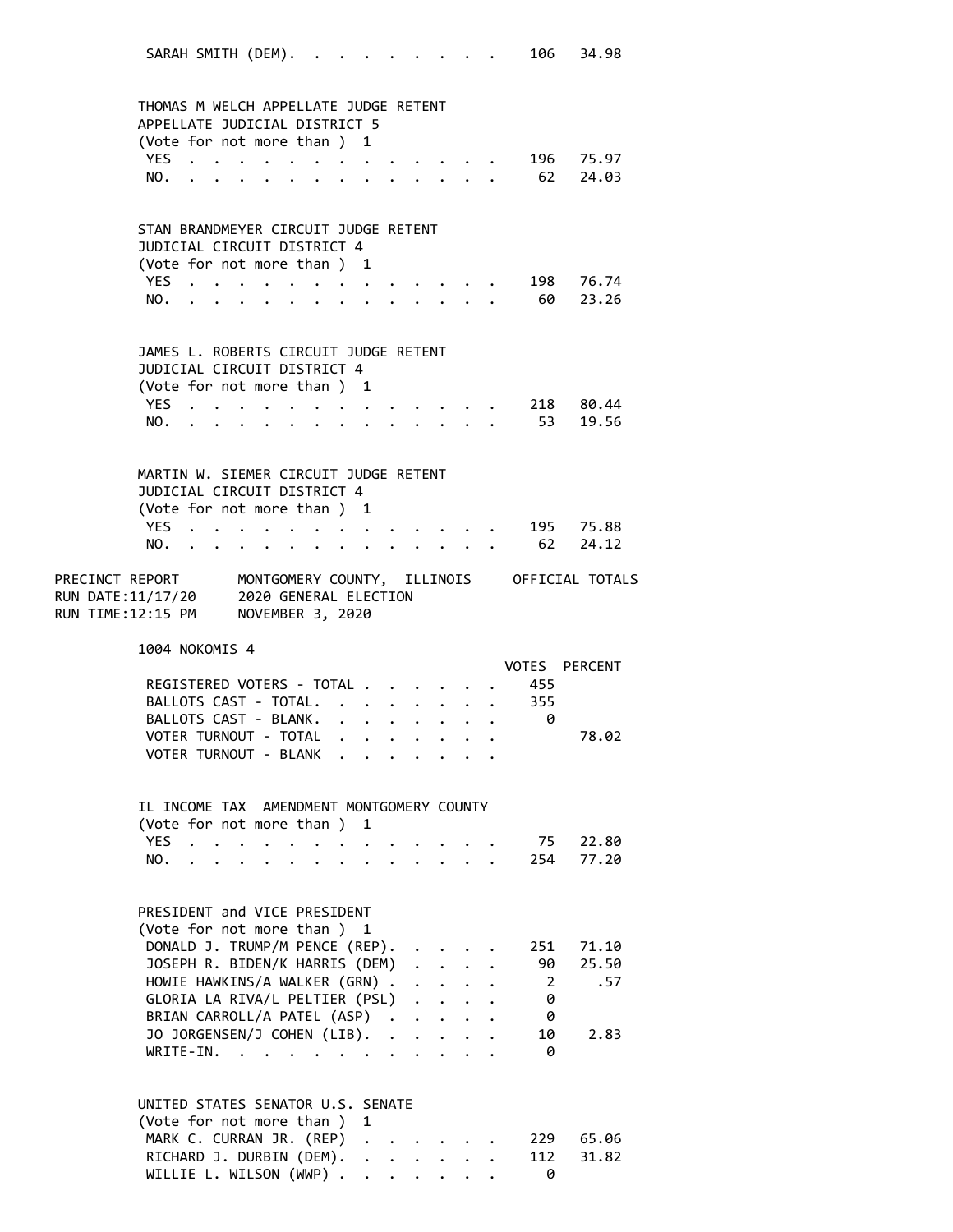| DAVID F. BLACK (GRN).<br>DANNY MALOUF (LIB).                           |                      |                             |                      |                               |  |                                                             |  | $\mathbf{3}$<br>8 | .85<br>2.27        |  |
|------------------------------------------------------------------------|----------------------|-----------------------------|----------------------|-------------------------------|--|-------------------------------------------------------------|--|-------------------|--------------------|--|
|                                                                        |                      |                             |                      |                               |  |                                                             |  |                   |                    |  |
| US REPRESENTATIVE IN CONGRESS                                          |                      |                             |                      |                               |  |                                                             |  |                   |                    |  |
| FEDERAL CONGRESSIONAL DIST 13                                          |                      |                             |                      |                               |  |                                                             |  |                   |                    |  |
| (Vote for not more than ) 1                                            |                      |                             |                      |                               |  |                                                             |  |                   |                    |  |
| RODNEY DAVIS (REP)                                                     |                      |                             |                      |                               |  |                                                             |  | 249               | 71.97              |  |
| BETSY DIRKSEN LONDRIGAN (DEM).                                         |                      |                             |                      |                               |  |                                                             |  | 97                | 28.03              |  |
| REPRESENTATIVE IN THE GENERAL ASSEMBLY                                 |                      |                             |                      |                               |  |                                                             |  |                   |                    |  |
| STATE REPRESENTATIVE 95TH DIST                                         |                      |                             |                      |                               |  |                                                             |  |                   |                    |  |
| (Vote for not more than) 1                                             |                      |                             |                      |                               |  |                                                             |  |                   |                    |  |
| AVERY BOURNE (REP)                                                     |                      |                             |                      |                               |  |                                                             |  |                   | 237 69.30          |  |
| CHASE WILHELM (DEM)                                                    |                      |                             |                      |                               |  |                                                             |  | 105               | 30.70              |  |
|                                                                        |                      |                             |                      |                               |  |                                                             |  |                   |                    |  |
| CIRCUIT CLERK MONTGOMERY COUNTY                                        |                      |                             |                      |                               |  |                                                             |  |                   |                    |  |
| (Vote for not more than ) 1                                            |                      |                             |                      |                               |  |                                                             |  |                   |                    |  |
| HOLLY LEMONS (REP)<br>NO CANDIDATE FILED.                              |                      |                             |                      |                               |  |                                                             |  | 328               | 100.00             |  |
|                                                                        |                      |                             |                      |                               |  |                                                             |  | 0                 |                    |  |
| STATE'S ATTORNEY MONTGOMERY COUNTY                                     |                      |                             |                      |                               |  |                                                             |  |                   |                    |  |
| (Vote for not more than ) 1                                            |                      |                             |                      |                               |  |                                                             |  |                   |                    |  |
| ANDREW AFFRUNTI (REP)                                                  |                      |                             |                      |                               |  |                                                             |  |                   | 208 59.94          |  |
| BRYANT "BUTCH" HITCHINGS (DEM) .                                       |                      |                             |                      |                               |  |                                                             |  |                   | 139 40.06          |  |
| CORONER MONTGOMERY COUNTY                                              |                      |                             |                      |                               |  |                                                             |  |                   |                    |  |
| (Vote for not more than )                                              |                      |                             |                      | 1                             |  |                                                             |  |                   |                    |  |
| RANDY LEETHAM (REP)                                                    |                      |                             |                      |                               |  |                                                             |  | 314               | 100.00             |  |
| NO CANDIDATE FILED.                                                    |                      |                             |                      |                               |  |                                                             |  | - 0               |                    |  |
|                                                                        |                      |                             |                      |                               |  |                                                             |  |                   |                    |  |
| COUNTY BOARD MEMBER DISTRICT 2<br>(Vote for not more than)             |                      |                             |                      | 2                             |  |                                                             |  |                   |                    |  |
| GENE MILES (REP) .                                                     |                      |                             | $\ddot{\phantom{0}}$ |                               |  |                                                             |  |                   | 250 44.72          |  |
| JIM HAVERA (REP)                                                       |                      |                             |                      | $\bullet$ $\bullet$ $\bullet$ |  | $\mathbf{r} = \mathbf{r} + \mathbf{r}$ , where $\mathbf{r}$ |  | 276               | 49.37              |  |
| NO CANDIDATE FILED                                                     |                      |                             |                      |                               |  |                                                             |  | 0                 |                    |  |
| JAKE LEONARD (LIB) .                                                   |                      |                             |                      |                               |  |                                                             |  | 33                | 5.90               |  |
|                                                                        |                      |                             |                      |                               |  |                                                             |  |                   |                    |  |
| JUDGE OF THE SUPREME COURT                                             |                      |                             |                      |                               |  |                                                             |  |                   |                    |  |
| SUPREME JUDICIAL DISTRICT 5 (KARMEIER)                                 |                      |                             |                      |                               |  |                                                             |  |                   |                    |  |
| (Vote for not more than ) 1<br>DAVID K. OVERSTREET (REP) .             |                      |                             |                      |                               |  |                                                             |  |                   |                    |  |
| JUDY CATES (DEM)                                                       |                      |                             |                      |                               |  |                                                             |  | 117               | 221 65.38<br>34.62 |  |
|                                                                        |                      |                             |                      |                               |  |                                                             |  |                   |                    |  |
| JUDGE OF THE APPELLATE COURT                                           |                      |                             |                      |                               |  |                                                             |  |                   |                    |  |
| APPELLATE JUDICIAL DISTRICT 5 (CHAPMAN)                                |                      |                             |                      |                               |  |                                                             |  |                   |                    |  |
| (Vote for not more than ) 1                                            |                      |                             |                      |                               |  |                                                             |  |                   |                    |  |
| MARK M. BOIE (REP)                                                     |                      |                             |                      | $\ddot{\phantom{0}}$          |  |                                                             |  |                   | 215 65.15          |  |
| SARAH SMITH (DEM).                                                     |                      |                             |                      | $\ddot{\phantom{a}}$          |  |                                                             |  |                   | 115 34.85          |  |
|                                                                        |                      |                             |                      |                               |  |                                                             |  |                   |                    |  |
| THOMAS M WELCH APPELLATE JUDGE RETENT<br>APPELLATE JUDICIAL DISTRICT 5 |                      |                             |                      |                               |  |                                                             |  |                   |                    |  |
| (Vote for not more than ) 1                                            |                      |                             |                      |                               |  |                                                             |  |                   |                    |  |
| YES<br>$\ddot{\phantom{a}}$                                            | $\ddot{\phantom{a}}$ | $\sim$ $\sim$ $\sim$ $\sim$ |                      | <b>All Contracts</b>          |  |                                                             |  | 226               | 77.93              |  |
| NO.                                                                    |                      |                             | $\bullet$            |                               |  |                                                             |  | 64                | 22.07              |  |
|                                                                        |                      |                             |                      |                               |  |                                                             |  |                   |                    |  |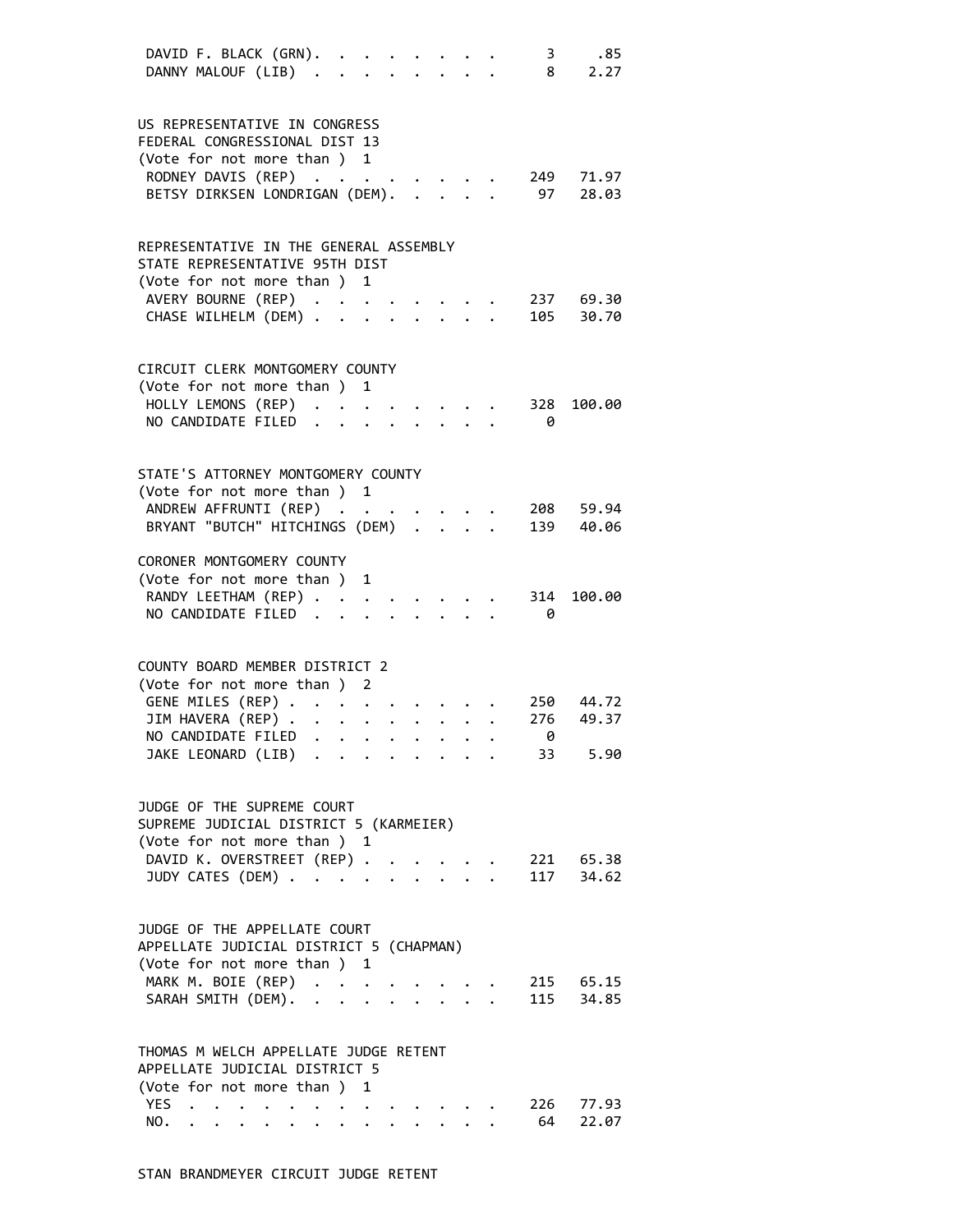|                                                              | JUDICIAL CIRCUIT DISTRICT 4<br>(Vote for not more than ) 1               |                                |                                         |                                         |                                                             |                                        |                      |                                                                    |                            |                                                                          |           |                         |                                                             |
|--------------------------------------------------------------|--------------------------------------------------------------------------|--------------------------------|-----------------------------------------|-----------------------------------------|-------------------------------------------------------------|----------------------------------------|----------------------|--------------------------------------------------------------------|----------------------------|--------------------------------------------------------------------------|-----------|-------------------------|-------------------------------------------------------------|
|                                                              | <b>YES</b>                                                               | $\sim 10^{-10}$                | $\cdot$ $\cdot$ $\cdot$ $\cdot$ $\cdot$ |                                         |                                                             |                                        |                      |                                                                    |                            |                                                                          |           |                         | 220 75.60                                                   |
|                                                              | NO.                                                                      |                                |                                         |                                         |                                                             |                                        |                      | $\mathbf{r}$ . The contract of the contract of $\mathbf{r}$        |                            |                                                                          |           | 71                      | 24.40                                                       |
|                                                              |                                                                          |                                |                                         |                                         |                                                             |                                        |                      |                                                                    |                            |                                                                          |           |                         |                                                             |
|                                                              | JAMES L. ROBERTS CIRCUIT JUDGE RETENT                                    |                                |                                         |                                         |                                                             |                                        |                      |                                                                    |                            |                                                                          |           |                         |                                                             |
|                                                              | JUDICIAL CIRCUIT DISTRICT 4                                              |                                |                                         |                                         |                                                             |                                        |                      |                                                                    |                            |                                                                          |           |                         |                                                             |
|                                                              | (Vote for not more than ) 1                                              |                                |                                         |                                         |                                                             |                                        |                      |                                                                    |                            |                                                                          |           |                         |                                                             |
|                                                              | YES.                                                                     |                                |                                         |                                         |                                                             |                                        |                      |                                                                    |                            |                                                                          |           | 242                     | 80.67                                                       |
|                                                              | NO.                                                                      | $\mathbf{r}$<br>$\sim$         |                                         |                                         |                                                             |                                        | $\sim 100$           |                                                                    | $\mathbf{r} = \mathbf{r}$  |                                                                          |           | 58                      | 19.33                                                       |
|                                                              |                                                                          |                                |                                         |                                         |                                                             |                                        |                      |                                                                    |                            |                                                                          |           |                         |                                                             |
|                                                              | MARTIN W. SIEMER CIRCUIT JUDGE RETENT                                    |                                |                                         |                                         |                                                             |                                        |                      |                                                                    |                            |                                                                          |           |                         |                                                             |
|                                                              | JUDICIAL CIRCUIT DISTRICT 4                                              |                                |                                         |                                         |                                                             |                                        |                      |                                                                    |                            |                                                                          |           |                         |                                                             |
|                                                              | (Vote for not more than) 1                                               |                                |                                         |                                         |                                                             |                                        |                      |                                                                    |                            |                                                                          |           |                         |                                                             |
|                                                              | YES .                                                                    |                                |                                         |                                         |                                                             |                                        |                      |                                                                    |                            |                                                                          |           |                         | 217 75.35                                                   |
|                                                              | NO.                                                                      |                                |                                         | $\cdot$ $\cdot$ $\cdot$ $\cdot$ $\cdot$ |                                                             |                                        |                      |                                                                    |                            |                                                                          |           | 71                      | 24.65                                                       |
|                                                              |                                                                          |                                |                                         |                                         |                                                             |                                        |                      |                                                                    | $\ddot{\phantom{0}}$       |                                                                          |           |                         |                                                             |
| RUN DATE:11/17/20 2020 GENERAL ELECTION<br>RUN TIME:12:15 PM |                                                                          |                                | NOVEMBER 3, 2020                        |                                         |                                                             |                                        |                      |                                                                    |                            |                                                                          |           |                         | PRECINCT REPORT MONTGOMERY COUNTY, ILLINOIS OFFICIAL TOTALS |
|                                                              |                                                                          |                                |                                         |                                         |                                                             |                                        |                      |                                                                    |                            |                                                                          |           |                         |                                                             |
|                                                              | 1101 NORTH LITCHFIELD 1                                                  |                                |                                         |                                         |                                                             |                                        |                      |                                                                    |                            |                                                                          |           |                         | VOTES PERCENT                                               |
|                                                              |                                                                          | REGISTERED VOTERS - TOTAL      |                                         |                                         |                                                             |                                        |                      |                                                                    |                            |                                                                          |           | 666                     |                                                             |
|                                                              |                                                                          | BALLOTS CAST - TOTAL.          |                                         |                                         |                                                             |                                        |                      |                                                                    |                            | $\bullet$                                                                |           | 593                     |                                                             |
|                                                              |                                                                          | BALLOTS CAST - BLANK.          |                                         |                                         |                                                             |                                        | $\ddot{\phantom{0}}$ | $\ddot{\phantom{0}}$                                               | $\sim$                     | $\ddot{\phantom{0}}$                                                     |           | 0                       |                                                             |
|                                                              |                                                                          |                                |                                         |                                         |                                                             |                                        |                      | $\cdot$ $\cdot$ $\cdot$ $\cdot$ $\cdot$                            | $\ddot{\phantom{0}}$       | $\ddot{\phantom{0}}$                                                     | $\bullet$ |                         |                                                             |
|                                                              |                                                                          | VOTER TURNOUT - TOTAL          |                                         |                                         |                                                             | $\mathbf{r} = \mathbf{r} + \mathbf{r}$ |                      | $\ddot{\phantom{0}}$                                               |                            | $\ddot{\phantom{a}}$                                                     |           |                         | 89.04                                                       |
|                                                              |                                                                          | VOTER TURNOUT - BLANK          |                                         |                                         |                                                             |                                        |                      |                                                                    |                            |                                                                          |           |                         |                                                             |
|                                                              | IL INCOME TAX AMENDMENT MONTGOMERY COUNTY<br>(Vote for not more than ) 1 |                                |                                         |                                         |                                                             |                                        |                      |                                                                    |                            |                                                                          |           |                         |                                                             |
|                                                              | <b>YES</b>                                                               | $\sim$ $\sim$                  |                                         |                                         |                                                             |                                        |                      |                                                                    |                            |                                                                          |           | 91                      | 16.52                                                       |
|                                                              | NO.                                                                      | $\ddot{\phantom{a}}$           | $\ddot{\phantom{0}}$                    | $\bullet$                               | $\bullet$ .<br><br><br><br><br><br><br><br><br><br><br><br> |                                        |                      |                                                                    |                            |                                                                          |           | 460                     | 83.48                                                       |
|                                                              |                                                                          |                                |                                         |                                         |                                                             |                                        |                      |                                                                    |                            |                                                                          |           |                         |                                                             |
|                                                              | PRESIDENT and VICE PRESIDENT                                             |                                |                                         |                                         |                                                             |                                        |                      |                                                                    |                            |                                                                          |           |                         |                                                             |
|                                                              |                                                                          | (Vote for not more than)       |                                         |                                         |                                                             | 1                                      |                      |                                                                    |                            |                                                                          |           |                         |                                                             |
|                                                              |                                                                          | DONALD J. TRUMP/M PENCE (REP). |                                         |                                         |                                                             |                                        |                      |                                                                    |                            |                                                                          |           | 419                     | 70.90                                                       |
|                                                              |                                                                          | JOSEPH R. BIDEN/K HARRIS (DEM) |                                         |                                         |                                                             |                                        |                      | $\ddot{\phantom{0}}$                                               | $\mathcal{L}^{\text{max}}$ |                                                                          |           | 164                     | 27.75                                                       |
|                                                              |                                                                          | HOWIE HAWKINS/A WALKER (GRN).  |                                         |                                         |                                                             |                                        |                      |                                                                    |                            | $\mathbf{L}^{\text{max}}$ , and $\mathbf{L}^{\text{max}}$                |           | - 0                     |                                                             |
|                                                              |                                                                          | GLORIA LA RIVA/L PELTIER (PSL) |                                         |                                         |                                                             |                                        |                      |                                                                    |                            |                                                                          |           | 0                       |                                                             |
|                                                              |                                                                          | BRIAN CARROLL/A PATEL (ASP).   |                                         |                                         |                                                             |                                        |                      |                                                                    |                            |                                                                          |           | 0                       |                                                             |
|                                                              |                                                                          |                                |                                         |                                         |                                                             |                                        |                      |                                                                    | $\ddot{\phantom{0}}$       | $\ddot{\phantom{0}}$                                                     |           |                         |                                                             |
|                                                              |                                                                          | JO JORGENSEN/J COHEN (LIB). .  |                                         |                                         |                                                             |                                        |                      | $\ddot{\phantom{a}}$                                               | $\ddot{\phantom{0}}$       | $\bullet$                                                                |           | 6                       | 1.02                                                        |
|                                                              | WRITE-IN.                                                                |                                |                                         |                                         |                                                             |                                        |                      | $\bullet$                                                          |                            | $\cdot$ $\cdot$ $\cdot$                                                  |           | $\overline{2}$          | .34                                                         |
|                                                              |                                                                          |                                |                                         |                                         |                                                             |                                        |                      |                                                                    |                            |                                                                          |           |                         |                                                             |
|                                                              | UNITED STATES SENATOR U.S. SENATE                                        |                                |                                         |                                         |                                                             |                                        |                      |                                                                    |                            |                                                                          |           |                         |                                                             |
|                                                              | (Vote for not more than ) 1                                              |                                |                                         |                                         |                                                             |                                        |                      |                                                                    |                            |                                                                          |           |                         |                                                             |
|                                                              |                                                                          | MARK C. CURRAN JR. (REP)       |                                         |                                         |                                                             |                                        |                      |                                                                    |                            |                                                                          |           | 400                     | 69.81                                                       |
|                                                              |                                                                          | RICHARD J. DURBIN (DEM).       |                                         |                                         |                                                             | $\ddot{\phantom{a}}$                   |                      | $\mathbf{r}$ . $\mathbf{r}$                                        |                            |                                                                          |           | 163                     | 28.45                                                       |
|                                                              |                                                                          | WILLIE L. WILSON (WWP) .       |                                         |                                         |                                                             |                                        |                      | $\mathbf{r} = \mathbf{r} + \mathbf{r} + \mathbf{r} + \mathbf{r}$ . |                            | $\ddot{\phantom{0}}$                                                     |           | $\overline{\mathbf{3}}$ | .52                                                         |
|                                                              |                                                                          | DAVID F. BLACK (GRN).          |                                         |                                         |                                                             |                                        |                      |                                                                    |                            | $\mathbf{r} = \mathbf{r} + \mathbf{r}$ , where $\mathbf{r} = \mathbf{r}$ |           | $\overline{4}$          | .70                                                         |
|                                                              |                                                                          | DANNY MALOUF (LIB)             |                                         |                                         |                                                             | $\ddot{\phantom{0}}$                   |                      | $\bullet$                                                          | $\ddot{\phantom{a}}$       |                                                                          |           | $\overline{3}$          | .52                                                         |
|                                                              |                                                                          |                                |                                         |                                         |                                                             |                                        |                      |                                                                    |                            |                                                                          |           |                         |                                                             |
|                                                              | US REPRESENTATIVE IN CONGRESS                                            |                                |                                         |                                         |                                                             |                                        |                      |                                                                    |                            |                                                                          |           |                         |                                                             |
|                                                              | FEDERAL CONGRESSIONAL DIST 13                                            |                                |                                         |                                         |                                                             |                                        |                      |                                                                    |                            |                                                                          |           |                         |                                                             |
|                                                              | (Vote for not more than ) 1                                              |                                |                                         |                                         |                                                             |                                        |                      |                                                                    |                            |                                                                          |           |                         |                                                             |
|                                                              |                                                                          | RODNEY DAVIS (REP)             |                                         |                                         |                                                             |                                        |                      |                                                                    |                            |                                                                          |           | 446                     | 77.43                                                       |
|                                                              |                                                                          | BETSY DIRKSEN LONDRIGAN (DEM). |                                         |                                         |                                                             |                                        |                      |                                                                    |                            |                                                                          |           | 130                     | 22.57                                                       |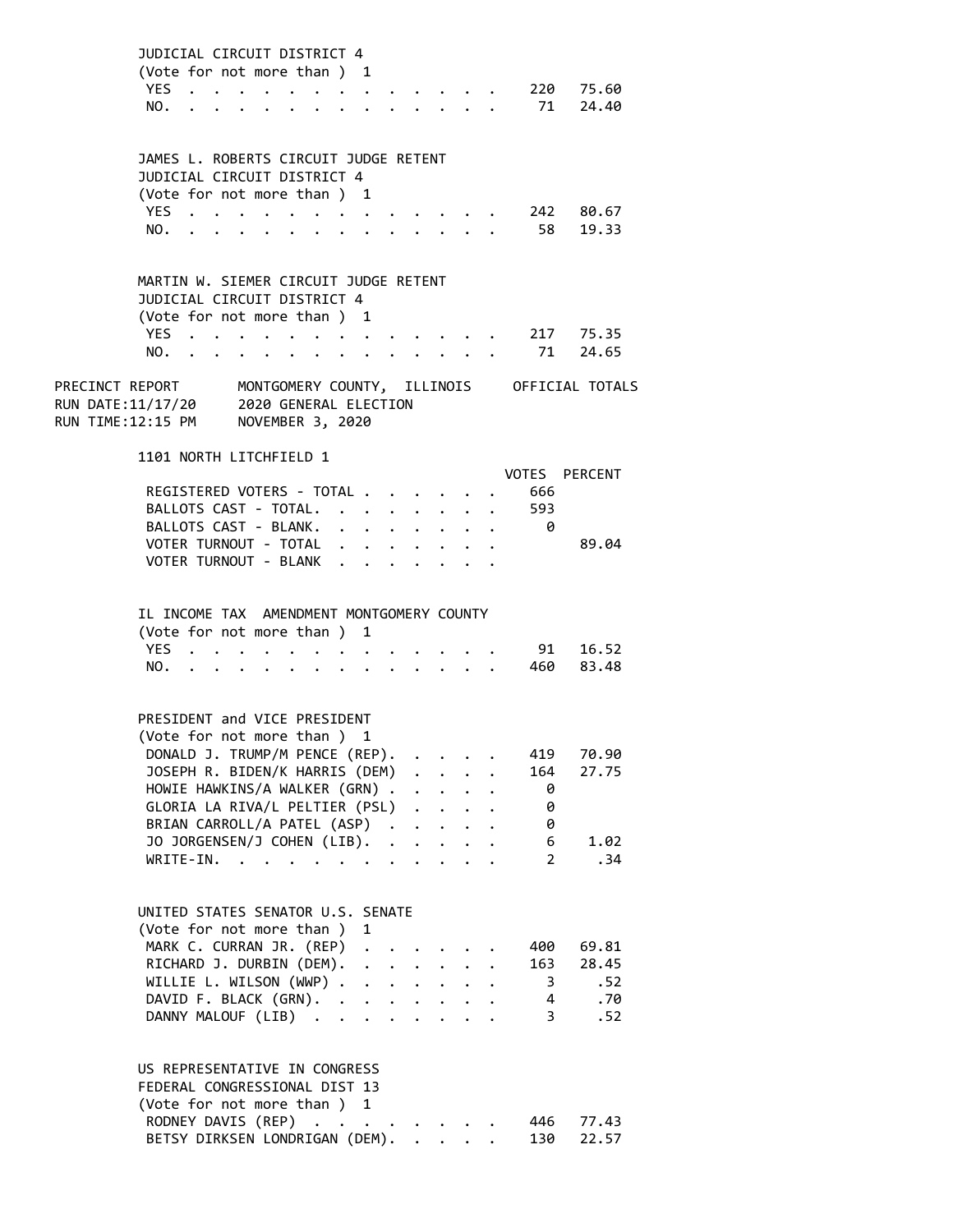| REPRESENTATIVE IN THE GENERAL ASSEMBLY<br>STATE REPRESENTATIVE 95TH DIST<br>(Vote for not more than ) 1<br>AVERY BOURNE (REP)<br>440 75.73<br>141<br>CHASE WILHELM (DEM) .<br>24.27                                                                                                                                                                                                                                            |
|--------------------------------------------------------------------------------------------------------------------------------------------------------------------------------------------------------------------------------------------------------------------------------------------------------------------------------------------------------------------------------------------------------------------------------|
| CIRCUIT CLERK MONTGOMERY COUNTY<br>(Vote for not more than ) 1<br>HOLLY LEMONS (REP)<br>528<br>100.00<br>NO CANDIDATE FILED<br>ø                                                                                                                                                                                                                                                                                               |
| STATE'S ATTORNEY MONTGOMERY COUNTY<br>(Vote for not more than ) 1<br>ANDREW AFFRUNTI (REP)<br>348 60.52<br>BRYANT "BUTCH" HITCHINGS (DEM) .<br>227 39.48                                                                                                                                                                                                                                                                       |
| CORONER MONTGOMERY COUNTY<br>(Vote for not more than)<br>1<br>RANDY LEETHAM (REP)<br>525<br>100.00<br>NO CANDIDATE FILED.<br>0                                                                                                                                                                                                                                                                                                 |
| COUNTY BOARD MEMBER DISTRICT 1<br>(Vote for not more than ) 2<br>CONNIE TAYLOR BECK (REP)<br>157 50.48<br>JEREMY L. JONES (REP) .<br>$100$ $32.15$<br>$\bullet$ .<br><br><br>$\bullet$<br>RICKEY L. BROADDUS (DEM)<br>54 17.36<br>$\sim$                                                                                                                                                                                       |
| COUNTY BOARD MEMBER DISTRICT 7<br>(Vote for not more than ) 2<br>ANDY RITCHIE (REP)<br>267 67.94<br>TIMOTHY L. FOGLE (DEM) .<br>126 32.06                                                                                                                                                                                                                                                                                      |
| JUDGE OF THE SUPREME COURT<br>SUPREME JUDICIAL DISTRICT 5 (KARMEIER)<br>(Vote for not more than ) 1<br>DAVID K. OVERSTREET (REP)<br>422<br>74.56<br>144<br>25.44<br>JUDY CATES (DEM)<br>$\ddot{\phantom{0}}$<br>$\ddot{\phantom{0}}$                                                                                                                                                                                           |
| JUDGE OF THE APPELLATE COURT<br>APPELLATE JUDICIAL DISTRICT 5 (CHAPMAN)<br>(Vote for not more than ) 1<br>MARK M. BOIE (REP)<br>394 69.98<br>SARAH SMITH (DEM).<br>30.02<br>169<br>$\cdot$ $\cdot$ $\cdot$ $\cdot$<br>$\ddot{\phantom{a}}$                                                                                                                                                                                     |
| THOMAS M WELCH APPELLATE JUDGE RETENT<br>APPELLATE JUDICIAL DISTRICT 5<br>(Vote for not more than ) 1<br>YES<br>362<br>74.18<br>$\bullet$ .<br><br><br><br><br><br><br><br><br><br><br><br><br><br>$\bullet$ .<br><br><br><br><br><br><br><br><br><br><br><br><br>25.82<br>NO.<br>126<br>$\ddot{\phantom{a}}$<br>$\ddot{\phantom{a}}$<br>$\ddot{\phantom{a}}$<br>$\ddot{\phantom{a}}$<br>$\sim$ $\sim$ $\sim$ $\sim$<br>$\sim$ |
| STAN BRANDMEYER CIRCUIT JUDGE RETENT<br>JUDICIAL CIRCUIT DISTRICT 4<br>(Vote for not more than ) 1<br>YES.<br>360<br>73.32<br>$\cdot$ $\cdot$ $\cdot$ $\cdot$<br>$\ddot{\phantom{a}}$<br>131<br>26.68<br>NO.                                                                                                                                                                                                                   |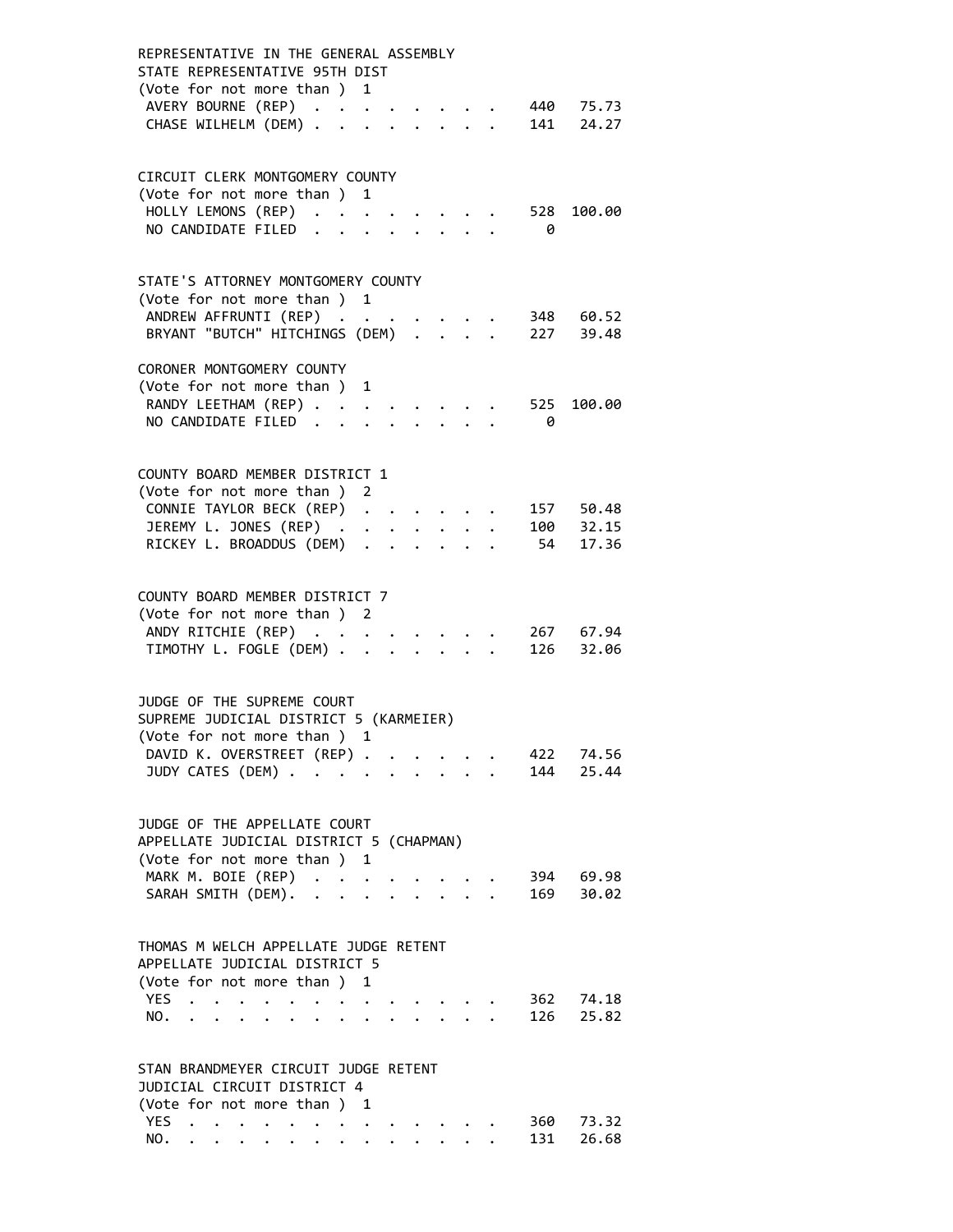| JAMES L. ROBERTS CIRCUIT JUDGE RETENT<br>JUDICIAL CIRCUIT DISTRICT 4<br>(Vote for not more than ) 1<br>YES.<br>NO.                                                                                                                                                               |                                                                                                                                                                                       |                                                     | $\begin{array}{cccccccccccccc} \bullet & \bullet & \bullet & \bullet & \bullet & \bullet & \bullet \end{array}$ |                 |                      | $\sim$ 100 $\sim$                                                                                                                                              |              |                      |                                                             | 395 76.85<br>119 23.15                      |  |
|----------------------------------------------------------------------------------------------------------------------------------------------------------------------------------------------------------------------------------------------------------------------------------|---------------------------------------------------------------------------------------------------------------------------------------------------------------------------------------|-----------------------------------------------------|-----------------------------------------------------------------------------------------------------------------|-----------------|----------------------|----------------------------------------------------------------------------------------------------------------------------------------------------------------|--------------|----------------------|-------------------------------------------------------------|---------------------------------------------|--|
| MARTIN W. SIEMER CIRCUIT JUDGE RETENT<br>JUDICIAL CIRCUIT DISTRICT 4<br>(Vote for not more than) 1<br>YES.<br>NO.                                                                                                                                                                | $\mathbf{r} = \mathbf{r} + \mathbf{r} + \mathbf{r} + \mathbf{r}$ .<br>and a series of the contract of the contract of the contract of the contract of the contract of the contract of | $\cdot$ $\cdot$ $\cdot$ $\cdot$ $\cdot$ $\cdot$     |                                                                                                                 |                 |                      |                                                                                                                                                                |              |                      |                                                             | 361 73.82<br>128 26.18                      |  |
| LITCHFIELD CANNABIS QUESTION CITY OF LITCHFIELD<br>(Vote for not more than ) 1<br>YES<br>NO.                                                                                                                                                                                     |                                                                                                                                                                                       | $\bullet$                                           |                                                                                                                 |                 |                      |                                                                                                                                                                |              |                      |                                                             | 187 65.85<br>97 34.15                       |  |
| PRECINCT REPORT MONTGOMERY COUNTY, ILLINOIS OFFICIAL TOTALS<br>RUN DATE:11/17/20<br>RUN TIME:12:15 PM                                                                                                                                                                            |                                                                                                                                                                                       | 2020 GENERAL ELECTION<br>NOVEMBER 3, 2020           |                                                                                                                 |                 |                      |                                                                                                                                                                |              |                      |                                                             |                                             |  |
| 1102 NORTH LITCHFIELD 2<br>REGISTERED VOTERS - TOTAL<br>BALLOTS CAST - TOTAL.<br>BALLOTS CAST - BLANK.<br>VOTER TURNOUT - TOTAL<br>VOTER TURNOUT - BLANK                                                                                                                         |                                                                                                                                                                                       |                                                     | $\cdot$ $\cdot$ $\cdot$ $\cdot$ $\cdot$ $\cdot$ $\cdot$<br>$\mathbf{r} = \mathbf{r} + \mathbf{r}$               |                 | $\ddot{\phantom{0}}$ | $\ddot{\phantom{0}}$<br>$\ddot{\phantom{0}}$                                                                                                                   |              | $\ddot{\phantom{a}}$ | 573<br>460<br>- 0                                           | VOTES PERCENT<br>80.28                      |  |
| IL INCOME TAX AMENDMENT MONTGOMERY COUNTY<br>(Vote for not more than ) 1<br>YES.<br>NO.                                                                                                                                                                                          |                                                                                                                                                                                       | $\mathbf{r} = \mathbf{r} + \mathbf{r} + \mathbf{r}$ | $\bullet$                                                                                                       |                 |                      | $\cdot$ $\cdot$ $\cdot$ $\cdot$                                                                                                                                |              |                      |                                                             | 120 27.65<br>314 72.35                      |  |
| PRESIDENT and VICE PRESIDENT<br>(Vote for not more than ) 1<br>DONALD J. TRUMP/M PENCE (REP).<br>JOSEPH R. BIDEN/K HARRIS (DEM)<br>HOWIE HAWKINS/A WALKER (GRN).<br>GLORIA LA RIVA/L PELTIER (PSL)<br>BRIAN CARROLL/A PATEL (ASP).<br>JO JORGENSEN/J COHEN (LIB). .<br>WRITE-IN. | $\mathbf{L}$                                                                                                                                                                          |                                                     |                                                                                                                 |                 | $\ddot{\phantom{a}}$ | $\ddot{\phantom{0}}$<br>$\mathbf{L}$<br>$\ddot{\phantom{0}}$<br>$\ddot{\phantom{0}}$                                                                           | $\mathbf{r}$ |                      | 290<br>149<br>4<br>$\mathbf{1}$<br>0<br>$\overline{7}$<br>4 | 63.74<br>32.75<br>.88<br>.22<br>1.54<br>.88 |  |
| UNITED STATES SENATOR U.S. SENATE<br>(Vote for not more than ) 1<br>MARK C. CURRAN JR. (REP)<br>RICHARD J. DURBIN (DEM).<br>WILLIE L. WILSON (WWP) .<br>DAVID F. BLACK (GRN). .<br>DANNY MALOUF (LIB).                                                                           |                                                                                                                                                                                       |                                                     | $\ddot{\phantom{0}}$<br>$\ddot{\phantom{a}}$                                                                    | $\sim 10^{-10}$ |                      | $\mathbf{r} = \mathbf{r} \mathbf{r}$ .<br>$\mathcal{L}^{\text{max}}$ , and $\mathcal{L}^{\text{max}}$<br>$\mathbf{r} = \mathbf{r} + \mathbf{r} + \mathbf{r}$ . |              |                      | 283<br>155<br>$\overline{2}$<br>3<br>6                      | 63.03<br>34.52<br>.45<br>.67<br>1.34        |  |
| US REPRESENTATIVE IN CONGRESS<br>FEDERAL CONGRESSIONAL DIST 13<br>(Vote for not more than ) 1<br>RODNEY DAVIS (REP) .<br>BETSY DIRKSEN LONDRIGAN (DEM).                                                                                                                          |                                                                                                                                                                                       | $\sim 10^{-11}$                                     | $\bullet$                                                                                                       |                 |                      |                                                                                                                                                                |              |                      | 311<br>132                                                  | 70.20<br>29.80                              |  |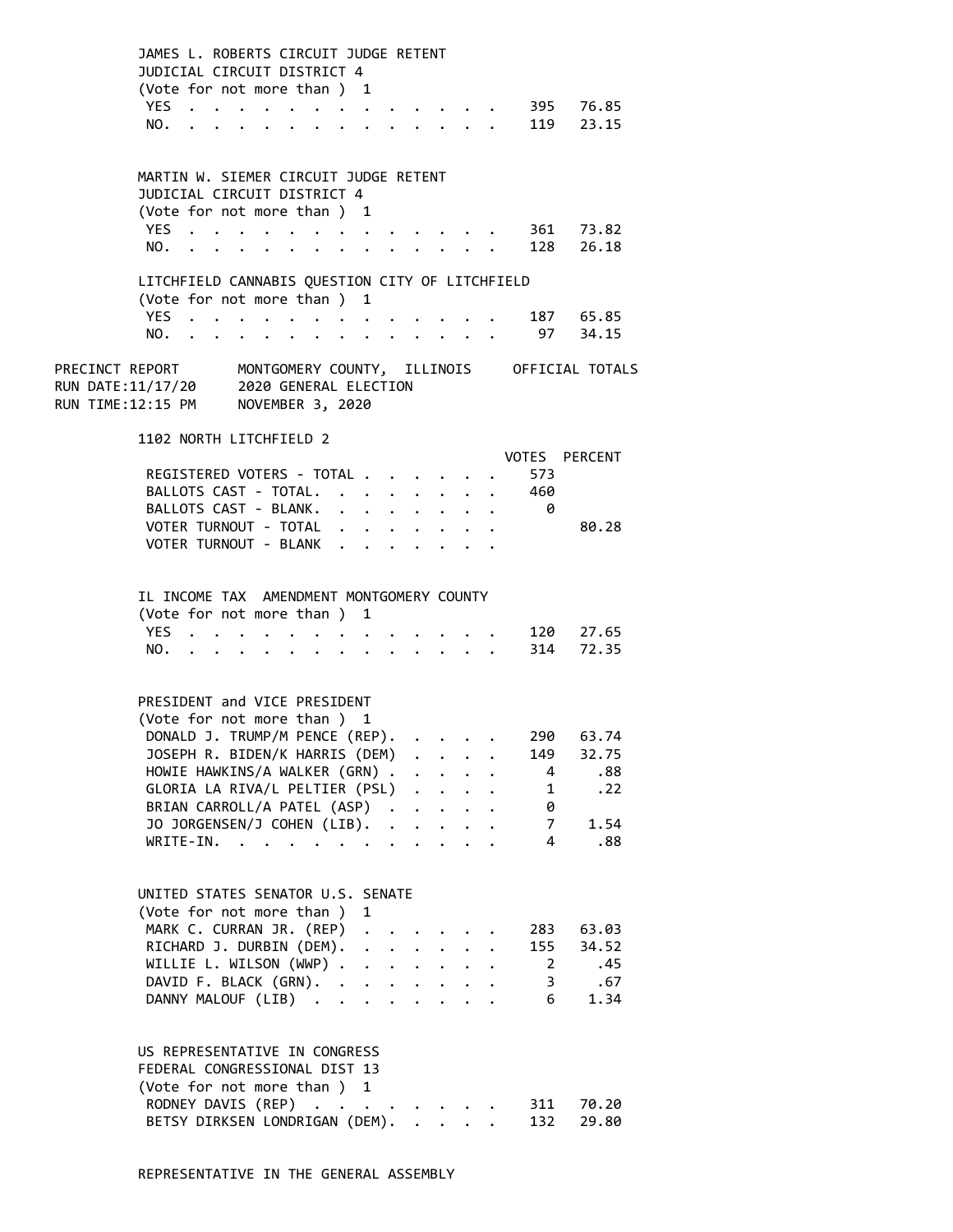| STATE REPRESENTATIVE 95TH DIST<br>(Vote for not more than) 1<br>AVERY BOURNE (REP)<br>295 65.85<br>$153$ $34.15$<br>CHASE WILHELM (DEM) .                                                                                                                                                          |  |
|----------------------------------------------------------------------------------------------------------------------------------------------------------------------------------------------------------------------------------------------------------------------------------------------------|--|
| CIRCUIT CLERK MONTGOMERY COUNTY<br>(Vote for not more than ) 1<br>HOLLY LEMONS (REP)<br>406<br>100.00<br>NO CANDIDATE FILED<br>- 0                                                                                                                                                                 |  |
| STATE'S ATTORNEY MONTGOMERY COUNTY<br>(Vote for not more than ) 1<br>255 57.69<br>ANDREW AFFRUNTI (REP)<br>BRYANT "BUTCH" HITCHINGS (DEM)<br>187 42.31                                                                                                                                             |  |
| CORONER MONTGOMERY COUNTY<br>(Vote for not more than ) 1<br>RANDY LEETHAM (REP)<br>392<br>100.00<br>NO CANDIDATE FILED.<br>- 0                                                                                                                                                                     |  |
| COUNTY BOARD MEMBER DISTRICT 7<br>(Vote for not more than ) 2<br>ANDY RITCHIE (REP)<br>294 63.23<br>TIMOTHY L. FOGLE (DEM) .<br>171 36.77                                                                                                                                                          |  |
| JUDGE OF THE SUPREME COURT<br>SUPREME JUDICIAL DISTRICT 5 (KARMEIER)<br>(Vote for not more than ) 1<br>DAVID K. OVERSTREET (REP) .<br>288 65.90<br>$\ddot{\phantom{a}}$<br>JUDY CATES (DEM)<br>149 34.10<br>and the contract of the con-                                                           |  |
| JUDGE OF THE APPELLATE COURT<br>APPELLATE JUDICIAL DISTRICT 5 (CHAPMAN)<br>(Vote for not more than ) 1<br>MARK M. BOIE (REP)<br>263<br>60.74<br>SARAH SMITH (DEM). .<br>39.26<br>170 -                                                                                                             |  |
| THOMAS M WELCH APPELLATE JUDGE RETENT<br>APPELLATE JUDICIAL DISTRICT 5<br>(Vote for not more than ) 1<br>79.75<br>YES<br>319<br>$\ddot{\phantom{0}}$<br>$\ddot{\phantom{a}}$<br>$\sim$ $\sim$ $\sim$ $\sim$ $\sim$<br>20.25<br>NO.<br>81<br>$\ddot{\phantom{0}}$<br>$\ddot{\phantom{0}}$<br>$\sim$ |  |
| STAN BRANDMEYER CIRCUIT JUDGE RETENT<br>JUDICIAL CIRCUIT DISTRICT 4<br>(Vote for not more than ) 1<br>YES<br>309<br>77.44<br>$\sim$ $\sim$<br>$\ddot{\phantom{0}}$<br>$\bullet$ . The set of $\bullet$<br>NO.<br>90<br>22.56<br>$\cdot$ $\cdot$ $\cdot$<br>$\ddot{\phantom{a}}$<br>$\sim$          |  |
| JAMES L. ROBERTS CIRCUIT JUDGE RETENT<br>JUDICIAL CIRCUIT DISTRICT 4<br>(Vote for not more than ) 1<br>YES<br>81.80<br>328<br>73<br>18.20<br>NO.                                                                                                                                                   |  |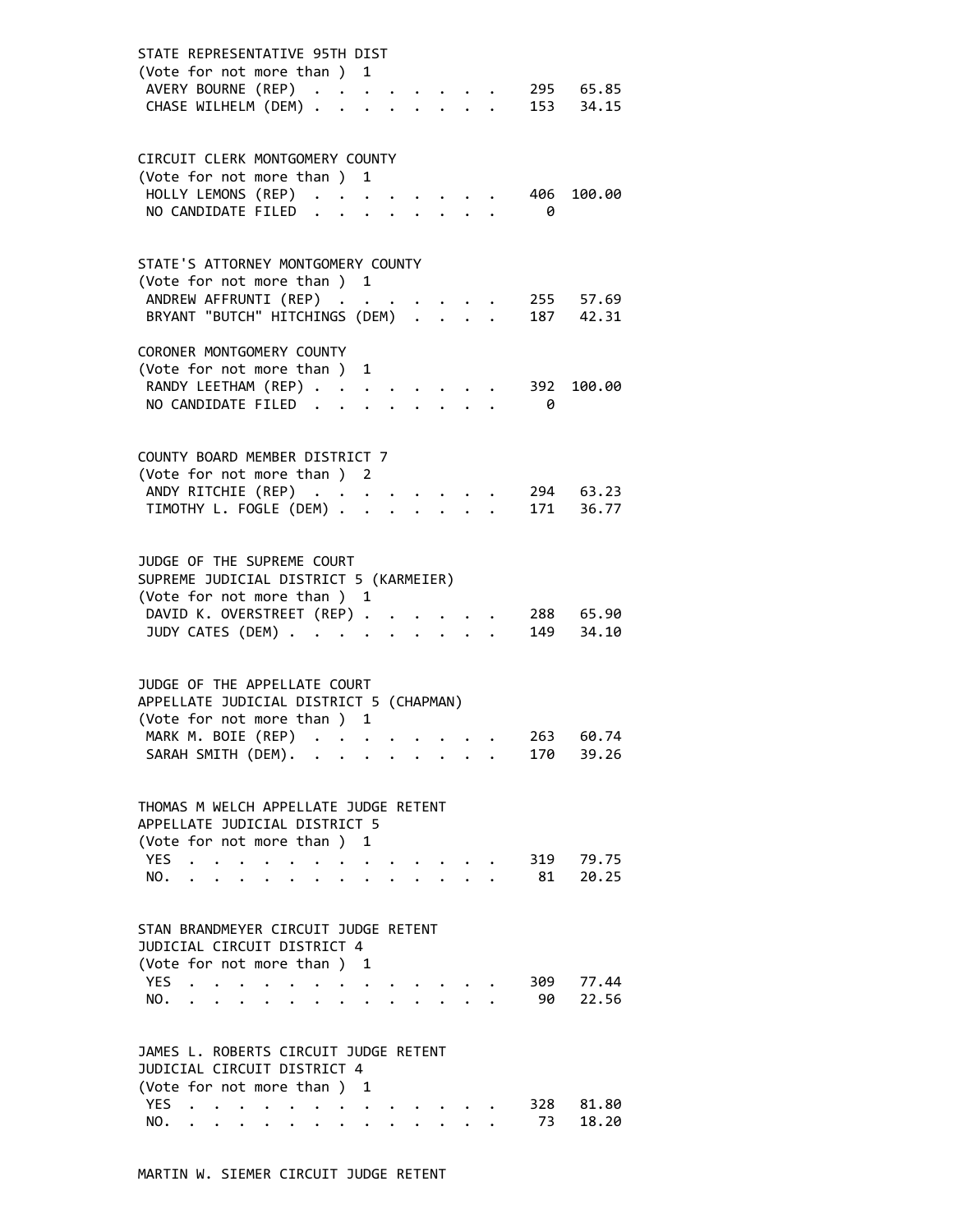|                 | JUDICIAL CIRCUIT DISTRICT 4<br>(Vote for not more than ) 1<br>YES<br>NO.                                                                                                                                                                                                         |                                                                                                                                                                      |                                                                           |                                                                                   |                                   |                                                                                              |                                         |                                         |                                                 | 304 76.38<br>94 23.62                                 |  |
|-----------------|----------------------------------------------------------------------------------------------------------------------------------------------------------------------------------------------------------------------------------------------------------------------------------|----------------------------------------------------------------------------------------------------------------------------------------------------------------------|---------------------------------------------------------------------------|-----------------------------------------------------------------------------------|-----------------------------------|----------------------------------------------------------------------------------------------|-----------------------------------------|-----------------------------------------|-------------------------------------------------|-------------------------------------------------------|--|
|                 | LITCHFIELD CANNABIS QUESTION CITY OF LITCHFIELD<br>(Vote for not more than)<br>YES .<br>NO.                                                                                                                                                                                      | $\cdot$ $\cdot$ $\cdot$ $\cdot$<br>$\mathbf{r} = \mathbf{r} + \mathbf{r} + \mathbf{r} + \mathbf{r} + \mathbf{r} + \mathbf{r} + \mathbf{r} + \mathbf{r} + \mathbf{r}$ |                                                                           | $\mathbf{1}$                                                                      |                                   |                                                                                              |                                         |                                         |                                                 | 301 66.89<br>149 33.11                                |  |
| PRECINCT REPORT | RUN DATE:11/17/20 2020 GENERAL ELECTION<br>RUN TIME:12:15 PM                                                                                                                                                                                                                     | NOVEMBER 3, 2020                                                                                                                                                     |                                                                           |                                                                                   |                                   |                                                                                              |                                         |                                         |                                                 | MONTGOMERY COUNTY, ILLINOIS OFFICIAL TOTALS           |  |
|                 | 1103 NORTH LITCHFIELD 3<br>REGISTERED VOTERS - TOTAL .<br>BALLOTS CAST - TOTAL.<br>BALLOTS CAST - BLANK.<br>VOTER TURNOUT - TOTAL<br>VOTER TURNOUT - BLANK                                                                                                                       |                                                                                                                                                                      | $\ddot{\phantom{0}}$<br>$\ddot{\phantom{0}}$<br>$\mathbf{r} = \mathbf{r}$ | $\ddot{\phantom{0}}$<br>$\mathbf{L}^{\text{max}}$<br>$\mathbf{A}$                 | $\bullet$<br>$\ddot{\phantom{0}}$ |                                                                                              |                                         |                                         | 404<br>354<br>- 0                               | VOTES PERCENT<br>87.62                                |  |
|                 | IL INCOME TAX AMENDMENT MONTGOMERY COUNTY<br>(Vote for not more than)<br>YES.<br>NO.                                                                                                                                                                                             |                                                                                                                                                                      |                                                                           | 1                                                                                 |                                   |                                                                                              |                                         |                                         |                                                 | 97 30.60<br>220 69.40                                 |  |
|                 | PRESIDENT and VICE PRESIDENT<br>(Vote for not more than ) 1<br>DONALD J. TRUMP/M PENCE (REP).<br>JOSEPH R. BIDEN/K HARRIS (DEM)<br>HOWIE HAWKINS/A WALKER (GRN).<br>GLORIA LA RIVA/L PELTIER (PSL)<br>BRIAN CARROLL/A PATEL (ASP).<br>JO JORGENSEN/J COHEN (LIB). .<br>WRITE-IN. | $\mathbf{r}$ , $\mathbf{r}$ , $\mathbf{r}$ , $\mathbf{r}$ , $\mathbf{r}$                                                                                             |                                                                           |                                                                                   | $\ddot{\phantom{a}}$              | $\ddot{\phantom{0}}$<br>$\ddot{\phantom{a}}$<br>$\ddot{\phantom{a}}$<br>$\ddot{\phantom{a}}$ | $\ddot{\phantom{a}}$<br>$\cdot$ $\cdot$ |                                         | 1<br>0<br>0<br>$\overline{4}$<br>3 <sup>7</sup> | 219 62.75<br>122 34.96<br>.29<br>1.15<br>.86          |  |
|                 | UNITED STATES SENATOR U.S. SENATE<br>(Vote for not more than)<br>MARK C. CURRAN JR. (REP)<br>RICHARD J. DURBIN (DEM).<br>WILLIE L. WILSON (WWP) .<br>DAVID F. BLACK (GRN).<br>DANNY MALOUF (LIB)                                                                                 |                                                                                                                                                                      |                                                                           | $\mathbf{1}$<br>$\mathbf{L}^{\text{max}}$<br>$\ddot{\phantom{a}}$<br>$\mathbf{L}$ | $\ddot{\phantom{0}}$              | $\sim$ $\sim$                                                                                |                                         | $\cdot$ $\cdot$ $\cdot$ $\cdot$ $\cdot$ |                                                 | 189 54.94<br>139 40.41<br>3 .87<br>3 .87<br>. 10 2.91 |  |
|                 | US REPRESENTATIVE IN CONGRESS<br>FEDERAL CONGRESSIONAL DIST 13<br>(Vote for not more than ) 1<br>RODNEY DAVIS (REP)<br>BETSY DIRKSEN LONDRIGAN (DEM).                                                                                                                            |                                                                                                                                                                      |                                                                           |                                                                                   |                                   |                                                                                              |                                         |                                         |                                                 | 228 65.90<br>118 34.10                                |  |
|                 | REPRESENTATIVE IN THE GENERAL ASSEMBLY<br>STATE REPRESENTATIVE 95TH DIST<br>(Vote for not more than ) 1<br>AVERY BOURNE (REP)<br>CHASE WILHELM (DEM)                                                                                                                             |                                                                                                                                                                      |                                                                           | $\ddot{\phantom{0}}$                                                              |                                   |                                                                                              |                                         |                                         |                                                 | 222 65.10<br>119 34.90                                |  |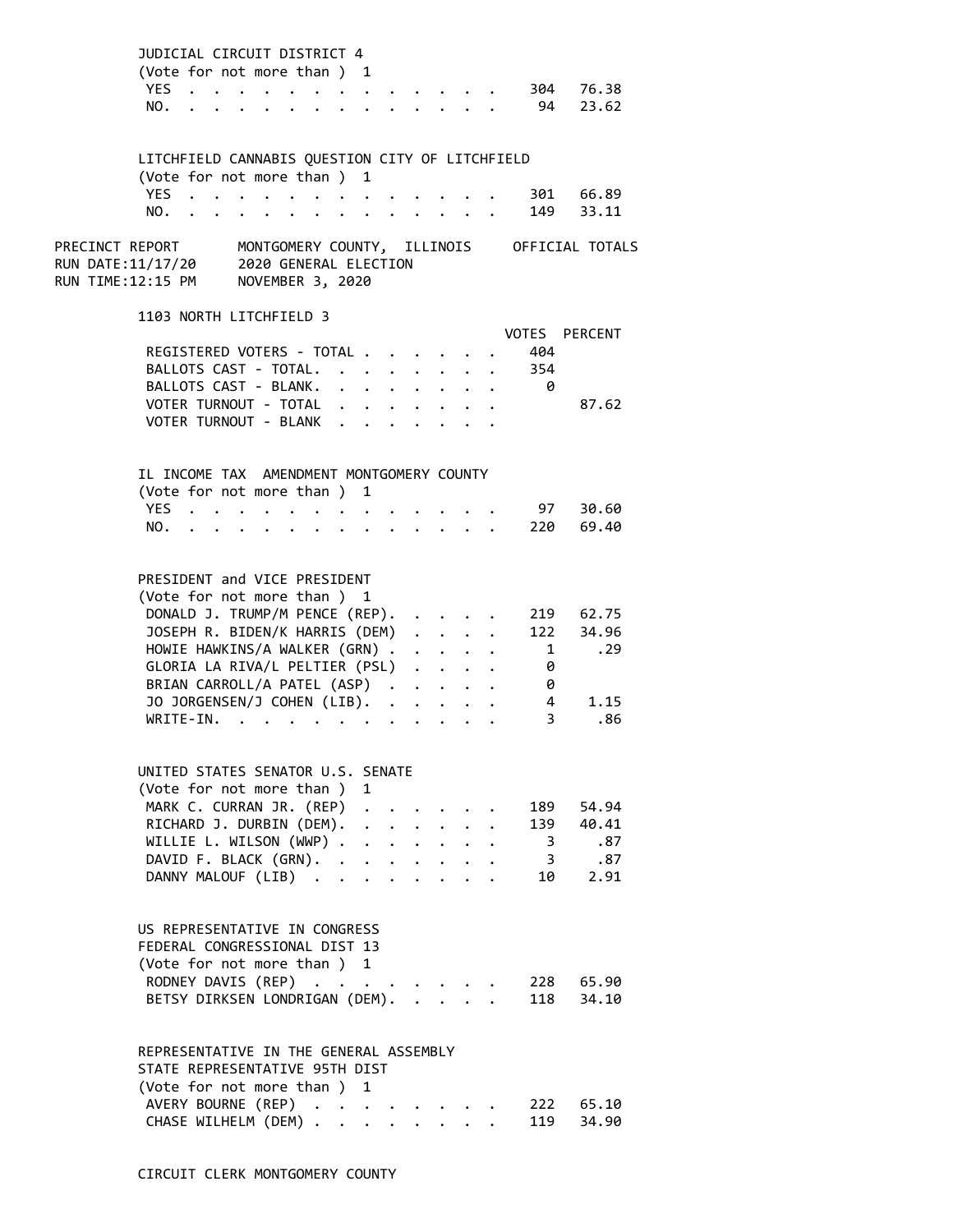| (Vote for not more than ) 1<br>HOLLY LEMONS (REP)<br>100.00<br>308<br>NO CANDIDATE FILED<br>- 0                                                                                                                                                                                                                                                  |  |
|--------------------------------------------------------------------------------------------------------------------------------------------------------------------------------------------------------------------------------------------------------------------------------------------------------------------------------------------------|--|
| STATE'S ATTORNEY MONTGOMERY COUNTY<br>(Vote for not more than ) 1<br>ANDREW AFFRUNTI (REP)<br>181 53.39<br>BRYANT "BUTCH" HITCHINGS (DEM)<br>158 46.61                                                                                                                                                                                           |  |
| CORONER MONTGOMERY COUNTY<br>(Vote for not more than ) 1<br>RANDY LEETHAM (REP)<br>301<br>100.00<br>NO CANDIDATE FILED<br>- 0                                                                                                                                                                                                                    |  |
| COUNTY BOARD MEMBER DISTRICT 7<br>(Vote for not more than ) 2<br>ANDY RITCHIE (REP)<br>224 61.20<br>142 38.80<br>TIMOTHY L. FOGLE (DEM) .<br>$\mathbf{L}^{\text{max}}$                                                                                                                                                                           |  |
| JUDGE OF THE SUPREME COURT<br>SUPREME JUDICIAL DISTRICT 5 (KARMEIER)<br>(Vote for not more than ) 1<br>DAVID K. OVERSTREET (REP) .<br>209 63.14<br>JUDY CATES (DEM)<br>122 36.86                                                                                                                                                                 |  |
| JUDGE OF THE APPELLATE COURT<br>APPELLATE JUDICIAL DISTRICT 5 (CHAPMAN)<br>(Vote for not more than ) 1<br>MARK M. BOIE (REP)<br>194 58.97<br>$\ddot{\phantom{a}}$<br>SARAH SMITH (DEM). .<br>135<br>41.03<br>$\ddot{\phantom{a}}$                                                                                                                |  |
| THOMAS M WELCH APPELLATE JUDGE RETENT<br>APPELLATE JUDICIAL DISTRICT 5<br>(Vote for not more than ) 1<br>YES<br>80.28<br>232<br>the contract of the contract of the contract of the contract of the contract of the contract of the contract of<br>57<br>19.72<br>NO.                                                                            |  |
| STAN BRANDMEYER CIRCUIT JUDGE RETENT<br>JUDICIAL CIRCUIT DISTRICT 4<br>(Vote for not more than)<br>1<br>YES.<br>226<br>80.14<br>56<br>19.86<br>NO.                                                                                                                                                                                               |  |
| JAMES L. ROBERTS CIRCUIT JUDGE RETENT<br>JUDICIAL CIRCUIT DISTRICT 4<br>(Vote for not more than) 1<br>YES.<br>256<br>83.93<br>49<br>16.07<br>NO.<br>$\bullet$ . The set of $\bullet$                                                                                                                                                             |  |
| MARTIN W. SIEMER CIRCUIT JUDGE RETENT<br>JUDICIAL CIRCUIT DISTRICT 4<br>(Vote for not more than ) 1<br><b>YES</b><br>224<br>80.00<br>$\mathbf{a}^{\prime}=\mathbf{a}^{\prime}=\mathbf{a}^{\prime}=\mathbf{a}^{\prime}=\mathbf{a}^{\prime}=\mathbf{a}^{\prime}=\mathbf{a}^{\prime}=\mathbf{a}^{\prime}=\mathbf{a}^{\prime}$<br>56<br>20.00<br>NO. |  |
|                                                                                                                                                                                                                                                                                                                                                  |  |

# LITCHFIELD CANNABIS QUESTION CITY OF LITCHFIELD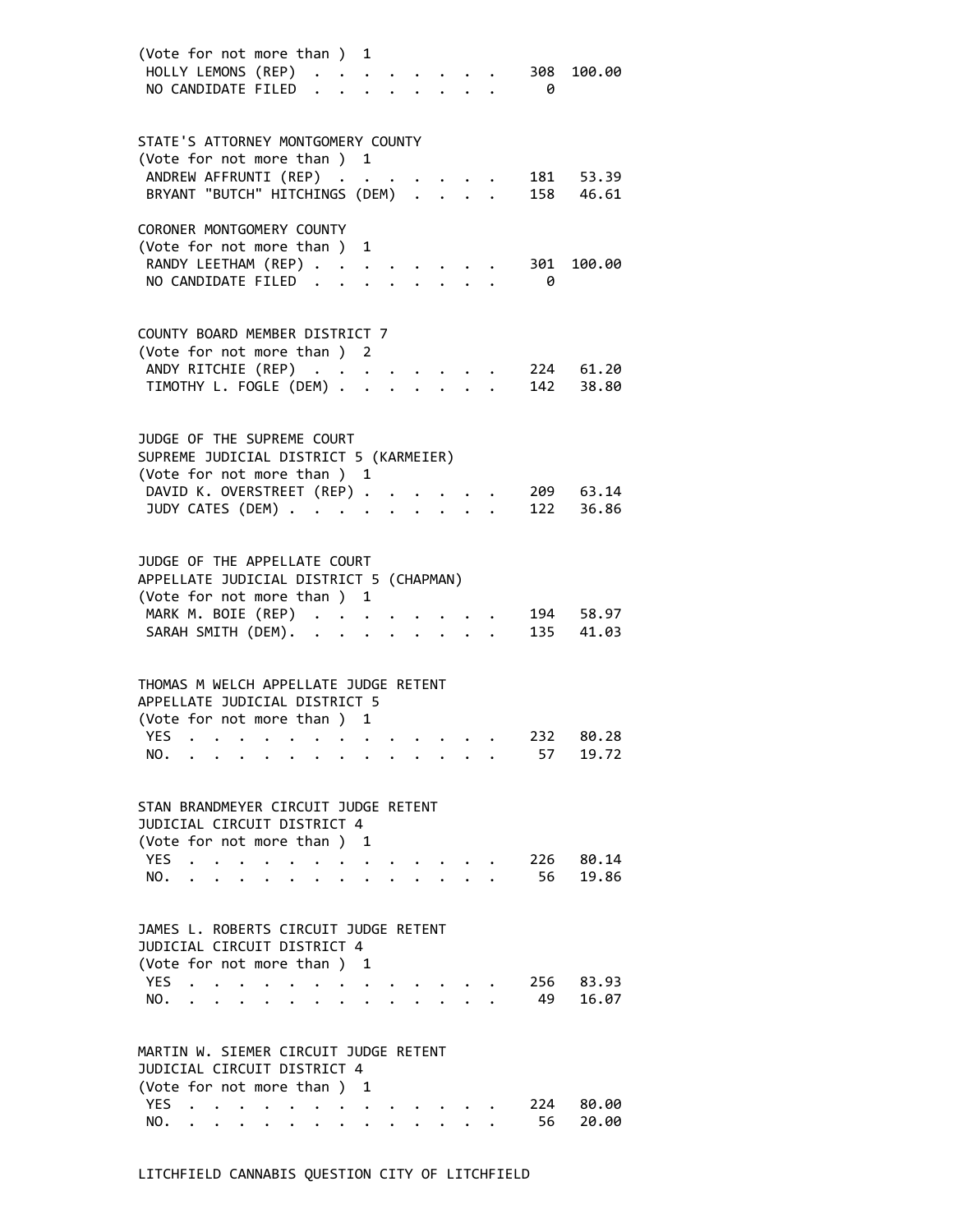| (Vote for not more than ) 1<br><b>YES</b><br>NO.                                                                                                                                                                                                                                                 |                                                                                                           |                      | $\cdot$ $\cdot$ $\cdot$ $\cdot$                                                               |                                                                                                                                                                                          |  |                       | 197 57.43<br>146 42.57               |  |
|--------------------------------------------------------------------------------------------------------------------------------------------------------------------------------------------------------------------------------------------------------------------------------------------------|-----------------------------------------------------------------------------------------------------------|----------------------|-----------------------------------------------------------------------------------------------|------------------------------------------------------------------------------------------------------------------------------------------------------------------------------------------|--|-----------------------|--------------------------------------|--|
| MONTGOMERY COUNTY, ILLINOIS OFFICIAL TOTALS<br>PRECINCT REPORT<br>2020 GENERAL ELECTION<br>RUN DATE:11/17/20<br>RUN TIME:12:15 PM<br>NOVEMBER 3, 2020                                                                                                                                            |                                                                                                           |                      |                                                                                               |                                                                                                                                                                                          |  |                       |                                      |  |
| 1104 NORTH LITCHFIELD 4                                                                                                                                                                                                                                                                          |                                                                                                           |                      |                                                                                               |                                                                                                                                                                                          |  |                       | VOTES PERCENT                        |  |
| REGISTERED VOTERS - TOTAL .                                                                                                                                                                                                                                                                      |                                                                                                           |                      | $\cdot$ $\cdot$ $\cdot$ $\cdot$                                                               |                                                                                                                                                                                          |  | 370                   |                                      |  |
| BALLOTS CAST - TOTAL.                                                                                                                                                                                                                                                                            |                                                                                                           |                      |                                                                                               |                                                                                                                                                                                          |  | 300                   |                                      |  |
| BALLOTS CAST - BLANK.<br>VOTER TURNOUT - TOTAL                                                                                                                                                                                                                                                   | $\cdot$ $\cdot$ $\cdot$ $\cdot$ $\cdot$ $\cdot$ $\cdot$ $\cdot$<br>$\mathbf{r} = \mathbf{r} + \mathbf{r}$ |                      |                                                                                               |                                                                                                                                                                                          |  | 0                     | 81.08                                |  |
| VOTER TURNOUT - BLANK                                                                                                                                                                                                                                                                            | $\mathbf{L} = \mathbf{L}$                                                                                 |                      |                                                                                               |                                                                                                                                                                                          |  |                       |                                      |  |
| IL INCOME TAX AMENDMENT MONTGOMERY COUNTY                                                                                                                                                                                                                                                        |                                                                                                           |                      |                                                                                               |                                                                                                                                                                                          |  |                       |                                      |  |
| (Vote for not more than)<br>YES                                                                                                                                                                                                                                                                  | 1                                                                                                         |                      |                                                                                               |                                                                                                                                                                                          |  |                       | 76 27.05                             |  |
| NO.                                                                                                                                                                                                                                                                                              |                                                                                                           |                      |                                                                                               | $\cdot$ $\cdot$                                                                                                                                                                          |  |                       | 205 72.95                            |  |
| PRESIDENT and VICE PRESIDENT<br>(Vote for not more than ) 1<br>DONALD J. TRUMP/M PENCE (REP).<br>JOSEPH R. BIDEN/K HARRIS (DEM)<br>HOWIE HAWKINS/A WALKER (GRN) .<br>GLORIA LA RIVA/L PELTIER (PSL)<br>BRIAN CARROLL/A PATEL (ASP).<br>JO JORGENSEN/J COHEN (LIB).<br>WRITE-IN.<br>$\sim$ $\sim$ |                                                                                                           | $\ddot{\phantom{a}}$ |                                                                                               | $\cdot$ $\cdot$ $\cdot$ $\cdot$<br>$\mathbf{r} = \mathbf{r} + \mathbf{r}$<br>$\mathbf{r} = \mathbf{r} + \mathbf{r}$ , where $\mathbf{r} = \mathbf{r}$<br>$\cdot$ $\cdot$ $\cdot$ $\cdot$ |  | 1<br>0<br>0<br>4<br>ø | 207 69.23<br>87 29.10<br>.33<br>1.34 |  |
| UNITED STATES SENATOR U.S. SENATE<br>(Vote for not more than )                                                                                                                                                                                                                                   | 1                                                                                                         |                      |                                                                                               |                                                                                                                                                                                          |  |                       |                                      |  |
| MARK C. CURRAN JR. (REP)<br>RICHARD J. DURBIN (DEM).                                                                                                                                                                                                                                             |                                                                                                           |                      | $\mathbf{1}^{\prime}$ , $\mathbf{1}^{\prime}$ , $\mathbf{1}^{\prime}$ , $\mathbf{1}^{\prime}$ |                                                                                                                                                                                          |  |                       | 187 64.93<br>$92 \quad 31.94$        |  |
| WILLIE L. WILSON (WWP) .                                                                                                                                                                                                                                                                         | $\ddot{\phantom{0}}$                                                                                      |                      | $\cdots$ $\cdots$                                                                             |                                                                                                                                                                                          |  | $\mathbf{1}$          | .35                                  |  |
| DAVID F. BLACK (GRN).                                                                                                                                                                                                                                                                            |                                                                                                           |                      |                                                                                               |                                                                                                                                                                                          |  |                       | 2 .69                                |  |
| DANNY MALOUF (LIB)                                                                                                                                                                                                                                                                               |                                                                                                           |                      |                                                                                               |                                                                                                                                                                                          |  | 6                     | 2.08                                 |  |
| US REPRESENTATIVE IN CONGRESS<br>FEDERAL CONGRESSIONAL DIST 13<br>(Vote for not more than ) 1<br>RODNEY DAVIS (REP)<br>BETSY DIRKSEN LONDRIGAN (DEM).                                                                                                                                            |                                                                                                           |                      | $\mathbf{r}$ and $\mathbf{r}$                                                                 |                                                                                                                                                                                          |  |                       | 198 68.75<br>90 31.25                |  |
| REPRESENTATIVE IN THE GENERAL ASSEMBLY<br>STATE REPRESENTATIVE 95TH DIST<br>(Vote for not more than ) 1                                                                                                                                                                                          |                                                                                                           |                      |                                                                                               |                                                                                                                                                                                          |  |                       |                                      |  |
| AVERY BOURNE (REP)<br>CHASE WILHELM (DEM)                                                                                                                                                                                                                                                        |                                                                                                           |                      |                                                                                               |                                                                                                                                                                                          |  |                       | 200 68.49<br>92 31.51                |  |
| CIRCUIT CLERK MONTGOMERY COUNTY<br>(Vote for not more than ) 1<br>HOLLY LEMONS (REP)                                                                                                                                                                                                             |                                                                                                           |                      |                                                                                               |                                                                                                                                                                                          |  | 273                   | 100.00                               |  |
| NO CANDIDATE FILED.                                                                                                                                                                                                                                                                              |                                                                                                           |                      |                                                                                               |                                                                                                                                                                                          |  | 0                     |                                      |  |

 STATE'S ATTORNEY MONTGOMERY COUNTY (Vote for not more than ) 1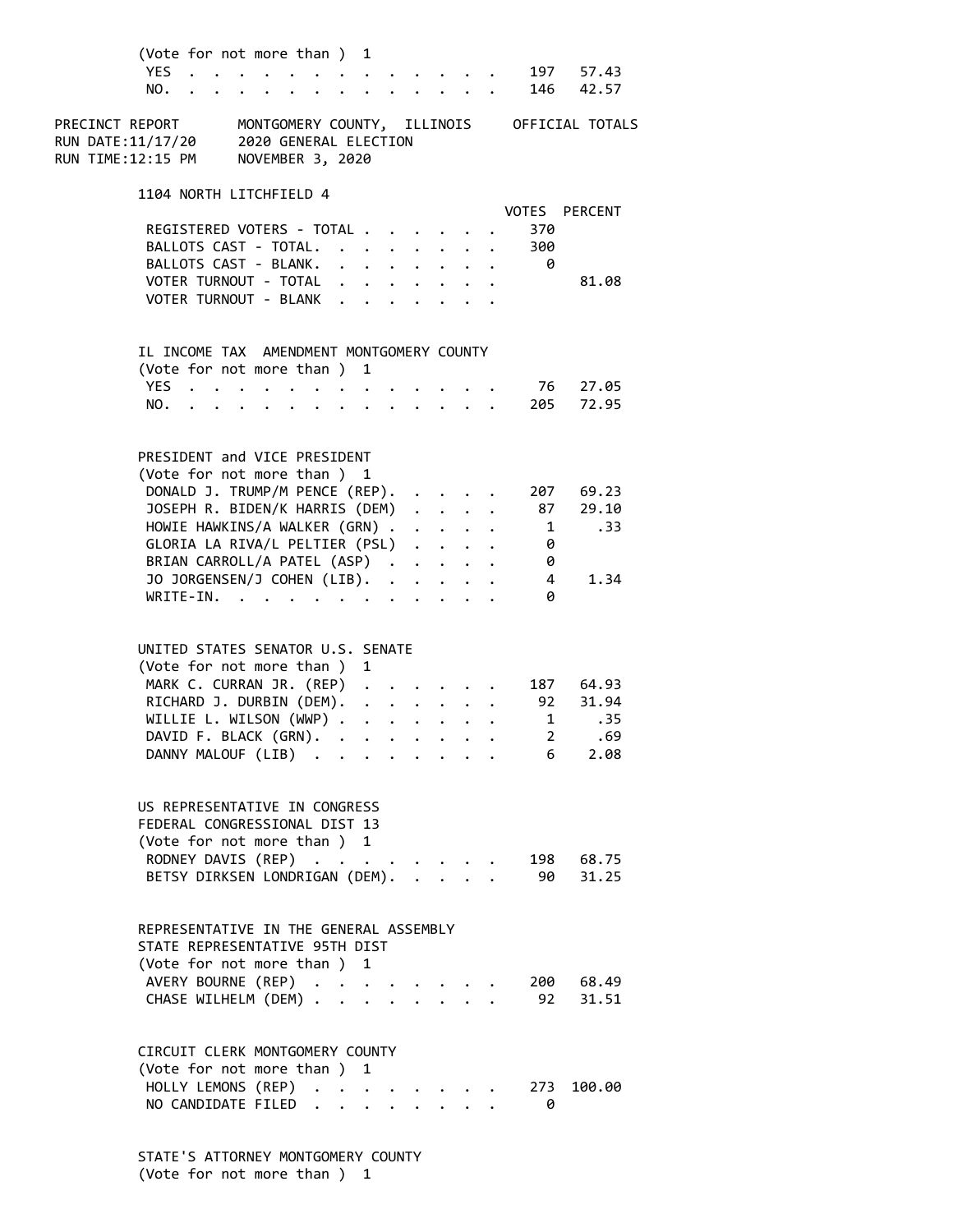|                                                                                                        | ANDREW AFFRUNTI (REP)<br>BRYANT "BUTCH" HITCHINGS (DEM)                        |                               |                             |                                                                                                                 |           |                      |                                              |           |                                                           |                           |  |            | 159 55.99<br>125 44.01 |
|--------------------------------------------------------------------------------------------------------|--------------------------------------------------------------------------------|-------------------------------|-----------------------------|-----------------------------------------------------------------------------------------------------------------|-----------|----------------------|----------------------------------------------|-----------|-----------------------------------------------------------|---------------------------|--|------------|------------------------|
|                                                                                                        | CORONER MONTGOMERY COUNTY<br>(Vote for not more than ) 1                       |                               |                             |                                                                                                                 |           |                      |                                              |           |                                                           |                           |  |            |                        |
|                                                                                                        | RANDY LEETHAM (REP)<br>NO CANDIDATE FILED.                                     |                               |                             |                                                                                                                 |           |                      |                                              |           |                                                           |                           |  | 264<br>- 0 | 100.00                 |
|                                                                                                        | COUNTY BOARD MEMBER DISTRICT 5<br>(Vote for not more than ) 2                  |                               |                             |                                                                                                                 |           |                      |                                              |           |                                                           |                           |  |            |                        |
|                                                                                                        | RUSSELL BEASON (REP). .<br>RICHARD WENDEL (DEM).                               |                               |                             |                                                                                                                 |           | $\ddot{\phantom{a}}$ |                                              | $\ddotsc$ |                                                           |                           |  |            | 181 60.74<br>117 39.26 |
|                                                                                                        | JUDGE OF THE SUPREME COURT<br>SUPREME JUDICIAL DISTRICT 5 (KARMEIER)           |                               |                             |                                                                                                                 |           |                      |                                              |           |                                                           |                           |  |            |                        |
|                                                                                                        | (Vote for not more than ) 1                                                    |                               |                             |                                                                                                                 |           |                      |                                              |           |                                                           |                           |  |            |                        |
|                                                                                                        | DAVID K. OVERSTREET (REP)<br>JUDY CATES (DEM)                                  |                               |                             |                                                                                                                 |           |                      |                                              |           |                                                           |                           |  |            | 184 65.02<br>99 34.98  |
|                                                                                                        | JUDGE OF THE APPELLATE COURT<br>APPELLATE JUDICIAL DISTRICT 5 (CHAPMAN)        |                               |                             |                                                                                                                 |           |                      |                                              |           |                                                           |                           |  |            |                        |
|                                                                                                        | (Vote for not more than ) 1                                                    |                               |                             |                                                                                                                 |           |                      |                                              |           |                                                           |                           |  |            |                        |
|                                                                                                        | MARK M. BOIE (REP)<br>SARAH SMITH (DEM).                                       |                               |                             |                                                                                                                 |           |                      |                                              |           | $\mathbf{r}$ , $\mathbf{r}$ , $\mathbf{r}$ , $\mathbf{r}$ |                           |  |            | 176 62.63<br>105 37.37 |
|                                                                                                        | THOMAS M WELCH APPELLATE JUDGE RETENT<br>APPELLATE JUDICIAL DISTRICT 5         |                               |                             |                                                                                                                 |           |                      |                                              |           |                                                           |                           |  |            |                        |
|                                                                                                        | (Vote for not more than ) 1<br>YES                                             |                               |                             |                                                                                                                 |           |                      |                                              |           |                                                           |                           |  |            | 205 81.35              |
|                                                                                                        | NO.                                                                            |                               | $\sim$ $\sim$ $\sim$ $\sim$ | $\bullet$                                                                                                       | $\bullet$ |                      | $\ddot{\phantom{0}}$<br>$\ddot{\phantom{0}}$ |           |                                                           |                           |  | 47         | 18.65                  |
|                                                                                                        | STAN BRANDMEYER CIRCUIT JUDGE RETENT                                           |                               |                             |                                                                                                                 |           |                      |                                              |           |                                                           |                           |  |            |                        |
|                                                                                                        | JUDICIAL CIRCUIT DISTRICT 4                                                    |                               |                             |                                                                                                                 |           |                      |                                              |           |                                                           |                           |  |            |                        |
|                                                                                                        | (Vote for not more than ) 1<br>$YFS$                                           |                               |                             |                                                                                                                 |           |                      |                                              |           |                                                           |                           |  | 207        | 82.14                  |
|                                                                                                        | NO.                                                                            |                               |                             | the contract of the contract of the contract of the contract of the contract of the contract of the contract of |           |                      |                                              |           |                                                           |                           |  | 45         | 17.86                  |
|                                                                                                        | JAMES L. ROBERTS CIRCUIT JUDGE RETENT<br>JUDICIAL CIRCUIT DISTRICT 4           |                               |                             |                                                                                                                 |           |                      |                                              |           |                                                           |                           |  |            |                        |
|                                                                                                        | (Vote for not more than ) 1                                                    |                               |                             |                                                                                                                 |           |                      |                                              |           |                                                           |                           |  |            |                        |
|                                                                                                        | YES<br>NO.                                                                     | $\mathbf{r} = \mathbf{r}$     |                             |                                                                                                                 |           | $\cdot$              | $\bullet$                                    | $\bullet$ | $\bullet$ , $\bullet$ , $\bullet$ , $\bullet$ , $\bullet$ | $\ddot{\phantom{0}}$      |  |            | 214 82.31<br>46 17.69  |
|                                                                                                        | MARTIN W. SIEMER CIRCUIT JUDGE RETENT<br>JUDICIAL CIRCUIT DISTRICT 4           |                               |                             |                                                                                                                 |           |                      |                                              |           |                                                           |                           |  |            |                        |
|                                                                                                        | (Vote for not more than ) 1                                                    |                               |                             |                                                                                                                 |           |                      |                                              |           |                                                           |                           |  |            |                        |
|                                                                                                        | YES<br>NO.                                                                     | $\mathbf{r}$ and $\mathbf{r}$ |                             |                                                                                                                 |           |                      |                                              |           |                                                           | $\mathbf{r} = \mathbf{r}$ |  | 200<br>49  | 80.32<br>19.68         |
|                                                                                                        | LITCHFIELD CANNABIS QUESTION CITY OF LITCHFIELD<br>(Vote for not more than ) 1 |                               |                             |                                                                                                                 |           |                      |                                              |           |                                                           |                           |  |            |                        |
|                                                                                                        | YES.<br>NO.                                                                    |                               |                             | the contract of the contract of the contract of the contract of the contract of the contract of the contract of |           |                      |                                              |           |                                                           |                           |  |            | 137 67.82<br>65 32.18  |
| PRECINCT REPORT MONTGOMERY COUNTY, ILLINOIS OFFICIAL TOTALS<br>RUN DATE:11/17/20 2020 GENERAL ELECTION |                                                                                |                               |                             |                                                                                                                 |           |                      |                                              |           |                                                           |                           |  |            |                        |

RUN TIME:12:15 PM NOVEMBER 3, 2020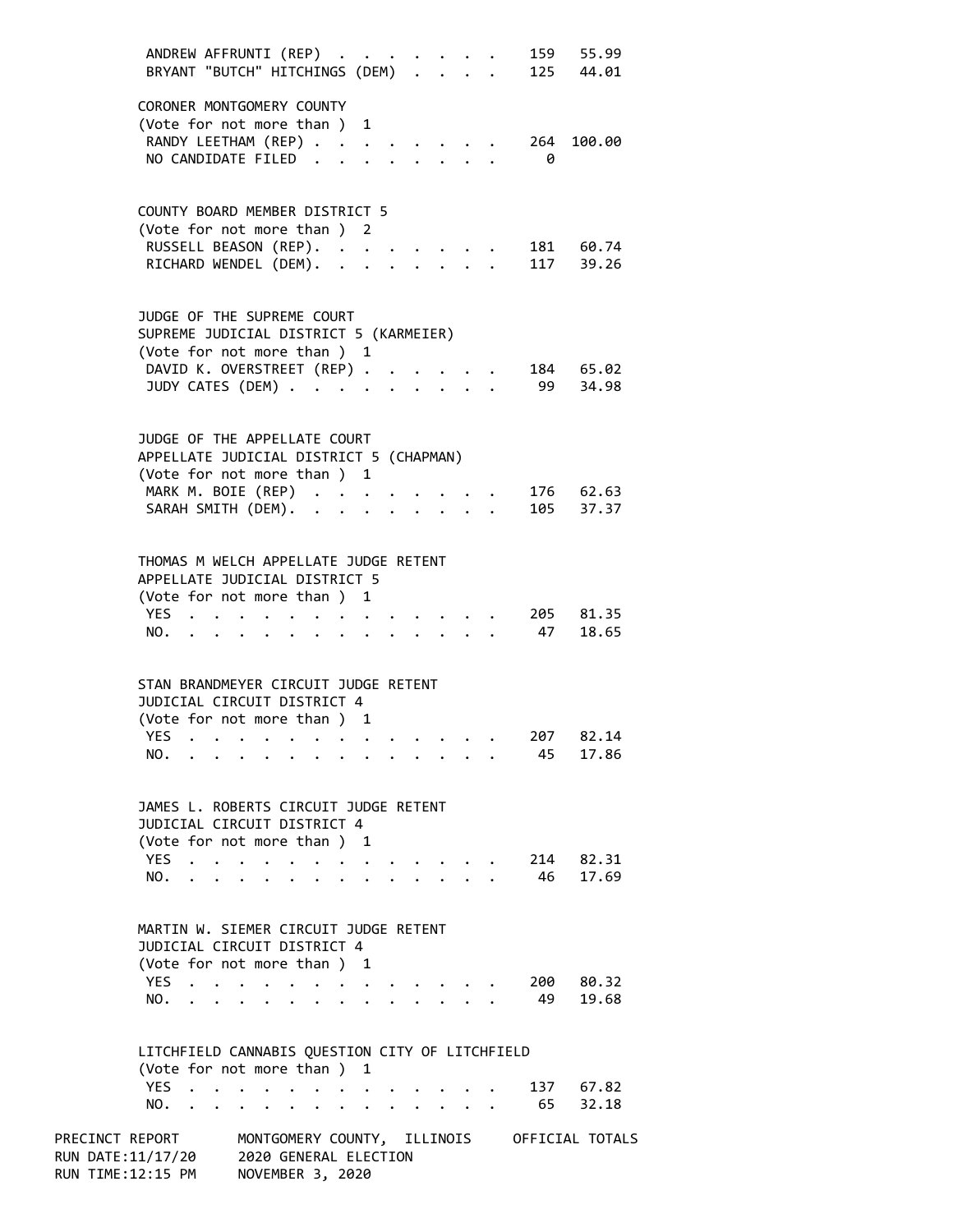| 1105 NORTH LITCHFIELD 5<br>REGISTERED VOTERS - TOTAL<br>BALLOTS CAST - TOTAL. .<br>$\ddot{\phantom{0}}$<br>$\ddot{\phantom{a}}$<br>$\ddot{\phantom{0}}$<br>$\ddot{\phantom{a}}$<br>$\sim$                                                                 | VOTES PERCENT<br>353<br>292                 |                        |
|-----------------------------------------------------------------------------------------------------------------------------------------------------------------------------------------------------------------------------------------------------------|---------------------------------------------|------------------------|
| BALLOTS CAST - BLANK.<br>$\mathbf{L}^{\text{max}}$<br>$\mathbf{A}$ and $\mathbf{A}$ and $\mathbf{A}$<br>$\mathbf{r}$<br>$\mathbf{L}$<br>VOTER TURNOUT - TOTAL<br>$\cdot$ $\cdot$ $\cdot$ $\cdot$ $\cdot$<br>$\ddot{\phantom{0}}$<br>VOTER TURNOUT - BLANK | - 0                                         | 82.72                  |
| IL INCOME TAX AMENDMENT MONTGOMERY COUNTY<br>(Vote for not more than ) 1                                                                                                                                                                                  |                                             |                        |
| YES.<br>NO.<br>$\mathbf{L}^{\text{max}}$                                                                                                                                                                                                                  | 81<br>190                                   | 29.89<br>70.11         |
| PRESIDENT and VICE PRESIDENT<br>(Vote for not more than ) 1                                                                                                                                                                                               |                                             |                        |
| DONALD J. TRUMP/M PENCE (REP).<br>$\ddot{\phantom{0}}$<br>JOSEPH R. BIDEN/K HARRIS (DEM)<br>$\mathbf{L} = \mathbf{L}$<br>HOWIE HAWKINS/A WALKER (GRN) .<br>$\mathbf{r} = \mathbf{r} + \mathbf{r}$ , where $\mathbf{r}$                                    | 194<br>90<br>4                              | 66.67<br>30.93<br>1.37 |
| GLORIA LA RIVA/L PELTIER (PSL)<br>BRIAN CARROLL/A PATEL (ASP)                                                                                                                                                                                             | 0<br>0                                      |                        |
| JO JORGENSEN/J COHEN (LIB).<br>$\mathbf{L}^{\text{max}}$<br>WRITE-IN.<br>$\mathcal{A}$ , and $\mathcal{A}$ , and $\mathcal{A}$ , and $\mathcal{A}$<br>$\mathbf{r} = \mathbf{r} - \mathbf{r}$<br>$\ddot{\phantom{a}}$<br>$\ddot{\phantom{a}}$              | $2 \left( \frac{1}{2} \right)$<br>$1 \quad$ | .69<br>.34             |
| UNITED STATES SENATOR U.S. SENATE<br>(Vote for not more than)<br>1                                                                                                                                                                                        |                                             |                        |
| MARK C. CURRAN JR. (REP)<br>$\mathbf{r} = \mathbf{r} + \mathbf{r} + \mathbf{r}$ .<br>RICHARD J. DURBIN (DEM).<br>$\cdot$ $\cdot$ $\cdot$ $\cdot$ $\cdot$ $\cdot$<br>WILLIE L. WILSON (WWP)                                                                | 178<br>93 32.63                             | 62.46<br>3 1.05        |
| DAVID F. BLACK (GRN).<br>DANNY MALOUF (LIB)<br>$\sim 100$ km s $^{-1}$<br>$\mathbf{r} = \mathbf{r} + \mathbf{r}$ .                                                                                                                                        |                                             | 5 1.75<br>6 2.11       |
| US REPRESENTATIVE IN CONGRESS                                                                                                                                                                                                                             |                                             |                        |
| FEDERAL CONGRESSIONAL DIST 13<br>(Vote for not more than ) 1<br>RODNEY DAVIS (REP)<br>$\sim$ $\sim$                                                                                                                                                       | 195                                         | 68.66                  |
| BETSY DIRKSEN LONDRIGAN (DEM).<br>$\ddotsc$<br>$\ddot{\phantom{0}}$                                                                                                                                                                                       | 89                                          | 31.34                  |
| REPRESENTATIVE IN THE GENERAL ASSEMBLY<br>STATE REPRESENTATIVE 95TH DIST                                                                                                                                                                                  |                                             |                        |
| (Vote for not more than ) 1<br>AVERY BOURNE (REP)<br>$\ddot{\phantom{0}}$<br>CHASE WILHELM (DEM)                                                                                                                                                          | 98 34.39                                    | 187 65.61              |
| CIRCUIT CLERK MONTGOMERY COUNTY<br>(Vote for not more than)<br>1                                                                                                                                                                                          |                                             |                        |
| HOLLY LEMONS (REP)<br>NO CANDIDATE FILED                                                                                                                                                                                                                  | 249<br>0                                    | 100.00                 |
| STATE'S ATTORNEY MONTGOMERY COUNTY<br>(Vote for not more than)<br>1                                                                                                                                                                                       |                                             |                        |
| ANDREW AFFRUNTI (REP)<br>BRYANT "BUTCH" HITCHINGS (DEM)                                                                                                                                                                                                   | 162 57.04                                   | 122 42.96              |
| CORONER MONTGOMERY COUNTY<br>(Vote for not more than )<br>1                                                                                                                                                                                               |                                             |                        |
| RANDY LEETHAM (REP)<br>NO CANDIDATE FILED.<br>$\ddot{\phantom{0}}$                                                                                                                                                                                        | 244<br>0                                    | 100.00                 |

# 1105 NORTH LITCHFIELD 5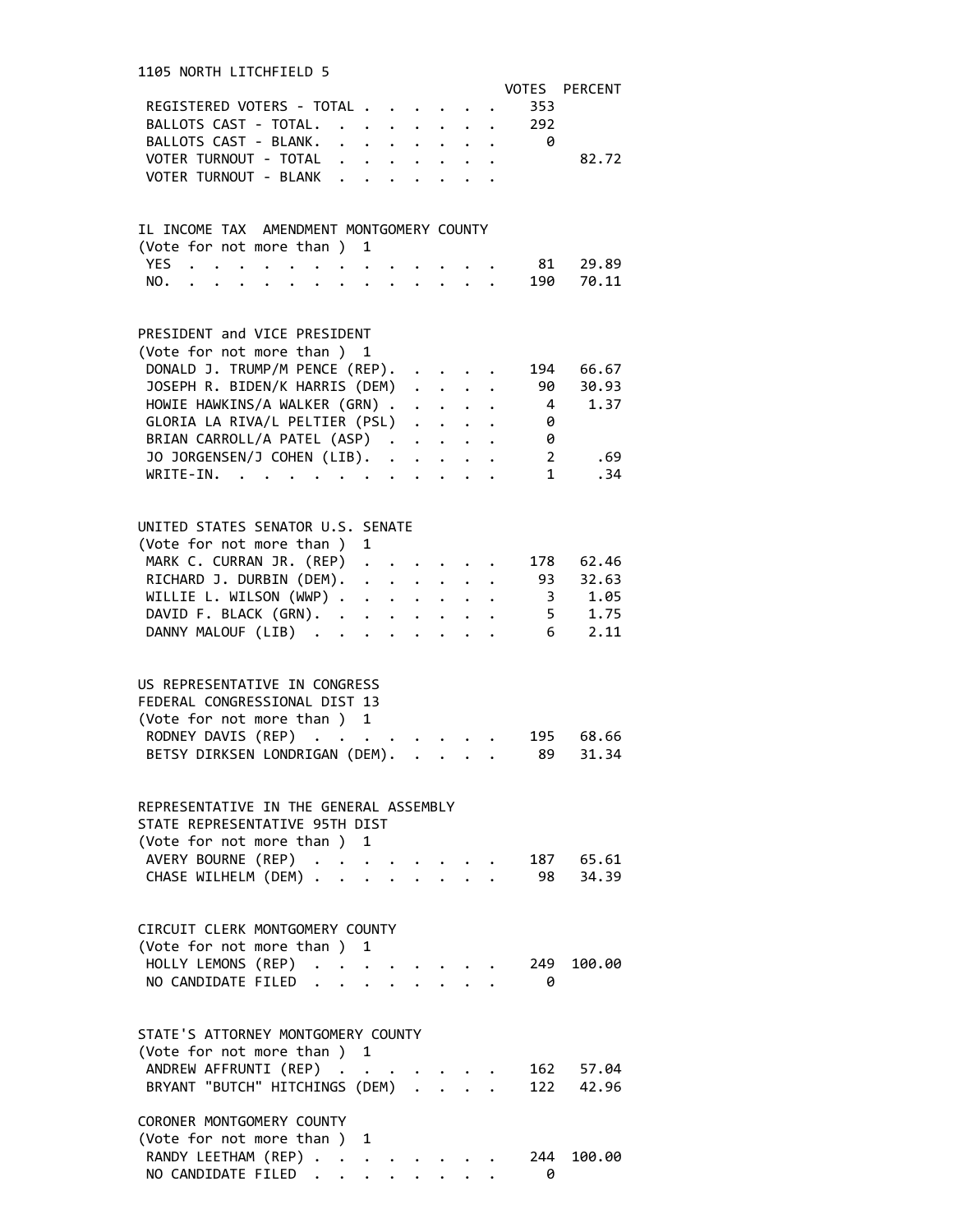| COUNTY BOARD MEMBER DISTRICT 7<br>(Vote for not more than ) 2<br>ANDY RITCHIE (REP)<br>187 61.11<br>119 38.89<br>TIMOTHY L. FOGLE (DEM) .                                                                                                                                                                                                                           |  |
|---------------------------------------------------------------------------------------------------------------------------------------------------------------------------------------------------------------------------------------------------------------------------------------------------------------------------------------------------------------------|--|
| JUDGE OF THE SUPREME COURT<br>SUPREME JUDICIAL DISTRICT 5 (KARMEIER)<br>(Vote for not more than ) 1<br>DAVID K. OVERSTREET (REP).<br>182 64.31<br>JUDY CATES (DEM)<br>101 35.69                                                                                                                                                                                     |  |
| JUDGE OF THE APPELLATE COURT<br>APPELLATE JUDICIAL DISTRICT 5 (CHAPMAN)<br>(Vote for not more than ) 1<br>MARK M. BOIE (REP)<br>178 63.35<br>SARAH SMITH (DEM).<br>103 36.65                                                                                                                                                                                        |  |
| THOMAS M WELCH APPELLATE JUDGE RETENT<br>APPELLATE JUDICIAL DISTRICT 5<br>(Vote for not more than ) 1<br>196 76.56<br>YES<br>$\ddot{\phantom{0}}$<br>60<br>23.44<br>NO.<br>$\mathbf{r} = \mathbf{r} \cdot \mathbf{r}$ .<br>$\bullet$                                                                                                                                |  |
| STAN BRANDMEYER CIRCUIT JUDGE RETENT<br>JUDICIAL CIRCUIT DISTRICT 4<br>(Vote for not more than ) 1<br>YES<br>186 73.52<br>$\mathbf{z} = \mathbf{z} + \mathbf{z}$<br>67<br>26.48<br>NO.<br>$\mathbf{L} = \mathbf{L} \mathbf{L}$<br>$\cdot$ $\cdot$ $\cdot$<br>$\ddot{\phantom{0}}$                                                                                   |  |
| JAMES L. ROBERTS CIRCUIT JUDGE RETENT<br>JUDICIAL CIRCUIT DISTRICT 4<br>(Vote for not more than ) 1<br>YES<br>200 77.82<br>57<br>22.18<br>NO.                                                                                                                                                                                                                       |  |
| MARTIN W. SIEMER CIRCUIT JUDGE RETENT<br>JUDICIAL CIRCUIT DISTRICT 4<br>(Vote for not more than ) 1<br>YES<br>188 73.73<br>$\ddot{\phantom{a}}$<br>$\ddot{\phantom{a}}$<br>$\cdot$ $\cdot$ $\cdot$<br>$\cdot$ $\cdot$ $\cdot$ $\cdot$<br>$\bullet$ . The set of $\bullet$<br>67 26.27<br>NO.<br>$\mathbf{r} = \mathbf{r}$<br>$\mathbf{r} = \mathbf{r} - \mathbf{r}$ |  |
| LITCHFIELD CANNABIS QUESTION CITY OF LITCHFIELD<br>(Vote for not more than)<br>1<br>YES<br>201 70.03<br>86<br>29.97<br>NO.                                                                                                                                                                                                                                          |  |
| PRECINCT REPORT<br>MONTGOMERY COUNTY, ILLINOIS OFFICIAL TOTALS<br>RUN DATE:11/17/20 2020 GENERAL ELECTION<br>RUN TIME:12:15 PM NOVEMBER 3, 2020                                                                                                                                                                                                                     |  |
| 1106 NORTH LITCHFIELD 6<br>VOTES PERCENT<br>REGISTERED VOTERS - TOTAL<br>741<br>BALLOTS CAST - TOTAL.<br>645<br>$\mathbf{r}$<br>BALLOTS CAST - BLANK.<br>0                                                                                                                                                                                                          |  |

VOTER TURNOUT - TOTAL . . . . . . . 87.04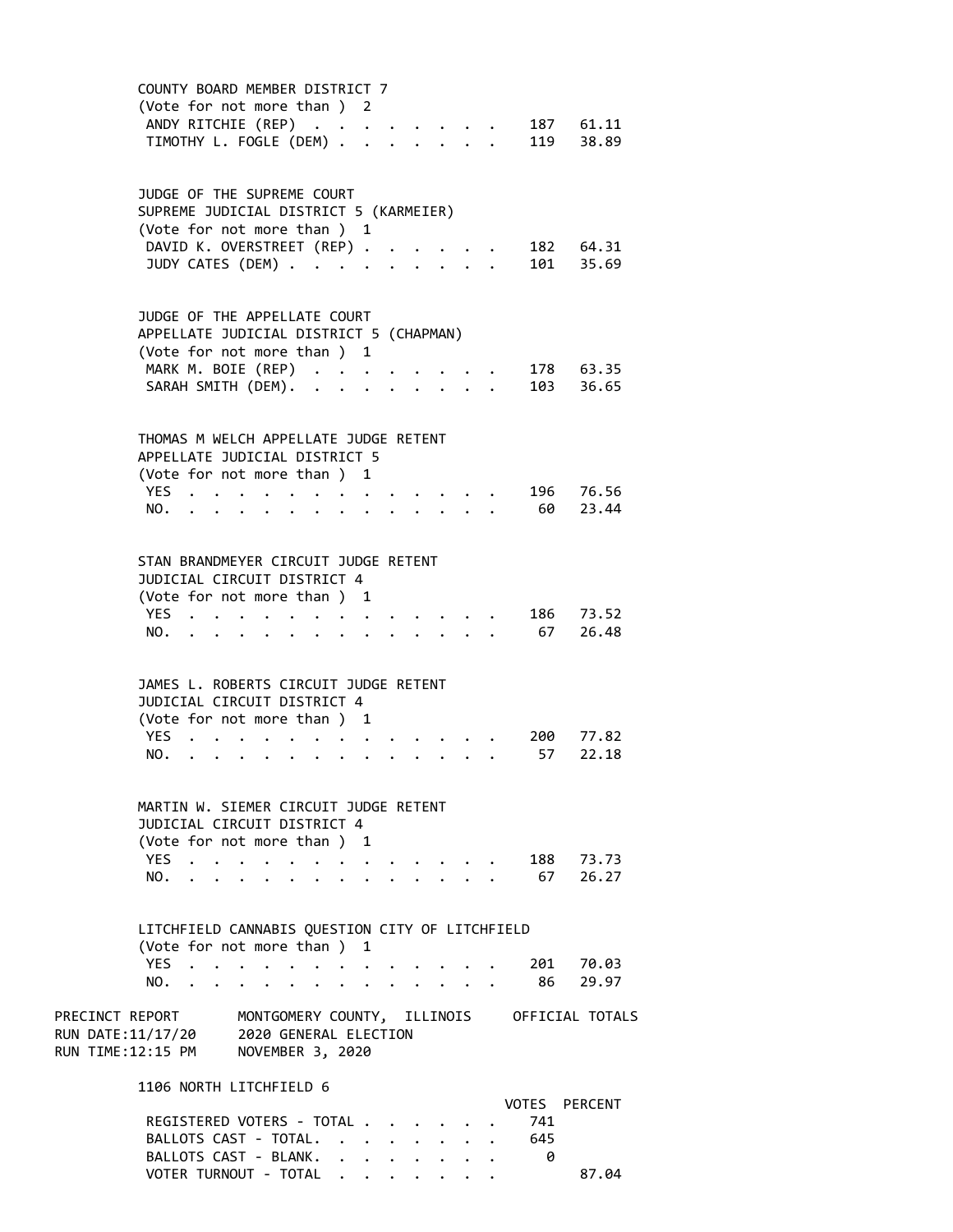# IL INCOME TAX AMENDMENT MONTGOMERY COUNTY

| (Vote for not more than ) 1 |  |  |  |  |  |  |               |  |
|-----------------------------|--|--|--|--|--|--|---------------|--|
|                             |  |  |  |  |  |  | YES 138 23.12 |  |
|                             |  |  |  |  |  |  | NO. 459 76.88 |  |

# PRESIDENT and VICE PRESIDENT<br>(Vote for not more than ) 1

| (Vote for not more than) 1               |  |  |                |       |
|------------------------------------------|--|--|----------------|-------|
| DONALD J. TRUMP/M PENCE (REP).           |  |  | 438            | 68.87 |
| JOSEPH R. BIDEN/K HARRIS (DEM) 185 29.09 |  |  |                |       |
| HOWIE HAWKINS/A WALKER (GRN) 1 .16       |  |  |                |       |
| GLORIA LA RIVA/L PELTIER (PSL)           |  |  | 0              |       |
| BRIAN CARROLL/A PATEL (ASP)              |  |  | $\overline{2}$ | .31   |
| JO JORGENSEN/J COHEN (LIB). 10 1.57      |  |  |                |       |
| WRITE-IN.                                |  |  | 0              |       |

### UNITED STATES SENATOR U.S. SENATE

| (Vote for not more than) 1         |  |  |  |     |
|------------------------------------|--|--|--|-----|
| MARK C. CURRAN JR. (REP) 411 65.87 |  |  |  |     |
| RICHARD J. DURBIN (DEM). 197 31.57 |  |  |  |     |
| WILLIE L. WILSON (WWP) 3           |  |  |  | .48 |
| DAVID F. BLACK (GRN). 3            |  |  |  | .48 |
| DANNY MALOUF (LIB) 10 1.60         |  |  |  |     |

# US REPRESENTATIVE IN CONGRESS FEDERAL CONGRESSIONAL DIST 13 (Vote for not more than ) 1 RODNEY DAVIS (REP) . . . . . . . . 457 73.83 BETSY DIRKSEN LONDRIGAN (DEM). . . . . 162 26.17

| REPRESENTATIVE IN THE GENERAL ASSEMBLY |                               |  |  |  |  |  |
|----------------------------------------|-------------------------------|--|--|--|--|--|
| STATE REPRESENTATIVE 95TH DIST         |                               |  |  |  |  |  |
| (Vote for not more than) 1             |                               |  |  |  |  |  |
|                                        | AVERY BOURNE (REP) 463 73.84  |  |  |  |  |  |
|                                        | CHASE WILHELM (DEM) 164 26.16 |  |  |  |  |  |
|                                        |                               |  |  |  |  |  |

### CIRCUIT CLERK MONTGOMERY COUNTY (Vote for not more than ) 1 HOLLY LEMONS (REP) . . . . . . . . 569 100.00

|  | NO CANDIDATE FILED |  |  |  |  |  |  |
|--|--------------------|--|--|--|--|--|--|

# STATE'S ATTORNEY MONTGOMERY COUNTY (Vote for not more than ) 1 ANDREW AFFRUNTI (REP) . . . . . . . 367 59.67

| CORONER MONTGOMERY COUNTY |                            |  |  |                                                                                       |
|---------------------------|----------------------------|--|--|---------------------------------------------------------------------------------------|
|                           |                            |  |  |                                                                                       |
|                           |                            |  |  | 566 100.00                                                                            |
|                           |                            |  |  |                                                                                       |
|                           | (Vote for not more than) 1 |  |  | BRYANT "BUTCH" HITCHINGS (DEM) 248 40.33<br>RANDY LEETHAM (REP)<br>NO CANDIDATE FILED |

| COUNTY BOARD MEMBER DISTRICT 7   |  |  |  |  |
|----------------------------------|--|--|--|--|
| (Vote for not more than ) 2      |  |  |  |  |
| ANDY RITCHIE (REP) 443 68.68     |  |  |  |  |
| TIMOTHY L. FOGLE (DEM) 202 31.32 |  |  |  |  |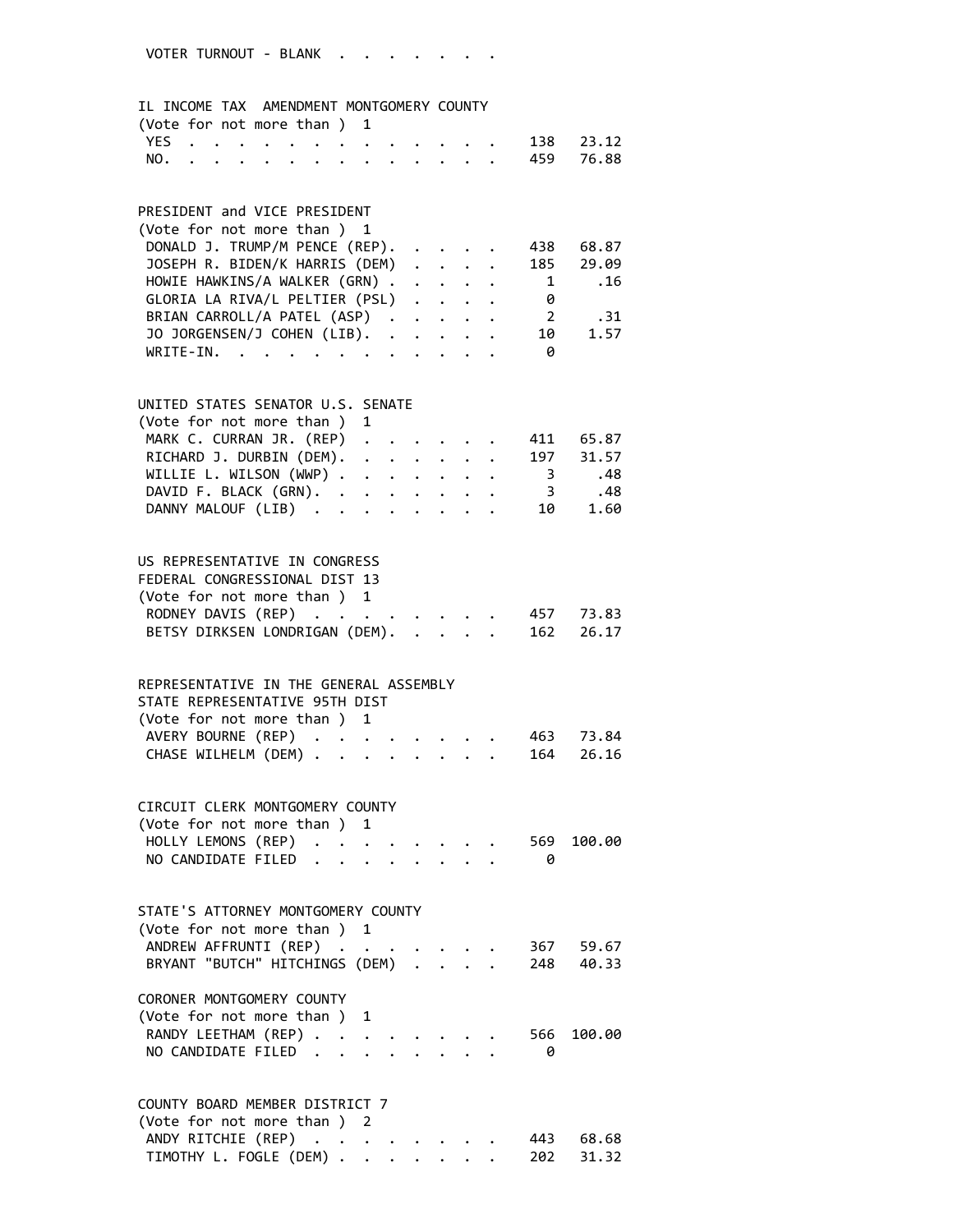|                                                                                                  | JUDGE OF THE SUPREME COURT<br>SUPREME JUDICIAL DISTRICT 5 (KARMEIER)<br>(Vote for not more than ) 1 |                                               |                      |                                                                       |                      |   |  |                                                 |  |     |                                             |  |
|--------------------------------------------------------------------------------------------------|-----------------------------------------------------------------------------------------------------|-----------------------------------------------|----------------------|-----------------------------------------------------------------------|----------------------|---|--|-------------------------------------------------|--|-----|---------------------------------------------|--|
|                                                                                                  |                                                                                                     | DAVID K. OVERSTREET (REP)<br>JUDY CATES (DEM) |                      |                                                                       |                      |   |  |                                                 |  |     | 429 69.87<br>185 30.13                      |  |
|                                                                                                  | JUDGE OF THE APPELLATE COURT<br>APPELLATE JUDICIAL DISTRICT 5 (CHAPMAN)                             |                                               |                      |                                                                       |                      |   |  |                                                 |  |     |                                             |  |
|                                                                                                  | (Vote for not more than ) 1                                                                         |                                               |                      |                                                                       |                      |   |  |                                                 |  |     |                                             |  |
|                                                                                                  | MARK M. BOIE (REP)                                                                                  |                                               |                      |                                                                       |                      |   |  |                                                 |  |     | 402 67.56                                   |  |
|                                                                                                  |                                                                                                     | SARAH SMITH (DEM). .                          |                      |                                                                       |                      |   |  |                                                 |  |     | 193 32.44                                   |  |
|                                                                                                  | THOMAS M WELCH APPELLATE JUDGE RETENT<br>APPELLATE JUDICIAL DISTRICT 5                              |                                               |                      |                                                                       |                      |   |  |                                                 |  |     |                                             |  |
|                                                                                                  | (Vote for not more than ) 1                                                                         |                                               |                      |                                                                       |                      |   |  |                                                 |  |     |                                             |  |
|                                                                                                  | YES $\cdot \cdot \cdot \cdot \cdot$                                                                 |                                               |                      |                                                                       |                      |   |  |                                                 |  |     | 418 79.92                                   |  |
|                                                                                                  | NO.                                                                                                 |                                               |                      |                                                                       |                      |   |  |                                                 |  |     | 105 20.08                                   |  |
|                                                                                                  | STAN BRANDMEYER CIRCUIT JUDGE RETENT                                                                |                                               |                      |                                                                       |                      |   |  |                                                 |  |     |                                             |  |
|                                                                                                  | JUDICIAL CIRCUIT DISTRICT 4                                                                         |                                               |                      |                                                                       |                      |   |  |                                                 |  |     |                                             |  |
|                                                                                                  | (Vote for not more than ) 1                                                                         |                                               |                      |                                                                       |                      |   |  |                                                 |  |     |                                             |  |
|                                                                                                  | YES                                                                                                 |                                               |                      |                                                                       |                      |   |  |                                                 |  |     | 418 79.92                                   |  |
|                                                                                                  | NO.                                                                                                 |                                               |                      |                                                                       |                      |   |  | $\cdot$ $\cdot$ $\cdot$ $\cdot$                 |  |     | 105 20.08                                   |  |
|                                                                                                  | JAMES L. ROBERTS CIRCUIT JUDGE RETENT                                                               |                                               |                      |                                                                       |                      |   |  |                                                 |  |     |                                             |  |
|                                                                                                  | JUDICIAL CIRCUIT DISTRICT 4                                                                         |                                               |                      |                                                                       |                      |   |  |                                                 |  |     |                                             |  |
|                                                                                                  | (Vote for not more than ) 1                                                                         |                                               |                      |                                                                       |                      |   |  |                                                 |  |     |                                             |  |
|                                                                                                  | YES                                                                                                 |                                               |                      |                                                                       |                      |   |  | $\cdot$ $\cdot$ $\cdot$ $\cdot$ $\cdot$ $\cdot$ |  |     | 450 82.12                                   |  |
|                                                                                                  |                                                                                                     | NO.                                           |                      |                                                                       | $\ddot{\phantom{0}}$ |   |  | $\cdot$ $\cdot$ $\cdot$ $\cdot$ $\cdot$ $\cdot$ |  |     | 98 17.88                                    |  |
|                                                                                                  | MARTIN W. SIEMER CIRCUIT JUDGE RETENT                                                               |                                               |                      |                                                                       |                      |   |  |                                                 |  |     |                                             |  |
|                                                                                                  | JUDICIAL CIRCUIT DISTRICT 4                                                                         |                                               |                      |                                                                       |                      |   |  |                                                 |  |     |                                             |  |
|                                                                                                  | (Vote for not more than ) 1                                                                         |                                               |                      |                                                                       |                      |   |  |                                                 |  |     |                                             |  |
|                                                                                                  |                                                                                                     | YES                                           | $\ddot{\phantom{a}}$ | $\mathbf{r}$ , and $\mathbf{r}$ , and $\mathbf{r}$ , and $\mathbf{r}$ |                      |   |  |                                                 |  |     | 415 79.81                                   |  |
|                                                                                                  |                                                                                                     | NO.                                           |                      |                                                                       |                      | . |  |                                                 |  |     | 105 20.19                                   |  |
|                                                                                                  | LITCHFIELD CANNABIS QUESTION CITY OF LITCHFIELD                                                     |                                               |                      |                                                                       |                      |   |  |                                                 |  |     |                                             |  |
|                                                                                                  | (Vote for not more than ) 1                                                                         | YES                                           |                      |                                                                       |                      |   |  |                                                 |  |     | 345 63.89                                   |  |
|                                                                                                  | NO.                                                                                                 |                                               |                      |                                                                       | $\ddot{\phantom{0}}$ |   |  | $\ddot{\phantom{a}}$                            |  |     | 195 36.11                                   |  |
|                                                                                                  |                                                                                                     |                                               |                      |                                                                       |                      |   |  |                                                 |  |     |                                             |  |
| PRECINCT REPORT<br>RUN DATE:11/17/20 2020 GENERAL ELECTION<br>RUN TIME:12:15 PM NOVEMBER 3, 2020 |                                                                                                     |                                               |                      |                                                                       |                      |   |  |                                                 |  |     | MONTGOMERY COUNTY, ILLINOIS OFFICIAL TOTALS |  |
|                                                                                                  | 1201 PITMAN                                                                                         |                                               |                      |                                                                       |                      |   |  |                                                 |  |     | VOTES PERCENT                               |  |
|                                                                                                  |                                                                                                     | REGISTERED VOTERS - TOTAL                     |                      |                                                                       |                      |   |  |                                                 |  | 242 |                                             |  |
|                                                                                                  |                                                                                                     | BALLOTS CAST - TOTAL.                         |                      |                                                                       |                      |   |  |                                                 |  | 216 |                                             |  |
|                                                                                                  |                                                                                                     | BALLOTS CAST - BLANK.                         |                      |                                                                       |                      |   |  |                                                 |  | 0   |                                             |  |
|                                                                                                  |                                                                                                     | VOTER TURNOUT - TOTAL                         |                      |                                                                       |                      |   |  |                                                 |  |     | 89.26                                       |  |
|                                                                                                  |                                                                                                     | VOTER TURNOUT - BLANK                         |                      |                                                                       |                      |   |  |                                                 |  |     |                                             |  |
|                                                                                                  | IL INCOME TAX AMENDMENT MONTGOMERY COUNTY                                                           |                                               |                      |                                                                       |                      |   |  |                                                 |  |     |                                             |  |
|                                                                                                  | (Vote for not more than ) 1                                                                         |                                               |                      |                                                                       |                      |   |  |                                                 |  |     |                                             |  |
|                                                                                                  | YES                                                                                                 |                                               |                      |                                                                       |                      |   |  |                                                 |  |     | 46 23.12                                    |  |
|                                                                                                  |                                                                                                     | NO.                                           |                      |                                                                       |                      |   |  |                                                 |  |     | 153 76.88                                   |  |

NO. . . . . . . . . . . . . .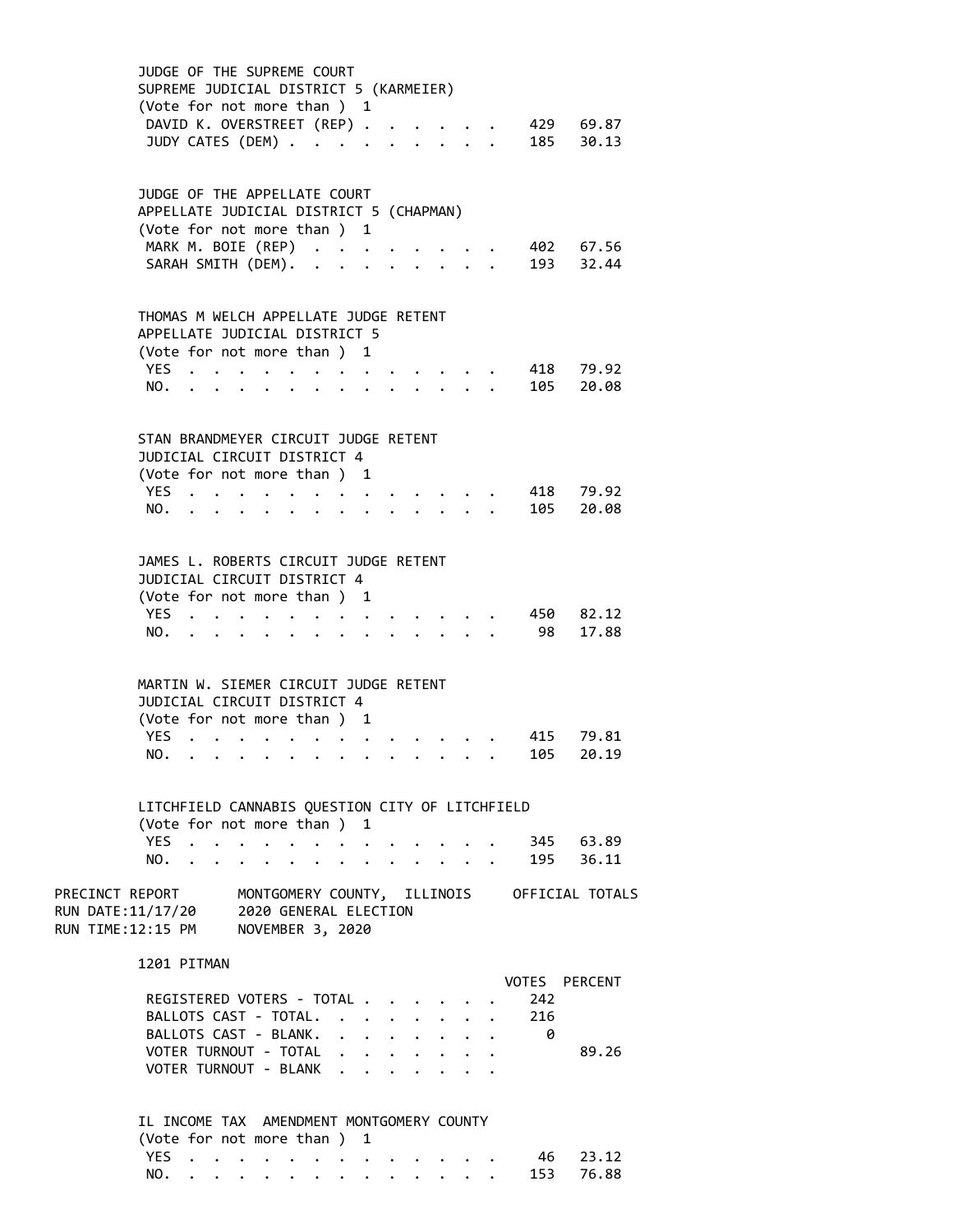| PRESIDENT and VICE PRESIDENT                                                                                      |
|-------------------------------------------------------------------------------------------------------------------|
| (Vote for not more than ) 1                                                                                       |
| DONALD J. TRUMP/M PENCE (REP).<br>70.23<br>151<br>$\mathbf{r} = \mathbf{r} + \mathbf{r}$                          |
| JOSEPH R. BIDEN/K HARRIS (DEM)<br>56<br>26.05                                                                     |
| HOWIE HAWKINS/A WALKER (GRN) .<br>0<br>$\mathbf{r} = \mathbf{r} + \mathbf{r} + \mathbf{r} + \mathbf{r}$           |
| GLORIA LA RIVA/L PELTIER (PSL)<br>0                                                                               |
| BRIAN CARROLL/A PATEL (ASP).<br>1<br>.47<br>$\mathbf{1}=\mathbf{1}=\mathbf{1}=\mathbf{1}=\mathbf{1}=\mathbf{1}$   |
| JO JORGENSEN/J COHEN (LIB).<br>7 <sup>7</sup><br>3.26                                                             |
| $\ddot{\phantom{0}}$                                                                                              |
| $WRITE-IN.$<br>0<br>$\sim$                                                                                        |
|                                                                                                                   |
|                                                                                                                   |
| UNITED STATES SENATOR U.S. SENATE                                                                                 |
| (Vote for not more than )<br>1                                                                                    |
| MARK C. CURRAN JR. (REP)<br>140<br>66.99                                                                          |
| RICHARD J. DURBIN (DEM).<br>57<br>27.27                                                                           |
| WILLIE L. WILSON (WWP) .<br>1.91<br>4<br>$\mathbf{r}$ , $\mathbf{r}$ , $\mathbf{r}$ , $\mathbf{r}$ , $\mathbf{r}$ |
| 3, 1.44<br>DAVID F. BLACK (GRN).                                                                                  |
| $5$ 2.39<br>DANNY MALOUF (LIB)<br>$\ddot{\phantom{0}}$                                                            |
|                                                                                                                   |
|                                                                                                                   |
|                                                                                                                   |
| US REPRESENTATIVE IN CONGRESS                                                                                     |
| FEDERAL CONGRESSIONAL DIST 13                                                                                     |
| (Vote for not more than ) 1                                                                                       |
| RODNEY DAVIS (REP).<br>162<br>76.06                                                                               |
| 51<br>BETSY DIRKSEN LONDRIGAN (DEM).<br>23.94                                                                     |
|                                                                                                                   |
|                                                                                                                   |
| REPRESENTATIVE IN THE GENERAL ASSEMBLY                                                                            |
|                                                                                                                   |
| STATE REPRESENTATIVE 95TH DIST                                                                                    |
| (Vote for not more than ) 1                                                                                       |
| AVERY BOURNE (REP)<br>78.04<br>167                                                                                |
| 47<br>CHASE WILHELM (DEM) .<br>21.96<br>$\ddot{\phantom{a}}$                                                      |
|                                                                                                                   |
|                                                                                                                   |
| CIRCUIT CLERK MONTGOMERY COUNTY                                                                                   |
| (Vote for not more than)<br>1                                                                                     |
| 194                                                                                                               |
| HOLLY LEMONS (REP)<br>100.00<br>$\ddot{\phantom{a}}$                                                              |
| NO CANDIDATE FILED<br>0                                                                                           |
|                                                                                                                   |
|                                                                                                                   |
| STATE'S ATTORNEY MONTGOMERY COUNTY                                                                                |
| (Vote for not more than ) 1                                                                                       |
| ANDREW AFFRUNTI (REP)<br>92<br>42.59                                                                              |
| BRYANT "BUTCH" HITCHINGS (DEM)<br>57.41<br>124                                                                    |
|                                                                                                                   |
| CORONER MONTGOMERY COUNTY                                                                                         |
|                                                                                                                   |
| (Vote for not more than)<br>1                                                                                     |
| RANDY LEETHAM (REP) .<br>189<br>100.00                                                                            |
| NO CANDIDATE FILED.<br>0                                                                                          |
|                                                                                                                   |
|                                                                                                                   |
| COUNTY BOARD MEMBER DISTRICT 1                                                                                    |
| (Vote for not more than)<br>2                                                                                     |
| CONNIE TAYLOR BECK (REP)<br>107<br>36.03<br>$\ddot{\phantom{a}}$                                                  |
| JEREMY L. JONES (REP) .<br>111<br>37.37                                                                           |
| 79<br>26.60                                                                                                       |
| RICKEY L. BROADDUS (DEM)                                                                                          |
|                                                                                                                   |
|                                                                                                                   |
| JUDGE OF THE SUPREME COURT                                                                                        |
| SUPREME JUDICIAL DISTRICT 5 (KARMEIER)                                                                            |
| (Vote for not more than ) 1                                                                                       |
| DAVID K. OVERSTREET (REP).<br>144<br>70.94                                                                        |

JUDY CATES (DEM) . . . . . . . . . 59 29.06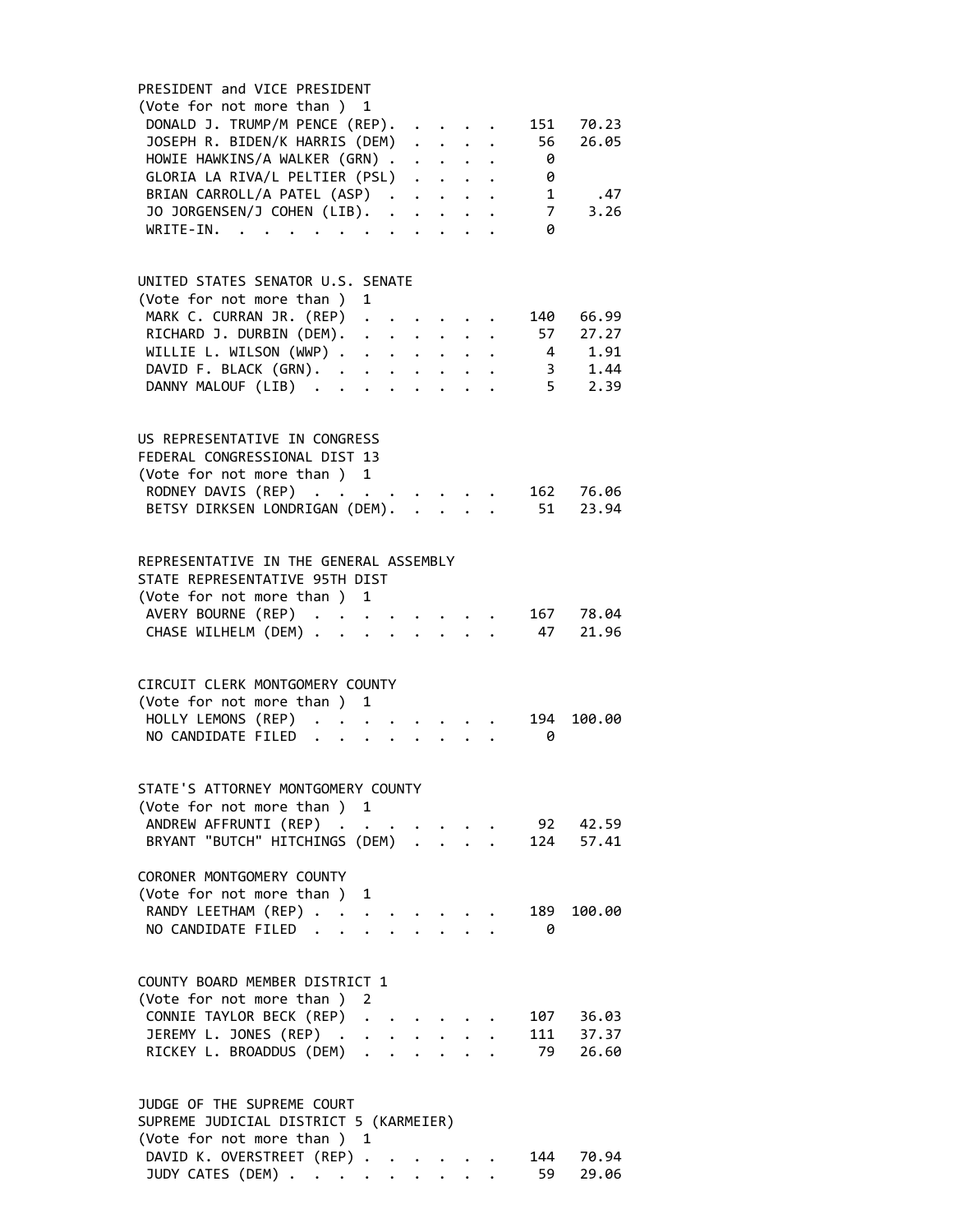|                                                              | APPELLATE JUDICIAL DISTRICT 5 (CHAPMAN)                                | JUDGE OF THE APPELLATE COURT<br>(Vote for not more than ) 1                                       |                  |                               |                                      |              |              |                                              |                                      |  |                           |                                                             |
|--------------------------------------------------------------|------------------------------------------------------------------------|---------------------------------------------------------------------------------------------------|------------------|-------------------------------|--------------------------------------|--------------|--------------|----------------------------------------------|--------------------------------------|--|---------------------------|-------------------------------------------------------------|
|                                                              |                                                                        | MARK M. BOIE (REP)<br>SARAH SMITH (DEM).                                                          |                  |                               |                                      |              |              |                                              |                                      |  |                           | 140 68.63<br>64 31.37                                       |
|                                                              | THOMAS M WELCH APPELLATE JUDGE RETENT<br>APPELLATE JUDICIAL DISTRICT 5 | (Vote for not more than) 1                                                                        |                  |                               |                                      |              |              |                                              |                                      |  |                           |                                                             |
|                                                              | NO.                                                                    | YES                                                                                               |                  | $\bullet$ $\bullet$ $\bullet$ |                                      |              |              |                                              |                                      |  |                           | 152 80.85<br>36 19.15                                       |
|                                                              | STAN BRANDMEYER CIRCUIT JUDGE RETENT                                   | JUDICIAL CIRCUIT DISTRICT 4<br>(Vote for not more than ) 1                                        |                  |                               |                                      |              |              |                                              |                                      |  |                           |                                                             |
|                                                              | YES.<br>NO.                                                            |                                                                                                   |                  |                               |                                      |              |              |                                              |                                      |  |                           | 149 80.98<br>35 19.02                                       |
|                                                              |                                                                        | JAMES L. ROBERTS CIRCUIT JUDGE RETENT<br>JUDICIAL CIRCUIT DISTRICT 4                              |                  |                               |                                      |              |              |                                              |                                      |  |                           |                                                             |
|                                                              | YES.<br>NO.                                                            | (Vote for not more than ) 1<br>$\sim$ $\sim$ $\sim$                                               |                  |                               |                                      |              |              |                                              |                                      |  |                           | 154 81.91<br>34 18.09                                       |
|                                                              | MARTIN W. SIEMER CIRCUIT JUDGE RETENT                                  | JUDICIAL CIRCUIT DISTRICT 4<br>(Vote for not more than ) 1                                        |                  |                               |                                      |              |              |                                              |                                      |  |                           |                                                             |
|                                                              | YES.<br>NO.                                                            |                                                                                                   |                  |                               |                                      |              |              |                                              |                                      |  |                           | 143 79.89<br>36 20.11                                       |
| RUN DATE:11/17/20 2020 GENERAL ELECTION<br>RUN TIME:12:15 PM |                                                                        |                                                                                                   | NOVEMBER 3, 2020 |                               |                                      |              |              |                                              |                                      |  |                           | PRECINCT REPORT MONTGOMERY COUNTY, ILLINOIS OFFICIAL TOTALS |
|                                                              |                                                                        | 1301 RAYMOND                                                                                      |                  |                               |                                      |              |              |                                              |                                      |  | VOTES                     | <b>PERCENT</b>                                              |
|                                                              |                                                                        | REGISTERED VOTERS - TOTAL .<br>BALLOTS CAST - TOTAL.<br>BALLOTS CAST - BLANK.                     |                  |                               |                                      | $\ddotsc$    | $\mathbf{A}$ | $\ddot{\phantom{0}}$                         |                                      |  | 777<br>676<br>0           |                                                             |
|                                                              |                                                                        | VOTER TURNOUT - TOTAL<br>VOTER TURNOUT - BLANK                                                    |                  |                               | $\ddot{\phantom{0}}$<br>$\mathbf{L}$ | $\mathbf{r}$ | $\mathbf{r}$ | $\mathbf{r}$                                 |                                      |  |                           | 87.00                                                       |
|                                                              | <b>YES</b>                                                             | IL INCOME TAX AMENDMENT MONTGOMERY COUNTY<br>(Vote for not more than ) 1<br>$\sim$ $\sim$         |                  |                               |                                      |              |              |                                              |                                      |  | 115                       | 18.23                                                       |
|                                                              | NO.                                                                    |                                                                                                   |                  |                               |                                      |              |              |                                              |                                      |  | 516                       | 81.77                                                       |
|                                                              |                                                                        | PRESIDENT and VICE PRESIDENT<br>(Vote for not more than ) 1<br>DONALD J. TRUMP/M PENCE (REP).     |                  |                               |                                      |              |              |                                              |                                      |  | 496                       | 73.81                                                       |
|                                                              |                                                                        | JOSEPH R. BIDEN/K HARRIS (DEM)<br>HOWIE HAWKINS/A WALKER (GRN).<br>GLORIA LA RIVA/L PELTIER (PSL) |                  |                               |                                      |              |              | $\ddot{\phantom{0}}$<br>$\mathbf{r}$         | $\ddot{\phantom{a}}$<br>$\mathbf{r}$ |  | 160<br>3<br>0             | 23.81<br>.45                                                |
|                                                              |                                                                        | BRIAN CARROLL/A PATEL (ASP).<br>JO JORGENSEN/J COHEN (LIB). .<br>WRITE-IN.                        |                  |                               |                                      |              |              | $\ddot{\phantom{0}}$<br>$\ddot{\phantom{a}}$ | $\mathbf{r}$                         |  | $\overline{2}$<br>10<br>1 | .30<br>1.49<br>.15                                          |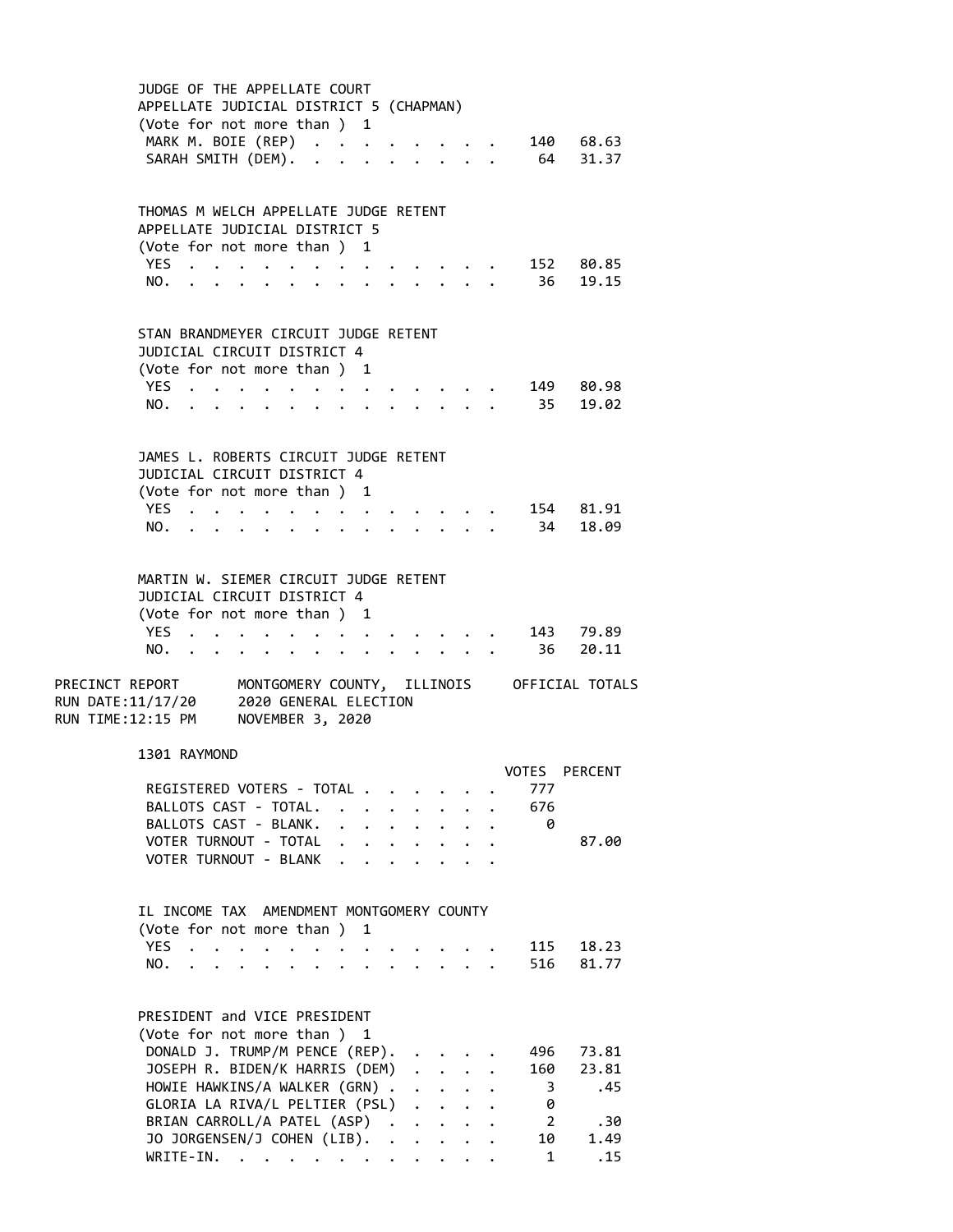| UNITED STATES SENATOR U.S. SENATE<br>(Vote for not more than ) 1<br>MARK C. CURRAN JR. (REP)<br>RICHARD J. DURBIN (DEM).<br>WILLIE L. WILSON (WWP) .<br>DAVID F. BLACK (GRN). .<br>DANNY MALOUF (LIB)          | $\ddot{\phantom{a}}$<br>$\ddot{\phantom{0}}$<br>$\ddot{\phantom{0}}$      | $\ddot{\bullet}$ . The contract of the contract of the contract of the contract of the contract of the contract of the contract of the contract of the contract of the contract of the contract of the contract of the contract of th |  | $6\overline{6}$            | 457 69.77<br>183 27.94<br>3 .46<br>6 .92<br>.92 |
|----------------------------------------------------------------------------------------------------------------------------------------------------------------------------------------------------------------|---------------------------------------------------------------------------|---------------------------------------------------------------------------------------------------------------------------------------------------------------------------------------------------------------------------------------|--|----------------------------|-------------------------------------------------|
| US REPRESENTATIVE IN CONGRESS<br>FEDERAL CONGRESSIONAL DIST 13<br>(Vote for not more than ) 1<br>RODNEY DAVIS (REP)<br>BETSY DIRKSEN LONDRIGAN (DEM).                                                          |                                                                           |                                                                                                                                                                                                                                       |  |                            | 520 79.03<br>138 20.97                          |
| REPRESENTATIVE IN THE GENERAL ASSEMBLY<br>STATE REPRESENTATIVE 95TH DIST<br>(Vote for not more than ) 1<br>AVERY BOURNE (REP)<br>CHASE WILHELM (DEM) .                                                         |                                                                           |                                                                                                                                                                                                                                       |  |                            | 537       80.87<br>127      19.13               |
| CIRCUIT CLERK MONTGOMERY COUNTY<br>(Vote for not more than ) 1<br>HOLLY LEMONS (REP) .<br>NO CANDIDATE FILED.                                                                                                  |                                                                           |                                                                                                                                                                                                                                       |  | 607<br>0                   | 100.00                                          |
| STATE'S ATTORNEY MONTGOMERY COUNTY<br>(Vote for not more than ) 1<br>ANDREW AFFRUNTI (REP)<br>BRYANT "BUTCH" HITCHINGS (DEM) .<br>CORONER MONTGOMERY COUNTY                                                    |                                                                           |                                                                                                                                                                                                                                       |  |                            | 265 40.15<br>395 59.85                          |
| (Vote for not more than)<br>RANDY LEETHAM (REP)<br>NO CANDIDATE FILED.                                                                                                                                         | 1                                                                         |                                                                                                                                                                                                                                       |  | 590<br>0                   | 100.00                                          |
| COUNTY BOARD MEMBER DISTRICT 1<br>(Vote for not more than ) 2<br>CONNIE TAYLOR BECK (REP)<br>JEREMY L. JONES (REP) .<br>RICKEY L. BROADDUS (DEM)                                                               |                                                                           |                                                                                                                                                                                                                                       |  | 305<br>237<br>248          | 38.61<br>30.00<br>31.39                         |
| COUNTY BOARD MEMBER DISTRICT 2<br>(Vote for not more than )<br>GENE MILES (REP) .<br>$\sim$<br>$\ddot{\phantom{a}}$<br>JIM HAVERA (REP)<br>$\sim$<br>NO CANDIDATE FILED.<br>$\mathbf{L}$<br>JAKE LEONARD (LIB) | 2<br>$\ddot{\phantom{0}}$<br>$\ddot{\phantom{a}}$<br>$\ddot{\phantom{a}}$ |                                                                                                                                                                                                                                       |  | 78<br>75<br>$\theta$<br>21 | 44.83<br>43.10<br>12.07                         |
| JUDGE OF THE SUPREME COURT<br>SUPREME JUDICIAL DISTRICT 5 (KARMEIER)<br>(Vote for not more than ) 1<br>DAVID K. OVERSTREET (REP)<br>JUDY CATES (DEM)                                                           | $\ddot{\phantom{a}}$                                                      |                                                                                                                                                                                                                                       |  | 181                        | 458 71.67<br>28.33                              |

 JUDGE OF THE APPELLATE COURT APPELLATE JUDICIAL DISTRICT 5 (CHAPMAN)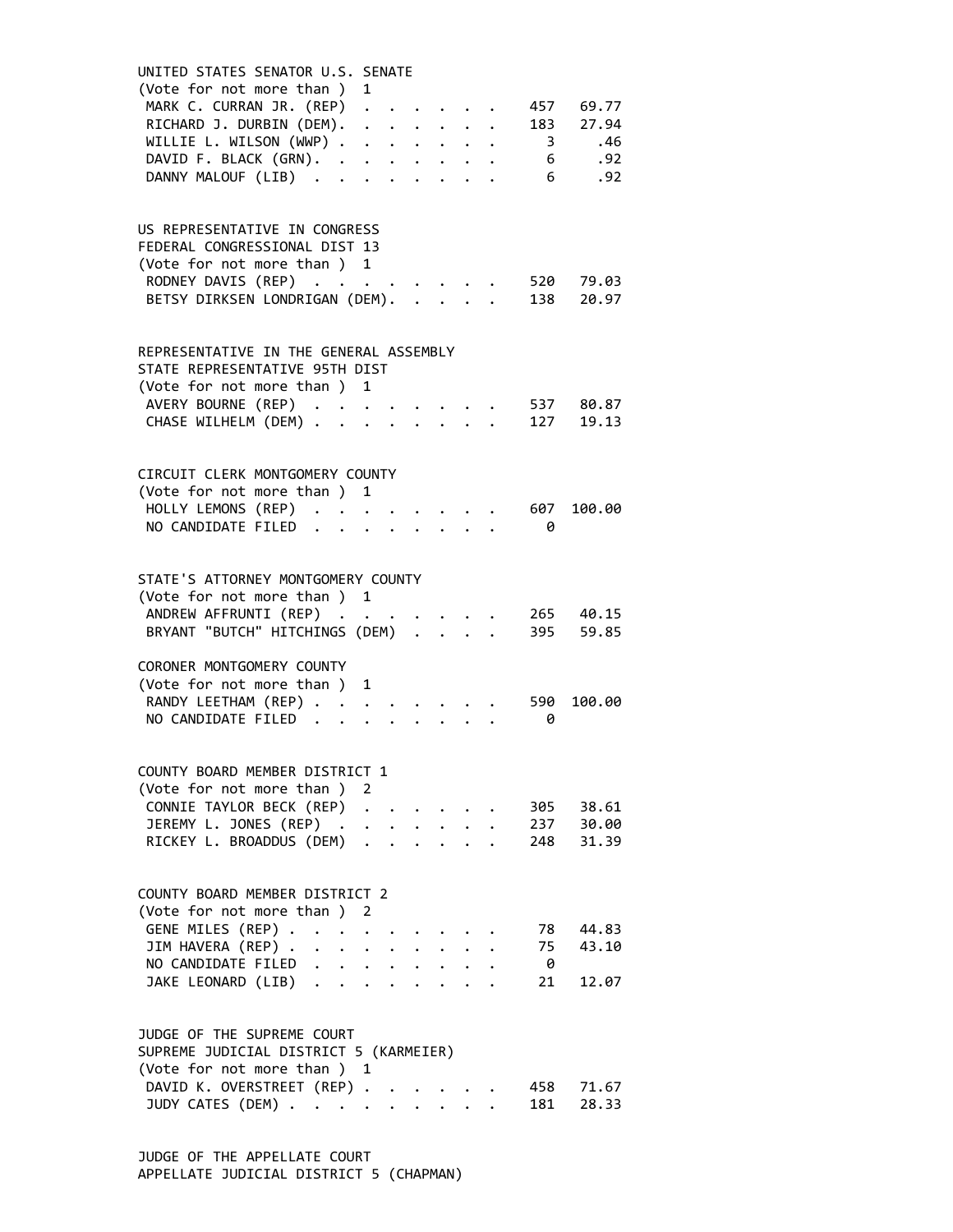|                                    |                                                      |                | (Vote for not more than ) 1                                                                    |                      |           |                                 |                      |                      |                      |                      |                                             |
|------------------------------------|------------------------------------------------------|----------------|------------------------------------------------------------------------------------------------|----------------------|-----------|---------------------------------|----------------------|----------------------|----------------------|----------------------|---------------------------------------------|
|                                    | MARK M. BOIE (REP)                                   |                |                                                                                                |                      |           |                                 |                      |                      |                      |                      | 424 67.73                                   |
|                                    | SARAH SMITH (DEM). .                                 |                |                                                                                                |                      |           |                                 |                      |                      |                      |                      | $\cdot$ $\cdot$ $\cdot$ $\cdot$ 202 32.27   |
|                                    |                                                      |                |                                                                                                |                      |           |                                 |                      |                      |                      |                      |                                             |
|                                    |                                                      |                |                                                                                                |                      |           |                                 |                      |                      |                      |                      |                                             |
|                                    | THOMAS M WELCH APPELLATE JUDGE RETENT                |                |                                                                                                |                      |           |                                 |                      |                      |                      |                      |                                             |
|                                    | APPELLATE JUDICIAL DISTRICT 5                        |                |                                                                                                |                      |           |                                 |                      |                      |                      |                      |                                             |
|                                    | (Vote for not more than ) 1                          |                |                                                                                                |                      |           |                                 |                      |                      |                      |                      |                                             |
|                                    | YES.,                                                |                |                                                                                                |                      |           |                                 |                      |                      |                      |                      | 443 78.97                                   |
|                                    | NO.                                                  |                |                                                                                                |                      |           | $\cdots$ $\cdots$               |                      |                      |                      |                      | 118 21.03                                   |
|                                    |                                                      |                |                                                                                                | $\ddot{\phantom{a}}$ |           |                                 |                      |                      |                      |                      |                                             |
|                                    |                                                      |                |                                                                                                |                      |           |                                 |                      |                      |                      |                      |                                             |
|                                    |                                                      |                |                                                                                                |                      |           |                                 |                      |                      |                      |                      |                                             |
|                                    | STAN BRANDMEYER CIRCUIT JUDGE RETENT                 |                |                                                                                                |                      |           |                                 |                      |                      |                      |                      |                                             |
|                                    | JUDICIAL CIRCUIT DISTRICT 4                          |                |                                                                                                |                      |           |                                 |                      |                      |                      |                      |                                             |
|                                    | (Vote for not more than) 1                           |                |                                                                                                |                      |           |                                 |                      |                      |                      |                      |                                             |
|                                    | YES.                                                 |                | $\bullet$                                                                                      | $\ddot{\phantom{0}}$ | $\bullet$ |                                 |                      |                      |                      |                      | 431 77.80                                   |
|                                    | NO.                                                  |                |                                                                                                |                      |           |                                 |                      | $\mathbf{A}$         |                      |                      | 123 22.20                                   |
|                                    |                                                      |                |                                                                                                |                      |           |                                 |                      |                      |                      |                      |                                             |
|                                    |                                                      |                |                                                                                                |                      |           |                                 |                      |                      |                      |                      |                                             |
|                                    | JAMES L. ROBERTS CIRCUIT JUDGE RETENT                |                |                                                                                                |                      |           |                                 |                      |                      |                      |                      |                                             |
|                                    | JUDICIAL CIRCUIT DISTRICT 4                          |                |                                                                                                |                      |           |                                 |                      |                      |                      |                      |                                             |
|                                    | (Vote for not more than ) 1                          |                |                                                                                                |                      |           |                                 |                      |                      |                      |                      |                                             |
|                                    | YES.                                                 |                |                                                                                                |                      |           |                                 |                      |                      |                      |                      | 484 82.31                                   |
|                                    | NO.                                                  | $\bullet$      |                                                                                                |                      |           |                                 |                      |                      |                      |                      | 104 17.69                                   |
|                                    |                                                      |                |                                                                                                |                      |           |                                 |                      |                      |                      |                      |                                             |
|                                    |                                                      |                |                                                                                                |                      |           |                                 |                      |                      |                      |                      |                                             |
|                                    | MARTIN W. SIEMER CIRCUIT JUDGE RETENT                |                |                                                                                                |                      |           |                                 |                      |                      |                      |                      |                                             |
|                                    | JUDICIAL CIRCUIT DISTRICT 4                          |                |                                                                                                |                      |           |                                 |                      |                      |                      |                      |                                             |
|                                    | (Vote for not more than ) 1                          |                |                                                                                                |                      |           |                                 |                      |                      |                      |                      |                                             |
|                                    | YES.                                                 |                |                                                                                                | $\ddot{\phantom{a}}$ |           |                                 |                      |                      |                      |                      | 421 76.82                                   |
|                                    | NO.                                                  |                | . The contract of the contract of the contract of the contract of the contract of the $\alpha$ |                      |           |                                 |                      |                      |                      | 127                  | 23.18                                       |
|                                    |                                                      |                |                                                                                                |                      |           |                                 |                      |                      |                      |                      |                                             |
| PRECINCT REPORT                    |                                                      |                |                                                                                                |                      |           |                                 |                      |                      |                      |                      | MONTGOMERY COUNTY, ILLINOIS OFFICIAL TOTALS |
| RUN DATE:11/17/20                  |                                                      |                | 2020 GENERAL ELECTION                                                                          |                      |           |                                 |                      |                      |                      |                      |                                             |
| RUN TIME:12:15 PM NOVEMBER 3, 2020 |                                                      |                |                                                                                                |                      |           |                                 |                      |                      |                      |                      |                                             |
|                                    |                                                      |                |                                                                                                |                      |           |                                 |                      |                      |                      |                      |                                             |
|                                    | 1401 ROUNTREE                                        |                |                                                                                                |                      |           |                                 |                      |                      |                      |                      |                                             |
|                                    |                                                      |                |                                                                                                |                      |           |                                 |                      |                      |                      | <b>VOTES PERCENT</b> |                                             |
|                                    |                                                      |                |                                                                                                |                      |           |                                 |                      |                      |                      |                      |                                             |
|                                    |                                                      |                |                                                                                                |                      |           |                                 |                      |                      |                      |                      |                                             |
|                                    | REGISTERED VOTERS - TOTAL.                           |                |                                                                                                |                      |           |                                 |                      |                      |                      | 156                  |                                             |
|                                    | BALLOTS CAST - TOTAL.                                |                |                                                                                                |                      |           | $\cdot$ $\cdot$ $\cdot$ $\cdot$ |                      | $\bullet$            |                      | 140                  |                                             |
|                                    | BALLOTS CAST - BLANK.                                |                |                                                                                                |                      |           |                                 |                      |                      |                      | 0                    |                                             |
|                                    | VOTER TURNOUT - TOTAL                                |                |                                                                                                |                      |           |                                 |                      |                      |                      |                      | 89.74                                       |
|                                    | VOTER TURNOUT - BLANK                                |                |                                                                                                |                      |           |                                 |                      |                      |                      |                      |                                             |
|                                    |                                                      |                |                                                                                                |                      |           |                                 |                      |                      |                      |                      |                                             |
|                                    |                                                      |                |                                                                                                |                      |           |                                 |                      |                      |                      |                      |                                             |
|                                    | IL INCOME TAX AMENDMENT MONTGOMERY COUNTY            |                |                                                                                                |                      |           |                                 |                      |                      |                      |                      |                                             |
|                                    | (Vote for not more than)                             |                |                                                                                                |                      |           | 1                               |                      |                      |                      |                      |                                             |
|                                    | <b>YES</b>                                           |                |                                                                                                |                      |           |                                 |                      |                      |                      | 14                   | 10.53                                       |
|                                    | NO.                                                  |                |                                                                                                |                      |           |                                 |                      |                      |                      | 119                  | 89.47                                       |
|                                    |                                                      |                |                                                                                                |                      |           |                                 |                      |                      |                      |                      |                                             |
|                                    |                                                      |                |                                                                                                |                      |           |                                 |                      |                      |                      |                      |                                             |
|                                    |                                                      |                |                                                                                                |                      |           |                                 |                      |                      |                      |                      |                                             |
|                                    | PRESIDENT and VICE PRESIDENT                         |                |                                                                                                |                      |           |                                 |                      |                      |                      |                      |                                             |
|                                    | (Vote for not more than ) 1                          |                |                                                                                                |                      |           |                                 |                      |                      |                      |                      |                                             |
|                                    | DONALD J. TRUMP/M PENCE (REP).                       |                |                                                                                                |                      |           |                                 |                      |                      |                      | 116                  | 82.86                                       |
|                                    | JOSEPH R. BIDEN/K HARRIS (DEM)                       |                |                                                                                                |                      |           |                                 |                      |                      |                      | 23                   | 16.43                                       |
|                                    | HOWIE HAWKINS/A WALKER (GRN) .                       |                |                                                                                                |                      |           |                                 |                      |                      |                      | 0                    |                                             |
|                                    | GLORIA LA RIVA/L PELTIER (PSL)                       |                |                                                                                                |                      |           |                                 |                      | $\ddot{\phantom{a}}$ |                      | 0                    |                                             |
|                                    | BRIAN CARROLL/A PATEL (ASP).                         |                |                                                                                                |                      |           |                                 |                      | $\ddot{\phantom{1}}$ | $\ddot{\phantom{0}}$ | 0                    |                                             |
|                                    | JO JORGENSEN/J COHEN (LIB).                          |                |                                                                                                |                      |           |                                 | $\ddot{\phantom{a}}$ |                      |                      | $\mathbf{1}$         | .71                                         |
|                                    | WRITE-IN.                                            | $\overline{a}$ | $\sim$                                                                                         |                      |           |                                 | $\ddot{\phantom{0}}$ |                      |                      | 0                    |                                             |
|                                    |                                                      |                |                                                                                                |                      |           |                                 |                      |                      |                      |                      |                                             |
|                                    |                                                      |                |                                                                                                |                      |           |                                 |                      |                      |                      |                      |                                             |
|                                    | UNITED STATES SENATOR U.S. SENATE                    |                |                                                                                                |                      |           |                                 |                      |                      |                      |                      |                                             |
|                                    | (Vote for not more than)                             |                |                                                                                                |                      |           | 1                               |                      |                      |                      |                      |                                             |
|                                    |                                                      |                |                                                                                                |                      |           | $\ddot{\phantom{0}}$            |                      |                      |                      | 113                  | 81.29                                       |
|                                    | MARK C. CURRAN JR. (REP)<br>RICHARD J. DURBIN (DEM). |                |                                                                                                |                      |           |                                 |                      |                      |                      | 26                   | 18.71                                       |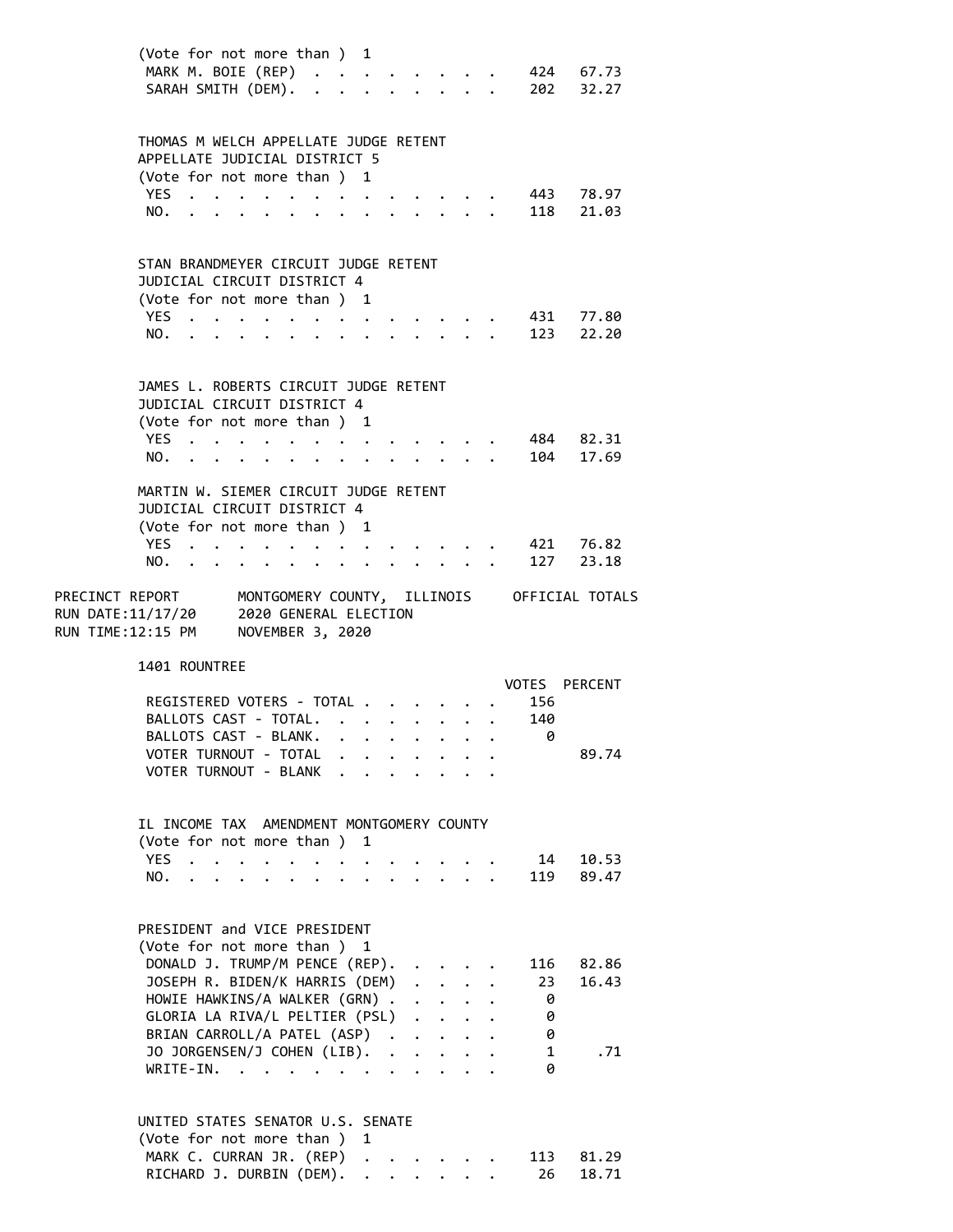|            | WILLIE L. WILSON (WWP)<br>DAVID F. BLACK (GRN).<br>DANNY MALOUF (LIB)                                                                                 |              |                                                                       |                           | 0<br>0<br>0 |                                |
|------------|-------------------------------------------------------------------------------------------------------------------------------------------------------|--------------|-----------------------------------------------------------------------|---------------------------|-------------|--------------------------------|
|            | US REPRESENTATIVE IN CONGRESS<br>FEDERAL CONGRESSIONAL DIST 13<br>(Vote for not more than ) 1<br>RODNEY DAVIS (REP)<br>BETSY DIRKSEN LONDRIGAN (DEM). |              |                                                                       | $\mathbf{r} = \mathbf{r}$ |             | 123 88.49<br>16 11.51          |
|            | REPRESENTATIVE IN THE GENERAL ASSEMBLY<br>STATE REPRESENTATIVE 95TH DIST<br>(Vote for not more than ) 1<br>AVERY BOURNE (REP)<br>CHASE WILHELM (DEM)  |              |                                                                       |                           |             | 116 84.06<br>22 15.94          |
|            | CIRCUIT CLERK MONTGOMERY COUNTY<br>(Vote for not more than ) 1<br>HOLLY LEMONS (REP)<br>NO CANDIDATE FILED.                                           |              |                                                                       |                           | 133<br>- 0  | 100.00                         |
|            | STATE'S ATTORNEY MONTGOMERY COUNTY<br>(Vote for not more than ) 1<br>ANDREW AFFRUNTI (REP)<br>BRYANT "BUTCH" HITCHINGS (DEM) 45 32.37                 |              |                                                                       |                           |             | 94 67.63                       |
|            | CORONER MONTGOMERY COUNTY<br>(Vote for not more than ) 1<br>RANDY LEETHAM (REP)<br>NO CANDIDATE FILED                                                 |              |                                                                       |                           | 134<br>0    | 100.00                         |
|            | COUNTY BOARD MEMBER DISTRICT 2<br>(Vote for not more than ) 2<br>GENE MILES (REP)<br>JIM HAVERA (REP)<br>NO CANDIDATE FILED<br>JAKE LEONARD (LIB)     |              | $\mathbf{r}$ , and $\mathbf{r}$ , and $\mathbf{r}$ , and $\mathbf{r}$ |                           | ø<br>$5 -$  | 114 48.51<br>116 49.36<br>2.13 |
|            | JUDGE OF THE SUPREME COURT<br>SUPREME JUDICIAL DISTRICT 5 (KARMEIER)<br>(Vote for not more than ) 1<br>DAVID K. OVERSTREET (REP).<br>JUDY CATES (DEM) |              |                                                                       |                           | 110<br>25   | 81.48<br>18.52                 |
|            | JUDGE OF THE APPELLATE COURT<br>APPELLATE JUDICIAL DISTRICT 5 (CHAPMAN)<br>(Vote for not more than ) 1<br>MARK M. BOIE (REP)<br>SARAH SMITH (DEM). .  | $\mathbf{r}$ |                                                                       | $\mathbf{A}$              | 108<br>25   | 81.20<br>18.80                 |
| YES<br>NO. | THOMAS M WELCH APPELLATE JUDGE RETENT<br>APPELLATE JUDICIAL DISTRICT 5<br>(Vote for not more than ) 1<br><b>Contract Contract Contract</b>            |              |                                                                       |                           | 94<br>28    | 77.05<br>22.95                 |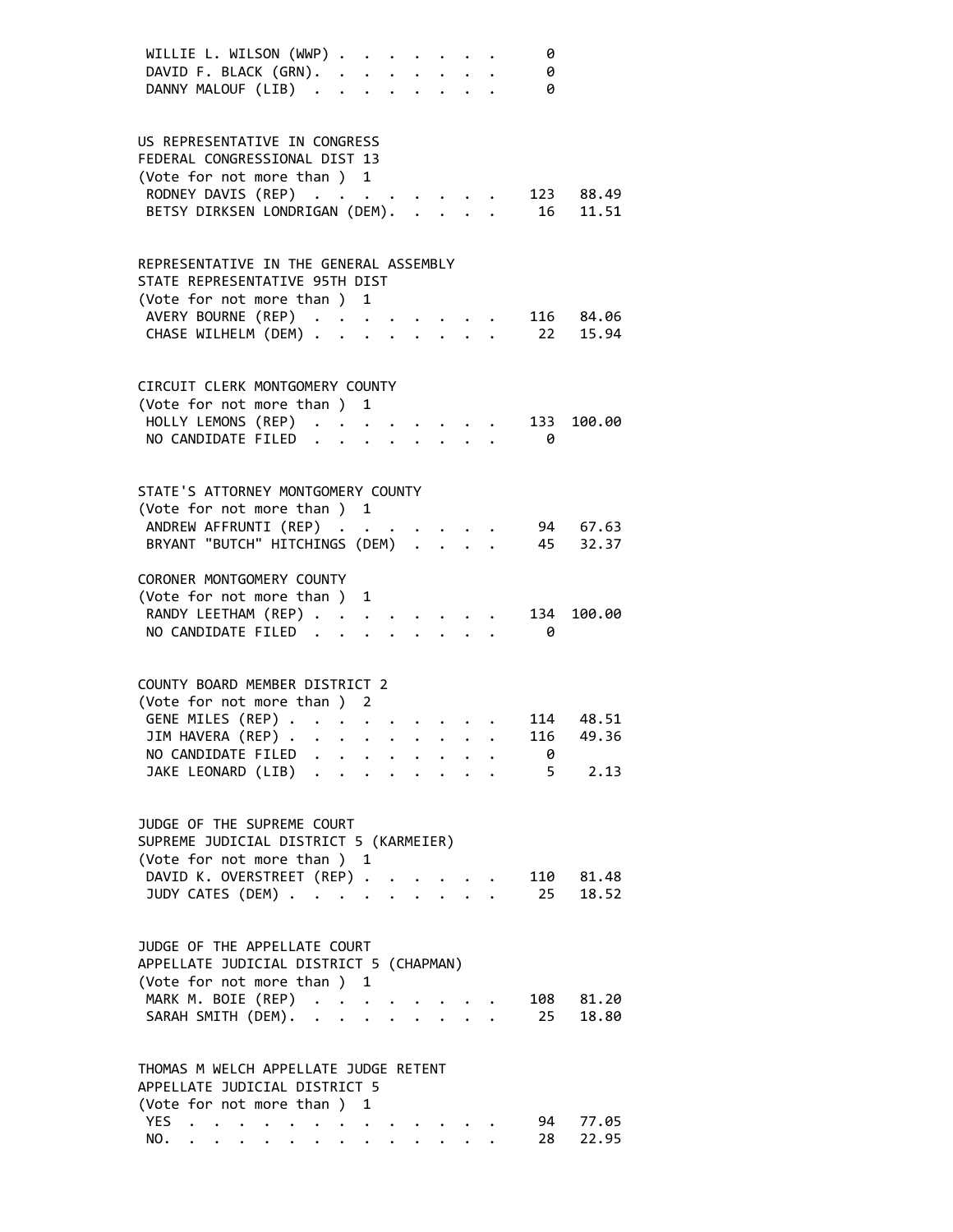STAN BRANDMEYER CIRCUIT JUDGE RETENT JUDICIAL CIRCUIT DISTRICT 4 (Vote for not more than ) 1 YES . . . . . . . . . . . . . 92 77.31 NO. . . . . . . . . . . . . . 27 22.69 JAMES L. ROBERTS CIRCUIT JUDGE RETENT JUDICIAL CIRCUIT DISTRICT 4 (Vote for not more than ) 1 YES . . . . . . . . . . . . . . 96 76.80 NO. . . . . . . . . . . . . . 29 23.20 MARTIN W. SIEMER CIRCUIT JUDGE RETENT JUDICIAL CIRCUIT DISTRICT 4 (Vote for not more than ) 1 YES . . . . . . . . . . . . . 93 76.86<br>NO. . . . . . . . . . . . . . 28 23.14 NO. . . . . . . . . . . . . . 28 23.14 PRECINCT REPORT MONTGOMERY COUNTY, ILLINOIS OFFICIAL TOTALS RUN DATE:11/17/20 2020 GENERAL ELECTION RUN TIME:12:15 PM NOVEMBER 3, 2020 1601 SOUTH LITCHFIELD 1 VOTES PERCENT REGISTERED VOTERS - TOTAL . . . . . . 493 BALLOTS CAST - TOTAL. . . . . . . . 408 BALLOTS CAST - BLANK. . . . . . . . . 0 VOTER TURNOUT - TOTAL . . . . . . . . 82.76 VOTER TURNOUT - BLANK . . . . . . . IL INCOME TAX AMENDMENT MONTGOMERY COUNTY (Vote for not more than ) 1 YES . . . . . . . . . . . . . 85 22.67 NO. . . . . . . . . . . . . . 290 77.33 PRESIDENT and VICE PRESIDENT (Vote for not more than ) 1 DONALD J. TRUMP/M PENCE (REP). . . . . 280 69.48 JOSEPH R. BIDEN/K HARRIS (DEM) . . . . 115 28.54 HOWIE HAWKINS/A WALKER (GRN) . . . . . 0 GLORIA LA RIVA/L PELTIER (PSL) . . . . 1 .25 BRIAN CARROLL/A PATEL (ASP) . . . . . 0 JO JORGENSEN/J COHEN (LIB). . . . . . 7 1.74<br>WRITE-IN. . . . . . . . . . . . 0 WRITE-IN. . . . . . . . . . . . UNITED STATES SENATOR U.S. SENATE (Vote for not more than ) 1 MARK C. CURRAN JR. (REP) . . . . . 248 62.63 RICHARD J. DURBIN (DEM). . . . . . . 137 34.60<br>WILLIE L. WILSON (WWP). . . . . . . 4 1.01 WILLIE L. WILSON  $(WWP)$  . . . . . . . DAVID F. BLACK (GRN). . . . . . . . 2 .51 DANNY MALOUF (LIB) . . . . . . . . 5 1.26 US REPRESENTATIVE IN CONGRESS FEDERAL CONGRESSIONAL DIST 13 (Vote for not more than ) 1 RODNEY DAVIS (REP) . . . . . . . . 272 68.86 BETSY DIRKSEN LONDRIGAN (DEM). . . . . 123 31.14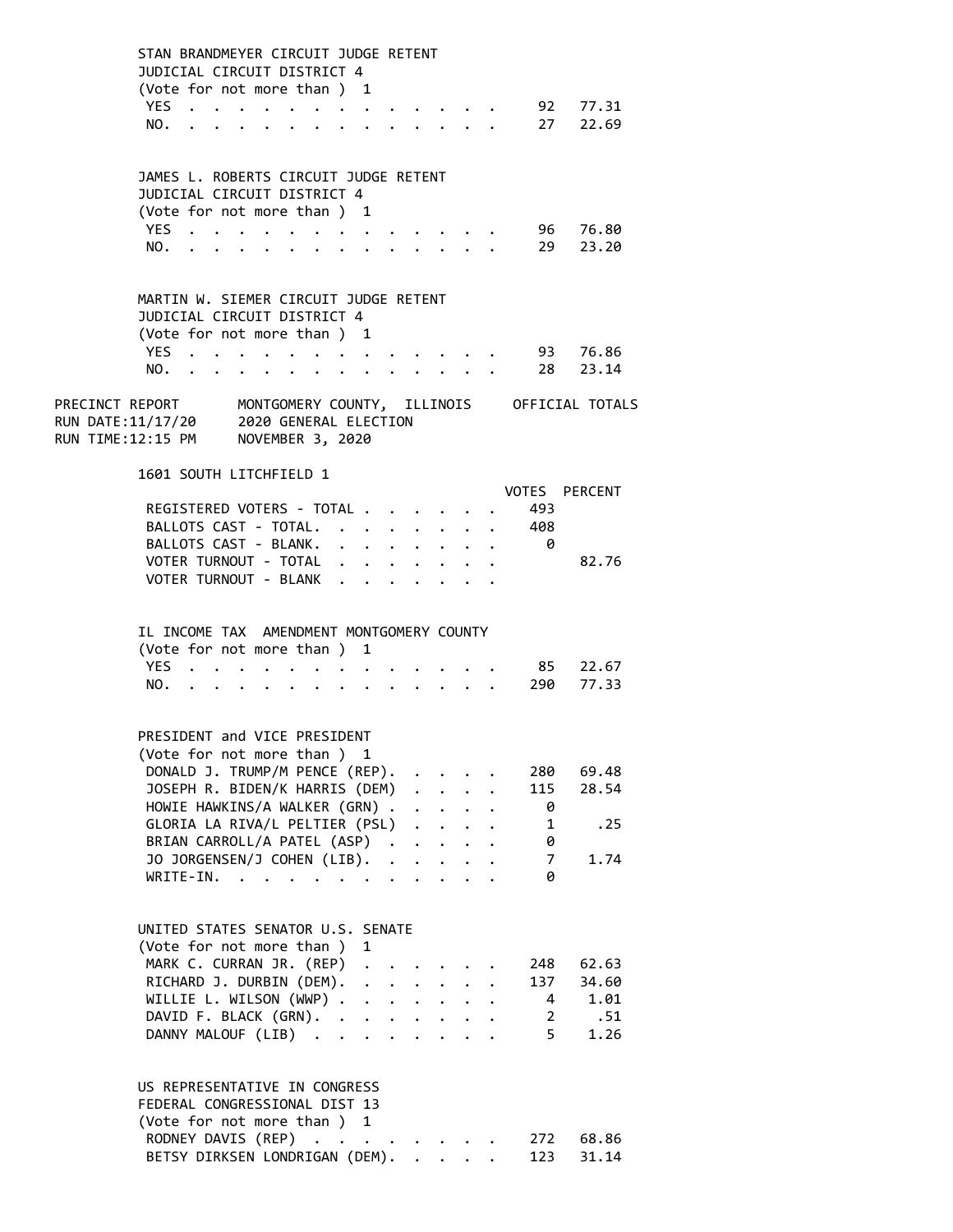| REPRESENTATIVE IN THE GENERAL ASSEMBLY<br>STATE REPRESENTATIVE 95TH DIST                                                                                                                                                                                                                |  |
|-----------------------------------------------------------------------------------------------------------------------------------------------------------------------------------------------------------------------------------------------------------------------------------------|--|
| (Vote for not more than ) 1<br>AVERY BOURNE (REP)<br>251 63.38<br>145 36.62<br>CHASE WILHELM (DEM) .<br>$\mathbf{L}$<br>$\Delta \sim 10^{-11}$                                                                                                                                          |  |
|                                                                                                                                                                                                                                                                                         |  |
| CIRCUIT CLERK MONTGOMERY COUNTY<br>(Vote for not more than ) 1                                                                                                                                                                                                                          |  |
| HOLLY LEMONS (REP)<br>354 100.00<br>NO CANDIDATE FILED.<br>- 0                                                                                                                                                                                                                          |  |
|                                                                                                                                                                                                                                                                                         |  |
| STATE'S ATTORNEY MONTGOMERY COUNTY<br>(Vote for not more than ) 1                                                                                                                                                                                                                       |  |
| ANDREW AFFRUNTI (REP)<br>220 55.56                                                                                                                                                                                                                                                      |  |
| BRYANT "BUTCH" HITCHINGS (DEM)<br>176 44.44                                                                                                                                                                                                                                             |  |
| CORONER MONTGOMERY COUNTY                                                                                                                                                                                                                                                               |  |
| (Vote for not more than ) 1                                                                                                                                                                                                                                                             |  |
| RANDY LEETHAM (REP)<br>100.00<br>357<br>NO CANDIDATE FILED.<br>0                                                                                                                                                                                                                        |  |
|                                                                                                                                                                                                                                                                                         |  |
| COUNTY BOARD MEMBER DISTRICT 5                                                                                                                                                                                                                                                          |  |
| (Vote for not more than ) 2                                                                                                                                                                                                                                                             |  |
| RUSSELL BEASON (REP). .<br>239 56.50<br>RICHARD WENDEL (DEM).<br>184 43.50                                                                                                                                                                                                              |  |
|                                                                                                                                                                                                                                                                                         |  |
| JUDGE OF THE SUPREME COURT                                                                                                                                                                                                                                                              |  |
| SUPREME JUDICIAL DISTRICT 5 (KARMEIER)                                                                                                                                                                                                                                                  |  |
| (Vote for not more than ) 1<br>DAVID K. OVERSTREET (REP)                                                                                                                                                                                                                                |  |
| 263 67.78<br>JUDY CATES (DEM)<br>125 32.22<br>$\mathbf{r}$ , $\mathbf{r}$                                                                                                                                                                                                               |  |
|                                                                                                                                                                                                                                                                                         |  |
| JUDGE OF THE APPELLATE COURT                                                                                                                                                                                                                                                            |  |
| APPELLATE JUDICIAL DISTRICT 5 (CHAPMAN)<br>(Vote for not more than ) 1                                                                                                                                                                                                                  |  |
| MARK M. BOIE (REP) .<br>234<br>60.94<br>$\ddot{\phantom{a}}$                                                                                                                                                                                                                            |  |
| SARAH SMITH (DEM).<br>150<br>39.06<br>$\ddot{\phantom{a}}$                                                                                                                                                                                                                              |  |
|                                                                                                                                                                                                                                                                                         |  |
| THOMAS M WELCH APPELLATE JUDGE RETENT<br>APPELLATE JUDICIAL DISTRICT 5                                                                                                                                                                                                                  |  |
| (Vote for not more than)<br>1                                                                                                                                                                                                                                                           |  |
| <b>YES</b><br>269<br>80.30                                                                                                                                                                                                                                                              |  |
| 66<br>19.70<br>NO.<br><b>Contract Contract</b><br>$\ddot{\bullet}$ . The contract of the contract of the contract of the contract of the contract of the contract of the contract of the contract of the contract of the contract of the contract of the contract of the contract of th |  |
| STAN BRANDMEYER CIRCUIT JUDGE RETENT                                                                                                                                                                                                                                                    |  |
| JUDICIAL CIRCUIT DISTRICT 4                                                                                                                                                                                                                                                             |  |
| (Vote for not more than ) 1                                                                                                                                                                                                                                                             |  |
| <b>YES</b><br>266<br>78.70<br>72<br>NO.<br>21.30                                                                                                                                                                                                                                        |  |
| $\ddot{\phantom{0}}$<br>$\bullet$<br>$\bullet$<br>$\ddot{\phantom{0}}$                                                                                                                                                                                                                  |  |
| JAMES L. ROBERTS CIRCUIT JUDGE RETENT                                                                                                                                                                                                                                                   |  |
| JUDICIAL CIRCUIT DISTRICT 4                                                                                                                                                                                                                                                             |  |
| (Vote for not more than ) 1<br><b>YES</b><br>284<br>82.80<br>$\ddot{\phantom{a}}$<br>$\bullet$<br>$\ddot{\phantom{0}}$                                                                                                                                                                  |  |
| 59<br>17.20<br>NO.                                                                                                                                                                                                                                                                      |  |
|                                                                                                                                                                                                                                                                                         |  |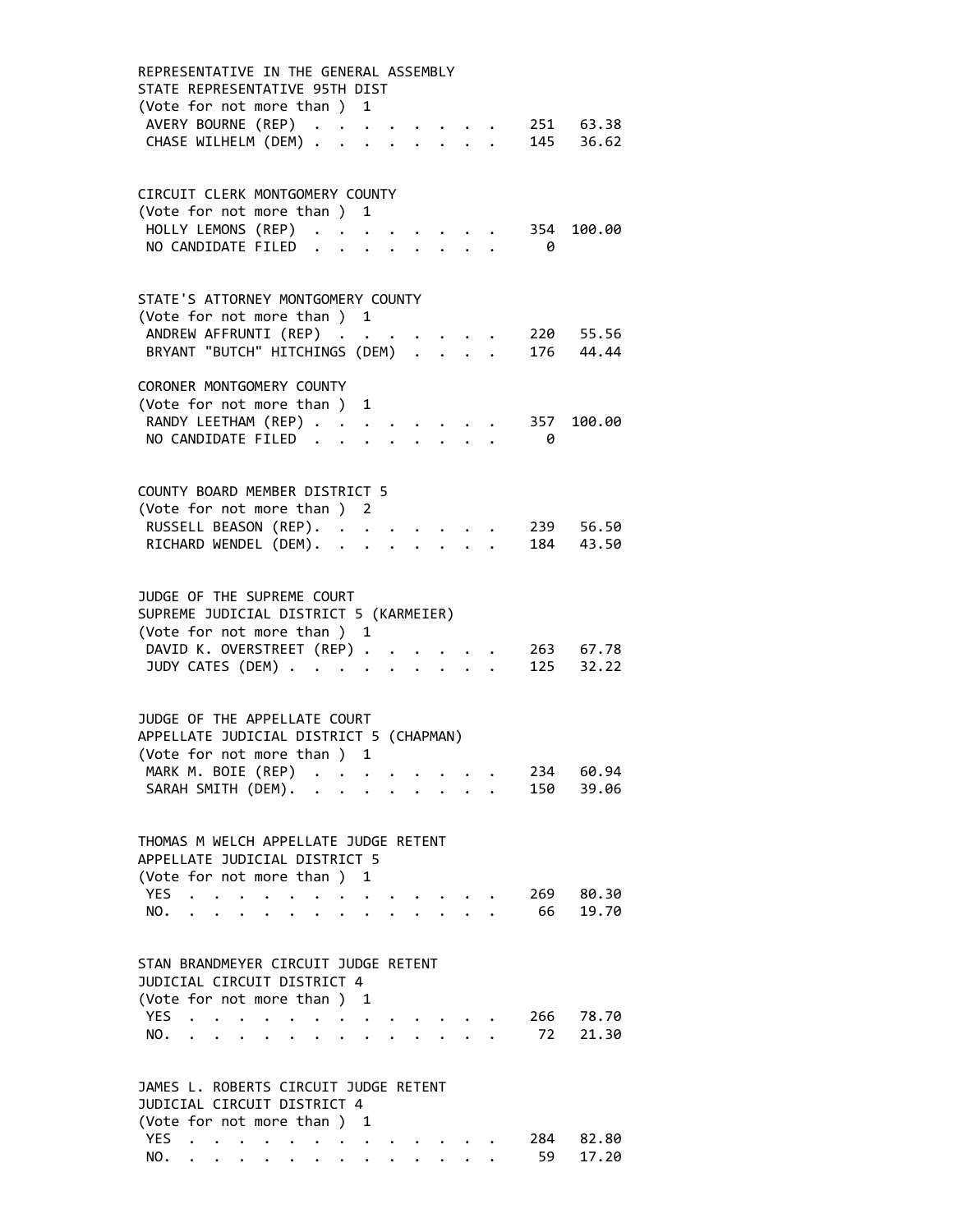| MARTIN W. SIEMER CIRCUIT JUDGE RETENT<br>JUDICIAL CIRCUIT DISTRICT 4                                                |                                                                                          |                          |                      |                      |                                                                                                                                                           |                                                     |                         |                        |  |
|---------------------------------------------------------------------------------------------------------------------|------------------------------------------------------------------------------------------|--------------------------|----------------------|----------------------|-----------------------------------------------------------------------------------------------------------------------------------------------------------|-----------------------------------------------------|-------------------------|------------------------|--|
| (Vote for not more than ) 1                                                                                         |                                                                                          |                          |                      |                      |                                                                                                                                                           |                                                     |                         |                        |  |
| YES                                                                                                                 | $\mathbf{r}$ , and $\mathbf{r}$ , and $\mathbf{r}$ , and $\mathbf{r}$ , and $\mathbf{r}$ |                          |                      |                      |                                                                                                                                                           |                                                     |                         | 259 77.78              |  |
| NO.                                                                                                                 | $\bullet$ , $\bullet$ , $\bullet$ , $\bullet$ , $\bullet$ , $\bullet$                    |                          | $\ddot{\phantom{0}}$ |                      | $\cdot$ $\cdot$ $\cdot$ $\cdot$ $\cdot$ $\cdot$ $\cdot$                                                                                                   |                                                     |                         | 74 22.22               |  |
| LITCHFIELD CANNABIS QUESTION CITY OF LITCHFIELD                                                                     |                                                                                          |                          |                      |                      |                                                                                                                                                           |                                                     |                         |                        |  |
| (Vote for not more than ) 1                                                                                         |                                                                                          |                          |                      |                      |                                                                                                                                                           |                                                     |                         |                        |  |
| YES                                                                                                                 | $\cdot$ $\cdot$ $\cdot$ $\cdot$                                                          |                          |                      |                      |                                                                                                                                                           |                                                     |                         | 203 70.73              |  |
| NO.                                                                                                                 | .                                                                                        |                          |                      |                      |                                                                                                                                                           |                                                     |                         | 84 29.27               |  |
| PRECINCT REPORT<br>RUN DATE:11/17/20 2020 GENERAL ELECTION<br>RUN TIME:12:15 PM NOVEMBER 3, 2020                    | MONTGOMERY COUNTY, ILLINOIS OFFICIAL TOTALS                                              |                          |                      |                      |                                                                                                                                                           |                                                     |                         |                        |  |
| 1602 SOUTH LITCHFIELD 2                                                                                             |                                                                                          |                          |                      |                      |                                                                                                                                                           |                                                     |                         |                        |  |
| REGISTERED VOTERS - TOTAL                                                                                           |                                                                                          |                          |                      |                      |                                                                                                                                                           |                                                     | 672                     | VOTES PERCENT          |  |
| BALLOTS CAST - TOTAL.                                                                                               |                                                                                          |                          |                      |                      |                                                                                                                                                           |                                                     | 516                     |                        |  |
| BALLOTS CAST - BLANK.                                                                                               |                                                                                          |                          |                      |                      |                                                                                                                                                           |                                                     | 0                       |                        |  |
| VOTER TURNOUT - TOTAL                                                                                               |                                                                                          |                          |                      |                      |                                                                                                                                                           |                                                     |                         | 76.79                  |  |
| VOTER TURNOUT - BLANK                                                                                               |                                                                                          |                          |                      |                      |                                                                                                                                                           |                                                     |                         |                        |  |
|                                                                                                                     |                                                                                          |                          |                      |                      |                                                                                                                                                           |                                                     |                         |                        |  |
| IL INCOME TAX AMENDMENT MONTGOMERY COUNTY                                                                           |                                                                                          |                          |                      |                      |                                                                                                                                                           |                                                     |                         |                        |  |
| (Vote for not more than ) 1                                                                                         |                                                                                          |                          |                      |                      |                                                                                                                                                           |                                                     |                         |                        |  |
| YES                                                                                                                 | $\mathbf{r}$ , and $\mathbf{r}$ , and $\mathbf{r}$ , and $\mathbf{r}$                    |                          |                      |                      |                                                                                                                                                           |                                                     |                         | 112 23.73              |  |
| NO.<br>$\sim$ $\sim$ $\sim$ $\sim$                                                                                  |                                                                                          |                          |                      |                      |                                                                                                                                                           |                                                     |                         | 360 76.27              |  |
| PRESIDENT and VICE PRESIDENT<br>(Vote for not more than ) 1<br>DONALD J. TRUMP/M PENCE (REP).                       |                                                                                          |                          |                      |                      |                                                                                                                                                           |                                                     |                         |                        |  |
| JOSEPH R. BIDEN/K HARRIS (DEM)                                                                                      |                                                                                          |                          |                      |                      |                                                                                                                                                           |                                                     |                         | 332 64.84<br>172 33.59 |  |
| HOWIE HAWKINS/A WALKER (GRN) .                                                                                      |                                                                                          |                          |                      |                      |                                                                                                                                                           | $\mathbf{L} = \mathbf{L} \times \mathbf{L}$         |                         | $2^{\sim}$<br>.39      |  |
| GLORIA LA RIVA/L PELTIER (PSL)                                                                                      |                                                                                          |                          |                      |                      | $\ddot{\phantom{0}}$                                                                                                                                      | $\ddotsc$ $\ddotsc$                                 | 0                       |                        |  |
| BRIAN CARROLL/A PATEL (ASP).                                                                                        |                                                                                          |                          |                      |                      |                                                                                                                                                           | $\mathbf{r} = \mathbf{r} + \mathbf{r} + \mathbf{r}$ | 0                       |                        |  |
| JO JORGENSEN/J COHEN (LIB).                                                                                         |                                                                                          |                          |                      |                      |                                                                                                                                                           |                                                     | 6                       | 1.17                   |  |
| WRITE-IN.                                                                                                           | . The contribution of the contribution of the $\mathcal{A}_\mathcal{A}$                  |                          |                      |                      |                                                                                                                                                           |                                                     | 0                       |                        |  |
|                                                                                                                     |                                                                                          |                          |                      |                      |                                                                                                                                                           |                                                     |                         |                        |  |
| UNITED STATES SENATOR U.S. SENATE                                                                                   |                                                                                          |                          |                      |                      |                                                                                                                                                           |                                                     |                         |                        |  |
| (Vote for not more than ) 1                                                                                         |                                                                                          |                          |                      |                      |                                                                                                                                                           |                                                     |                         |                        |  |
| MARK C. CURRAN JR. (REP)                                                                                            |                                                                                          |                          |                      |                      |                                                                                                                                                           |                                                     |                         | 288 57.37              |  |
| RICHARD J. DURBIN (DEM).<br>WILLIE L. WILSON (WWP) .                                                                |                                                                                          |                          |                      | $\ddot{\phantom{a}}$ | $\mathcal{L}(\mathcal{A})$ , and $\mathcal{L}(\mathcal{A})$ , and $\mathcal{L}(\mathcal{A})$<br>$\mathbf{r}$ , $\mathbf{r}$ , $\mathbf{r}$ , $\mathbf{r}$ |                                                     | $\overline{\mathbf{3}}$ | 199 39.64<br>.60       |  |
| DAVID F. BLACK (GRN). .                                                                                             |                                                                                          |                          |                      |                      |                                                                                                                                                           |                                                     | 8                       | 1.59                   |  |
| DANNY MALOUF (LIB).                                                                                                 |                                                                                          |                          |                      |                      |                                                                                                                                                           |                                                     | $\overline{4}$          | .80                    |  |
|                                                                                                                     |                                                                                          |                          |                      |                      |                                                                                                                                                           |                                                     |                         |                        |  |
| US REPRESENTATIVE IN CONGRESS<br>FEDERAL CONGRESSIONAL DIST 13<br>(Vote for not more than ) 1<br>RODNEY DAVIS (REP) |                                                                                          |                          |                      |                      |                                                                                                                                                           |                                                     |                         | 310 62.50              |  |
| BETSY DIRKSEN LONDRIGAN (DEM).                                                                                      |                                                                                          |                          |                      |                      |                                                                                                                                                           |                                                     |                         | 186 37.50              |  |
| REPRESENTATIVE IN THE GENERAL ASSEMBLY<br>STATE REPRESENTATIVE 95TH DIST<br>(Vote for not more than)                |                                                                                          |                          |                      | 1                    |                                                                                                                                                           |                                                     |                         |                        |  |
| AVERY BOURNE (REP)                                                                                                  |                                                                                          | <b>Contract Contract</b> |                      |                      |                                                                                                                                                           |                                                     | 319                     | 64.06                  |  |

CHASE WILHELM (DEM) . . . . . . . . 179 35.94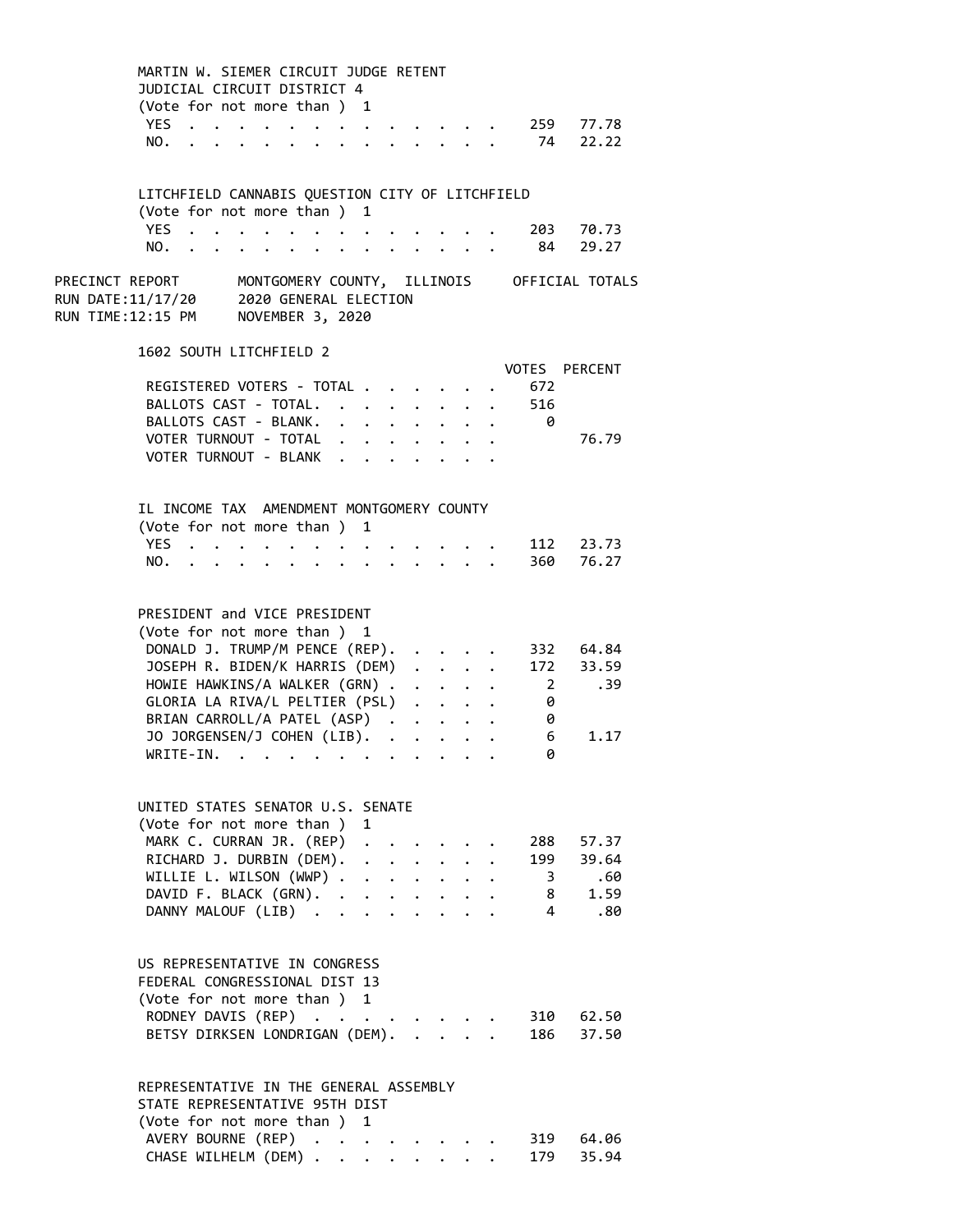| CIRCUIT CLERK MONTGOMERY COUNTY<br>(Vote for not more than ) 1<br>HOLLY LEMONS (REP)<br>452 100.00<br>NO CANDIDATE FILED.<br>- 0                                                                                                      |
|---------------------------------------------------------------------------------------------------------------------------------------------------------------------------------------------------------------------------------------|
| STATE'S ATTORNEY MONTGOMERY COUNTY<br>(Vote for not more than ) 1<br>ANDREW AFFRUNTI (REP)<br>277 55.73<br>BRYANT "BUTCH" HITCHINGS (DEM) 220 44.27                                                                                   |
| CORONER MONTGOMERY COUNTY<br>(Vote for not more than ) 1<br>RANDY LEETHAM (REP)<br>443<br>100.00<br>NO CANDIDATE FILED.<br>- 0                                                                                                        |
| COUNTY BOARD MEMBER DISTRICT 5<br>(Vote for not more than ) 2<br>RUSSELL BEASON (REP).<br>281 55.21<br>$\sim$ $\sim$<br>RICHARD WENDEL (DEM). .<br>228 44.79<br>$\ddot{\phantom{0}}$                                                  |
| JUDGE OF THE SUPREME COURT<br>SUPREME JUDICIAL DISTRICT 5 (KARMEIER)<br>(Vote for not more than ) 1<br>DAVID K. OVERSTREET (REP)<br>294 60.37<br>JUDY CATES (DEM)<br>193 39.63<br>$\mathbf{r} = \mathbf{r} + \mathbf{r}$<br>$\bullet$ |
| JUDGE OF THE APPELLATE COURT<br>APPELLATE JUDICIAL DISTRICT 5 (CHAPMAN)<br>(Vote for not more than ) 1<br>MARK M. BOIE (REP)<br>283 58.35<br>SARAH SMITH (DEM).<br>202<br>41.65<br>$\ddot{\phantom{a}}$                               |
| THOMAS M WELCH APPELLATE JUDGE RETENT<br>APPELLATE JUDICIAL DISTRICT 5<br>(Vote for not more than ) 1<br>79.63<br><b>YES</b><br>348<br>89<br>20.37<br>NO.                                                                             |
| STAN BRANDMEYER CIRCUIT JUDGE RETENT<br>JUDICIAL CIRCUIT DISTRICT 4<br>(Vote for not more than)<br>1<br><b>YES</b><br>337<br>77.47<br>NO.<br>98<br>22.53                                                                              |
| JAMES L. ROBERTS CIRCUIT JUDGE RETENT<br>JUDICIAL CIRCUIT DISTRICT 4<br>(Vote for not more than )<br>1<br><b>YES</b><br>372<br>80.87<br>19.13<br>NO.<br>88                                                                            |
| MARTIN W. SIEMER CIRCUIT JUDGE RETENT<br>JUDICIAL CIRCUIT DISTRICT 4<br>(Vote for not more than)<br>1<br>YES.<br>334<br>77.14<br>22.86<br>NO.<br>99                                                                                   |
|                                                                                                                                                                                                                                       |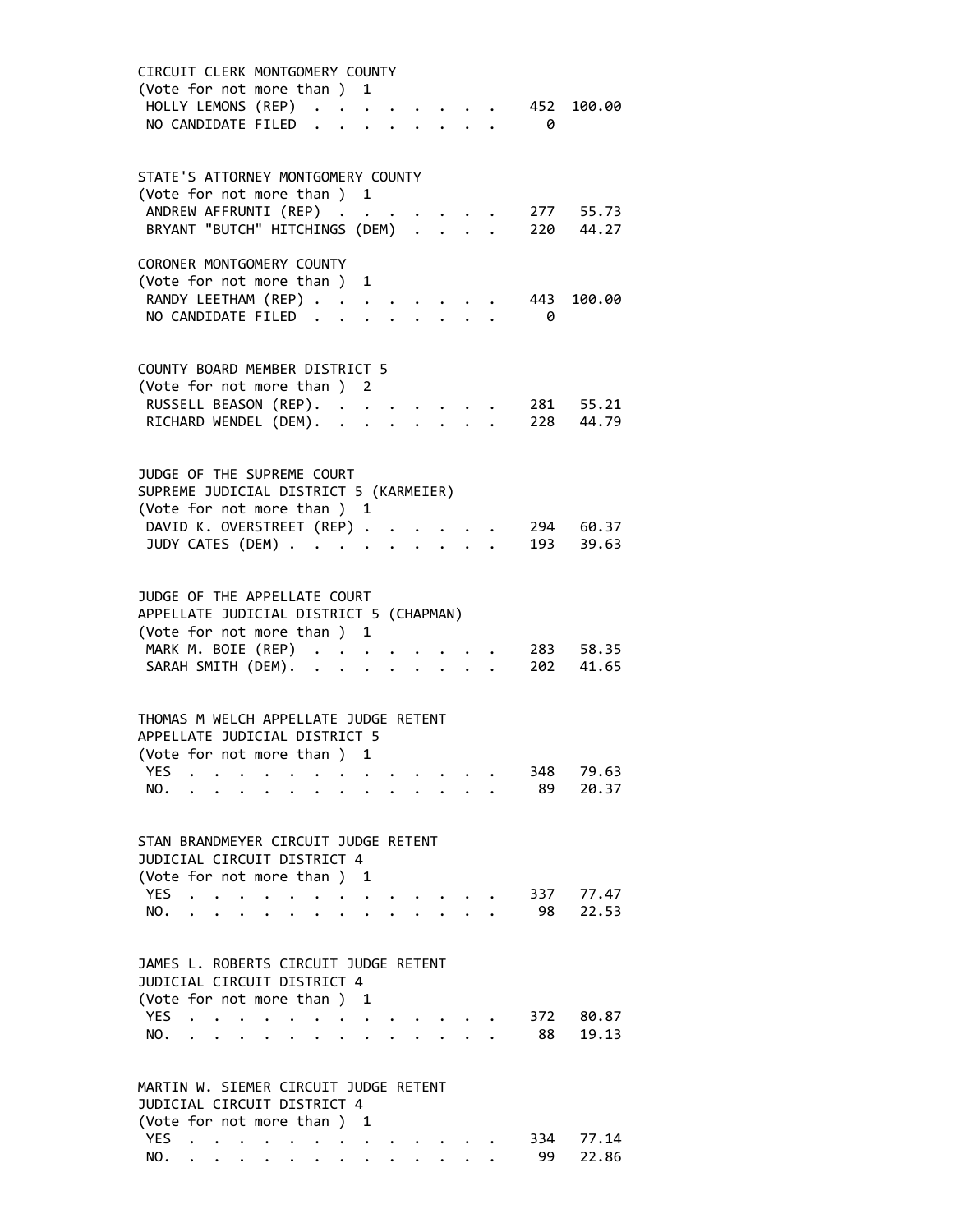| LITCHFIELD CANNABIS QUESTION CITY OF LITCHFIELD                                                         |                                                                                          |                                                                                                             |                                                                       |              |                                                                          |                 |                         |                |                     |  |
|---------------------------------------------------------------------------------------------------------|------------------------------------------------------------------------------------------|-------------------------------------------------------------------------------------------------------------|-----------------------------------------------------------------------|--------------|--------------------------------------------------------------------------|-----------------|-------------------------|----------------|---------------------|--|
| (Vote for not more than ) 1                                                                             |                                                                                          |                                                                                                             |                                                                       |              |                                                                          |                 |                         |                |                     |  |
| YES.<br>NO.                                                                                             |                                                                                          | $\begin{array}{cccccccccc} \bullet & \bullet & \bullet & \bullet & \bullet & \bullet & \bullet \end{array}$ |                                                                       |              |                                                                          |                 |                         |                | 259 66.07           |  |
|                                                                                                         | $\cdot$ $\cdot$ $\cdot$ $\cdot$                                                          |                                                                                                             | $\ddot{\phantom{a}}$                                                  |              |                                                                          |                 | $\cdot$ $\cdot$ $\cdot$ |                | 133 33.93           |  |
| PRECINCT REPORT<br>RUN DATE:11/17/20<br>RUN TIME:12:15 PM                                               | MONTGOMERY COUNTY, ILLINOIS OFFICIAL TOTALS<br>2020 GENERAL ELECTION<br>NOVEMBER 3, 2020 |                                                                                                             |                                                                       |              |                                                                          |                 |                         |                |                     |  |
| 1603 SOUTH LITCHFIELD 3                                                                                 |                                                                                          |                                                                                                             |                                                                       |              |                                                                          |                 |                         |                | VOTES PERCENT       |  |
| REGISTERED VOTERS - TOTAL                                                                               |                                                                                          |                                                                                                             |                                                                       |              |                                                                          |                 |                         | 299            |                     |  |
| BALLOTS CAST - TOTAL.                                                                                   |                                                                                          |                                                                                                             | $\ddot{\phantom{a}}$                                                  |              | $\mathbf{r} = \mathbf{r} + \mathbf{r}$ , where $\mathbf{r} = \mathbf{r}$ |                 |                         | 231            |                     |  |
| BALLOTS CAST - BLANK.                                                                                   |                                                                                          |                                                                                                             | $\mathbf{r}$ , and $\mathbf{r}$ , and $\mathbf{r}$ , and $\mathbf{r}$ |              |                                                                          |                 |                         | - 0            |                     |  |
| VOTER TURNOUT - TOTAL                                                                                   |                                                                                          |                                                                                                             | $\ddot{\phantom{0}}$                                                  |              |                                                                          |                 |                         |                | 77.26               |  |
| VOTER TURNOUT - BLANK                                                                                   |                                                                                          |                                                                                                             | $\mathbf{L} = \mathbf{L}$                                             |              |                                                                          |                 |                         |                |                     |  |
|                                                                                                         |                                                                                          |                                                                                                             |                                                                       |              |                                                                          |                 |                         |                |                     |  |
| IL INCOME TAX AMENDMENT MONTGOMERY COUNTY<br>(Vote for not more than ) 1                                |                                                                                          |                                                                                                             |                                                                       |              |                                                                          |                 |                         |                |                     |  |
| <b>YES</b>                                                                                              |                                                                                          | $\cdots$                                                                                                    |                                                                       |              |                                                                          |                 |                         |                | 54 25.84            |  |
| NO.                                                                                                     |                                                                                          |                                                                                                             |                                                                       |              |                                                                          |                 |                         |                | 155 74.16           |  |
|                                                                                                         |                                                                                          |                                                                                                             |                                                                       |              |                                                                          |                 |                         |                |                     |  |
| PRESIDENT and VICE PRESIDENT<br>(Vote for not more than ) 1                                             |                                                                                          |                                                                                                             |                                                                       |              |                                                                          |                 |                         |                |                     |  |
| DONALD J. TRUMP/M PENCE (REP).                                                                          |                                                                                          |                                                                                                             |                                                                       |              |                                                                          |                 |                         | 166            | 72.81               |  |
| JOSEPH R. BIDEN/K HARRIS (DEM)                                                                          |                                                                                          |                                                                                                             |                                                                       |              |                                                                          |                 |                         | 58             | 25.44               |  |
| HOWIE HAWKINS/A WALKER (GRN)                                                                            |                                                                                          |                                                                                                             |                                                                       |              |                                                                          |                 |                         | 0              |                     |  |
| GLORIA LA RIVA/L PELTIER (PSL)                                                                          |                                                                                          |                                                                                                             |                                                                       |              |                                                                          |                 |                         | 0              |                     |  |
| BRIAN CARROLL/A PATEL (ASP)                                                                             |                                                                                          |                                                                                                             |                                                                       |              |                                                                          |                 |                         | 0              |                     |  |
| JO JORGENSEN/J COHEN (LIB).                                                                             |                                                                                          |                                                                                                             |                                                                       |              | $\cdot$ $\cdot$ $\cdot$                                                  |                 |                         | $\overline{4}$ | 1.75                |  |
| $WRITE-IN.$                                                                                             |                                                                                          |                                                                                                             |                                                                       | $\mathbf{L}$ | $\ddot{\phantom{a}}$                                                     | $\sim$ $\sim$   |                         | 0              |                     |  |
| UNITED STATES SENATOR U.S. SENATE<br>(Vote for not more than )                                          |                                                                                          |                                                                                                             | 1                                                                     |              |                                                                          |                 |                         |                |                     |  |
| MARK C. CURRAN JR. (REP)                                                                                |                                                                                          |                                                                                                             |                                                                       |              |                                                                          |                 |                         |                | 145 65.91           |  |
| RICHARD J. DURBIN (DEM).                                                                                |                                                                                          |                                                                                                             | $\ddot{\phantom{a}}$                                                  |              | $\mathbf{z} = \mathbf{z} + \mathbf{z}$ . The $\mathbf{z}$                |                 |                         | 68             | 30.91               |  |
| WILLIE L. WILSON (WWP) .                                                                                |                                                                                          |                                                                                                             | $\ddot{\phantom{0}}$                                                  | $\sim$ $-$   | $\sigma_{\rm{eff}}$ , $\sigma_{\rm{eff}}$                                |                 |                         | 0              |                     |  |
| DAVID F. BLACK (GRN). .                                                                                 |                                                                                          |                                                                                                             |                                                                       |              |                                                                          |                 |                         | 2              | .91                 |  |
| DANNY MALOUF (LIB).                                                                                     |                                                                                          |                                                                                                             |                                                                       |              |                                                                          |                 |                         |                | $5^{\circ}$<br>2.27 |  |
|                                                                                                         |                                                                                          |                                                                                                             |                                                                       |              |                                                                          |                 |                         |                |                     |  |
| US REPRESENTATIVE IN CONGRESS<br>FEDERAL CONGRESSIONAL DIST 13                                          |                                                                                          |                                                                                                             |                                                                       |              |                                                                          |                 |                         |                |                     |  |
| (Vote for not more than ) 1                                                                             |                                                                                          |                                                                                                             |                                                                       |              |                                                                          |                 |                         |                |                     |  |
| RODNEY DAVIS (REP)                                                                                      |                                                                                          |                                                                                                             |                                                                       |              |                                                                          |                 |                         | 169            | 76.13               |  |
| BETSY DIRKSEN LONDRIGAN (DEM).                                                                          |                                                                                          |                                                                                                             |                                                                       |              |                                                                          | $\sim 10^{-11}$ |                         | 53             | 23.87               |  |
|                                                                                                         |                                                                                          |                                                                                                             |                                                                       |              |                                                                          |                 |                         |                |                     |  |
| REPRESENTATIVE IN THE GENERAL ASSEMBLY<br>STATE REPRESENTATIVE 95TH DIST<br>(Vote for not more than ) 1 |                                                                                          |                                                                                                             |                                                                       |              |                                                                          |                 |                         |                |                     |  |
| AVERY BOURNE (REP)                                                                                      |                                                                                          |                                                                                                             |                                                                       |              |                                                                          |                 |                         |                | 154 68.75           |  |
| CHASE WILHELM (DEM) .                                                                                   |                                                                                          |                                                                                                             |                                                                       |              |                                                                          |                 |                         | 70 —           | 31.25               |  |
| CIRCUIT CLERK MONTGOMERY COUNTY                                                                         |                                                                                          |                                                                                                             |                                                                       |              |                                                                          |                 |                         |                |                     |  |
| (Vote for not more than ) 1                                                                             |                                                                                          |                                                                                                             |                                                                       |              |                                                                          |                 |                         |                |                     |  |
| HOLLY LEMONS (REP)                                                                                      |                                                                                          |                                                                                                             | $\ddot{\phantom{a}}$                                                  |              |                                                                          |                 |                         | 202            | 100.00              |  |
| NO CANDIDATE FILED                                                                                      |                                                                                          |                                                                                                             |                                                                       |              |                                                                          |                 |                         | 0              |                     |  |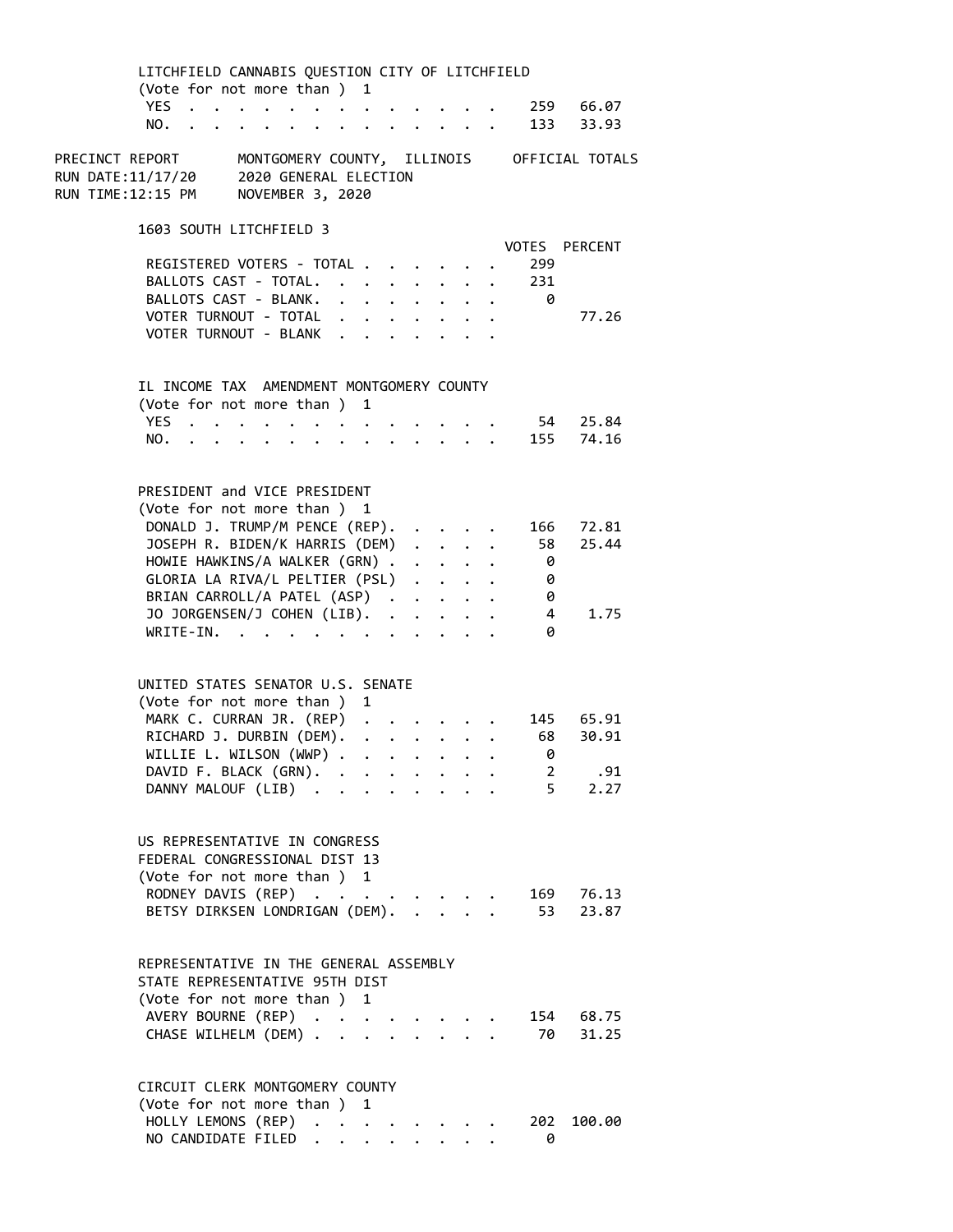| STATE'S ATTORNEY MONTGOMERY COUNTY                                                     |  |
|----------------------------------------------------------------------------------------|--|
| (Vote for not more than ) 1                                                            |  |
| ANDREW AFFRUNTI (REP)<br>142 63.96                                                     |  |
| 80 36.04<br>BRYANT "BUTCH" HITCHINGS (DEM)                                             |  |
| CORONER MONTGOMERY COUNTY                                                              |  |
| (Vote for not more than)<br>1                                                          |  |
| RANDY LEETHAM (REP)<br>204<br>100.00                                                   |  |
| NO CANDIDATE FILED<br>0                                                                |  |
|                                                                                        |  |
|                                                                                        |  |
| COUNTY BOARD MEMBER DISTRICT 5                                                         |  |
| (Vote for not more than ) 2                                                            |  |
| RUSSELL BEASON (REP).<br>136 58.37                                                     |  |
| RICHARD WENDEL (DEM). .<br>97<br>41.63<br>$\ddot{\phantom{a}}$<br>$\ddot{\phantom{0}}$ |  |
|                                                                                        |  |
| JUDGE OF THE SUPREME COURT                                                             |  |
| SUPREME JUDICIAL DISTRICT 5 (KARMEIER)                                                 |  |
| (Vote for not more than ) 1                                                            |  |
| DAVID K. OVERSTREET (REP).<br>152 69.41<br>$\ddot{\phantom{a}}$                        |  |
| 67<br>JUDY CATES (DEM)<br>30.59<br>$\ddot{\phantom{1}}$                                |  |
|                                                                                        |  |
|                                                                                        |  |
| JUDGE OF THE APPELLATE COURT                                                           |  |
| APPELLATE JUDICIAL DISTRICT 5 (CHAPMAN)                                                |  |
| (Vote for not more than ) 1                                                            |  |
| MARK M. BOIE (REP)<br>153 69.86                                                        |  |
| 66<br>SARAH SMITH (DEM).<br>30.14<br>$\mathbf{r}$<br>$\overline{a}$                    |  |
|                                                                                        |  |
|                                                                                        |  |
| THOMAS M WELCH APPELLATE JUDGE RETENT                                                  |  |
| APPELLATE JUDICIAL DISTRICT 5<br>(Vote for not more than ) 1                           |  |
| <b>YES</b><br>164 82.00                                                                |  |
| 36<br>18.00<br>NO.                                                                     |  |
|                                                                                        |  |
|                                                                                        |  |
| STAN BRANDMEYER CIRCUIT JUDGE RETENT                                                   |  |
| JUDICIAL CIRCUIT DISTRICT 4                                                            |  |
| (Vote for not more than)<br>1                                                          |  |
| <b>YES</b><br>166<br>83.00                                                             |  |
| NO.<br>34<br>17.00                                                                     |  |
|                                                                                        |  |
|                                                                                        |  |
| JAMES L. ROBERTS CIRCUIT JUDGE RETENT                                                  |  |
| JUDICIAL CIRCUIT DISTRICT 4                                                            |  |
| (Vote for not more than)<br>1                                                          |  |
| YES.<br>160<br>80.00<br>40<br>20.00<br>NO.                                             |  |
|                                                                                        |  |
|                                                                                        |  |
| MARTIN W. SIEMER CIRCUIT JUDGE RETENT                                                  |  |
| JUDICIAL CIRCUIT DISTRICT 4                                                            |  |
| (Vote for not more than )<br>- 1                                                       |  |
| <b>YES</b><br>158<br>79.80                                                             |  |
| 40<br>NO.<br>20.20                                                                     |  |
|                                                                                        |  |
|                                                                                        |  |
| LITCHFIELD CANNABIS QUESTION CITY OF LITCHFIELD                                        |  |
| (Vote for not more than ) 1                                                            |  |
| <b>YES</b><br>64.84<br>142<br>$\ddot{\phantom{a}}$                                     |  |
| NO.<br>77 -<br>35.16<br>$\ddot{\phantom{0}}$                                           |  |
|                                                                                        |  |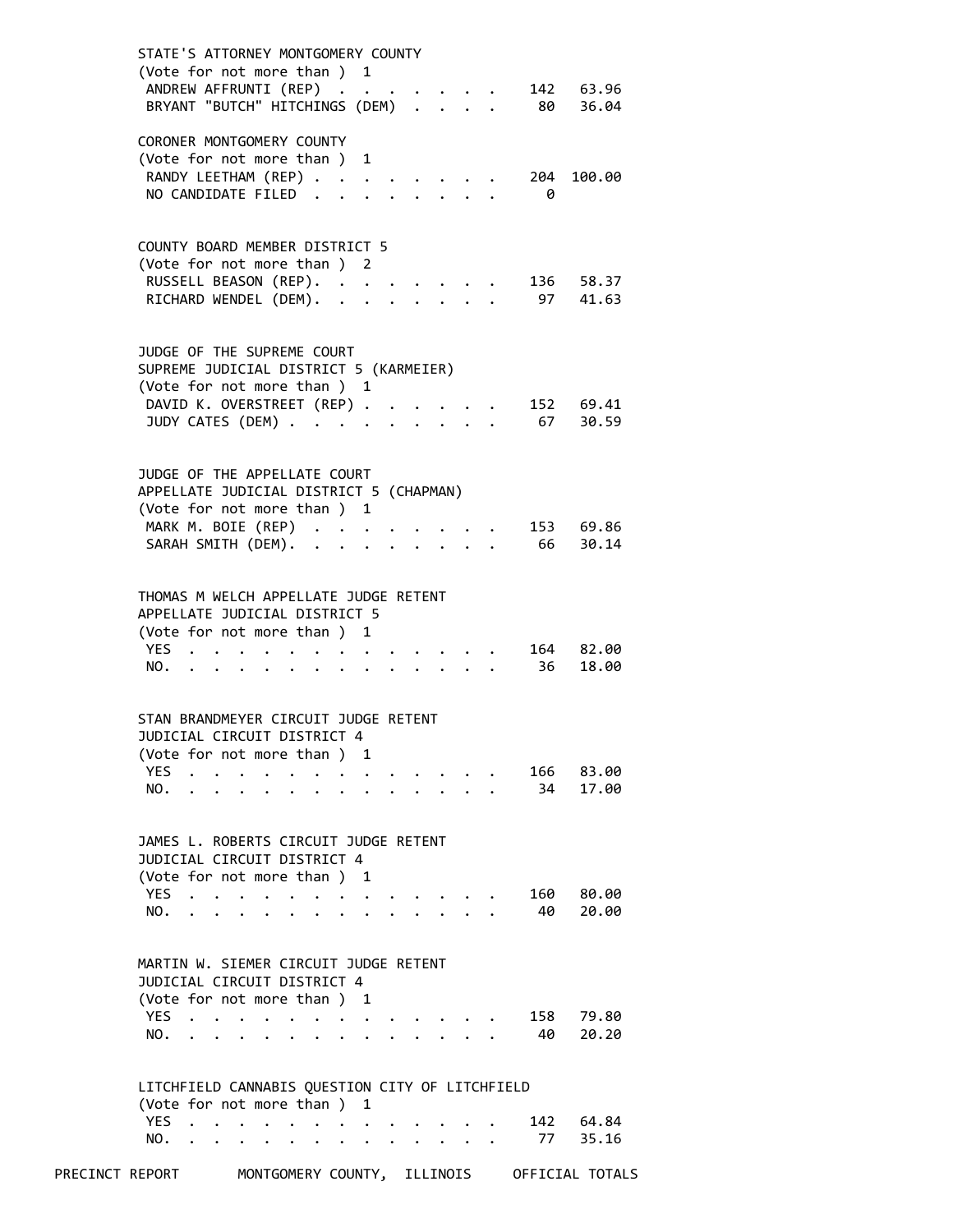RUN DATE:11/17/20 2020 GENERAL ELECTION RUN TIME:12:15 PM NOVEMBER 3, 2020

| 1604 SOUTH LITCHFIELD 4                   |                                                                                                                 |                                                |              |                                                           |                                                                  |                         |                   |
|-------------------------------------------|-----------------------------------------------------------------------------------------------------------------|------------------------------------------------|--------------|-----------------------------------------------------------|------------------------------------------------------------------|-------------------------|-------------------|
|                                           |                                                                                                                 |                                                |              |                                                           |                                                                  |                         | VOTES PERCENT     |
| REGISTERED VOTERS - TOTAL                 |                                                                                                                 |                                                |              |                                                           |                                                                  | 415                     |                   |
| BALLOTS CAST - TOTAL.                     |                                                                                                                 |                                                |              | $\ddot{\phantom{0}}$                                      | $\ddot{\phantom{0}}$                                             | 341                     |                   |
| BALLOTS CAST - BLANK.                     |                                                                                                                 | $\mathbf{r}$ and $\mathbf{r}$ and $\mathbf{r}$ |              |                                                           | <b>Service State</b>                                             | - 0                     |                   |
| VOTER TURNOUT - TOTAL                     |                                                                                                                 |                                                |              |                                                           |                                                                  |                         | 82.17             |
| VOTER TURNOUT - BLANK                     |                                                                                                                 |                                                |              |                                                           |                                                                  |                         |                   |
|                                           |                                                                                                                 |                                                |              |                                                           |                                                                  |                         |                   |
|                                           |                                                                                                                 |                                                |              |                                                           |                                                                  |                         |                   |
| IL INCOME TAX AMENDMENT MONTGOMERY COUNTY |                                                                                                                 |                                                |              |                                                           |                                                                  |                         |                   |
| (Vote for not more than ) 1               |                                                                                                                 |                                                |              |                                                           |                                                                  |                         |                   |
| YES                                       |                                                                                                                 |                                                |              |                                                           |                                                                  | 52                      | 17.16             |
| NO.<br>$\ddot{\phantom{a}}$               |                                                                                                                 |                                                |              | $\mathbf{r}$ and $\mathbf{r}$                             |                                                                  |                         | 251 82.84         |
|                                           |                                                                                                                 |                                                |              |                                                           |                                                                  |                         |                   |
|                                           |                                                                                                                 |                                                |              |                                                           |                                                                  |                         |                   |
| PRESIDENT and VICE PRESIDENT              |                                                                                                                 |                                                |              |                                                           |                                                                  |                         |                   |
| (Vote for not more than ) 1               |                                                                                                                 |                                                |              |                                                           |                                                                  |                         |                   |
| DONALD J. TRUMP/M PENCE (REP).            |                                                                                                                 |                                                |              |                                                           |                                                                  |                         | 251 74.26         |
| JOSEPH R. BIDEN/K HARRIS (DEM)            |                                                                                                                 |                                                |              | $\cdot$ $\cdot$ $\cdot$                                   |                                                                  |                         |                   |
| HOWIE HAWKINS/A WALKER (GRN) .            |                                                                                                                 |                                                |              | $\mathbf{L}^{\text{max}}$ , and $\mathbf{L}^{\text{max}}$ |                                                                  |                         | 85 25.15<br>1 .30 |
| GLORIA LA RIVA/L PELTIER (PSL)            |                                                                                                                 |                                                |              |                                                           |                                                                  | - 0                     |                   |
| BRIAN CARROLL/A PATEL (ASP)               |                                                                                                                 |                                                |              |                                                           |                                                                  | - 0                     |                   |
|                                           |                                                                                                                 |                                                |              |                                                           |                                                                  |                         |                   |
| JO JORGENSEN/J COHEN (LIB). .             |                                                                                                                 |                                                | $\mathbf{L}$ |                                                           | $\ddot{\phantom{a}}$                                             | $\overline{\mathbf{1}}$ | .30               |
| WRITE-IN.<br>$\sim$<br>$\cdots$           | the contract of the contract of the contract of the contract of the contract of the contract of the contract of |                                                |              |                                                           |                                                                  | 0                       |                   |
|                                           |                                                                                                                 |                                                |              |                                                           |                                                                  |                         |                   |
|                                           |                                                                                                                 |                                                |              |                                                           |                                                                  |                         |                   |
| UNITED STATES SENATOR U.S. SENATE         |                                                                                                                 |                                                |              |                                                           |                                                                  |                         |                   |
| (Vote for not more than ) 1               |                                                                                                                 |                                                |              |                                                           |                                                                  |                         |                   |
| MARK C. CURRAN JR. (REP)                  |                                                                                                                 |                                                |              |                                                           |                                                                  |                         | 214 64.26         |
| RICHARD J. DURBIN (DEM).                  |                                                                                                                 |                                                |              |                                                           |                                                                  |                         | 116 34.83         |
| WILLIE L. WILSON $(WWP)$                  |                                                                                                                 |                                                |              |                                                           |                                                                  | $\overline{\mathbf{3}}$ | .90               |
| DAVID F. BLACK (GRN).                     |                                                                                                                 |                                                |              |                                                           |                                                                  | - 0                     |                   |
| DANNY MALOUF (LIB)                        |                                                                                                                 |                                                |              |                                                           | $\mathbf{r} = \mathbf{r} + \mathbf{r} + \mathbf{r} + \mathbf{r}$ | - 0                     |                   |
|                                           |                                                                                                                 |                                                |              |                                                           |                                                                  |                         |                   |
|                                           |                                                                                                                 |                                                |              |                                                           |                                                                  |                         |                   |
| US REPRESENTATIVE IN CONGRESS             |                                                                                                                 |                                                |              |                                                           |                                                                  |                         |                   |
| FEDERAL CONGRESSIONAL DIST 13             |                                                                                                                 |                                                |              |                                                           |                                                                  |                         |                   |
| (Vote for not more than ) 1               |                                                                                                                 |                                                |              |                                                           |                                                                  |                         |                   |
| RODNEY DAVIS (REP)                        |                                                                                                                 |                                                |              |                                                           |                                                                  | 235                     | 71.43             |
| BETSY DIRKSEN LONDRIGAN (DEM).            |                                                                                                                 |                                                |              |                                                           |                                                                  |                         | 28.57             |
|                                           |                                                                                                                 |                                                |              |                                                           |                                                                  | 94                      |                   |
|                                           |                                                                                                                 |                                                |              |                                                           |                                                                  |                         |                   |
| REPRESENTATIVE IN THE GENERAL ASSEMBLY    |                                                                                                                 |                                                |              |                                                           |                                                                  |                         |                   |
| STATE REPRESENTATIVE 95TH DIST            |                                                                                                                 |                                                |              |                                                           |                                                                  |                         |                   |
|                                           |                                                                                                                 |                                                |              |                                                           |                                                                  |                         |                   |
| (Vote for not more than ) 1               |                                                                                                                 |                                                |              |                                                           |                                                                  |                         |                   |
| AVERY BOURNE (REP)                        |                                                                                                                 |                                                |              |                                                           |                                                                  |                         | 231 69.58         |
| CHASE WILHELM (DEM)                       |                                                                                                                 |                                                |              |                                                           | $\mathbf{r} = \mathbf{r} \times \mathbf{r}$                      |                         | 101 30.42         |
|                                           |                                                                                                                 |                                                |              |                                                           |                                                                  |                         |                   |
|                                           |                                                                                                                 |                                                |              |                                                           |                                                                  |                         |                   |
| CIRCUIT CLERK MONTGOMERY COUNTY           |                                                                                                                 |                                                |              |                                                           |                                                                  |                         |                   |
| (Vote for not more than ) 1               |                                                                                                                 |                                                |              |                                                           |                                                                  |                         |                   |
| HOLLY LEMONS (REP) .                      |                                                                                                                 |                                                |              |                                                           |                                                                  | 305                     | 100.00            |
| NO CANDIDATE FILED                        | $\mathbf{A}$                                                                                                    |                                                |              |                                                           |                                                                  | - 0                     |                   |
|                                           |                                                                                                                 |                                                |              |                                                           |                                                                  |                         |                   |
|                                           |                                                                                                                 |                                                |              |                                                           |                                                                  |                         |                   |
| STATE'S ATTORNEY MONTGOMERY COUNTY        |                                                                                                                 |                                                |              |                                                           |                                                                  |                         |                   |
| (Vote for not more than ) 1               |                                                                                                                 |                                                |              |                                                           |                                                                  |                         |                   |
| ANDREW AFFRUNTI (REP)                     |                                                                                                                 |                                                |              |                                                           |                                                                  |                         | 202 61.77         |
| BRYANT "BUTCH" HITCHINGS (DEM)            |                                                                                                                 |                                                |              |                                                           |                                                                  |                         | 125 38.23         |
|                                           |                                                                                                                 |                                                |              |                                                           |                                                                  |                         |                   |
| CORONER MONTGOMERY COUNTY                 |                                                                                                                 |                                                |              |                                                           |                                                                  |                         |                   |
|                                           |                                                                                                                 |                                                |              |                                                           |                                                                  |                         |                   |

(Vote for not more than ) 1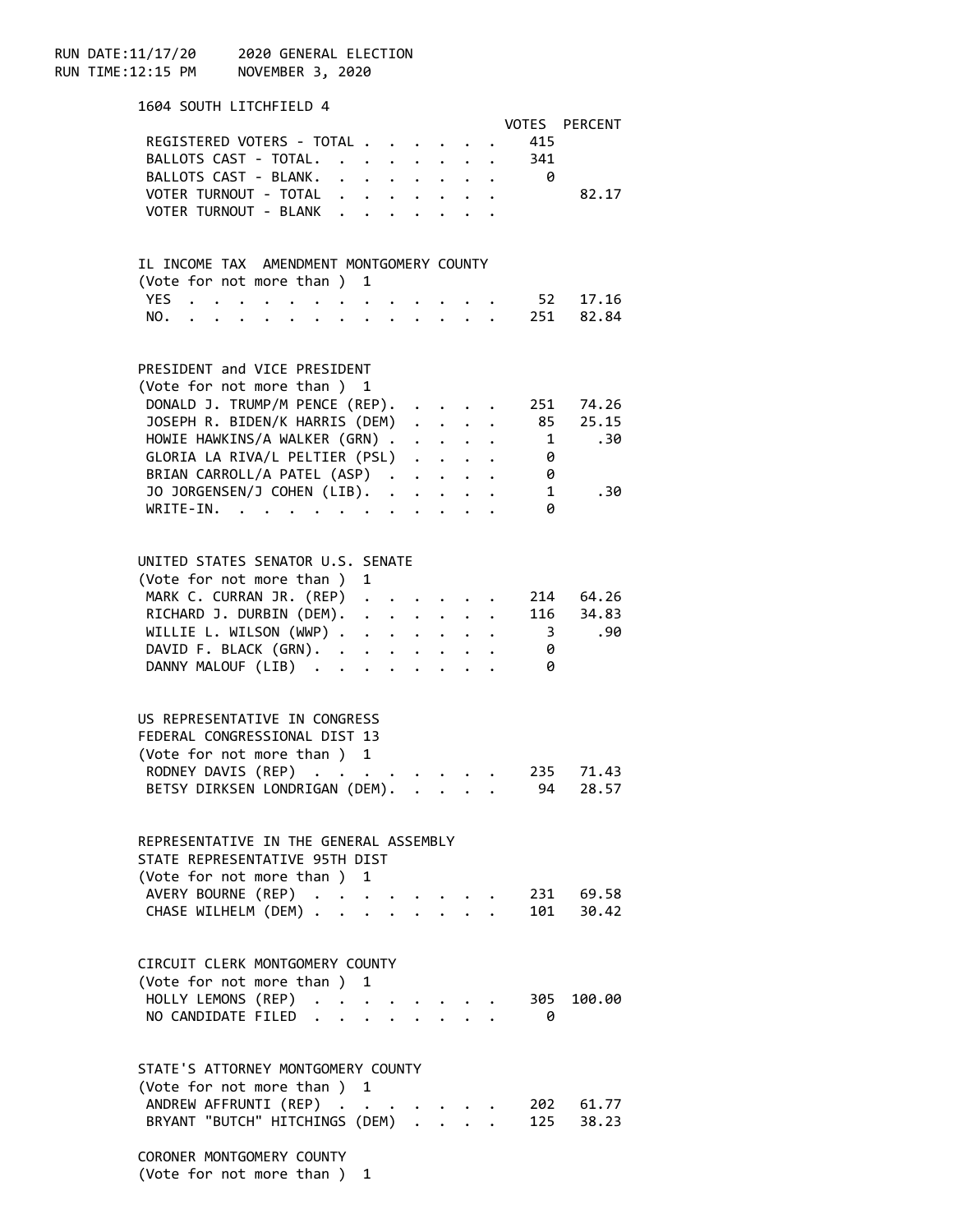| RANDY LEETHAM (REP)<br>NO CANDIDATE FILED.                                                                                                   |                                                                                                                 |                                                                     |                                                                                                                 | <b>Contract Contract Contract</b> | $\ddot{\phantom{a}}$ |                                                     |  | 304<br>- 0 | 100.00               |
|----------------------------------------------------------------------------------------------------------------------------------------------|-----------------------------------------------------------------------------------------------------------------|---------------------------------------------------------------------|-----------------------------------------------------------------------------------------------------------------|-----------------------------------|----------------------|-----------------------------------------------------|--|------------|----------------------|
| COUNTY BOARD MEMBER DISTRICT 5                                                                                                               |                                                                                                                 |                                                                     |                                                                                                                 |                                   |                      |                                                     |  |            |                      |
| (Vote for not more than ) 2                                                                                                                  |                                                                                                                 |                                                                     |                                                                                                                 |                                   |                      |                                                     |  |            |                      |
| RUSSELL BEASON (REP).                                                                                                                        |                                                                                                                 |                                                                     |                                                                                                                 |                                   |                      |                                                     |  |            | 191 56.34            |
| RICHARD WENDEL (DEM).                                                                                                                        |                                                                                                                 |                                                                     |                                                                                                                 |                                   |                      | $\mathbf{1}$ $\mathbf{1}$ $\mathbf{1}$ $\mathbf{1}$ |  |            | 148 43.66            |
| JUDGE OF THE SUPREME COURT<br>SUPREME JUDICIAL DISTRICT 5 (KARMEIER)                                                                         |                                                                                                                 |                                                                     |                                                                                                                 |                                   |                      |                                                     |  |            |                      |
| (Vote for not more than ) 1<br>DAVID K. OVERSTREET (REP) .                                                                                   |                                                                                                                 |                                                                     |                                                                                                                 |                                   |                      |                                                     |  |            | 219 67.59            |
| JUDY CATES (DEM)                                                                                                                             |                                                                                                                 |                                                                     |                                                                                                                 |                                   |                      | $\mathbf{A}$                                        |  |            | 105 32.41            |
|                                                                                                                                              |                                                                                                                 |                                                                     |                                                                                                                 |                                   |                      |                                                     |  |            |                      |
| JUDGE OF THE APPELLATE COURT<br>APPELLATE JUDICIAL DISTRICT 5 (CHAPMAN)<br>(Vote for not more than ) 1                                       |                                                                                                                 |                                                                     |                                                                                                                 |                                   |                      |                                                     |  |            |                      |
| MARK M. BOIE (REP)                                                                                                                           |                                                                                                                 |                                                                     |                                                                                                                 |                                   |                      |                                                     |  |            | 205 65.71            |
| SARAH SMITH (DEM). .                                                                                                                         |                                                                                                                 | $\ddot{\phantom{0}}$                                                |                                                                                                                 |                                   | $\cdot$ $\cdot$      |                                                     |  |            | 107 34.29            |
| THOMAS M WELCH APPELLATE JUDGE RETENT<br>APPELLATE JUDICIAL DISTRICT 5<br>(Vote for not more than ) 1<br>YES                                 |                                                                                                                 |                                                                     | $\begin{array}{cccccccccccccc} \bullet & \bullet & \bullet & \bullet & \bullet & \bullet & \bullet \end{array}$ |                                   |                      |                                                     |  |            | 230 80.99            |
| NO.                                                                                                                                          |                                                                                                                 |                                                                     |                                                                                                                 |                                   |                      |                                                     |  |            | 54 19.01             |
|                                                                                                                                              |                                                                                                                 |                                                                     |                                                                                                                 |                                   |                      |                                                     |  |            |                      |
| STAN BRANDMEYER CIRCUIT JUDGE RETENT<br>JUDICIAL CIRCUIT DISTRICT 4<br>(Vote for not more than ) 1                                           |                                                                                                                 |                                                                     |                                                                                                                 |                                   |                      |                                                     |  |            |                      |
| YES                                                                                                                                          |                                                                                                                 |                                                                     |                                                                                                                 |                                   |                      |                                                     |  |            | 219 78.49            |
| NO.                                                                                                                                          | the contract of the contract of the contract of the contract of the contract of the contract of the contract of |                                                                     |                                                                                                                 |                                   |                      |                                                     |  | 60         | 21.51                |
| JAMES L. ROBERTS CIRCUIT JUDGE RETENT<br>JUDICIAL CIRCUIT DISTRICT 4<br>(Vote for not more than ) 1                                          |                                                                                                                 |                                                                     |                                                                                                                 |                                   |                      |                                                     |  |            |                      |
| YES                                                                                                                                          |                                                                                                                 |                                                                     |                                                                                                                 |                                   |                      |                                                     |  |            | 231 78.57            |
| NO.                                                                                                                                          |                                                                                                                 | $\sim 100$ km s $^{-1}$                                             | $\bullet$                                                                                                       | $\cdot$                           |                      |                                                     |  |            | 63 21.43             |
| MARTIN W. SIEMER CIRCUIT JUDGE RETENT<br>JUDICIAL CIRCUIT DISTRICT 4<br>(Vote for not more than ) 1                                          |                                                                                                                 |                                                                     |                                                                                                                 |                                   |                      |                                                     |  |            |                      |
| YES                                                                                                                                          |                                                                                                                 | $\bullet$ .<br><br><br><br><br><br><br><br><br><br><br><br><br><br> | $\bullet$ .<br><br><br><br><br><br><br><br><br><br><br><br><br>                                                 | $\cdot$ $\cdot$ $\cdot$ $\cdot$   |                      |                                                     |  |            | 218 77.03            |
| NO.                                                                                                                                          | $\cdot$ $\cdot$ $\cdot$ $\cdot$ $\cdot$ $\cdot$                                                                 | $\ddot{\phantom{a}}$                                                | $\ddot{\phantom{a}}$                                                                                            |                                   |                      |                                                     |  |            | 65 22.97             |
| LITCHFIELD CANNABIS QUESTION CITY OF LITCHFIELD<br>(Vote for not more than ) 1                                                               |                                                                                                                 |                                                                     |                                                                                                                 |                                   |                      |                                                     |  |            |                      |
| YES<br>NO.                                                                                                                                   | $\mathcal{L}(\mathbf{X})$ , and $\mathcal{L}(\mathbf{X})$ , and $\mathcal{L}(\mathbf{X})$                       | $\ddot{\phantom{0}}$                                                | $\ddot{\phantom{a}}$                                                                                            | $\cdot$                           |                      |                                                     |  |            | 81 60.90<br>52 39.10 |
| PRECINCT REPORT MONTGOMERY COUNTY, ILLINOIS OFFICIAL TOTALS<br>RUN DATE:11/17/20 2020 GENERAL ELECTION<br>RUN TIME:12:15 PM NOVEMBER 3, 2020 |                                                                                                                 |                                                                     |                                                                                                                 |                                   |                      |                                                     |  |            |                      |
| 1701 WALSHVILLE                                                                                                                              |                                                                                                                 |                                                                     |                                                                                                                 |                                   |                      |                                                     |  |            |                      |
| REGISTERED VOTERS - TOTAL                                                                                                                    |                                                                                                                 |                                                                     |                                                                                                                 |                                   |                      |                                                     |  | 216        | VOTES PERCENT        |

BALLOTS CAST - TOTAL. . . . . . . . 185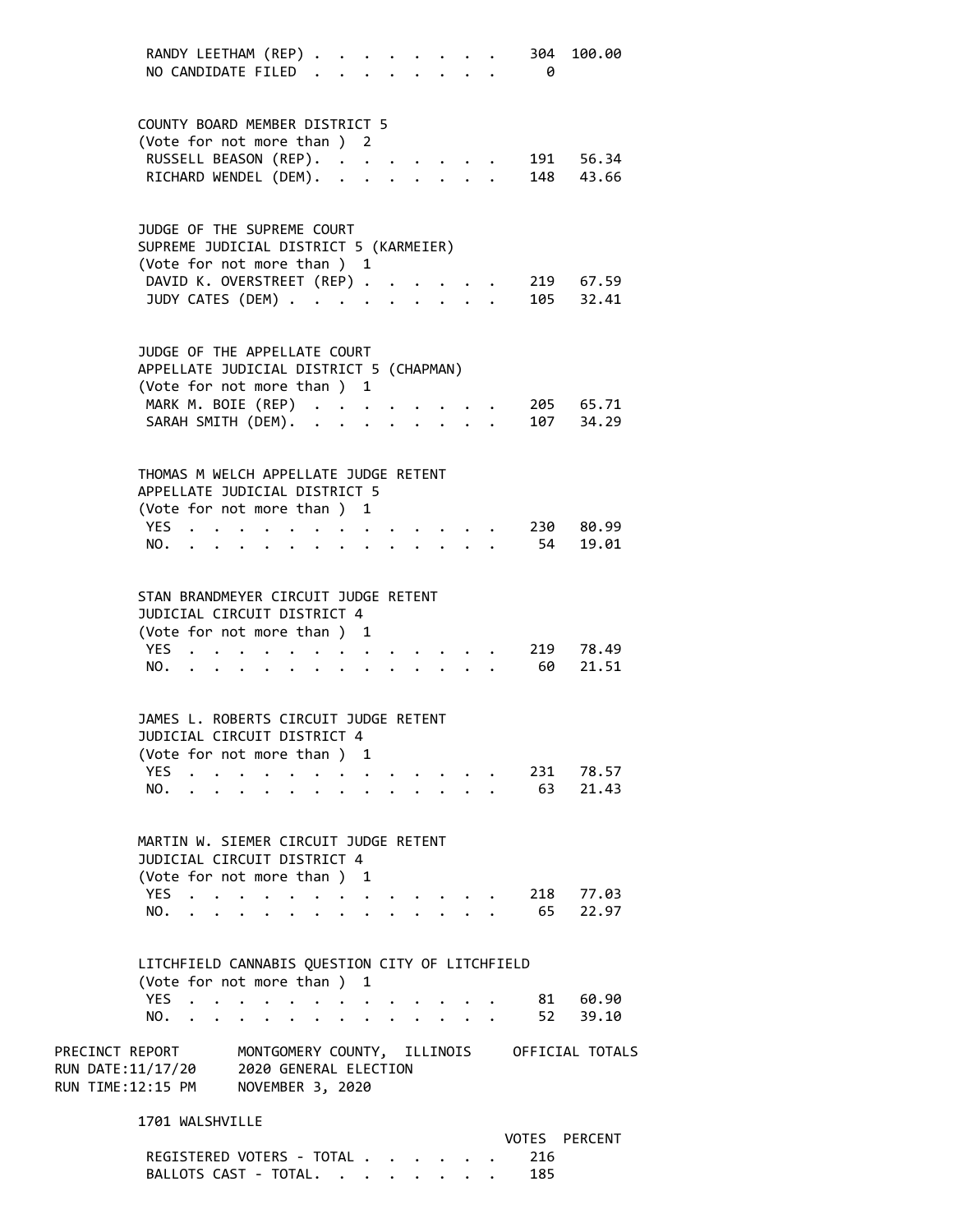| BALLOTS CAST - BLANK.<br>VOTER TURNOUT - TOTAL<br>VOTER TURNOUT - BLANK                                                                               |  |                      |         |  |                                             | 0                       | 85.65              |
|-------------------------------------------------------------------------------------------------------------------------------------------------------|--|----------------------|---------|--|---------------------------------------------|-------------------------|--------------------|
| IL INCOME TAX AMENDMENT MONTGOMERY COUNTY                                                                                                             |  |                      |         |  |                                             |                         |                    |
| (Vote for not more than ) 1                                                                                                                           |  |                      |         |  |                                             |                         |                    |
| YES<br>$\mathbf{r} = \mathbf{r} + \mathbf{r} + \mathbf{r} + \mathbf{r} + \mathbf{r} + \mathbf{r} + \mathbf{r} + \mathbf{r} + \mathbf{r}$              |  |                      |         |  |                                             | 31                      | 18.67              |
| NO.<br>the contract of the contract of the contract of the contract of the contract of the contract of the contract of                                |  |                      |         |  |                                             |                         | 135 81.33          |
|                                                                                                                                                       |  |                      |         |  |                                             |                         |                    |
| PRESIDENT and VICE PRESIDENT                                                                                                                          |  |                      |         |  |                                             |                         |                    |
| (Vote for not more than ) 1                                                                                                                           |  |                      |         |  |                                             |                         |                    |
| DONALD J. TRUMP/M PENCE (REP).                                                                                                                        |  |                      |         |  |                                             | 130                     | 71.04              |
| JOSEPH R. BIDEN/K HARRIS (DEM)                                                                                                                        |  |                      |         |  |                                             | 49                      | 26.78              |
| HOWIE HAWKINS/A WALKER (GRN)                                                                                                                          |  |                      |         |  |                                             | $\overline{\mathbf{2}}$ | 1.09               |
| GLORIA LA RIVA/L PELTIER (PSL)                                                                                                                        |  |                      |         |  |                                             | 0                       |                    |
| BRIAN CARROLL/A PATEL (ASP)                                                                                                                           |  |                      |         |  |                                             | 0                       |                    |
| JO JORGENSEN/J COHEN (LIB).                                                                                                                           |  |                      |         |  |                                             | $\overline{2}$          | 1.09               |
| WRITE-IN.                                                                                                                                             |  |                      |         |  |                                             | 0                       |                    |
|                                                                                                                                                       |  |                      |         |  |                                             |                         |                    |
| UNITED STATES SENATOR U.S. SENATE                                                                                                                     |  |                      |         |  |                                             |                         |                    |
| (Vote for not more than ) 1                                                                                                                           |  |                      |         |  |                                             |                         |                    |
| MARK C. CURRAN JR. (REP)                                                                                                                              |  |                      |         |  |                                             | 115                     | 66.09              |
| RICHARD J. DURBIN (DEM).                                                                                                                              |  |                      |         |  |                                             | 56                      | 32.18              |
| WILLIE L. WILSON (WWP)                                                                                                                                |  |                      |         |  |                                             | $\theta$                |                    |
| DAVID F. BLACK (GRN).                                                                                                                                 |  |                      |         |  |                                             | $\overline{\mathbf{3}}$ | 1.72               |
|                                                                                                                                                       |  |                      |         |  |                                             |                         |                    |
| DANNY MALOUF (LIB)                                                                                                                                    |  |                      |         |  |                                             | - 0                     |                    |
| US REPRESENTATIVE IN CONGRESS<br>FEDERAL CONGRESSIONAL DIST 13<br>(Vote for not more than ) 1<br>RODNEY DAVIS (REP)<br>BETSY DIRKSEN LONDRIGAN (DEM). |  |                      |         |  | $\mathbf{r} = \mathbf{r} \times \mathbf{r}$ | $-8$                    | 126 72.41<br>27.59 |
| REPRESENTATIVE IN THE GENERAL ASSEMBLY                                                                                                                |  |                      |         |  |                                             |                         |                    |
|                                                                                                                                                       |  |                      |         |  |                                             |                         |                    |
| STATE REPRESENTATIVE 95TH DIST                                                                                                                        |  |                      |         |  |                                             |                         |                    |
| (Vote for not more than ) 1                                                                                                                           |  |                      |         |  |                                             |                         |                    |
| AVERY BOURNE (REP)                                                                                                                                    |  | $\ddot{\phantom{a}}$ |         |  |                                             |                         | 127 71.35          |
| CHASE WILHELM (DEM)                                                                                                                                   |  |                      |         |  |                                             | 51                      | 28.65              |
| CIRCUIT CLERK MONTGOMERY COUNTY                                                                                                                       |  |                      |         |  |                                             |                         |                    |
| (Vote for not more than ) 1                                                                                                                           |  |                      |         |  |                                             |                         |                    |
| HOLLY LEMONS (REP)                                                                                                                                    |  | $\ddot{\phantom{a}}$ | $\cdot$ |  |                                             | 163                     | 100.00             |
| NO CANDIDATE FILED                                                                                                                                    |  | $\ddot{\phantom{a}}$ |         |  |                                             | - 0                     |                    |
| STATE'S ATTORNEY MONTGOMERY COUNTY                                                                                                                    |  |                      |         |  |                                             |                         |                    |
| (Vote for not more than ) 1                                                                                                                           |  |                      |         |  |                                             |                         |                    |
| ANDREW AFFRUNTI (REP)                                                                                                                                 |  |                      |         |  |                                             |                         | 104 61.90          |
| BRYANT "BUTCH" HITCHINGS (DEM)                                                                                                                        |  |                      |         |  |                                             |                         | 64 38.10           |
|                                                                                                                                                       |  |                      |         |  |                                             |                         |                    |
| CORONER MONTGOMERY COUNTY                                                                                                                             |  |                      |         |  |                                             |                         |                    |
|                                                                                                                                                       |  |                      |         |  |                                             |                         |                    |
| (Vote for not more than ) 1                                                                                                                           |  |                      |         |  |                                             |                         |                    |
| RANDY LEETHAM (REP)                                                                                                                                   |  | $\ddot{\phantom{a}}$ |         |  |                                             | 164                     | 100.00             |
| NO CANDIDATE FILED.                                                                                                                                   |  |                      |         |  |                                             | 0                       |                    |
|                                                                                                                                                       |  |                      |         |  |                                             |                         |                    |
| COUNTY BOARD MEMBER DISTRICT 4<br>$(10 + 6$ fan nat mana than $)$                                                                                     |  |                      |         |  |                                             |                         |                    |

| (Vote for not more than) 1 |  |  |  |  |           |
|----------------------------|--|--|--|--|-----------|
| PATTY WHITWORTH (REP)      |  |  |  |  | 116 67.84 |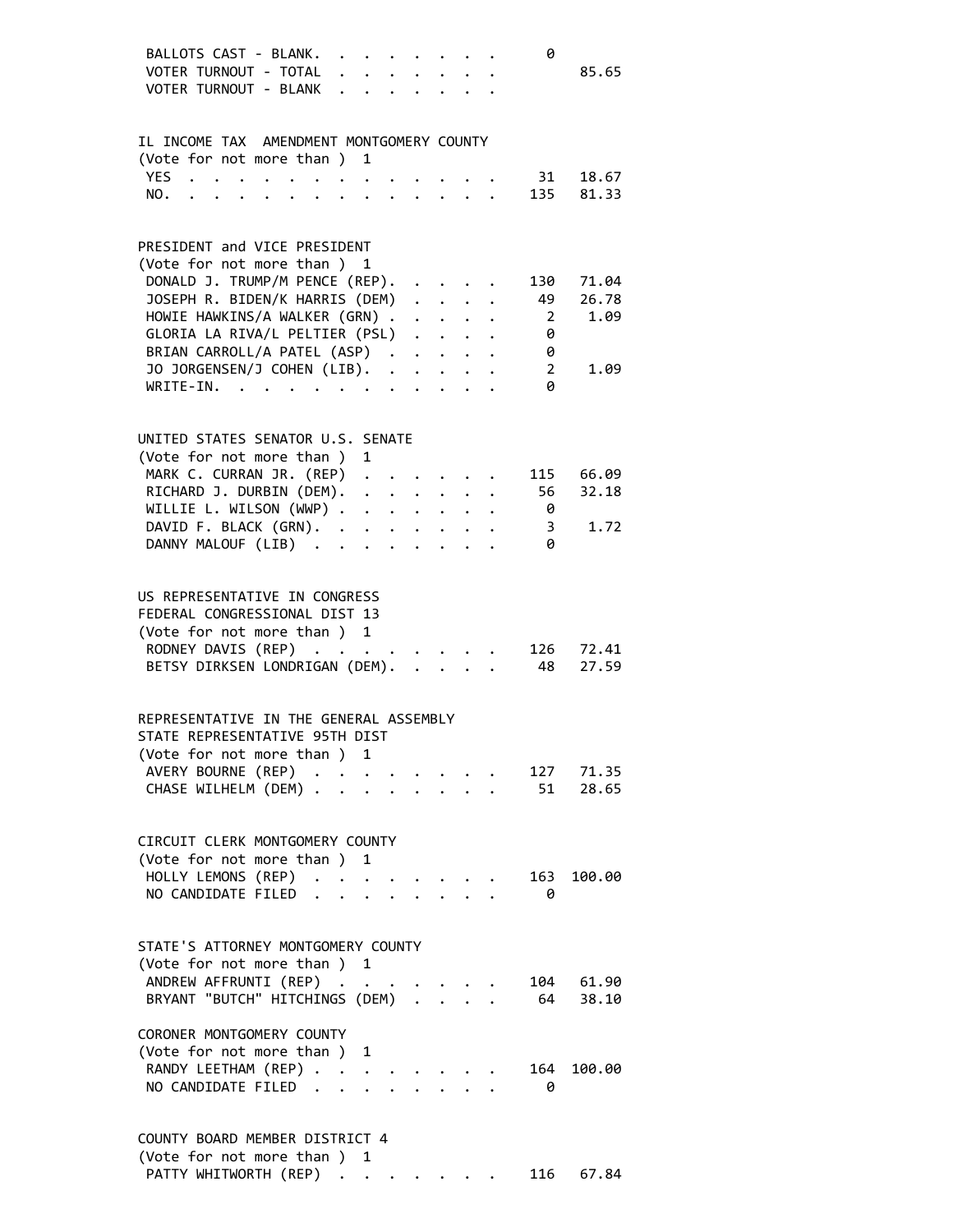JIM MOORE (DEM) . . . . . . . . . . 55 32.16 JUDGE OF THE SUPREME COURT SUPREME JUDICIAL DISTRICT 5 (KARMEIER) (Vote for not more than ) 1 DAVID K. OVERSTREET (REP) . . . . . 115 68.05 JUDY CATES (DEM) . . . . . . . . . . 54 31.95 JUDGE OF THE APPELLATE COURT APPELLATE JUDICIAL DISTRICT 5 (CHAPMAN) (Vote for not more than ) 1 MARK M. BOIE (REP) . . . . . . . . 109 66.87 SARAH SMITH (DEM). . . . . . . . . . 54 33.13 THOMAS M WELCH APPELLATE JUDGE RETENT APPELLATE JUDICIAL DISTRICT 5 (Vote for not more than ) 1 YES . . . . . . . . . . . . . 112 75.68 NO. . . . . . . . . . . . . . 36 24.32 STAN BRANDMEYER CIRCUIT JUDGE RETENT JUDICIAL CIRCUIT DISTRICT 4 (Vote for not more than ) 1 YES . . . . . . . . . . . . . 104 70.75 NO. . . . . . . . . . . . . . 43 29.25 JAMES L. ROBERTS CIRCUIT JUDGE RETENT JUDICIAL CIRCUIT DISTRICT 4 (Vote for not more than ) 1 YES . . . . . . . . . . . . . 106 71.62 NO. . . . . . . . . . . . . . 42 28.38 MARTIN W. SIEMER CIRCUIT JUDGE RETENT JUDICIAL CIRCUIT DISTRICT 4 (Vote for not more than ) 1 YES . . . . . . . . . . . . . 110 75.34 NO. . . . . . . . . . . . . . 36 24.66 PRECINCT REPORT MONTGOMERY COUNTY, ILLINOIS OFFICIAL TOTALS RUN DATE:11/17/20 2020 GENERAL ELECTION RUN TIME:12:15 PM NOVEMBER 3, 2020 1801 WITT 1 VOTES PERCENT REGISTERED VOTERS - TOTAL . . . . . . 352 BALLOTS CAST - TOTAL. . . . . . . . 295 BALLOTS CAST - BLANK. . . . . . . . 0 VOTER TURNOUT - TOTAL . . . . . . . . 83.81 VOTER TURNOUT - BLANK . . IL INCOME TAX AMENDMENT MONTGOMERY COUNTY (Vote for not more than ) 1 YES . . . . . . . . . . . . . 35 12.59 NO. . . . . . . . . . . . . . 243 87.41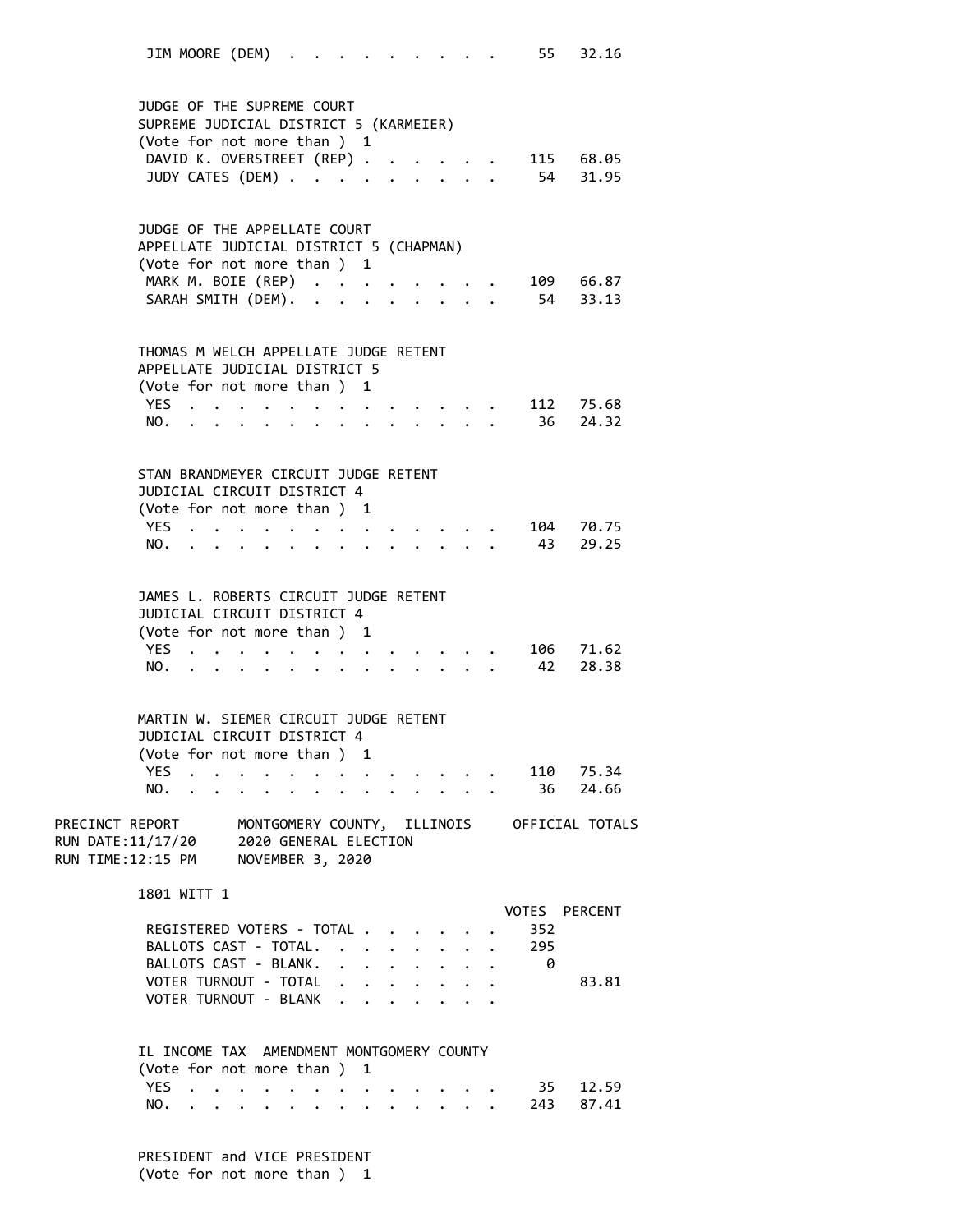| DONALD J. TRUMP/M PENCE (REP).<br>JOSEPH R. BIDEN/K HARRIS (DEM)<br>HOWIE HAWKINS/A WALKER (GRN)<br>GLORIA LA RIVA/L PELTIER (PSL)<br>BRIAN CARROLL/A PATEL (ASP)<br>JO JORGENSEN/J COHEN (LIB).<br>$WRITE-IN.$ |                                                                                           |                                                                                                                                      |              | $\cdot$ $\cdot$ $\cdot$ $\cdot$ | 237<br>54<br>$\theta$<br>0<br>$\theta$<br>$\overline{2}$<br>$\overline{2}$ | 80.34<br>18.31<br>.68<br>.68                                                   |
|-----------------------------------------------------------------------------------------------------------------------------------------------------------------------------------------------------------------|-------------------------------------------------------------------------------------------|--------------------------------------------------------------------------------------------------------------------------------------|--------------|---------------------------------|----------------------------------------------------------------------------|--------------------------------------------------------------------------------|
| UNITED STATES SENATOR U.S. SENATE<br>(Vote for not more than ) 1<br>MARK C. CURRAN JR. (REP)<br>RICHARD J. DURBIN (DEM).<br>WILLIE L. WILSON (WWP)<br>DAVID F. BLACK (GRN).<br>DANNY MALOUF (LIB)               | $\mathcal{L}(\mathbf{z})$ , and $\mathcal{L}(\mathbf{z})$ , and $\mathcal{L}(\mathbf{z})$ | $\mathbf{r} = \mathbf{r} + \mathbf{r} + \mathbf{r} + \mathbf{r}$<br>$\mathbf{1}$ $\mathbf{1}$ $\mathbf{1}$ $\mathbf{1}$ $\mathbf{1}$ |              |                                 | 225<br>52<br>5 <sup>7</sup>                                                | 78.67<br>18.18<br>$\begin{array}{ccc} 1 & .35 \\ 3 & 1.05 \end{array}$<br>1.75 |
| US REPRESENTATIVE IN CONGRESS<br>FEDERAL CONGRESSIONAL DIST 13<br>(Vote for not more than ) 1<br>RODNEY DAVIS (REP)<br>BETSY DIRKSEN LONDRIGAN (DEM).                                                           |                                                                                           | $\mathbf{L} = \mathbf{L}$                                                                                                            | $\mathbf{L}$ |                                 | 47                                                                         | 238 83.51<br>16.49                                                             |
| REPRESENTATIVE IN THE GENERAL ASSEMBLY<br>STATE REPRESENTATIVE 95TH DIST<br>(Vote for not more than ) 1<br>AVERY BOURNE (REP)<br>CHASE WILHELM (DEM)                                                            |                                                                                           | $\mathbf{L}^{\text{max}}$                                                                                                            |              |                                 | 61                                                                         | 229 78.97<br>21.03                                                             |
| CIRCUIT CLERK MONTGOMERY COUNTY<br>(Vote for not more than ) 1<br>HOLLY LEMONS (REP)<br>NO CANDIDATE FILED                                                                                                      | $\cdots$                                                                                  |                                                                                                                                      |              |                                 | 263<br>- 0                                                                 | 100.00                                                                         |
| STATE'S ATTORNEY MONTGOMERY COUNTY<br>(Vote for not more than ) 1<br>ANDREW AFFRUNTI (REP)<br>BRYANT "BUTCH" HITCHINGS (DEM)<br>CORONER MONTGOMERY COUNTY                                                       |                                                                                           |                                                                                                                                      |              |                                 | 193<br>94                                                                  | 67.25<br>32.75                                                                 |
| (Vote for not more than ) 1<br>RANDY LEETHAM (REP)<br>$\ddot{\phantom{a}}$<br>NO CANDIDATE FILED.                                                                                                               |                                                                                           |                                                                                                                                      |              |                                 | 262<br>0                                                                   | 100.00                                                                         |
| COUNTY BOARD MEMBER DISTRICT 3<br>(Vote for not more than )<br>1<br>DOUG DONALDSON (REP).<br>RANDY SINGLER (DEM)                                                                                                |                                                                                           |                                                                                                                                      |              |                                 | 168<br>125                                                                 | 57.34<br>42.66                                                                 |
| JUDGE OF THE SUPREME COURT<br>SUPREME JUDICIAL DISTRICT 5 (KARMEIER)<br>(Vote for not more than ) 1<br>DAVID K. OVERSTREET (REP) .<br>JUDY CATES (DEM)                                                          |                                                                                           |                                                                                                                                      |              |                                 | 220<br>60                                                                  | 78.57<br>21.43                                                                 |

 JUDGE OF THE APPELLATE COURT APPELLATE JUDICIAL DISTRICT 5 (CHAPMAN) (Vote for not more than ) 1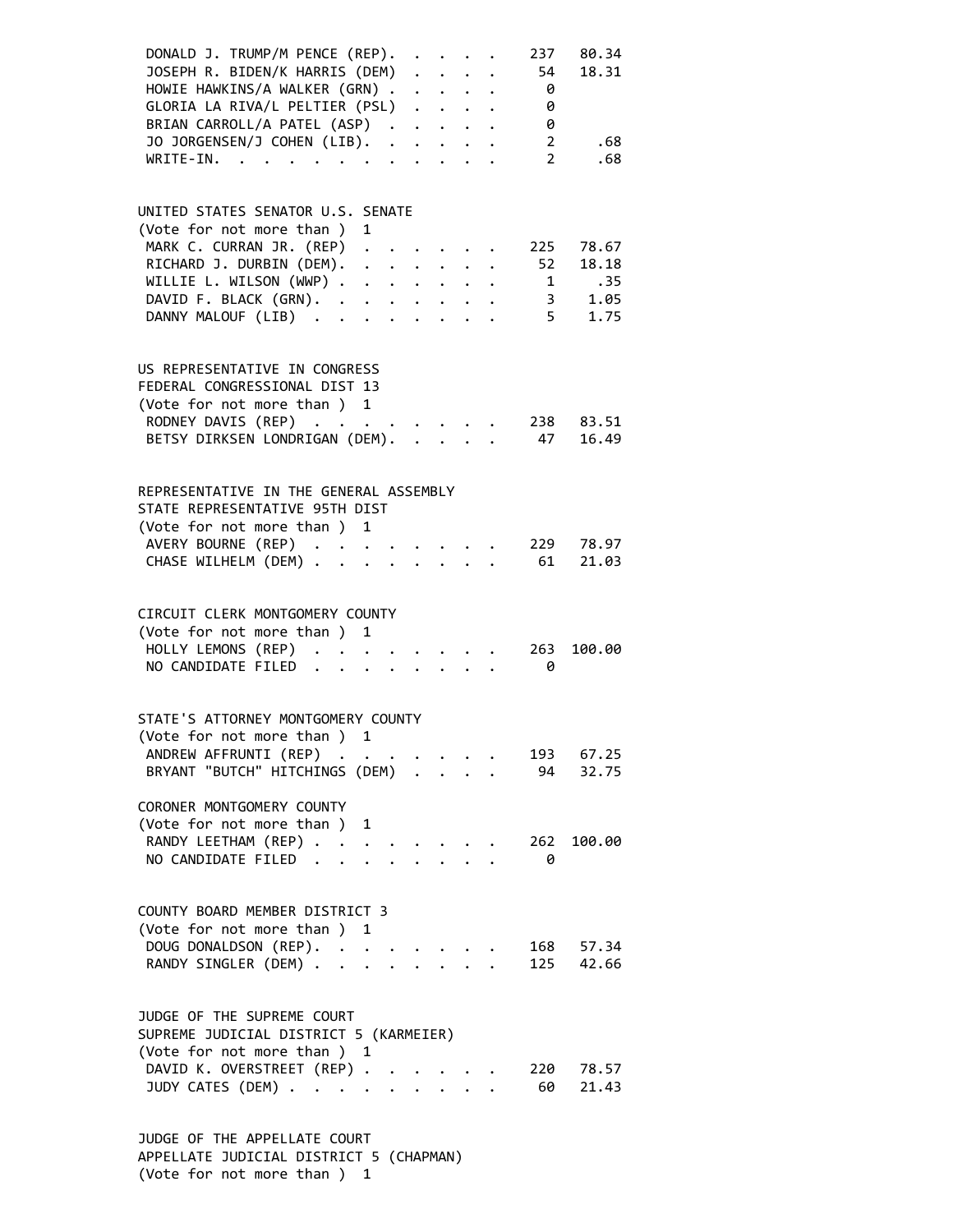|                                                                               | MARK M. BOIE (REP)<br>SARAH SMITH (DEM). .                                                                        |                           |                                                                       |                                                                                         |              |                      | $\mathbf{L}$ | $\ddot{\phantom{a}}$ |                      |                                                   |                                                           | $\cdot$ $\cdot$ $\cdot$ $\cdot$                                          | 64     | 211 76.73<br>23.27    |
|-------------------------------------------------------------------------------|-------------------------------------------------------------------------------------------------------------------|---------------------------|-----------------------------------------------------------------------|-----------------------------------------------------------------------------------------|--------------|----------------------|--------------|----------------------|----------------------|---------------------------------------------------|-----------------------------------------------------------|--------------------------------------------------------------------------|--------|-----------------------|
|                                                                               | THOMAS M WELCH APPELLATE JUDGE RETENT<br>APPELLATE JUDICIAL DISTRICT 5                                            |                           |                                                                       |                                                                                         |              |                      |              |                      |                      |                                                   |                                                           |                                                                          |        |                       |
|                                                                               | (Vote for not more than ) 1                                                                                       |                           |                                                                       |                                                                                         |              |                      |              |                      |                      |                                                   |                                                           |                                                                          |        |                       |
|                                                                               | YES                                                                                                               |                           | $\mathcal{A}$ . The contribution of the contribution of $\mathcal{A}$ |                                                                                         |              |                      |              |                      |                      |                                                   |                                                           |                                                                          |        | 182 73.98             |
|                                                                               | NO.                                                                                                               | $\mathbf{r} = \mathbf{r}$ |                                                                       |                                                                                         |              |                      |              |                      |                      |                                                   |                                                           | $\mathbf{r}$ , $\mathbf{r}$ , $\mathbf{r}$ , $\mathbf{r}$ , $\mathbf{r}$ |        | 64 26.02              |
|                                                                               | STAN BRANDMEYER CIRCUIT JUDGE RETENT<br>JUDICIAL CIRCUIT DISTRICT 4<br>(Vote for not more than ) 1<br>YES.<br>NO. |                           |                                                                       | $\mathbf{r}$<br>$\ddot{\phantom{a}}$                                                    | $\mathbf{r}$ |                      |              |                      |                      | $\mathcal{L}$ and $\mathcal{L}$ and $\mathcal{L}$ |                                                           |                                                                          | 68     | 174 71.90<br>28.10    |
|                                                                               | JAMES L. ROBERTS CIRCUIT JUDGE RETENT<br>JUDICIAL CIRCUIT DISTRICT 4<br>(Vote for not more than) 1<br>YES         |                           |                                                                       | $\ddot{\phantom{0}}$                                                                    |              | $\ddot{\phantom{0}}$ |              |                      |                      |                                                   |                                                           |                                                                          |        | 199 77.13<br>59 22.87 |
|                                                                               | NO.                                                                                                               |                           |                                                                       |                                                                                         |              |                      |              |                      |                      |                                                   | $\sim$                                                    |                                                                          |        |                       |
|                                                                               | MARTIN W. SIEMER CIRCUIT JUDGE RETENT<br>JUDICIAL CIRCUIT DISTRICT 4<br>(Vote for not more than ) 1<br>YES<br>NO. |                           |                                                                       | $\ddot{\phantom{a}}$                                                                    |              |                      |              |                      |                      |                                                   |                                                           |                                                                          |        | 175 73.53<br>63 26.47 |
|                                                                               |                                                                                                                   |                           |                                                                       |                                                                                         |              |                      |              |                      |                      |                                                   |                                                           |                                                                          |        |                       |
| PRECINCT REPORT MONTGOMERY COUNTY, ILLINOIS OFFICIAL TOTALS                   |                                                                                                                   |                           |                                                                       |                                                                                         |              |                      |              |                      |                      |                                                   |                                                           |                                                                          |        |                       |
| RUN DATE:11/17/20 2020 GENERAL ELECTION<br>RUN TIME:12:15 PM NOVEMBER 3, 2020 |                                                                                                                   |                           |                                                                       |                                                                                         |              |                      |              |                      |                      |                                                   |                                                           |                                                                          |        |                       |
|                                                                               | 1802 WITT 2                                                                                                       |                           |                                                                       |                                                                                         |              |                      |              |                      |                      |                                                   |                                                           |                                                                          |        | VOTES PERCENT         |
|                                                                               | REGISTERED VOTERS - TOTAL                                                                                         |                           |                                                                       |                                                                                         |              |                      |              |                      |                      |                                                   |                                                           |                                                                          | 270    |                       |
|                                                                               | BALLOTS CAST - TOTAL.                                                                                             |                           |                                                                       |                                                                                         |              |                      |              |                      | $\ddot{\phantom{0}}$ |                                                   | $\ddot{\phantom{a}}$                                      |                                                                          | 197    |                       |
|                                                                               | BALLOTS CAST - BLANK.                                                                                             |                           |                                                                       |                                                                                         |              |                      |              |                      |                      |                                                   |                                                           |                                                                          | - A    |                       |
|                                                                               | VOTER TURNOUT - TOTAL                                                                                             |                           |                                                                       |                                                                                         |              |                      |              |                      |                      |                                                   |                                                           |                                                                          |        | 72.96                 |
|                                                                               | VOTER TURNOUT - BLANK                                                                                             |                           |                                                                       |                                                                                         |              |                      |              |                      |                      |                                                   |                                                           |                                                                          |        |                       |
|                                                                               | IL INCOME TAX AMENDMENT MONTGOMERY COUNTY<br>(Vote for not more than ) 1                                          |                           |                                                                       |                                                                                         |              |                      |              |                      |                      |                                                   |                                                           |                                                                          |        |                       |
|                                                                               | YES .                                                                                                             |                           |                                                                       | $\bullet$                                                                               |              |                      |              |                      |                      |                                                   |                                                           |                                                                          | 39     | 22.03                 |
|                                                                               | NO.                                                                                                               |                           |                                                                       |                                                                                         |              |                      |              |                      |                      |                                                   |                                                           | $1 - 1 - 1 = 1$                                                          | 138    | 77.97                 |
|                                                                               | PRESIDENT and VICE PRESIDENT<br>(Vote for not more than ) 1                                                       |                           |                                                                       |                                                                                         |              |                      |              |                      |                      |                                                   |                                                           |                                                                          |        |                       |
|                                                                               | DONALD J. TRUMP/M PENCE (REP).                                                                                    |                           |                                                                       |                                                                                         |              |                      |              |                      |                      |                                                   |                                                           |                                                                          | 141    | 72.31                 |
|                                                                               | JOSEPH R. BIDEN/K HARRIS (DEM)                                                                                    |                           |                                                                       |                                                                                         |              |                      |              |                      |                      |                                                   | $\mathbf{L}^{\text{max}}$                                 | $\ddot{\phantom{0}}$                                                     | 50 -   | 25.64                 |
|                                                                               | HOWIE HAWKINS/A WALKER (GRN).                                                                                     |                           |                                                                       |                                                                                         |              |                      |              |                      |                      |                                                   | $\mathbf{L}^{\text{max}}$ , and $\mathbf{L}^{\text{max}}$ | $\ddot{\phantom{0}}$                                                     | - 0    |                       |
|                                                                               | GLORIA LA RIVA/L PELTIER (PSL)                                                                                    |                           |                                                                       |                                                                                         |              |                      |              |                      |                      |                                                   |                                                           |                                                                          | 0      |                       |
|                                                                               | BRIAN CARROLL/A PATEL (ASP)                                                                                       |                           |                                                                       |                                                                                         |              |                      |              |                      |                      |                                                   |                                                           |                                                                          | 1<br>3 | .51<br>1.54           |
|                                                                               | JO JORGENSEN/J COHEN (LIB).<br>WRITE-IN.                                                                          |                           |                                                                       | $\mathbf{r}$ , $\mathbf{r}$ , $\mathbf{r}$ , $\mathbf{r}$ , $\mathbf{r}$ , $\mathbf{r}$ |              |                      |              |                      |                      | $\ddot{\phantom{0}}$                              |                                                           | $\ddot{\phantom{a}}$                                                     | 0      |                       |
|                                                                               | UNITED STATES SENATOR U.S. SENATE                                                                                 |                           |                                                                       |                                                                                         |              |                      |              |                      |                      |                                                   |                                                           |                                                                          |        |                       |
|                                                                               | (Vote for not more than ) 1                                                                                       |                           |                                                                       |                                                                                         |              |                      |              |                      |                      |                                                   |                                                           |                                                                          |        |                       |
|                                                                               | MARK C. CURRAN JR. (REP) .<br>RICHARD J. DURBIN (DEM).                                                            |                           |                                                                       |                                                                                         |              |                      |              |                      |                      |                                                   |                                                           |                                                                          | 120    | 65.57                 |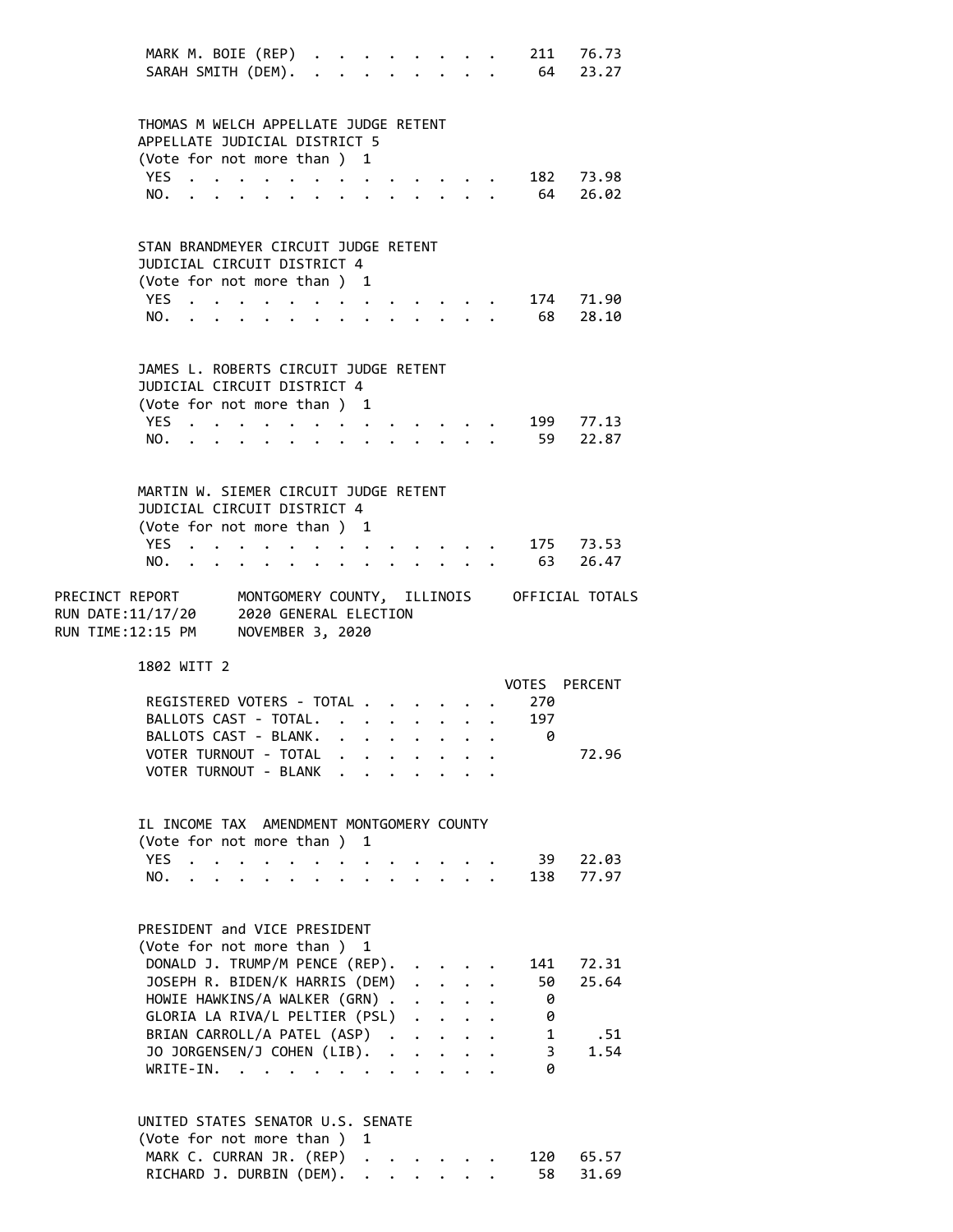| WILLIE L. WILSON (WWP)<br>.55<br>$\mathbf{1}$                                 |  |
|-------------------------------------------------------------------------------|--|
| DAVID F. BLACK (GRN).<br>1<br>.55<br>$\ddot{\phantom{0}}$                     |  |
| DANNY MALOUF (LIB)<br>$\overline{\mathbf{3}}$<br>1.64<br>$\ddot{\phantom{a}}$ |  |
|                                                                               |  |
|                                                                               |  |
| US REPRESENTATIVE IN CONGRESS<br>FEDERAL CONGRESSIONAL DIST 13                |  |
| (Vote for not more than ) 1                                                   |  |
| 135 72.97<br>RODNEY DAVIS (REP)                                               |  |
| BETSY DIRKSEN LONDRIGAN (DEM).<br>50 27.03                                    |  |
|                                                                               |  |
|                                                                               |  |
| REPRESENTATIVE IN THE GENERAL ASSEMBLY                                        |  |
| STATE REPRESENTATIVE 95TH DIST                                                |  |
| (Vote for not more than ) 1                                                   |  |
| AVERY BOURNE (REP)<br>128 67.72                                               |  |
| 61<br>CHASE WILHELM (DEM).<br>32.28                                           |  |
|                                                                               |  |
|                                                                               |  |
| CIRCUIT CLERK MONTGOMERY COUNTY                                               |  |
| (Vote for not more than ) 1                                                   |  |
| HOLLY LEMONS (REP) .<br>179 100.00                                            |  |
| NO CANDIDATE FILED<br>0                                                       |  |
|                                                                               |  |
|                                                                               |  |
| STATE'S ATTORNEY MONTGOMERY COUNTY                                            |  |
| (Vote for not more than ) 1                                                   |  |
| ANDREW AFFRUNTI (REP)<br>120 64.86<br>65<br>35.14                             |  |
| BRYANT "BUTCH" HITCHINGS (DEM) .                                              |  |
| CORONER MONTGOMERY COUNTY                                                     |  |
| (Vote for not more than)<br>1                                                 |  |
| RANDY LEETHAM (REP)<br>168<br>100.00                                          |  |
| NO CANDIDATE FILED.<br>0                                                      |  |
|                                                                               |  |
|                                                                               |  |
| COUNTY BOARD MEMBER DISTRICT 3                                                |  |
| (Vote for not more than ) 1                                                   |  |
| DOUG DONALDSON (REP). .<br>112<br>58.03                                       |  |
| RANDY SINGLER (DEM) .<br>41.97<br>81                                          |  |
|                                                                               |  |
|                                                                               |  |
| JUDGE OF THE SUPREME COURT                                                    |  |
| SUPREME JUDICIAL DISTRICT 5 (KARMEIER)                                        |  |
| (Vote for not more than ) 1                                                   |  |
| DAVID K. OVERSTREET (REP) .<br>129 69.35                                      |  |
| JUDY CATES (DEM).<br>30.65<br>57                                              |  |
|                                                                               |  |
| JUDGE OF THE APPELLATE COURT                                                  |  |
| APPELLATE JUDICIAL DISTRICT 5 (CHAPMAN)                                       |  |
| (Vote for not more than ) 1                                                   |  |
| MARK M. BOIE (REP)<br>128 68.45<br>$\ddot{\phantom{a}}$                       |  |
| 59<br>31.55<br>SARAH SMITH (DEM). .                                           |  |
|                                                                               |  |
|                                                                               |  |
| THOMAS M WELCH APPELLATE JUDGE RETENT                                         |  |
| APPELLATE JUDICIAL DISTRICT 5                                                 |  |
| (Vote for not more than ) 1                                                   |  |
| YES.<br>128 80.50                                                             |  |
| 31<br>19.50<br>NO.<br>$\cdot$ $\cdot$ $\cdot$ $\cdot$ $\cdot$                 |  |
|                                                                               |  |

 STAN BRANDMEYER CIRCUIT JUDGE RETENT JUDICIAL CIRCUIT DISTRICT 4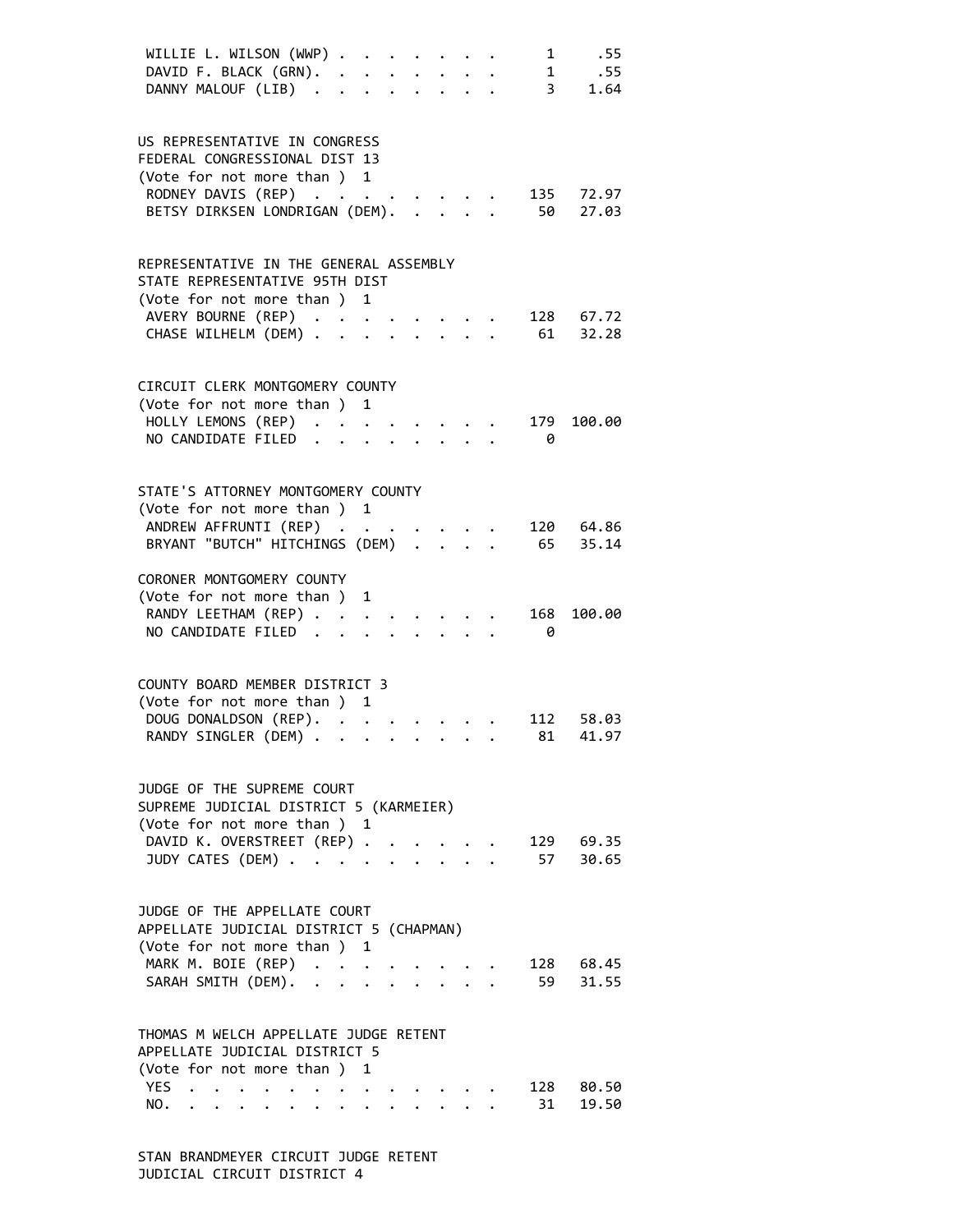| (Vote for not more than ) 1 |  |  |  |  |  |  |                |
|-----------------------------|--|--|--|--|--|--|----------------|
|                             |  |  |  |  |  |  | YES. 128 79.01 |
|                             |  |  |  |  |  |  | NO. 34 20.99   |

| JAMES L. ROBERTS CIRCUIT JUDGE RETENT |  |  |  |  |  |  |                |  |
|---------------------------------------|--|--|--|--|--|--|----------------|--|
| JUDICIAL CIRCUIT DISTRICT 4           |  |  |  |  |  |  |                |  |
| (Vote for not more than) 1            |  |  |  |  |  |  |                |  |
|                                       |  |  |  |  |  |  | YES. 143 84.12 |  |
|                                       |  |  |  |  |  |  | NO. 27 15.88   |  |

| MARTIN W. SIEMER CIRCUIT JUDGE RETENT |  |  |  |  |  |  |                |  |
|---------------------------------------|--|--|--|--|--|--|----------------|--|
| JUDICIAL CIRCUIT DISTRICT 4           |  |  |  |  |  |  |                |  |
| (Vote for not more than) 1            |  |  |  |  |  |  |                |  |
|                                       |  |  |  |  |  |  | YES. 128 79.50 |  |
|                                       |  |  |  |  |  |  | NO. 33 20.50   |  |

PRECINCT REPORT MONTGOMERY COUNTY, ILLINOIS OFFICIAL TOTALS RUN DATE:11/17/20 2020 GENERAL ELECTION RUN TIME:12:15 PM NOVEMBER 3, 2020

### 1901 ZANESVILLE

|                           |  |  |  |  |     | VOTES PERCENT |
|---------------------------|--|--|--|--|-----|---------------|
| REGISTERED VOTERS - TOTAL |  |  |  |  | 303 |               |
| BALLOTS CAST - TOTAL. 266 |  |  |  |  |     |               |
| BALLOTS CAST - BLANK.     |  |  |  |  |     |               |
| VOTER TURNOUT - TOTAL     |  |  |  |  |     | 87.79         |
| VOTER TURNOUT - BLANK     |  |  |  |  |     |               |
|                           |  |  |  |  |     |               |

# IL INCOME TAX AMENDMENT MONTGOMERY COUNTY

| (Vote for not more than ) 1 |  |  |  |  |  |  |               |              |
|-----------------------------|--|--|--|--|--|--|---------------|--------------|
|                             |  |  |  |  |  |  |               | YES 33 13.20 |
|                             |  |  |  |  |  |  | NO. 217 86.80 |              |

### PRESIDENT and VICE PRESIDENT

| (Vote for not more than) 1               |  |  |     |      |
|------------------------------------------|--|--|-----|------|
| DONALD J. TRUMP/M PENCE (REP). 220 83.02 |  |  |     |      |
| JOSEPH R. BIDEN/K HARRIS (DEM) 41 15.47  |  |  |     |      |
| HOWIE HAWKINS/A WALKER (GRN)             |  |  | - 0 |      |
| GLORIA LA RIVA/L PELTIER (PSL)           |  |  | 0   |      |
| BRIAN CARROLL/A PATEL (ASP) 1            |  |  |     | .38  |
| JO JORGENSEN/J COHEN (LIB). 3            |  |  |     | 1.13 |
| WRITE-IN.                                |  |  | 0   |      |

# UNITED STATES SENATOR U.S. SENATE (Vote for not more than ) 1 MARK C. CURRAN JR. (REP) . . . . . 210 81.08 RICHARD J. DURBIN (DEM). . . . . . . 43 16.60<br>WILLIE L. WILSON (WWP) . . . . . . . . 1 .39<br>DAVID F. BLACK (GRN). . . . . . . . 1 .39<br>DANNY MALOUF (LIB) . . . . . . . . 4 1.54 WILLIE L. WILSON  $(WWP)$  . . . . . . . DAVID F. BLACK  $(GRN)$ . . . . . . . DANNY MALOUF (LIB) . . . . . . . .

# US REPRESENTATIVE IN CONGRESS

| FEDERAL CONGRESSIONAL DIST 13           |  |
|-----------------------------------------|--|
| (Vote for not more than ) 1             |  |
| RODNEY DAVIS (REP) 219 84.23            |  |
| BETSY DIRKSEN LONDRIGAN (DEM). 41 15.77 |  |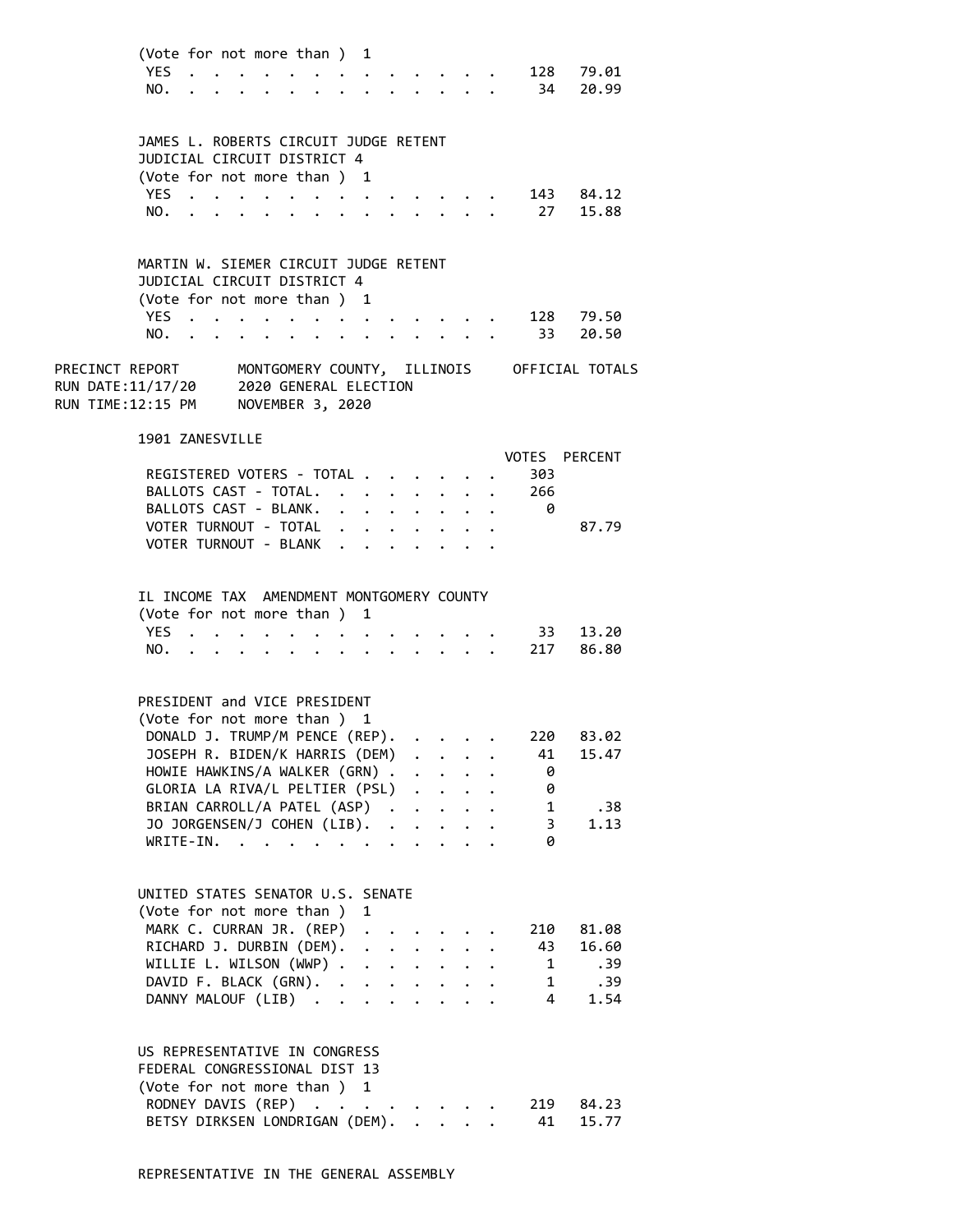| STATE REPRESENTATIVE 95TH DIST                                                                                                      |
|-------------------------------------------------------------------------------------------------------------------------------------|
| (Vote for not more than) 1                                                                                                          |
| AVERY BOURNE (REP)<br>221 85.00                                                                                                     |
| CHASE WILHELM (DEM)<br>39<br>15.00<br>$\cdot$ $\cdot$ $\cdot$                                                                       |
|                                                                                                                                     |
|                                                                                                                                     |
| CIRCUIT CLERK MONTGOMERY COUNTY                                                                                                     |
| (Vote for not more than ) 1                                                                                                         |
| HOLLY LEMONS (REP)<br>239<br>100.00                                                                                                 |
| NO CANDIDATE FILED<br>0                                                                                                             |
|                                                                                                                                     |
|                                                                                                                                     |
| STATE'S ATTORNEY MONTGOMERY COUNTY                                                                                                  |
| (Vote for not more than ) 1                                                                                                         |
| ANDREW AFFRUNTI (REP)<br>149 57.31                                                                                                  |
| 111 42.69<br>BRYANT "BUTCH" HITCHINGS (DEM) .                                                                                       |
|                                                                                                                                     |
| CORONER MONTGOMERY COUNTY                                                                                                           |
| (Vote for not more than )<br>1                                                                                                      |
| RANDY LEETHAM (REP)<br>100.00<br>233                                                                                                |
| NO CANDIDATE FILED<br>0                                                                                                             |
|                                                                                                                                     |
|                                                                                                                                     |
| COUNTY BOARD MEMBER DISTRICT 1                                                                                                      |
| (Vote for not more than ) 2                                                                                                         |
| CONNIE TAYLOR BECK (REP)<br>186 46.97                                                                                               |
| 125 31.57                                                                                                                           |
| JEREMY L. JONES (REP) .<br>$\ddot{\phantom{0}}$<br>$\bullet$ .                                                                      |
| RICKEY L. BROADDUS (DEM)<br>85 21.46<br>$\ddot{\phantom{0}}$<br>$\bullet$ .<br><br><br><br><br><br><br><br><br><br><br><br><br><br> |
|                                                                                                                                     |
|                                                                                                                                     |
| JUDGE OF THE SUPREME COURT                                                                                                          |
| SUPREME JUDICIAL DISTRICT 5 (KARMEIER)                                                                                              |
| (Vote for not more than ) 1                                                                                                         |
| DAVID K. OVERSTREET (REP) .<br>214 81.99                                                                                            |
| JUDY CATES (DEM)<br>47<br>18.01<br>$\mathbf{r}$ . The set of $\mathbf{r}$<br>$\ddot{\phantom{0}}$                                   |
|                                                                                                                                     |
|                                                                                                                                     |
| JUDGE OF THE APPELLATE COURT                                                                                                        |
| APPELLATE JUDICIAL DISTRICT 5 (CHAPMAN)                                                                                             |
| (Vote for not more than ) 1                                                                                                         |
| MARK M. BOIE (REP)<br>80.71<br>205                                                                                                  |
| SARAH SMITH (DEM).<br>19.29<br>49                                                                                                   |
|                                                                                                                                     |
|                                                                                                                                     |
| THOMAS M WELCH APPELLATE JUDGE RETENT                                                                                               |
| APPELLATE JUDICIAL DISTRICT 5                                                                                                       |
| (Vote for not more than ) 1                                                                                                         |
| <b>YES</b><br>162<br>72.97                                                                                                          |
| 60<br>27.03<br>NO.                                                                                                                  |
|                                                                                                                                     |
|                                                                                                                                     |
| STAN BRANDMEYER CIRCUIT JUDGE RETENT                                                                                                |
| JUDICIAL CIRCUIT DISTRICT 4                                                                                                         |
| (Vote for not more than) 1                                                                                                          |
| <b>YES</b><br>72.73<br>160                                                                                                          |
| 27.27<br>NO.<br>60                                                                                                                  |
|                                                                                                                                     |
|                                                                                                                                     |
| JAMES L. ROBERTS CIRCUIT JUDGE RETENT                                                                                               |
| JUDICIAL CIRCUIT DISTRICT 4                                                                                                         |
| (Vote for not more than ) 1                                                                                                         |
| YES.<br>172<br>77.13<br>$\mathcal{L}(\mathbf{z})$ , and $\mathcal{L}(\mathbf{z})$ , and $\mathcal{L}(\mathbf{z})$                   |
| 22.87<br>51<br>NO.<br>$\bullet$                                                                                                     |
|                                                                                                                                     |